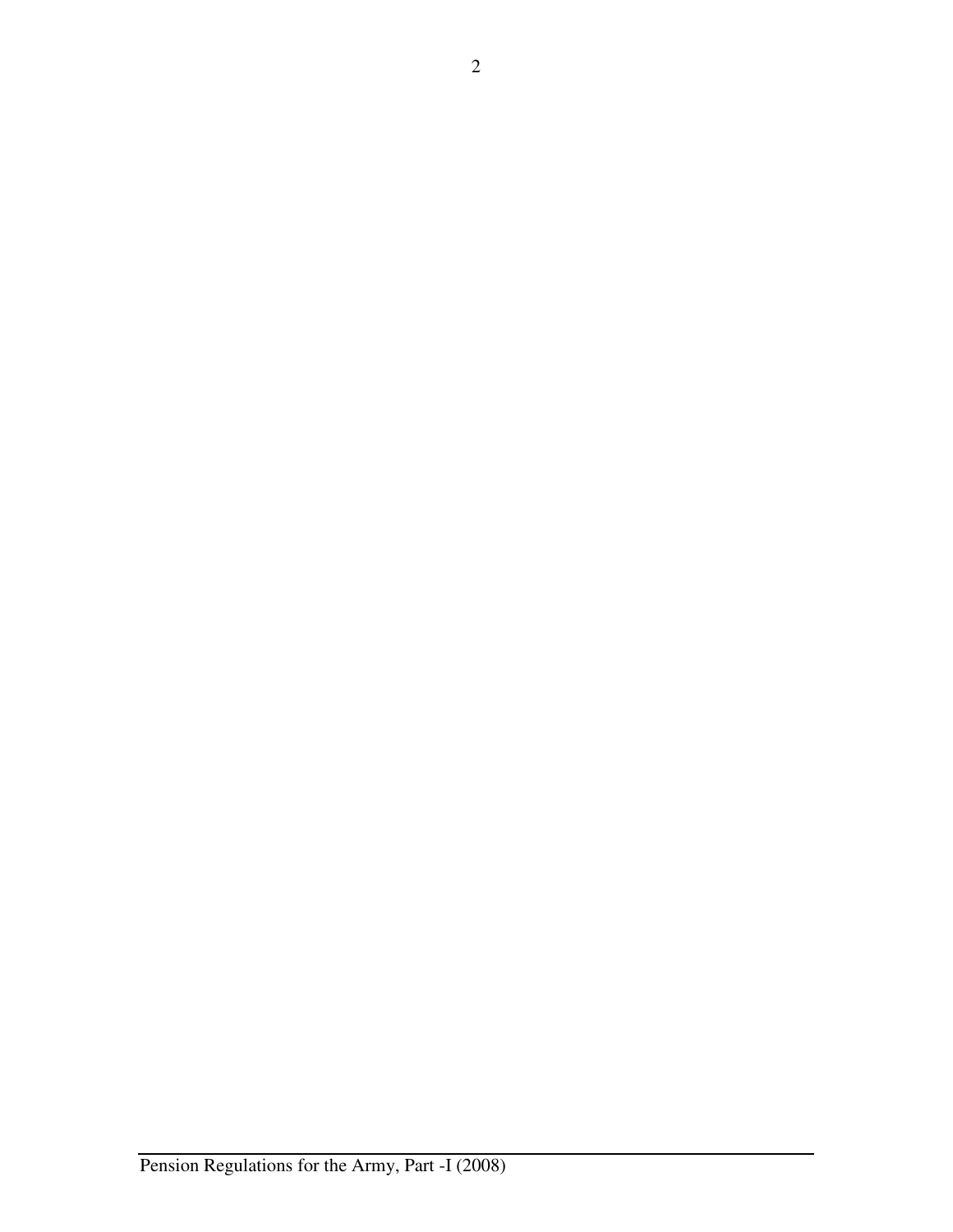# **PREFACE**

The Pension Regulations for the Army are divided into two parts as under: -

- **Part I-** Containing Regulations regulating the pensionary awards of personnel of the Regular Army, the Defence Security Corps, Emergency/Short Service Commissioned Officer and the Territorial Army.
- **Part II-** Containing Regulations relating to pension procedure affecting the personnel whose pensions are regulated by the Regulations in Part I.

2. The Regulations in this Part supersede the Regulations in Pension Regulations for the Army, Part I & Part II (1961 Edition) and have been issued under the authority of the Government of India.

3. Except as otherwise provided in these Regulations or elsewhere, the Regulations contained in this book apply to personnel who are in Army Service on  $1<sup>st</sup>$  July, 2008 and take effect from that date. Those who are not so governed or for whom no provision is made in these Regulations will continue to be governed by the Pension Regulations for the Army, Part I & II (1961) and Govt. Orders issued from time to time.

4. No deviation from the Regulations in this book is permissible without the prior sanction of the Government of India.

5. Permanent orders of only general application have been incorporated in these Regulations. Sanctions having a purely transitory interest have, however, not been included, and where such sanctions are at variance with these Regulations, the sanctions should be viewed as operative for only so long as they remain in force.

6. The disposal of the Regulations in Pension Regulations for the Army, Part I & II (1961) and authority for each Regulation are shown in two explanatory memoranda at the end of this book.

NEW DELHI Secretary to the Government of India The 1<sup>st</sup> July, 2008 Ministry of Defence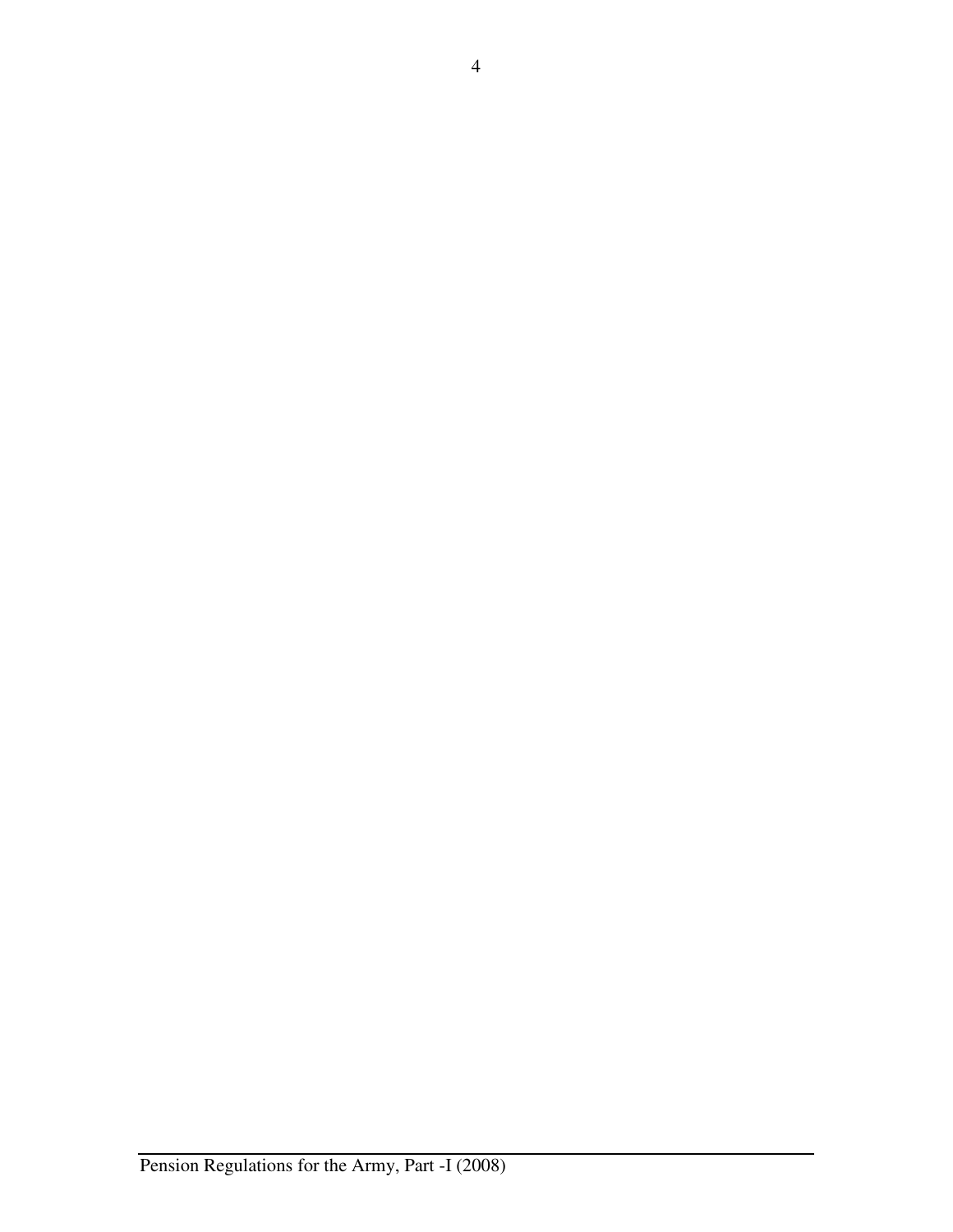# **Table of contents**

| REGN.  | <b>SUBJECT</b>                                                                                                                           | PAGE No.         |  |  |
|--------|------------------------------------------------------------------------------------------------------------------------------------------|------------------|--|--|
| No.    | <b>Chapter-I</b>                                                                                                                         | 1                |  |  |
|        | Section - 1: General                                                                                                                     |                  |  |  |
| 1      | Short title and commencement                                                                                                             | 1                |  |  |
| 2      | Application                                                                                                                              | $\mathbf{1}$     |  |  |
| 3      | Interpretation of regulations                                                                                                            |                  |  |  |
| 4      | Definitions                                                                                                                              |                  |  |  |
| 5      | Kind of pensionary awards                                                                                                                | 1<br>3           |  |  |
| 6      | Limitation on number of pensions                                                                                                         | 3                |  |  |
| 7      | Grant of provisional pension                                                                                                             | 3                |  |  |
| 8      | Pension subject to future good conduct                                                                                                   | 4                |  |  |
| 9      | Right to withhold or suspend or discontinue pension                                                                                      | $\overline{4}$   |  |  |
| 10     | Personnel in civil government employment                                                                                                 | $\overline{6}$   |  |  |
| 11     | Attachment of pension by civil courts                                                                                                    | 6                |  |  |
| 12     | Grant of dearness relief on pension/family pension                                                                                       | 6                |  |  |
| 13     | Ex-servicemen contributory health scheme (ECHS)                                                                                          | $\boldsymbol{7}$ |  |  |
| 14     | Monetary allowance attached to gallantry decorations                                                                                     | $\overline{7}$   |  |  |
| 15     | Rounding off of pension/gratuity/commuted value of pension and other pensionary<br>benefits.                                             | 8                |  |  |
| 16     | Minimum pension/family pension                                                                                                           | 8                |  |  |
|        | Section - 2: Qualifying service and reckonable emoluments                                                                                |                  |  |  |
|        | Sub – Section I: Qualifying Service                                                                                                      |                  |  |  |
| 17     | Qualifying service for pension and gratuity:                                                                                             | 9                |  |  |
| 18     | Half a year's pension or gratuity.                                                                                                       | 10               |  |  |
| 19     | Service which qualifies for pension in respect of regular Officer                                                                        | 11               |  |  |
| 20     | Service which qualifies for retiring gratuity in respect of regular Officer                                                              | 13               |  |  |
| 21     | Service which qualifies for pension and gratuity in respect of Personnel Below Officer<br>Rank                                           | 13               |  |  |
| 22     | Effect of forfeiture of service by court martial under the Army Act, 1950.                                                               | 14               |  |  |
| 23     | Condonation of interruption in service                                                                                                   | 14               |  |  |
| 24     | Service rendered in aid of civil administration                                                                                          | 14               |  |  |
| 25     | Junior Commissioned Officer re-employed in Lok Sahayak Sena Auxilary Cadet Corps and<br>National Cadet Corps                             | 14               |  |  |
| 26     | Competent authority                                                                                                                      | 15               |  |  |
|        | Sub-Section II: Emoluments                                                                                                               |                  |  |  |
| 27     | Reckonable emoluments                                                                                                                    | 15               |  |  |
|        | <b>Chapter-II</b><br>RETIRING PENSION/RETIRING GRATUITY, SERVICE PENSION/SERVICE<br><b>GRATUITY AND SPECIAL PENSION/SPECIAL GRATUITY</b> |                  |  |  |
|        | <b>Section – 1: Officers</b>                                                                                                             |                  |  |  |
|        | Sub-Section - I: General                                                                                                                 |                  |  |  |
| 28     | To whom applicable                                                                                                                       | 18               |  |  |
| $29\,$ | Officer cashiered dismissed removed or called upon to retire                                                                             | 18               |  |  |
| 30     | Retired officer re-employed in an emergency or officer of the regular reserve recalled to<br>service                                     | 18               |  |  |
| 31     | Acceptance of commercial employment by officer after retirement who are granted<br>pension, gratuity or other benefits                   | $\overline{19}$  |  |  |
| 32     | Employment after retirement under a Government outside India                                                                             | 19               |  |  |
|        | Sub-Section – II: Retiring Pension                                                                                                       |                  |  |  |
| 33     | Admissibility                                                                                                                            | 21               |  |  |
| 34     | Minimum qualifying service for earning retiring pension                                                                                  | 21               |  |  |
| 35     | Average emoluments for retiring pension                                                                                                  | 21               |  |  |
| 36     | Rate of retiring pension                                                                                                                 | 22               |  |  |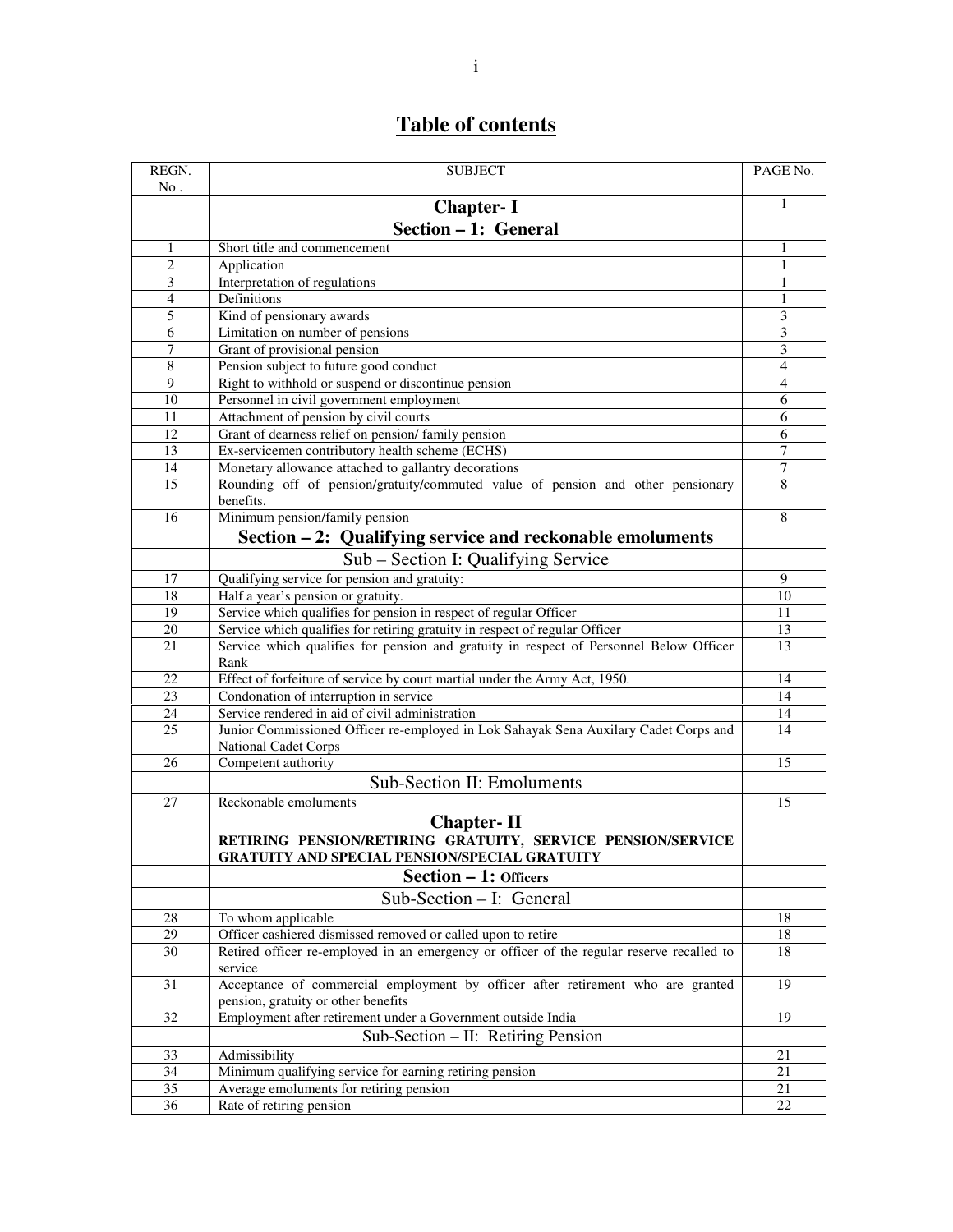| 37              | Disability element in addition to retiring pension to officer retired on attaining the |    |
|-----------------|----------------------------------------------------------------------------------------|----|
|                 | prescribed age of retirement                                                           |    |
|                 | Sub-Section - III: Retiring Gratuity                                                   |    |
| 38              | Admissibility                                                                          | 23 |
| 39              | Minimum service for earning retiring gratuity                                          | 23 |
| 40              | Scale of retiring gratuity                                                             | 23 |
|                 | Section -2: Personnel Below Officer Rank                                               |    |
|                 | Sub-Section-I: General                                                                 |    |
| 41              | Individual dismissed/removed or discharged under the Army Act, 1950                    | 24 |
| 42              | Pensioner re-employed in Emergency                                                     | 24 |
| 43              | Forfeiture of service for certain offences and its restoration                         | 24 |
| 44              | Condonation of deficiency in service for eligibility to pension/gratuity               | 25 |
| 45              | Counting of former service for service pension/service gratuity                        | 25 |
|                 | Sub-section-II: Service Pension                                                        |    |
| 46              | Admissibility                                                                          | 28 |
| 47              | Minimum qualifying service for service pension                                         | 28 |
| 48              | Rank and group for assessment of service pension                                       | 28 |
| 49              | Condonation of deficiency of service in a particular rank                              | 28 |
| $\overline{50}$ | Condonation of deficiency of service in a particular rank                              | 29 |
| 51              | Time Scale (TS) Naik and Honorary Havildar while on the effective list                 | 29 |
| $\overline{52}$ | Addition to service pension to Honorary Naib Subedars on retirement                    | 29 |
| 53              | Disability element for disability at the time of discharge /retirement                 | 29 |
|                 |                                                                                        |    |
|                 | Sub-Section-III: Service Gratuity                                                      |    |
| 54              | Minimum qualifying service for service gratuity                                        | 30 |
| 55              | Rate of service gratuity                                                               | 30 |
|                 | Sub-Section-IV: Special Pension and Gratuity                                           |    |
| 56              | When admissible                                                                        | 31 |
| 57              | Rank for assessment of special pension                                                 | 31 |
|                 | <b>Chapter</b> -III                                                                    |    |
|                 | CASUALITY PENSIONARY AWARDS WHEN CAUSE OF INVALIDMENT                                  |    |
|                 | FROM SERVICE OR DEATH<br>NEITHER ATTRIBUTABLE TO NOR                                   |    |
|                 | <b>AGGRAVATED BY MILITARY SERVICE</b>                                                  |    |
|                 | Section - 1: Invalid Pension and Invalid Gratuity                                      |    |
| 58              | When admissible                                                                        | 32 |
| 59              | Minimum qualifying service                                                             | 32 |
| 60              | Scale of invalid pension and invalid gratuity                                          | 32 |
| 61              | Invalid gratuity to recruits and boys                                                  | 33 |
|                 | <b>Section-2: Ordinary family pension</b>                                              |    |
| 62              | Limitation of application                                                              | 33 |
| 63              | Ordinary family pension when admissible                                                | 33 |
| 64              | Rate of ordinary family pension                                                        | 34 |
| 65              | Reduction in ordinary family pension                                                   | 35 |
| 66              | Definition of family                                                                   | 35 |
| 67              | Period for which ordinary family pension payable                                       | 35 |
| 68              | Ordinary family pension to only one member of a family                                 | 36 |
| 69              | Ordinary family pension to physically/mentally handicapped children                    | 37 |
| 70              | Ordinary family pension to parents                                                     | 38 |
| 71              | Division of ordinary family pension                                                    | 39 |
| 72              | Grant of ordinary family pension if both wife and husband Government employees         | 39 |
| 73              | Ordinary family pension to a judicially separated spouse with no eligible child        | 40 |
| 74              | Ordinary family pension to a judicially separated spouse with an eligible child        | 40 |
| 75              | Ordinary family pension when a member of the family charged with offence of murdering  | 40 |
|                 | the service personnel                                                                  |    |
| 76              | Ordinary family pension in case of suicide                                             | 41 |
| 77              | Family pensionary award in case of missing service personnel/ pensioner                | 41 |
| $78\,$          | Ordinary family pension from only one source                                           | 41 |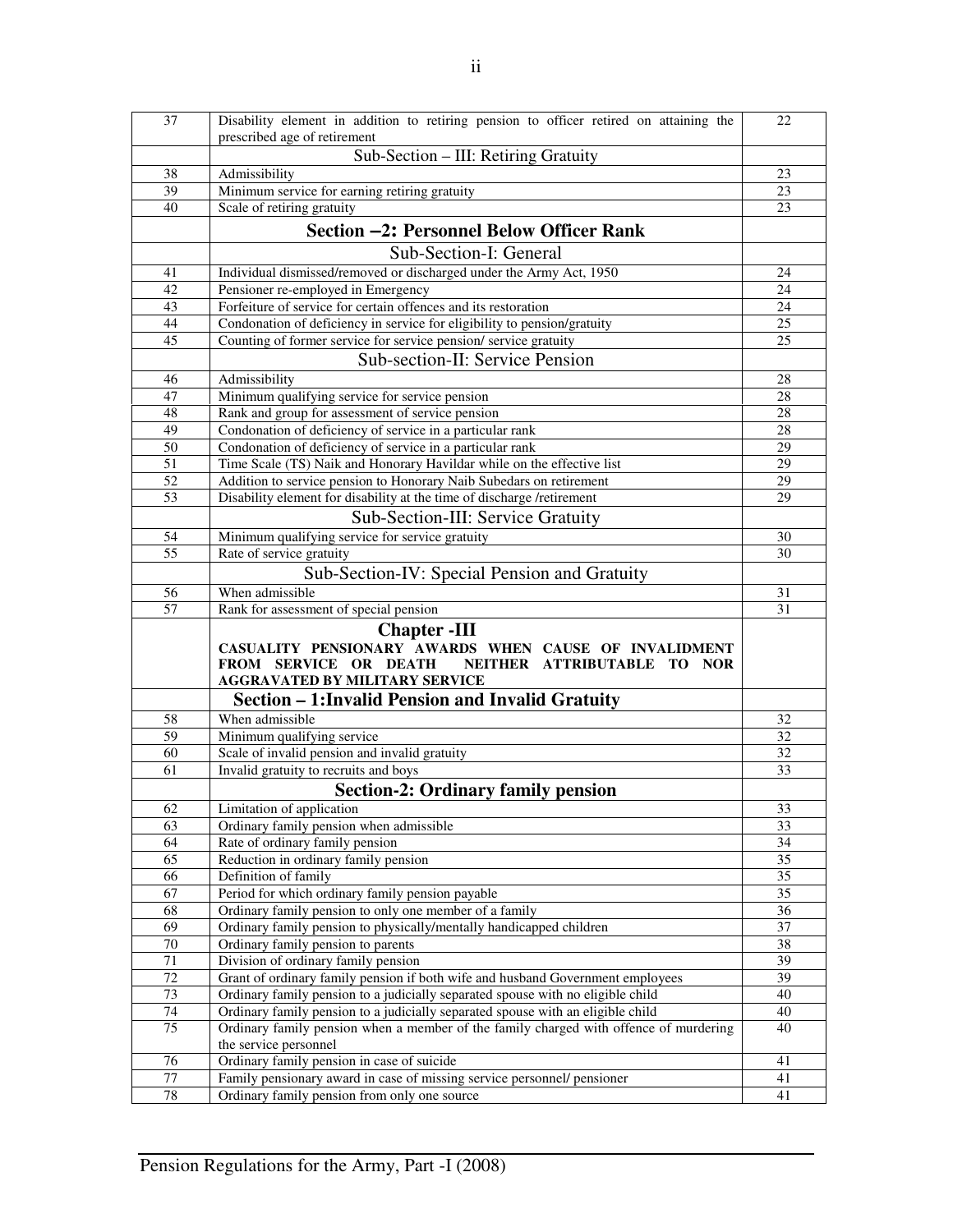| 79  | Ordinary family pension for military pensioner in civil service                                                                                                           | 42 |
|-----|---------------------------------------------------------------------------------------------------------------------------------------------------------------------------|----|
| 80  | Furnishing of family details-responsibility of service personnel                                                                                                          | 42 |
|     | <b>Chapter -IV</b><br>CASUALITY PENSIONARY AWARDS WHEN CAUSE OF INVALIDMENTFROM<br>SERVICE OR DEATH IS EITHER ATTRIBUTABLE TO OR AGGRAVATED BY<br><b>MILITARY SERVICE</b> |    |
|     | Section - 1: Disability pension-service personnel                                                                                                                         |    |
|     | Sub-Section -I : General                                                                                                                                                  |    |
| 81  | When admissible                                                                                                                                                           | 44 |
| 82  | Circumstance of death/disability attributable to or aggravated by military service                                                                                        | 44 |
| 83  | Service personnel who retires voluntarily                                                                                                                                 | 46 |
| 84  | Serious negligence or misconduct                                                                                                                                          | 46 |
| 85  | Refusal to undergo medical treatment                                                                                                                                      | 46 |
| 86  | Manifestation of a disability after retirement/discharge                                                                                                                  | 47 |
| 87  | Refusal to appear before resurvey medical board                                                                                                                           | 47 |
| 88  | Service personnel who suffered from Pulmonary Tuberculosis/Leprosy retained in service                                                                                    | 47 |
| 89  | Constant attendance allowance                                                                                                                                             | 48 |
| 90  | Compensation in lieu of disability element                                                                                                                                | 48 |
| 91  | Disability pension to a disabled pensioner re-employed without disclosing his invalidation                                                                                | 48 |
| 92  | Reassessment of disability pension when the degree of disablement increases                                                                                               | 48 |
| 93  | Officer Cadets drawn from the ranks                                                                                                                                       | 49 |
|     | <b>Sub-section-II- Officer</b>                                                                                                                                            |    |
| 94  | Amount of disability pension                                                                                                                                              | 50 |
|     | Sub-Section-III : Personnel Below Officer Rank                                                                                                                            |    |
|     |                                                                                                                                                                           |    |
| 95  | Individual discharged being permanently in low medical category                                                                                                           | 51 |
| 96  | Recruits and boys                                                                                                                                                         | 51 |
| 97  | Individual remustered within the same group or from higher to a lower group or vice-versa                                                                                 | 51 |
| 98  | Amount of disability pension                                                                                                                                              | 51 |
|     |                                                                                                                                                                           |    |
|     | War injury pension and liberalised<br>disability<br>Section-2:                                                                                                            |    |
|     | pension in respect of service personnel                                                                                                                                   |    |
| 99  | When admissible                                                                                                                                                           | 53 |
| 100 |                                                                                                                                                                           | 53 |
| 101 | Amount of war injury pension on invalidment<br>War injury pension on retirement/discharge from service                                                                    | 53 |
| 102 | Lump sum compensation in lieu of war injury pension                                                                                                                       | 54 |
| 103 | War injury element on subsequent retirement                                                                                                                               | 54 |
| 104 | Liberalised disability pension                                                                                                                                            | 54 |
|     |                                                                                                                                                                           |    |
|     | Section-3: Special family pension in respect of service                                                                                                                   |    |
|     | personnel                                                                                                                                                                 |    |
|     | Sub-section-I: General                                                                                                                                                    |    |
| 105 | When admissible                                                                                                                                                           | 56 |
| 106 | Serious negligence or misconduct                                                                                                                                          | 56 |
| 107 | Definition of family                                                                                                                                                      | 56 |
| 108 | Special family pension to physically/mentally handicapped children                                                                                                        | 57 |
|     | Sub-section II -<br>Officer                                                                                                                                               |    |
| 109 | Conditions of eligibility to special family pension and dependant pension                                                                                                 | 59 |
| 110 | Special family pension/dependant pension admissible to only one member of family at a<br>time                                                                             | 59 |
| 111 | Pension of a widow who dies before establishing her claim                                                                                                                 | 60 |
| 112 | When payment of special family pension/ dependants pension ceases                                                                                                         | 60 |
| 113 | Rates of special family pension                                                                                                                                           | 60 |
| 114 | Special family pension on re-marriage of widow                                                                                                                            | 60 |
| 115 | Rate of dependant's pension                                                                                                                                               | 60 |
| 116 | Division of special family pension                                                                                                                                        | 61 |
|     | <b>Sub-Section-III : Personnel Below Officer Rank</b>                                                                                                                     |    |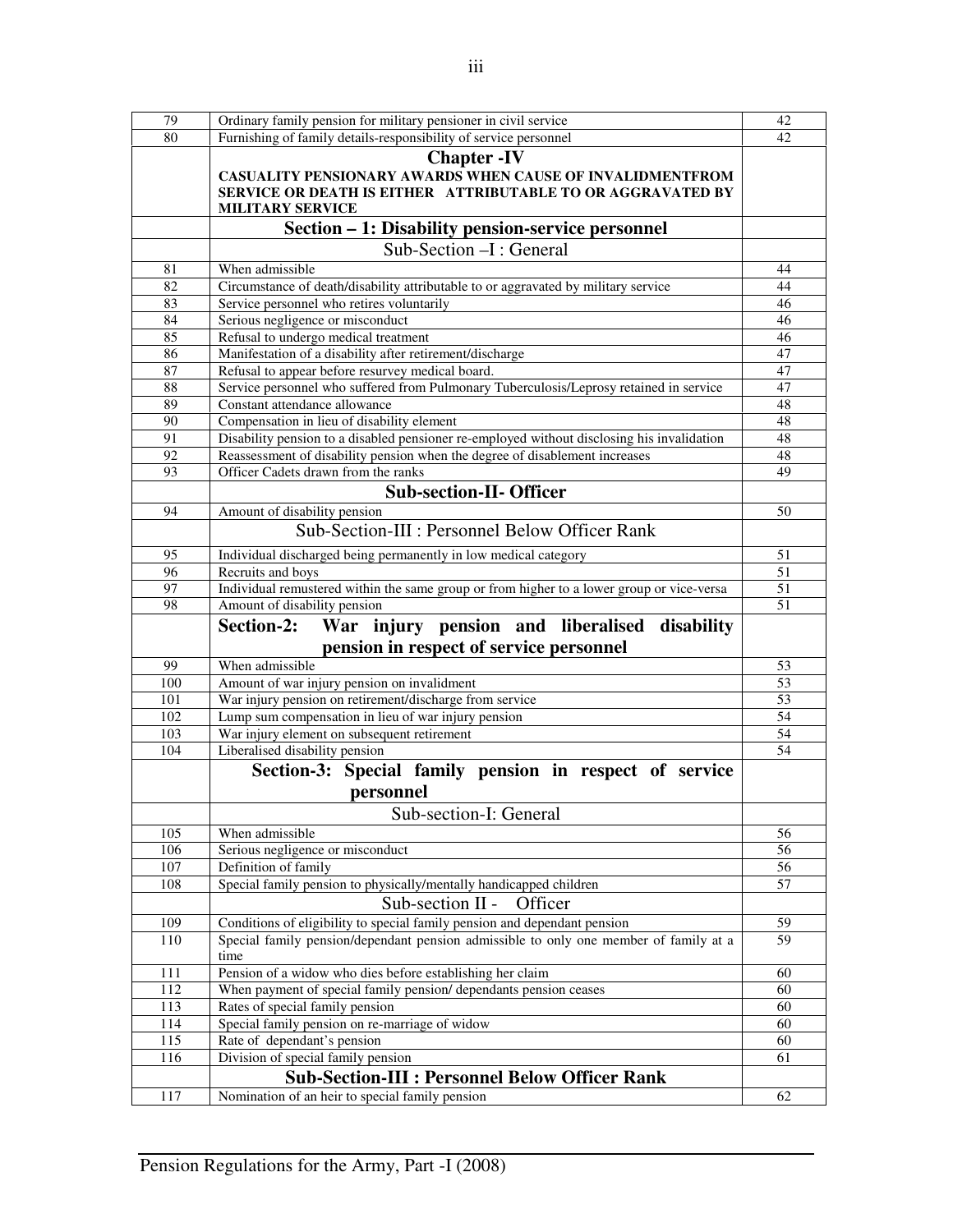| 118     | Original grant of special family pension                                                           |                 |  |
|---------|----------------------------------------------------------------------------------------------------|-----------------|--|
| 119     | Conditions of eligibility                                                                          | 62              |  |
| 120     | Rates of special family pension                                                                    | 63              |  |
| 121     | Special family pension on re-marriage of widow                                                     | 63              |  |
| 122     | Date from which the special family pension payable                                                 | 64              |  |
| 123     | When payment of special family pension ceases                                                      | 64              |  |
| 124     | Eligibility of recruits and boys                                                                   | 65              |  |
| 125     | Individual remustered from a higher to a lower group                                               | 65              |  |
| 126     | Transfer of special family pension                                                                 | 65              |  |
| 127     | Continuance of special family pension to parents/brothers/sisters                                  | 65              |  |
| 128     | Rate of continuance award                                                                          | 65              |  |
| 129     | Pension intended for the whole family                                                              | 66              |  |
| 130     | Division of special family pension                                                                 | 66              |  |
| 131     | Ex- gratia awards to other relatives                                                               | 66              |  |
|         | Section 4: Liberalised family pensionary awards                                                    |                 |  |
| 132     | Extent of application                                                                              | 68              |  |
| 133     | Amount of liberalised family pension in respect of Officer                                         | 68              |  |
| $133-A$ | Division of liberalized family pension in respect of officer                                       | 69              |  |
| 134     | Amount of liberalised family pension in respect Personnel Below Officer Rank                       | 69              |  |
| 135     | Liberalised family pension on re-marriage of widow Personnel Below Officer Rank                    | $\overline{70}$ |  |
| 136     | Second life award of liberalised family pension in respect of Personnel Below Officer              | 71              |  |
|         | Rank.                                                                                              |                 |  |
|         | Section-5: Family gratuity to service personnel                                                    |                 |  |
| 137     | Family gratuity when payable                                                                       | 72              |  |
| 138     | Family gratuity - to whom payable                                                                  | 73              |  |
| 139     | Rate of family gratuity                                                                            | 73              |  |
|         |                                                                                                    |                 |  |
|         | Section- 6: Ex-gratia lump-sum compensation to family of service personnel                         |                 |  |
| 140     | When admissible                                                                                    | 74              |  |
| 141     | Rate of ex-gratia lump sum compensation                                                            | 74              |  |
|         | <b>Chapter-V</b>                                                                                   |                 |  |
|         | RETIREMENT GRATUITY AND DEATH GRATUITY                                                             |                 |  |
| 142     | Retirement gratuity when admissible                                                                | 77              |  |
| 143     | Death gratuity when admissible                                                                     | 77              |  |
| 144     | Definition of family                                                                               | 78              |  |
| 145     | Nominations                                                                                        |                 |  |
| 146     |                                                                                                    | 78              |  |
|         | Effect of death of a nominee or of acquiring a family                                              | 78              |  |
| 147     | Disbursement of retirement gratuity and death gratuity                                             | 79              |  |
| 148     | Debarring of a person from receiving gratuity                                                      | 80              |  |
| 149     | Lapse of gratuity                                                                                  | 80              |  |
| 150     | Recovery of public claims or Government dues                                                       | 80              |  |
|         | <b>Chapter - VI</b>                                                                                |                 |  |
|         | <b>COMMUTATION OF PENSION</b>                                                                      |                 |  |
| 151     | Commutation of pension when admissible                                                             | 81              |  |
| 152     | When commutation of pension permissible                                                            | 81              |  |
| 153     | Conditions and limit of commutation of pension                                                     | 81              |  |
| 154     | When to apply for commutation of pension                                                           | 82              |  |
| 155     | Commutation of pension without medical examination                                                 | 82              |  |
| 156     | Commutation of pension after medical examination                                                   | 83              |  |
| 157     | Commutation of pension to become absolute                                                          | 83              |  |
| 158     | Calculation of commuted value of pension                                                           | 84              |  |
| 159     | Reduction in pension on payment of commuted value of pension                                       | 84              |  |
| 160     | Withdrawal of application for commutation of pension                                               | 85              |  |
| 161     | No re-imbursement of incidental expenses incurred                                                  | 85              |  |
| 162     | Commutation of additional pension becoming due as a result of retrospective revision of            | 85              |  |
|         | pension                                                                                            |                 |  |
| 163     | Commutation of additional pension becoming due as a result of retrospective revision of<br>pension | 86              |  |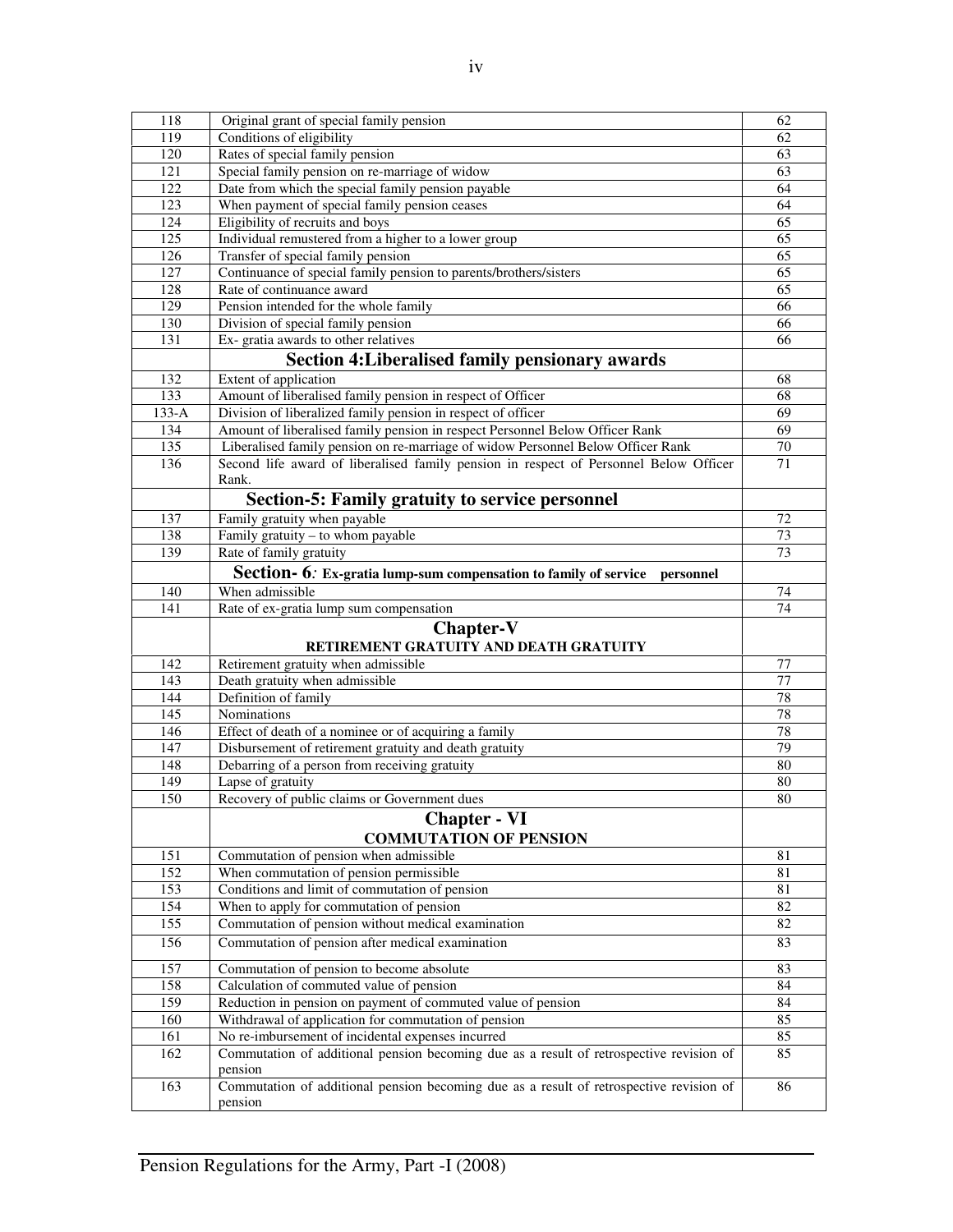|                  | <b>Chapter - VII</b>                                                                        |     |
|------------------|---------------------------------------------------------------------------------------------|-----|
|                  | <b>EMERGENCY COMMISSIONED AND SHORT SERVICE</b>                                             |     |
|                  | <b>COMMISSIONED OFFICER</b>                                                                 |     |
|                  | Section – 1: Emergency Commissioned/Short Service                                           |     |
|                  |                                                                                             |     |
|                  | <b>Commissioned Officer coming direct from civil life</b>                                   |     |
| 164              | Rate of terminal gratuity                                                                   | 87  |
| 165              | Grant of terminal gratuity to officer invalided out of service                              | 87  |
| 166              | Payment of terminal gratuity in the event of death                                          | 87  |
| 167              | Option to permanent civilian Government servants                                            | 87  |
|                  | Section-2: Personnel Below Officer Rank granted Emergency/                                  |     |
|                  | <b>Short Service Commission</b>                                                             |     |
|                  |                                                                                             |     |
| 168              | Minimum service for retiring pension                                                        | 88  |
| 169              | Rate of retiring pension                                                                    | 88  |
| 170              | Retirement gratuity                                                                         | 88  |
| 171              | Invalid pension or invalid gratuity or ordinary family pension                              | 88  |
| 172              | Disability pension / war-injury pension or special family / liberalised family pension      | 88  |
|                  | <b>Chapter-VIII</b>                                                                         |     |
|                  | DEFENCE SECURITY CORPS                                                                      |     |
|                  |                                                                                             |     |
| 173              | General provision                                                                           | 90  |
| 174              | Counting of former service                                                                  | 90  |
| 175              | Option to continue to draw military pension                                                 | 91  |
| 176              | Option to cease to draw military pension or to refund gratuity                              | 91  |
| $\overline{177}$ | Retirement / death gratuity                                                                 | 91  |
| 178              | Commutation of pension                                                                      | 91  |
| 179              | Disability/ liberalised disability / war-injury pension                                     | 92  |
| 180              | Invalid pension and ordinary family pension                                                 | 92  |
| 181              | Special family pension / liberalised family pension, family gratuity and ex-gratia lump-sum | 92  |
|                  | compensation                                                                                |     |
|                  | <b>Chapter-IX</b>                                                                           |     |
|                  | <b>TERRITORIAL ARMY</b>                                                                     |     |
|                  | Section-1                                                                                   |     |
|                  |                                                                                             |     |
| 182              | Extent of application                                                                       | 93  |
| 183              | Definition of military service                                                              | 93  |
| 184              | Service, which qualifies for pension and gratuity                                           | 93  |
| 185              | Option to count former service                                                              | 94  |
| 186              | Minimum qualifying service for pension                                                      | 94  |
| 187              | Rate of retiring/service pension                                                            | 94  |
| 188              | Retiring/service pension who opt to count former military service                           | 95  |
| 189              | Terminal gratuity                                                                           | 95  |
| 190              | Retirement gratuity/death gratuity                                                          | 96  |
| 191              | Commutation of pension                                                                      | 96  |
| 192              | Ordinary family pension                                                                     | 96  |
| 193              | Disability pension or war-injury pension or liberalised disability pension and constant     | 96  |
|                  | attendance allowance                                                                        |     |
| 194              | Special family pension or liberalised family pension                                        | 97  |
|                  | Section -2: Extent of application to Civil Government Servant                               |     |
| 195              | Special family pension /liberalised family pension                                          | 98  |
| 196              | Disability element to members of territorial army who are civil government servants         | 98  |
|                  | holding lien on civil appointment                                                           |     |
|                  |                                                                                             |     |
|                  |                                                                                             |     |
| Append           | <b>APPENDICES</b>                                                                           |     |
| ix               |                                                                                             |     |
|                  |                                                                                             |     |
| $\mathbf I$      | Grant of fixed medical allowance to armed forces pensioners and their families              | 99  |
| $\rm II$         | Monetary allowances attached to gallantry decorations                                       | 101 |
| $\rm III$        | Authority competent to sanction various kinds of pensionary awards                          | 103 |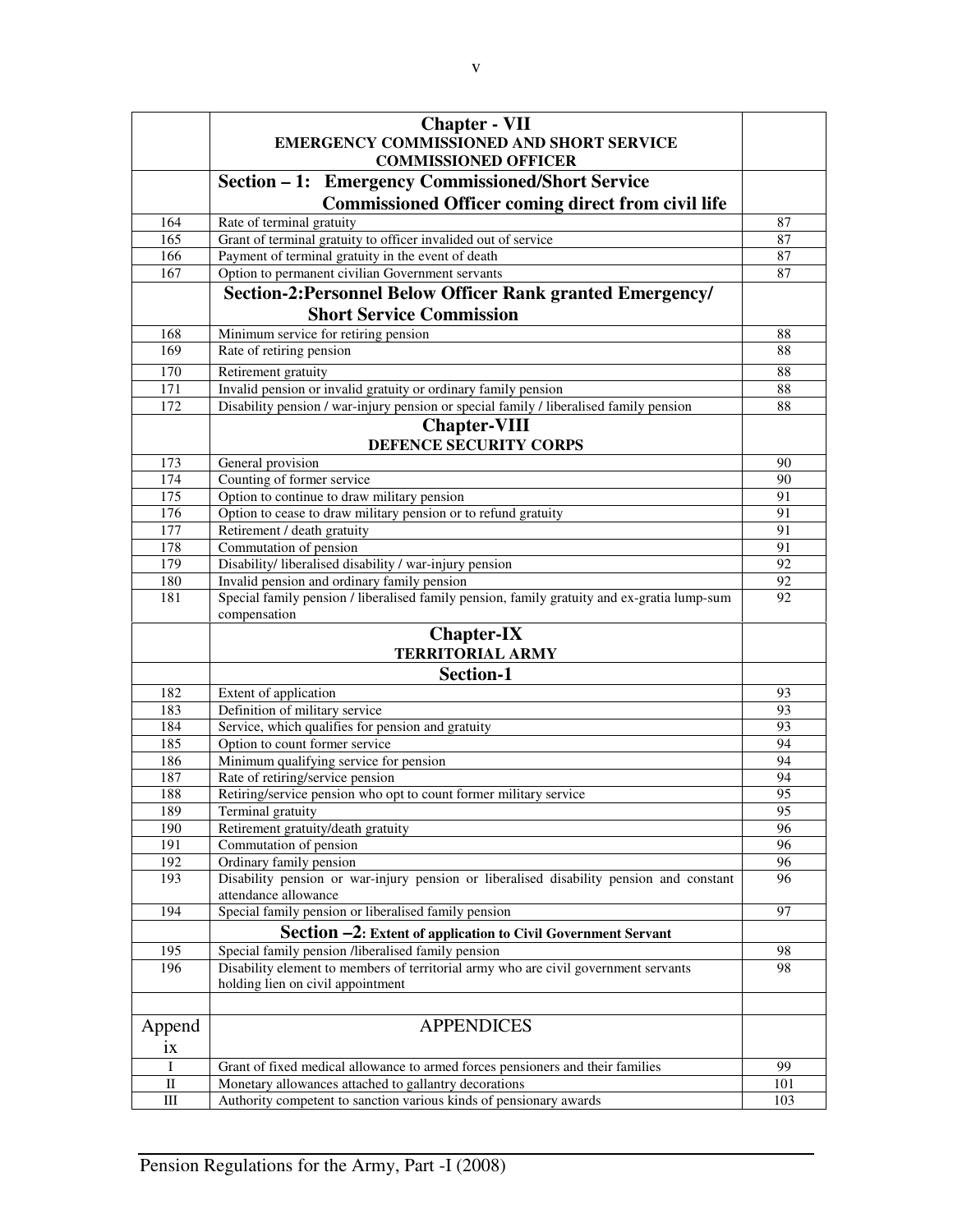| IV          | Entitlement rules for casualty pensionary awards.                                            | 105 |
|-------------|----------------------------------------------------------------------------------------------|-----|
| V           | Criteria for deciding whether an individual's refusal to undergo medical treatment or an     | 106 |
|             | operation for his disability attributable to or aggravated by military service, is or is not |     |
|             | reasonable                                                                                   |     |
| VI          | Declaration for drawl of constant attendance allowance by commissioned officers and          | 107 |
|             | personnel below officer rank along with their disability pension/war injury pension.         |     |
| VII.        | Declaration from parents/ eligible brothers/ sisters for dependent pension                   | 108 |
| <b>VIII</b> | Statement of illustrative examples of cases covered under regulation 147.                    | 109 |
| IX          | Nomination for retirement gratuity/death gratuity                                            | 111 |
| X           | Commutation values for a pension of Re. 1.00 per annum                                       | 115 |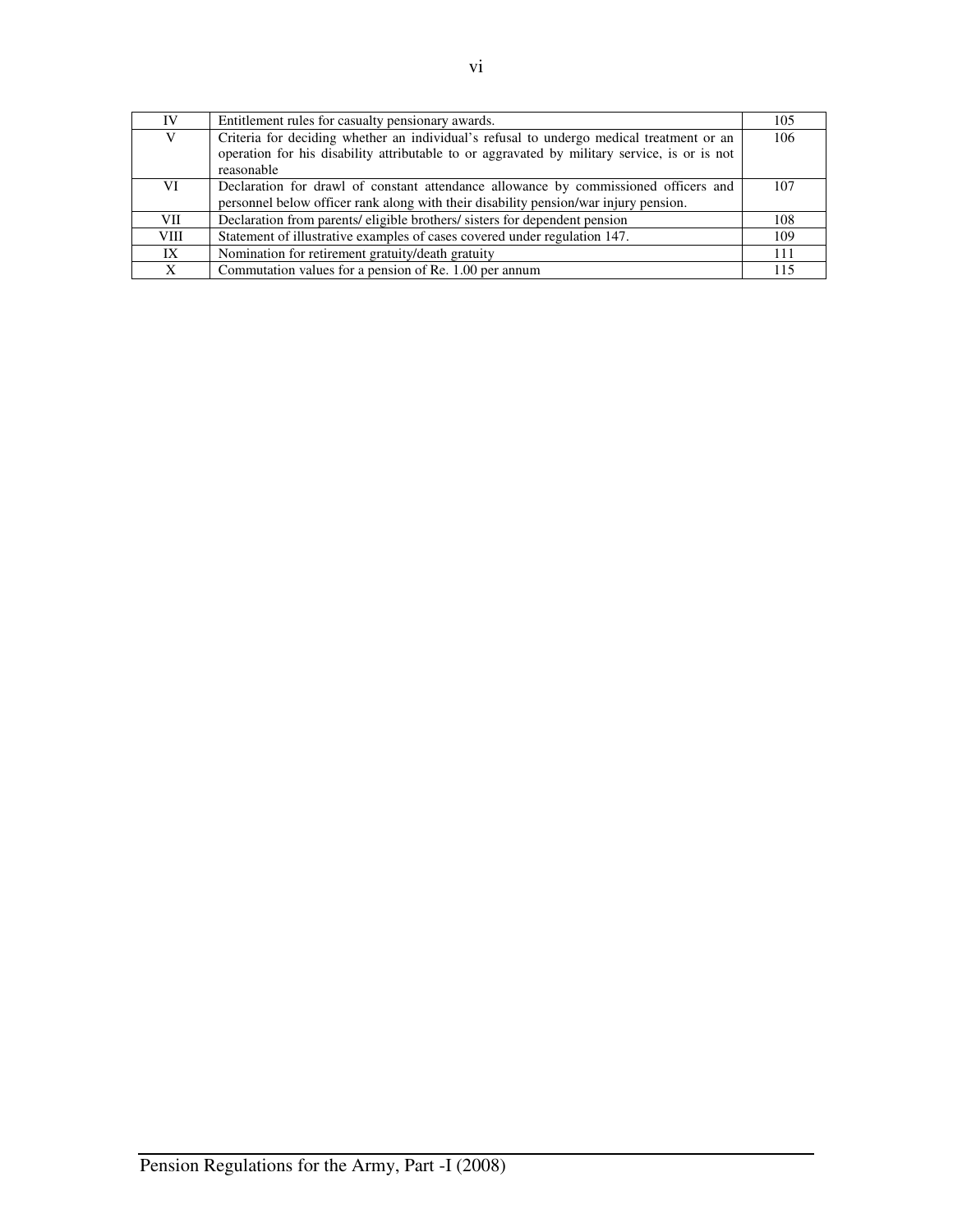#### **PENSION REGULATIONS FOR THE ARMY, PART-I (2008)**

#### **CHAPTER -I**

#### **SECTION – 1: General**

#### **SHORT TITLE AND COMMENCEMENT**

**1.** These Regulations shall be called the Pension Regulations for the Army, Part-I  $(2008)$  and shall come into force with effect from  $1<sup>st</sup>$  July 2008.

#### **APPLICATION**

**2.** (a) Unless otherwise provided, these Regulations shall apply to the (i) Permanent Commissioned Officer of the Army, including Military Nursing Service Officer, Territorial Army Officer, Short Service Commissioned Officer and Emergency Commissioned Officer (ii)Personnel Below Officer Rank (including those granted honorary commission while on the effective list) of regular Army Defence Security Corps and Territorial Army.

 (b) Unless otherwise provided, all claims to pension, gratuity or allowance shall be regulated by the Regulations in force at the time of individual's retirement, release, resignation, discharge, invalidment, death etc., as the case may be.

(c) The day on which an individual is retired or is released or is discharged or is allowed to resign, or is invalided out from service or dies in harness, as the case may be, shall be treated as his last day in service. Provided that in the case of an individual who is retired prematurely or who retires voluntarily, the date of retirement shall be treated as a non-working day.

#### **INTERPRETATION OF REGULATIONS**

**3.** (a**)** Any doubt or difference of opinion regarding interpretation of these Regulations or any particular Regulation shall be referred to the Central Government, whose decision thereon shall be final.

(b) Cases not covered by these Regulations but deemed worthy of special consideration, may be submitted to the Central Government through usual channels and Accounts Officer concerned for a decision.

#### **DEFINITIONS**

**4.** For the purpose of these Regulations, unless the context otherwise requires:-

(i) Accounts Officer: Shall mean Principal Controller of Defence Accounts (Pensions), Controller of Defence Accounts (Officers) and Principal Controller of Defence Accounts concerned under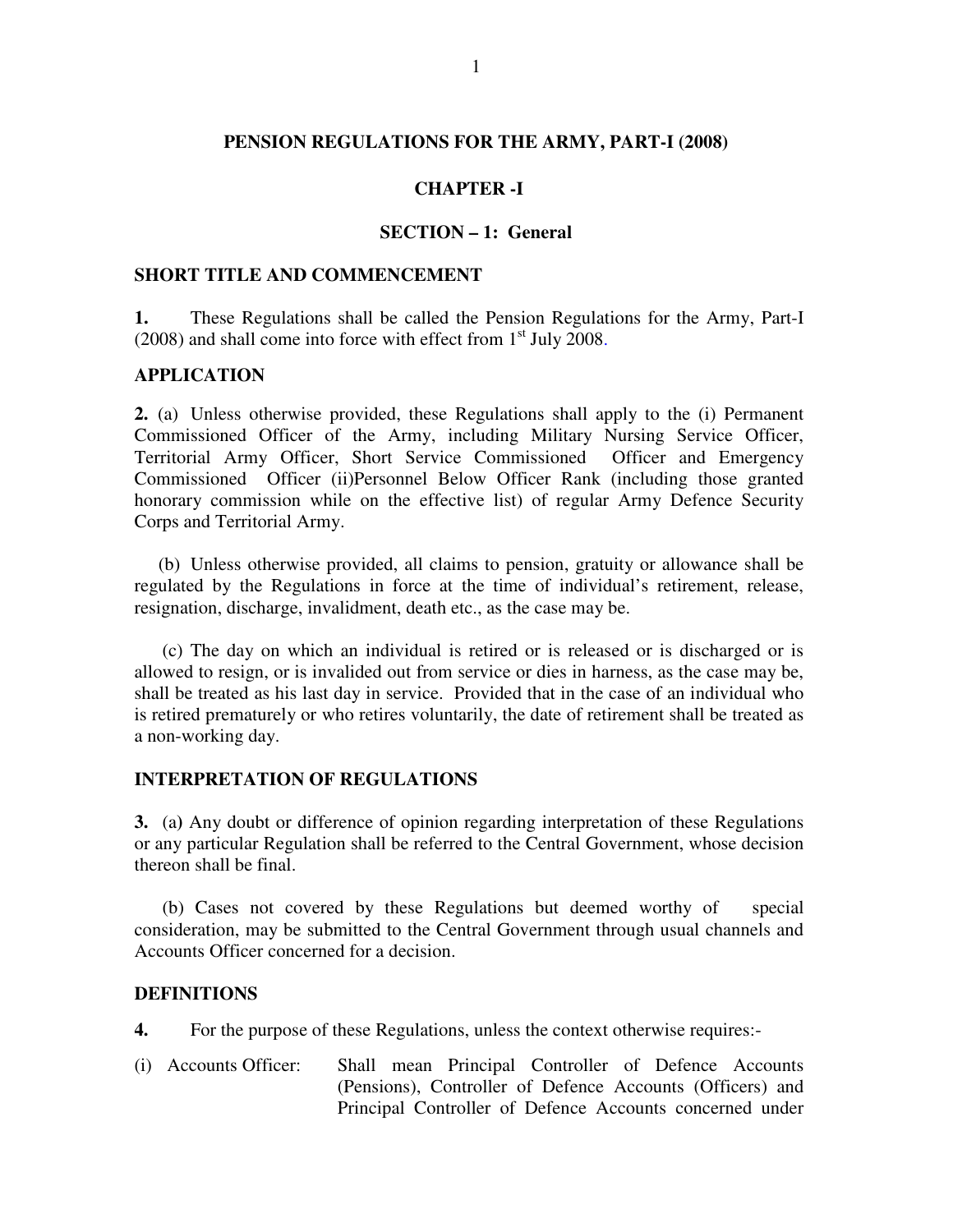|                                             | whose jurisdiction Pay Accounts Officer (Other Ranks)<br>function.                                                                                                                                                                                                                                                                                                                                                        |
|---------------------------------------------|---------------------------------------------------------------------------------------------------------------------------------------------------------------------------------------------------------------------------------------------------------------------------------------------------------------------------------------------------------------------------------------------------------------------------|
| (ii) Active List                            | Shall mean service in the Army whether on full pay or<br>otherwise before retirement and shall not include recalled or re-<br>employed service.                                                                                                                                                                                                                                                                           |
| (iii) Armed Forces                          | Means Army, Navy, Air Force, Defence Security                                                                                                                                                                                                                                                                                                                                                                             |
|                                             | Corps and Territorial Army except Civilians.                                                                                                                                                                                                                                                                                                                                                                              |
| (iv) Emoluments                             | Shall mean as defined in regulation 27 of these Regulations                                                                                                                                                                                                                                                                                                                                                               |
| (v) Government<br>dues                      | Shall include -<br>(a) dues pertaining to Government accommodation including<br>arrears of license fee, if any,<br>dues other than those pertaining to Government<br>(b)<br>accommodation namely, balance of house<br>building or<br>conveyance or any other advance, over payment of pay and<br>allowances or leave salary and arrears of income tax deductible<br>at source under the Income Tax Act, 1961(43 of 1961). |
| (vi) Gratuity                               | service/retiring/retirement/death/family/<br>invalid/<br>Includes<br>special/terminal gratuity.                                                                                                                                                                                                                                                                                                                           |
| (vii) Officer                               | Officer means a person Commissioned, gazetted or in pay as an<br>Officer in the Regular Army including Military Nursing Service<br>and Territorial Army.                                                                                                                                                                                                                                                                  |
| (viii) Pension                              | Shall include gratuity except when the term pension is used in<br>contradistinction to gratuity but does not include dearness Relief.                                                                                                                                                                                                                                                                                     |
| (ix) Personnel Below<br><b>Officer Rank</b> | Means a person other than an Officer and includes<br>Junior Commissioned Officer, Non-Commissioned Officer, and<br>Hony. Commissioned Officer belonging to regular Army,<br>Defence Security Corps and Territorial Army.                                                                                                                                                                                                  |
| Public Claim<br>(x)                         | Shall be held to mean any public debt or disallowance including<br>any over issue made through an error as to the fact, or a<br>deficiency or irregular expenditure of public money or stores of<br>which after due investigation, no explanation satisfactory to the<br>President is given by the person who is responsible for same.                                                                                    |
| (xi) Retired List                           | An Officer is said to be on the retired list if he has served in the<br>regular Armed Forces as a Permanent Commissioned Officer<br>and has retired therefrom or otherwise placed on the retired list<br>according to the Regulations in force from time to time, and an<br>Officer is deemed to be on the retired list even if he has been<br>recalled or re-employed in the Armed Forces.                               |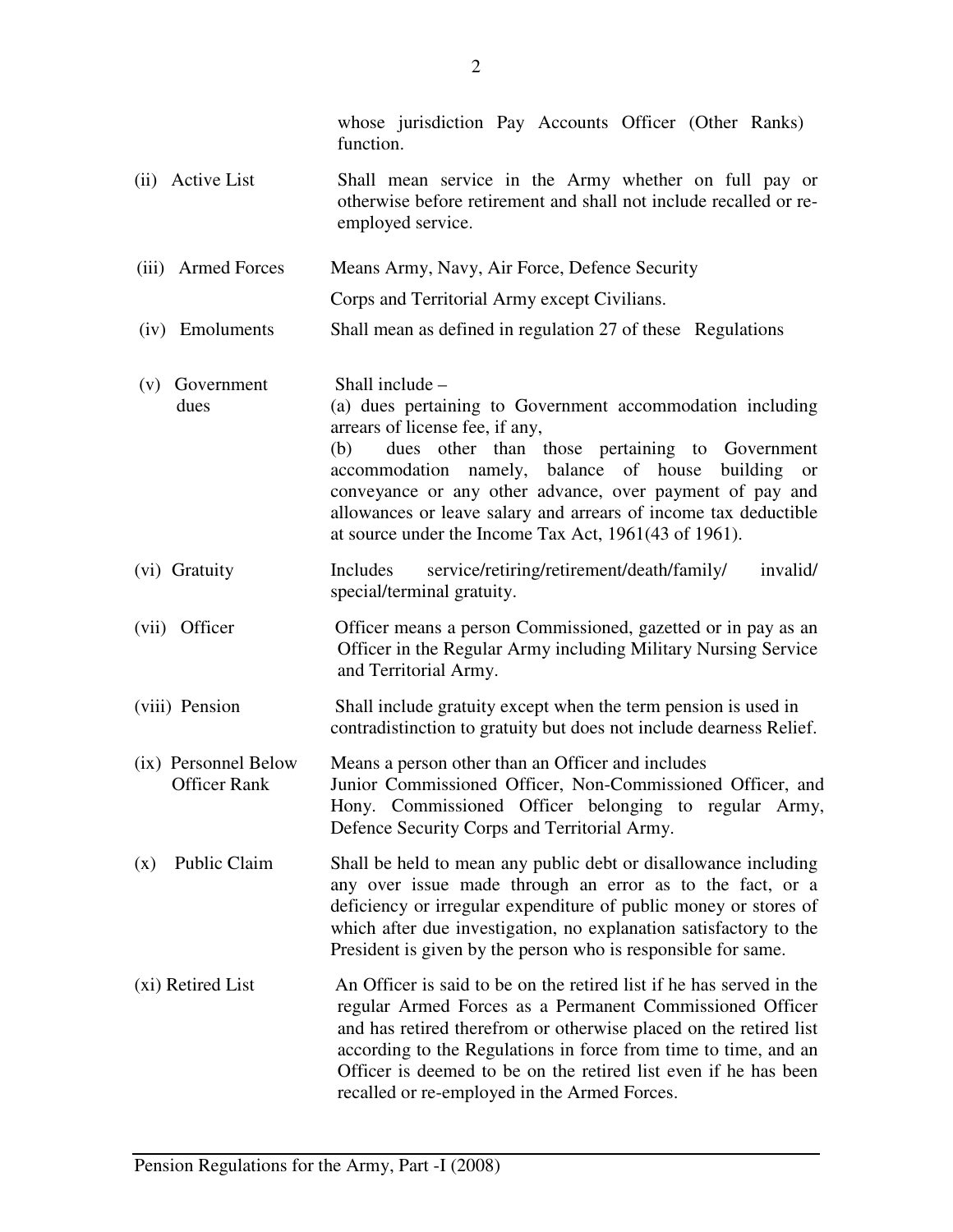(xii) Service Personnel Includes Officer and Personnel Below Officer Rank.

# **KIND OF PENSIONARY AWARDS**

- **5.** (i) Retiring Pension/Service pension
	- (ii) Retiring gratuity /Service gratuity
	- (iii) Special pension/Special gratuity
	- (iv) Invalid pension/ Invalid gratuity;
	- (v) Retirement gratuity/ Death gratuity.
	- (vi) Disability pension/ War injury pension
	- (vii) Ordinary family pension /Special family pension /Liberalized family pension
	- (viii) Dependant pension/Second life award of Special family pension/Liberalized family pension
	- (ix) Family gratuity.

# **LIMITATION ON NUMBER OF PENSIONS**

**6.** Except where otherwise specifically provided for, an individual shall not earn more than one pension under these Regulations for the same service or post at the same time or for the same continuous service.

#### **GRANT OF PROVISIONAL PENSION**

- **7.** (a)(i) An individual against whom any disciplinary proceedings under the Army Act, 1950 or judicial proceedings are pending / instituted may, on his retirement/release/discharge/invalidment, be authorized by the Principal Controller of Defence Accounts (Pensions), a provisional pension not exceeding the maximum pension which would have been admissible to him on the basis of the qualifying service upto the date of retirement/release/discharge/invalidment, or if he was under suspension on the date of retirement /release/discharge/invalidment, upto the date immediately preceding the date on which he was placed under suspension.
	- (ii) The provisional pension shall be authorised during the period commencing from the date following the date of retirement/release /discharge/invalidment upto and including the date on which, after the conclusion of the disciplinary or judicial proceedings, final orders are passed by the competent authority.
	- (iii) No gratuity (including retirement gratuity) shall be authorised until the conclusion of such proceedings and issue of final orders thereon.
	- (iv) No commutation of the provisional pension shall be permitted.

 (b) Payment of provisional pension as mentioned in clause (a) (i) above, shall be adjusted against the final retirement benefits that may be sanctioned to such service personnel upon conclusion of such proceedings but no recovery shall be made where the pension finally sanctioned is less than the provisional pension or where final pension is reduced or withheld either permanently or for a specified period.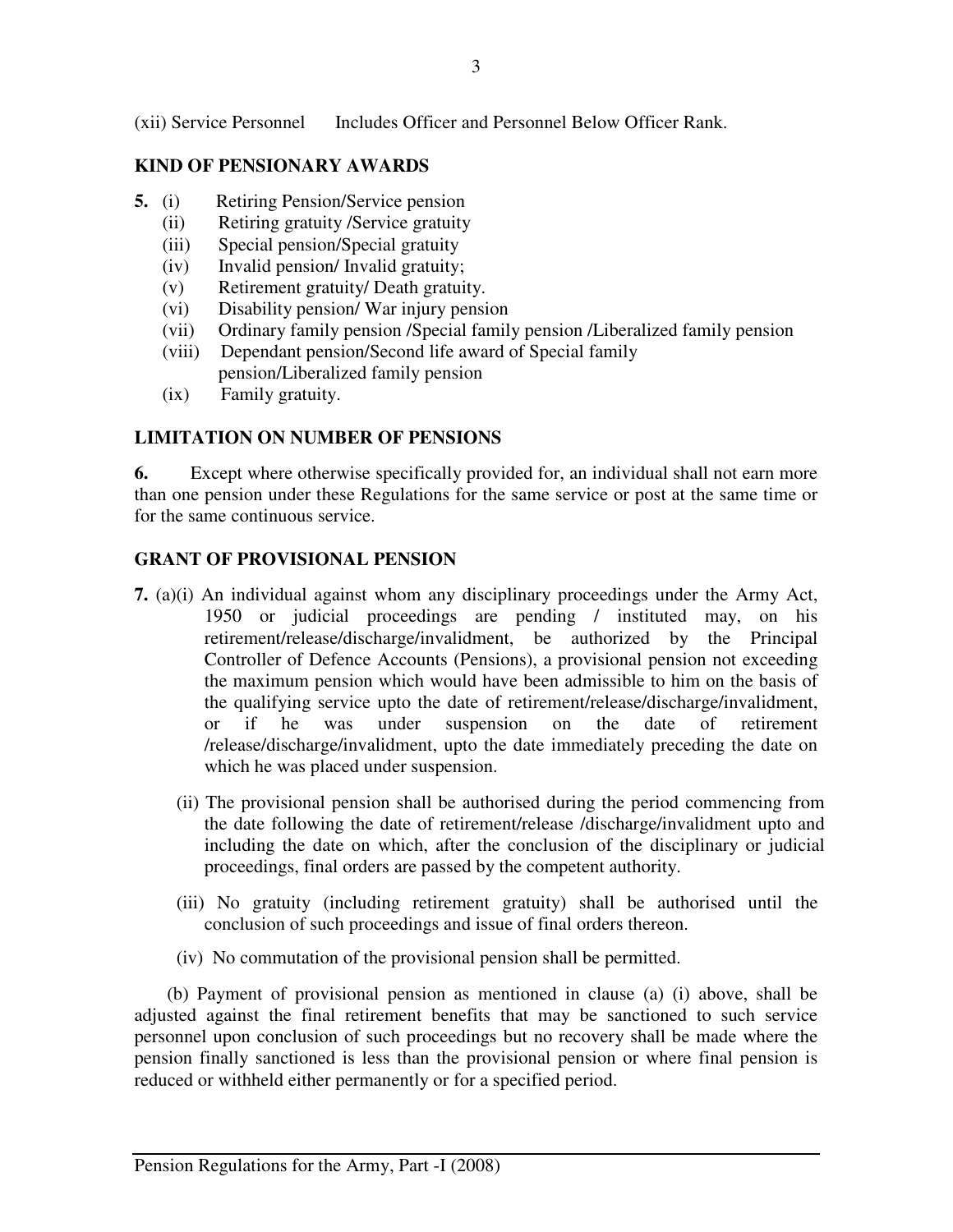#### **PENSION SUBJECT TO FUTURE GOOD CONDUCT**

**8.** (a) Future good conduct shall be an implied condition for every grant of pension or allowance and its continuance under these Regulations.

 (b) The competent authority may, by an order in writing, withhold or withdraw a pension or a part thereof whether permanently or for a specified period, if the pensioner is convicted of a serious crime or is found guilty of grave misconduct.

Provided that where only a part of pension is withheld or withdrawn, the amount of such pension shall not be reduced below the amount of minimum pension fixed by Government from time to time.

 (c) Where a pensioner is convicted of a serious crime by a court of law or by court martial or is found guilty of grave misconduct, action under clause (b) above shall be taken in the light of the judgment of the court relating to such conviction.

 (d) In a case not falling under clause (c) above, as well as other cases where the competent authority considers that the pensioner is prima facie guilty of grave misconduct, the competent authority before passing an order under clause (b) above;

- (i) serve upon the pensioner a notice specifying the action proposed to be taken against him and the ground on which it is proposed to be taken against him and calling upon him to submit, within 15 days of the receipt of the notice or such further time not exceeding 15 days as may be allowed by the competent authority, such representation as he may wish to make against the proposal, and
- (ii) take into consideration the representation, if any, submitted by the pensioner under sub clause (i) above.
- **Notes: 1**. The expression 'serious crime' means an offence under the Indian Penal Code 1860 or Official Secrets Act, 1923 or any other law for the time being in force in the country for which the maximum punishment prescribed under the law is imprisonment for a period of 3 years or more with or without a fine.
	- **2**. The expression 'grave misconduct' includes the communication or disclosure of any secret official code or password or any sketch, plan, model, article, note, document or information, such as is mentioned in Section 5 of the Official Secrets Act, 1923 (19 of 1923) (which was obtained while holding office under the Government) so as to prejudicially affect the interest of the general public or the security of the State.

# **RIGHT TO WITHHOLD OR SUSPEND OR DISCONTINUE PENSION**

**9.** (a) In circumstances to be determined by the competent authority or as may be specified in these Regulations, the pension including the commuted value thereof which has not been paid or gratuity to be granted to an individual, or any portion of it, may be withheld, suspended or discontinued. In exceptional cases payment of part or whole of the pension, allowance or gratuity withheld or suspended may, by an order of the competent authority be made to the wife or other dependant(s) of the pensioner.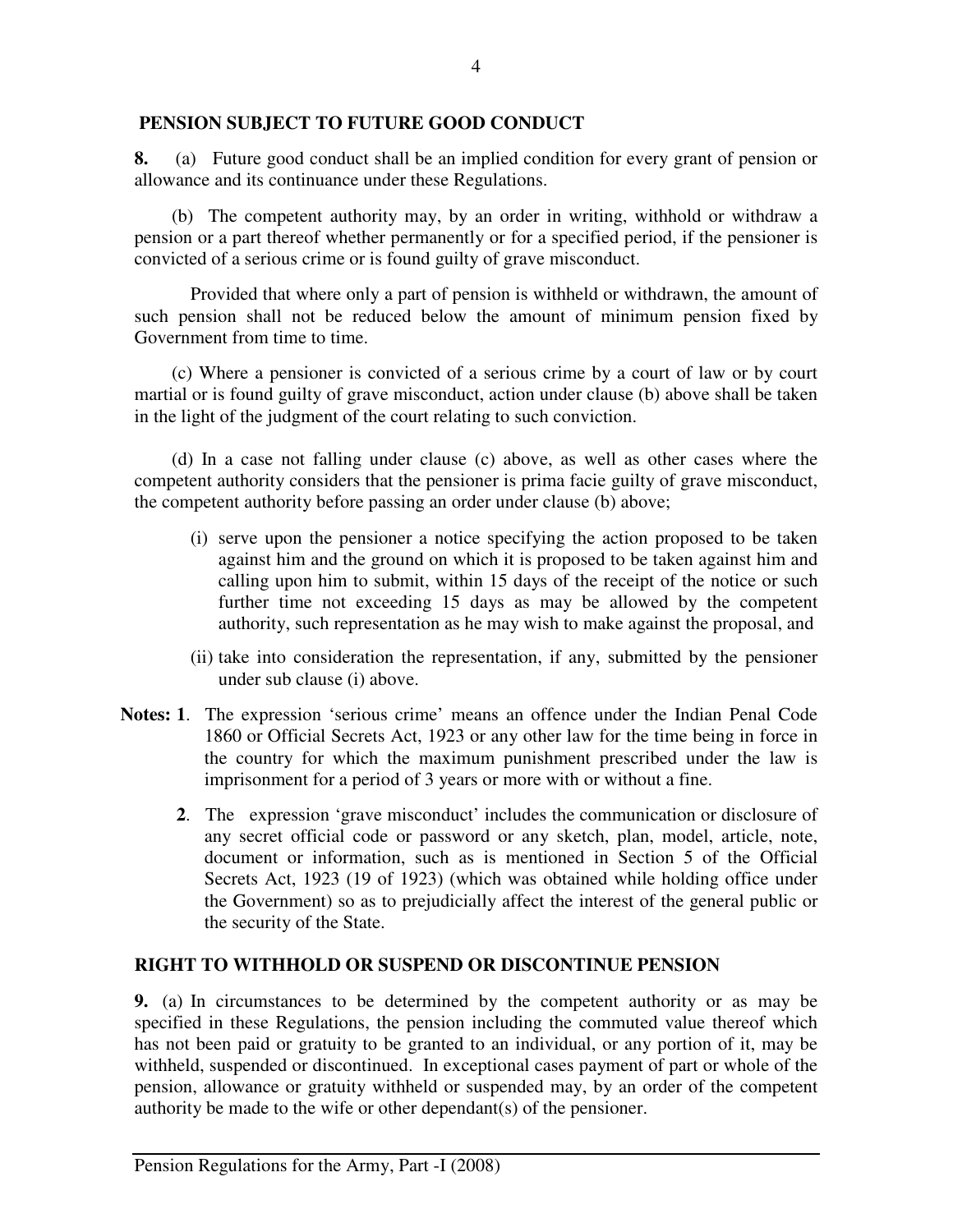- (b) This Regulation may be invoked under the following circumstances
	- (i) Offences against the State during the period of service, including service rendered upon re-employment after retirement, as listed in Chapter-VI of the Indian Penal Code. Relevant provisions of the Indian Penal Code are reproduced below -
		- (1) Waging or attempting to wage war or abetting waging of war against the Government of India;
		- (2) Conspiracy to commit offence punishable by section 121 I.P.C.
		- (3) Collecting arms etc. with intention of waging war against the Government of India.
		- (4) Concealing with intent to facilitate design to wage war.
		- (5) Assaulting President, Governor etc. with intent to compel or restrain the exercise of any lawful power.
		- (6) Sedition.
		- (7) Waging war against any Asiatic power in alliance with the Government of India.
		- (8) Committing depredation on territories of powers at peace with the Government of India.
		- (9) Receiving property taken by war or depredation mentioned in sections 125 and 126 Indian Penal Code.
		- (10) Public servant voluntarily allowing prisoner of State of war to escape.
		- (11) Public servant negligently allowing such prisoner to escape.
		- (12) Aiding escape of, rescuing or harbouring such prisoner.
	- (ii) Other serious crimes under Indian Penal Code, Official Secrets Act or any other special law of the land and grave misconduct; as defined in Notes to Regulation 8 of these Regulations.
	- (iii) To recover the whole or part of any pecuniary loss caused to the Government in cases where in any departmental or judicial proceedings, the pensioner/individual is found guilty of misconduct or negligence committed during the period of service including service rendered on re-employment after retirement/discharge, leading to the said loss;
	- (iv)Unauthorized by continuing to occupy the residential accommodation including hired one provided by the Government;
	- (v) When a report is received after sanctioning the pension, that departmental or judicial proceedings (for the offences committed while in service or during the period of re-employment) are in progress against the individual;
	- (vi)When an individual obtains re-employment after retirement without obtaining prior permission of the competent authority where required; and,
	- (vii) Any other circumstances considered special by the Central Government.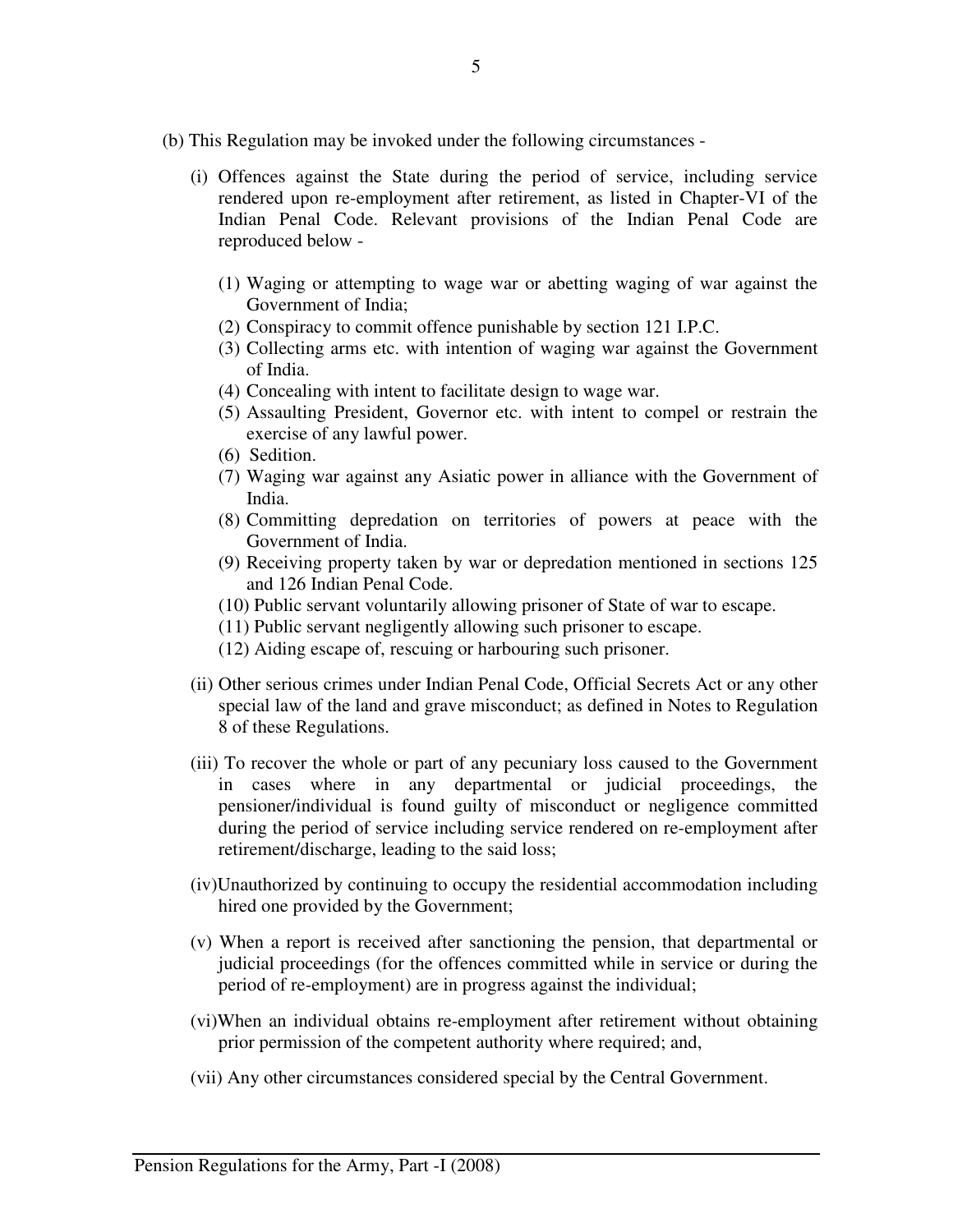#### **PERSONNEL IN CIVIL GOVERNMENT EMPLOYMENT**

**10.** An individual loaned for Civil Government employment irrespective of whether he is on Civil or Army rates of pay, shall be governed by the Central Civil Services (Extra-Ordinary Pension), Rules for the purpose of an extra-ordinary pensionary award in respect of injuries received or death during such employment.

 The benefits admissible for the purpose of similar awards under these Regulations will be allowed in relaxation of the provisions of the Central Civil Services (Extra-Ordinary Pension), Rules, if these benefits are more advantageous than those admissible under the Civil Rules.

#### **ATTACHMENT OF PENSION BY CIVIL COURTS**

**11.** No pension whether due or to become due can be attached by process of any court until it has actually been paid. No pensioner can assign or sell any interest in respect of a pension not then due.

#### **GRANT OF DEARNESS RELIEF ON PENSION/ FAMILY PENSION**

**12.** (a) Dearness Relief against price rise may be granted to the pensioners and family pensioners at such rates and subject to such conditions as the Government may specify from time to time.

 (b) If a pensioner is re-employed under the Central or State Government or a Corporation/Company/Autonomous Body/Bank under them in India or abroad including permanent absorption in such Corporation/Company/ Autonomous Body/Bank except as in clauses (d), (e) and (f) below, he shall not be eligible to draw dearness relief on pension except as in clause (d) below during the period of such re-employment and he shall be required to furnish a certificate of non-employment or re-employment once in a year in the month of November.

(c) In the event of non-production of above mentioned certificates, the payment of dearness relief on pension shall be stopped until the pensioner produces the same.

(d) The payment of dearness relief shall be allowed to re-employed Armed Forces pensioners in the case of those who held the rank below the rank of Commissioned Officer, subject to furnishing a certificate to the Pension Disbursing Authority from Central Government Department concerned including subordinate organisation employing Armed Forces Pensioners and maintaining service records of the re-employed pensioner retired from military service that –

- (i) The entire amount of pension sanctioned by the Central Government was ignored in the fixation of the pay on re-employment i.e. no part of pension was taken into account in such fixation of pay in the pay scale of the post in which the Armed Forces personnel was re-employed.
- (ii) The pay of the re-employed pensioner was/is fixed at the minimum of the pay scale of the post in which he had/has been re-employed after discharge from Armed Forces.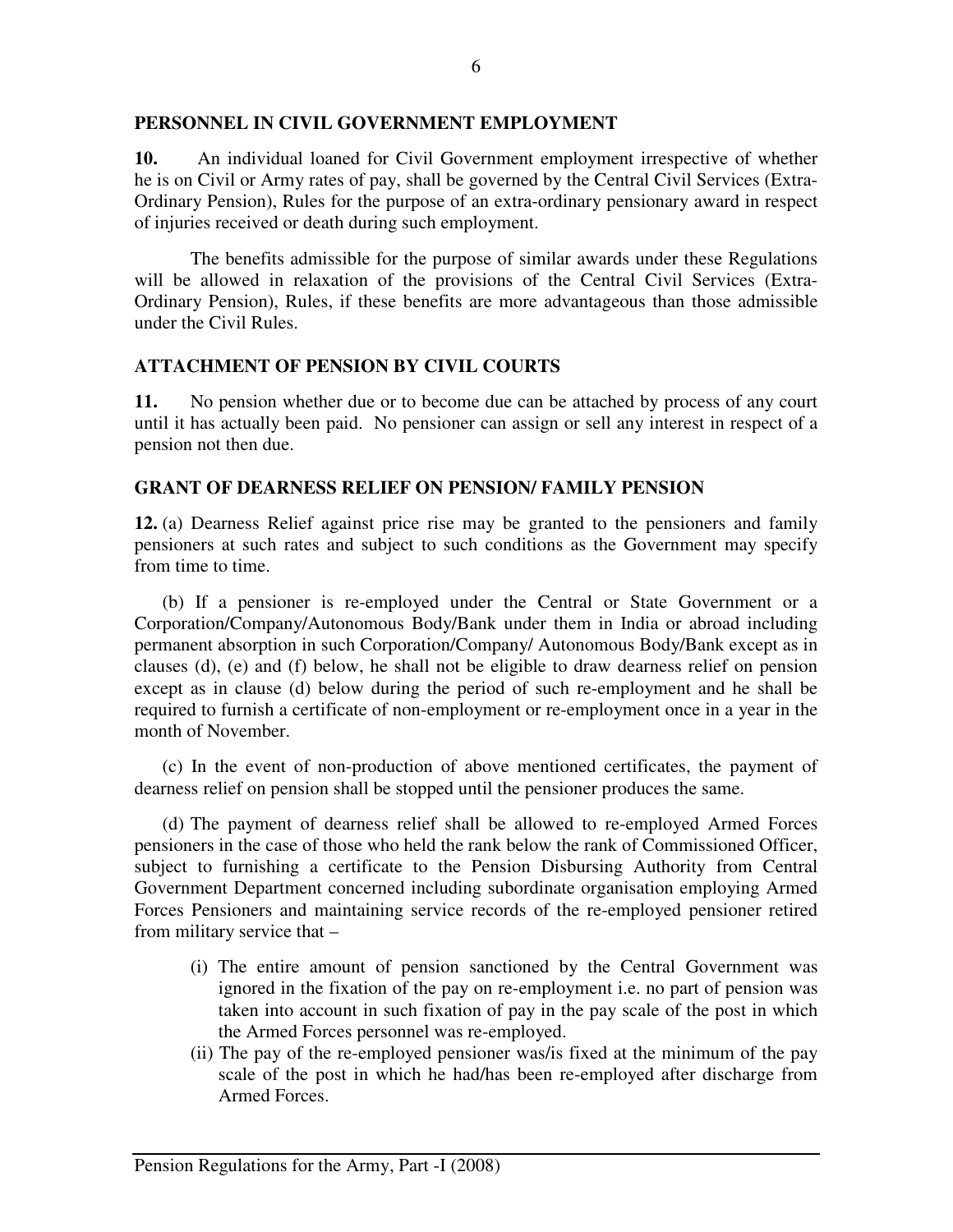(e) The payment of dearness relief on family pension to employed family pensioners shall remain payable during the period of employment.

(f) A pensioner employed outside India under a Foreign Government or a private organisation shall remain eligible for dearness relief on pension/family pension.

#### **Explanation:**

Pensioner who held the rank of Officer is not entitled for dearness relief on his pension during the period of his re-employment.

# **EX-SERVICEMEN CONTRIBUTORY HEALTH SCHEME (ECHS)**

**13.** (a) The Ex-servicemen Contributory Health Scheme has been made compulsory for all pensioners/family pensioners except Gorkha pensioners of Nepal domicile and pensioners of Defence Security Corps and Territorial Army.

(b) Recovery of Ex-servicemen Contributory Health Scheme contribution as prescribed from time to time shall be made by Principal Controller of Defence Accounts (Pensions) Allahabad from the retirement gratuity/death gratuity.

- **Notes: 1**. Individual in receipt of war injury pension and liberalized family pension is exempted from payment of contribution under Ex-servicemen Contributory Health Scheme.
	- **2.** Pensioners of Regular Army who join Defence Security Corps as second career remain eligible for Ex-servicemen Contributory Health Scheme**.**
	- **3.** Personnel of Territorial Army of the following categories are entitled for Exservicemen Contributory Health Scheme.
		- (i) Pension holders for continuous embodied Service.
		- (ii) Persons with disability attributable to military service.
		- (iii)Gallantry award winners.

(c) A fixed medical allowance @ Rs. 100/- per month shall be payable to pensioner/family pensioner of Nepal domicile, Defence Security Corps and Territorial Army, who are not covered under Ex-servicemen Contributory Health Scheme, from the date of commencement of his pension, subject to the fulfillment of other such conditions as the Government may specify from time to time as laid down in **Appendix-**I of these Regulations.

# **MONETARY ALLOWANCE ATTACHED TO GALLANTARY DECORATIONS**

**14.** Armed Forces personnel granted gallantry decoration viz. Param Vir Chakra, Maha Vir Chakra, Vir Chakra, Ashok Chakra, Kirti Chakra, Shaurya Chakra and Sena Medal (for gallantry) shall be eligible for monetary allowances attached to the above decorations alongwith the monthly pension, in addition, at the rates and subject to the conditions laid down in **Appendix-II** to these Regulations.

**NOTE-** Division of monetary allowance payable to the widow is not permissible among her children and parents.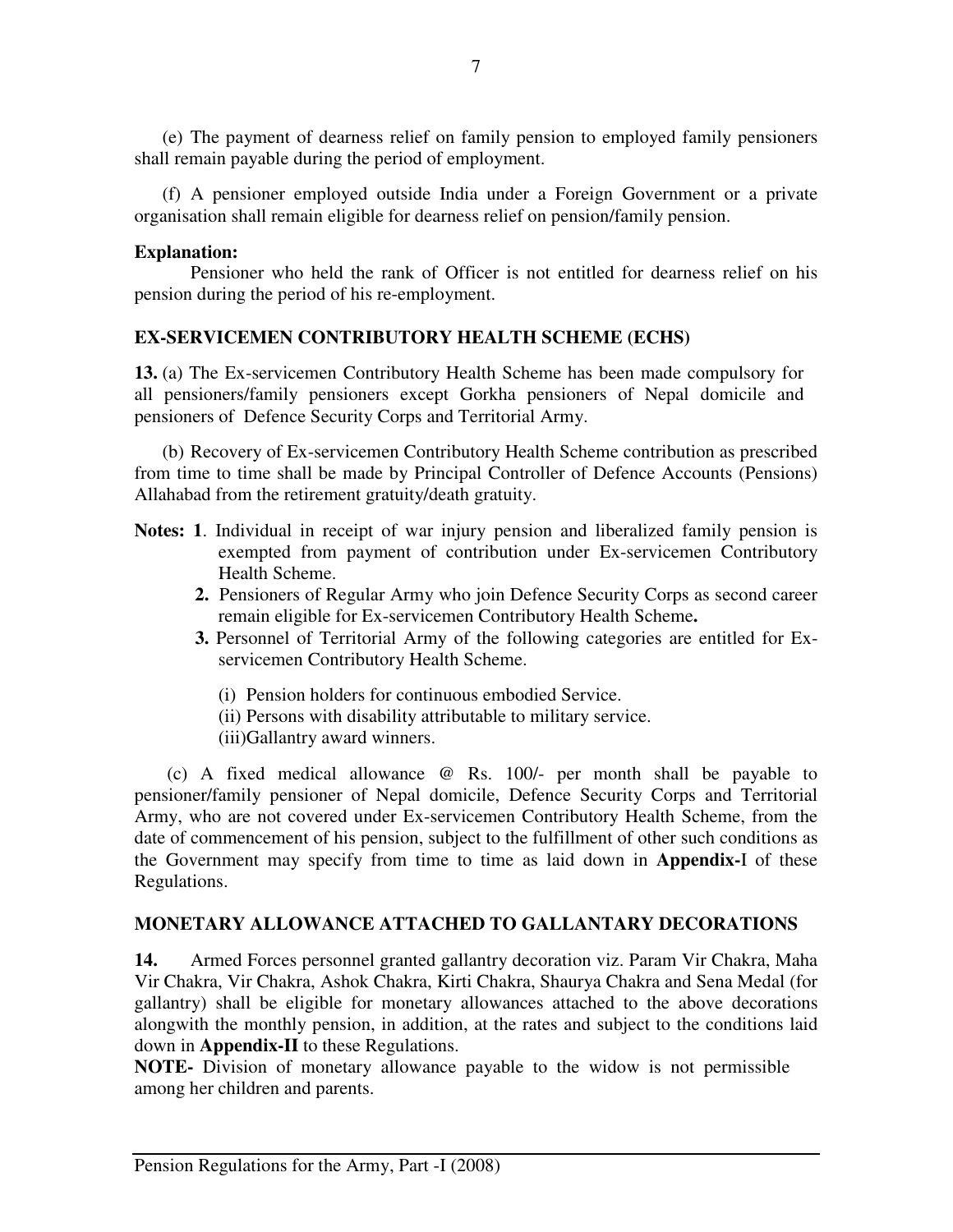# **ROUNDING OFF OF PENSION/GRATUITY/COMMUTED VALUE OF PENSION AND OTHER PENSIONARY BENEFITS.**

**15.** (a) The amount of pension/gratuity/ commuted value of a portion of pension finally determined shall be expressed in whole rupees and where it contains a fraction of a rupee, it shall be rounded off to the next higher rupee.

 (b) Pension/family pension when payable to more than one individual payable for part of a month shall be rounded off in the following manner:-

(i) In respect of family pension, where the pension is payable to more than one individuals, each share containing a fraction of a rupee shall be rounded off to next higher rupee except in cases where family pension, if all the shares are put together, exceed the maximum limit of family pension admissible. However, in exceptional and rare case, where the shares of family pension rounded off as above when added, cause an excess over the maximum limit, such case should be referred to Government of India for a decision.

(ii) In respect of pension paid for a part of a month due to the death of a pensioner or for any other reason where pension and relief thereon becomes payable in fraction of a rupee shall be rounded off to the next higher rupee.

#### **Explanation:**

The expression, "maximum family pension" should be understood to mean not the whole amount of family pension payable in each case but the maximum ceiling prescribed for family pension admissible at ordinary rates and at enhanced rates.

#### **MINIMUM PENSION/FAMILY PENSION**

**16.** If the amount of any kind of pension/family pension admissible under these Regulations works out to less than Rs. 1275.00 per month, it shall be stepped up to Rs. 1275.00 per month and authorized for payment at this rate.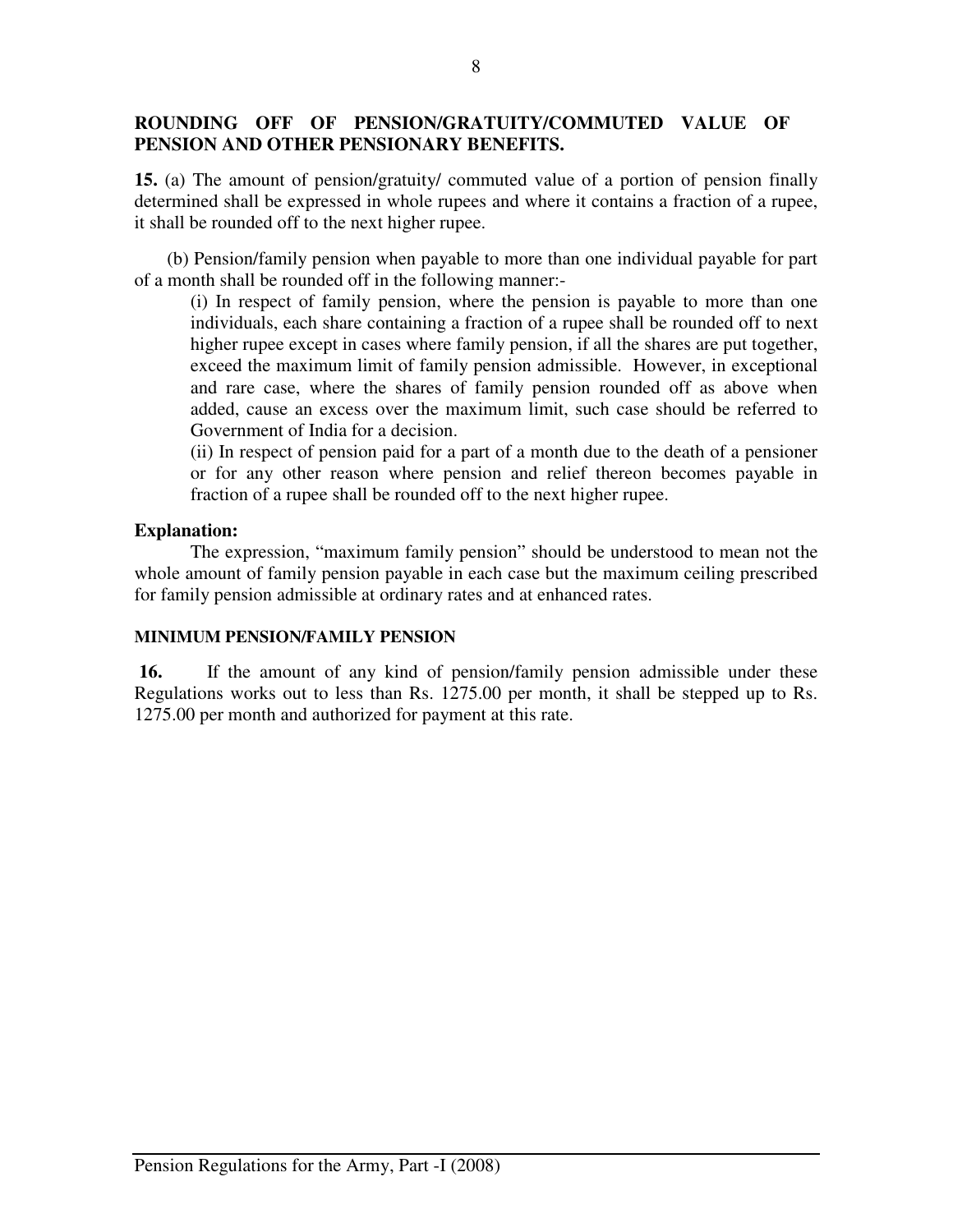#### **SECTION – 2**

# **QUALIFYING SERVICE AND RECKONABLE EMOLUMENTS**

# **Sub – Section I: Qualifying Service**

# **QUALIFYING SERVICE FOR PENSION AND GRATUITY:**

**17.** The term qualifying service shall mean:

#### (a) **For Pension –**

(i) **Officer** including Military Nursing Service Officer - Actual qualifying service rendered by the Officer plus a weightage (in years) appropriate to the last rank held as indicated below subject to the total qualifying service including weightage not exceeding 33 years.

**(I) Officer** (other than Military Nursing Service, Emergency Commission and Short Service Commission)

| <b>RANK</b>                  | <b>WEIGHTAGE IN YEARS</b> |
|------------------------------|---------------------------|
| Lieutenant                   | 09                        |
| Captain                      | 09                        |
| Major                        | 08                        |
| Lieutenant. Colonel.         | 07                        |
| Colonel(Time Scale)          | 07                        |
| Colonel(Selection)           | 07                        |
| <b>Brigadier</b>             | 05                        |
| Major General                | 03                        |
| Lieutenant. General          | 03                        |
| Lieutenant. General (Army    | 03                        |
| Commander /Vice Chief of the |                           |
| Army Staff)                  |                           |
| Chief of the Army Staff      | 03                        |

# **(II) Military Nursing Service Officer**

| Captain                         |    |
|---------------------------------|----|
| Major                           | Jh |
| Lieutenant. Colonel / Colonel / |    |
| <b>Brigadier</b>                |    |
| Major General                   |    |

(ii) **Personnel Below Officer Rank** - Actual qualifying service rendered by the individual plus a weightage of 10 years in the case of Sepoy, 8 years in the case of Naik and 6 years in the case of Havildar and 5 years in the case of Junior Commissioned Officer subject to the total qualifying service including weightage not exceeding 30 years in the case of Sepoy, Naik and Havildar and 33 years in the case a Junior Commissioned Officer.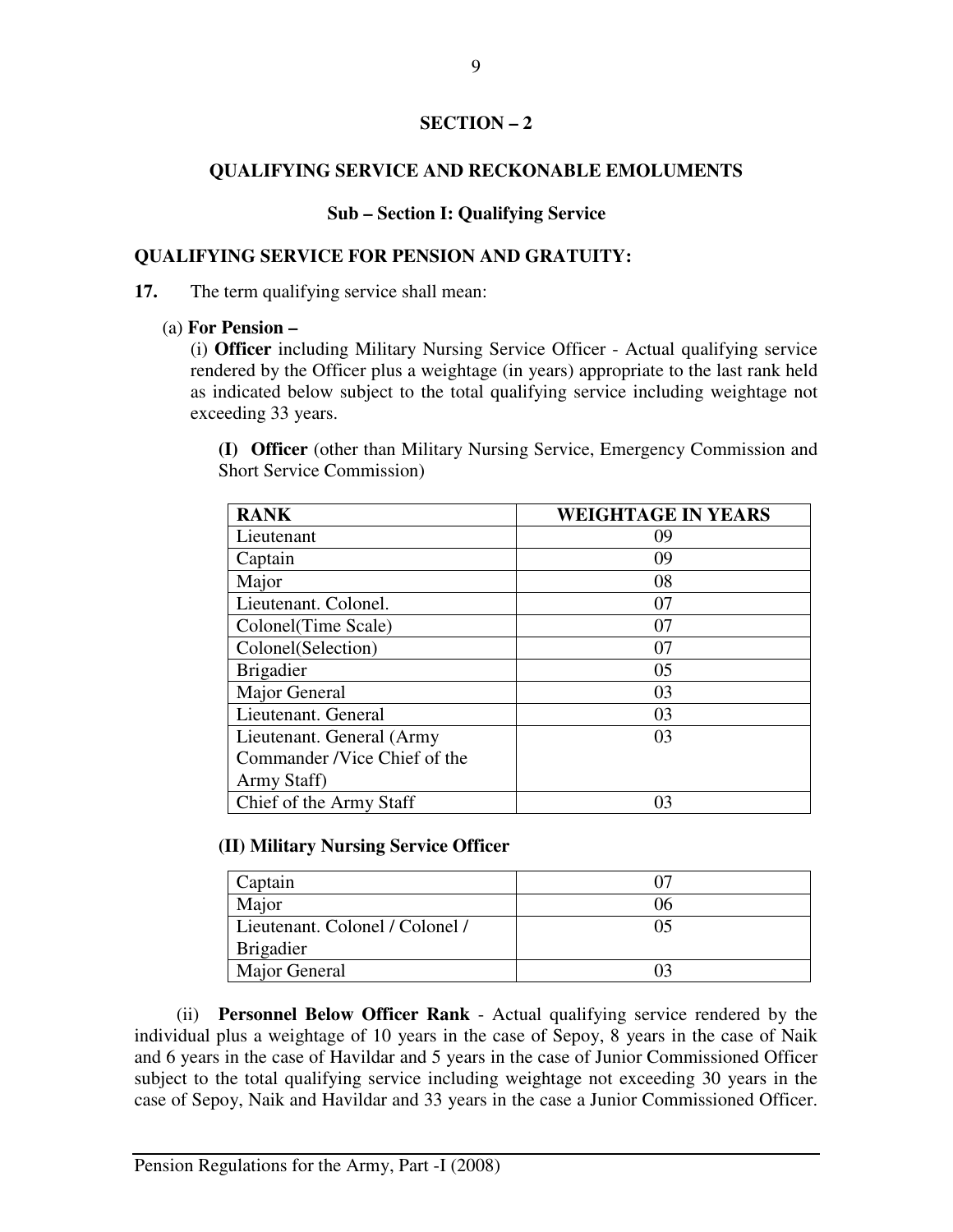If qualifying service of a Sepoy, Naik and Havildar is more than 30 years with 5 years weightage, he would continue to get the same.

**NOTE: -** The period of service rendered after the date of countersignature of the proceedings of the medical board, declaring the individual unfit for military service to the date of actual discharge, will be treated as qualifying service to the grant of pension/gratuity.

(b) **Retirement Gratuity for Service Personnel** - Actual qualifying service plus a weightage of 5 years subject to the total qualifying service including weightage not exceeding 33 years.

(c) **Death Gratuity for Service Personnel** - Actual qualifying service rendered plus a weightage of 5 years subject to the total qualifying service not exceeding 33 years. In case actual service is less than 5 years, no weightage shall be given.

(d) **Retiring/Service/Invalid/Terminal Gratuity for Service Personnel** - Actual qualifying service rendered.

- Notes: 1. There will be no weightage for service personnel who retire prematurely for permanent absorption in Public Sector Undertakings and autonomous bodies.
	- **2.** There will be no weightage for service personnel of the Territorial Army.
	- **3.** The weightage shall not be reckoned for determining the minimum qualifying service specified for admissibility of retiring/service pension.
	- **4.** Full pre-Commissioned service rendered under the Central Government whether in a civil department or in the Armed Forces, shall be taken into account for working out the qualifying service for earning pensionary benefits subject to fulfillment of other conditions. This will also be counted for determining the minimum qualifying service indicated in Regulation 34, 47 & 168 of these Regulations for earning retiring/service pension.
	- **5.** Resignation from service, unless it is allowed to be withdrawn in public interest, entails forfeiture of past service except where it has been submitted to take up, with proper permission another appointment under the Government where service qualifies.

# **HALF A YEAR'S PENSION OR GRATUITY**

**18.** (a) In calculating the length of qualifying service, fraction of a year equal to three months and above but less than 6 months shall be treated as a completed one half year and reckoned as qualifying service. The period of nine months and above would, therefore, be two half years. This shall however not be applicable for completing minimum qualifying service for pensionary awards.

 (b) If the total period of qualifying service of an individual exceeds completed years by 6 months or more, the amount of his pension/gratuity will be computed for the completed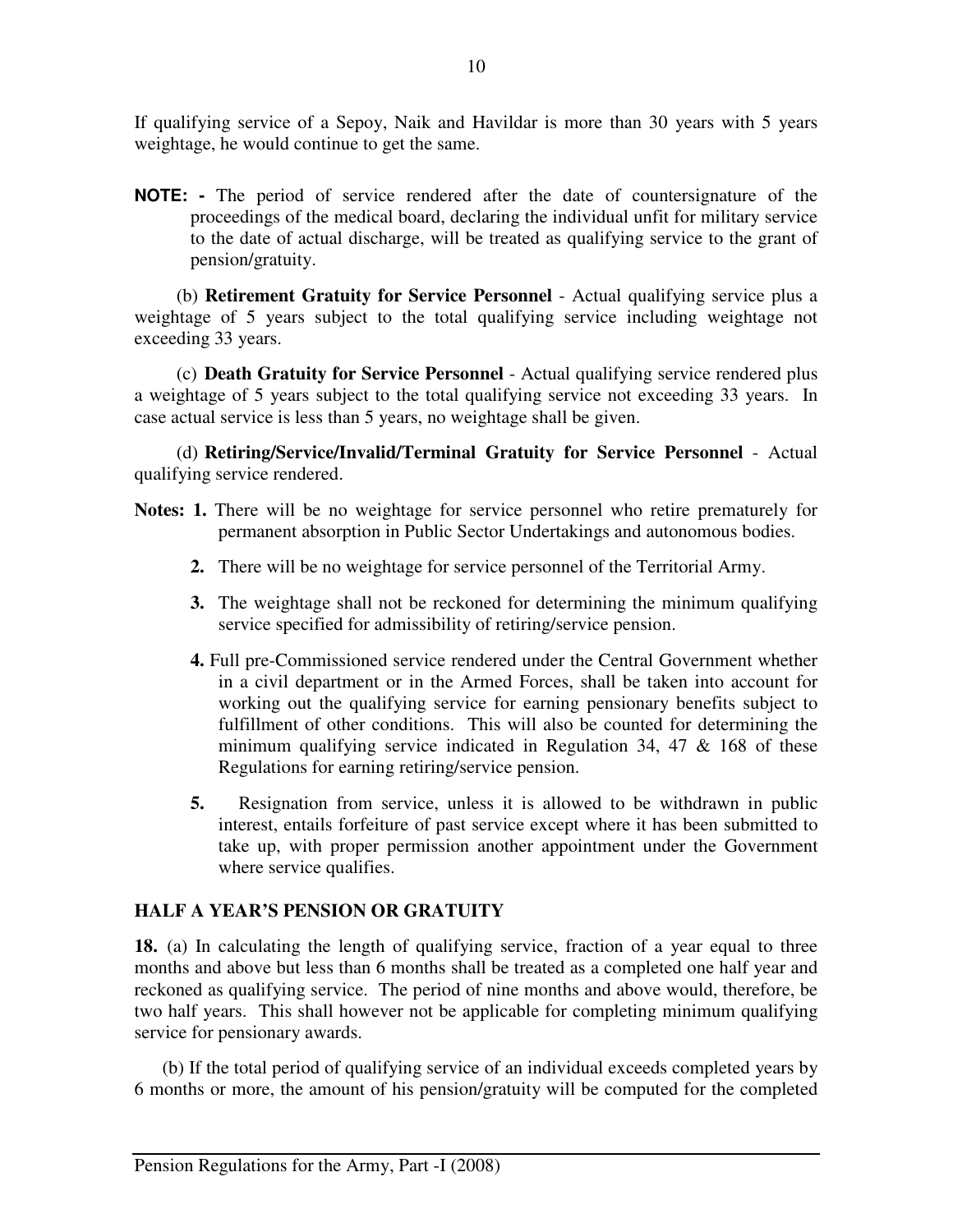years plus one half year of his qualifying service including weightage, if any, admissible under these Regulations.

# **SERVICE WHICH QUALIFIES FOR PENSION IN RESPECT OF REGULAR OFFICER**

**19.** The following periods of service shall qualify for pension as regular Commissioned Officer:

- (a) **Service as a Commissioned Officer and officer of Military Nursing Service.**
- (i) Previous service as Officer in the Army, Navy and Air Force irrespective of the type of commission, jointly or severally, subject to the refund in the prescribed manner to the Government, of the gratuity, if any, other than war gratuity, received in respect of such service provided that :
	- (I) any service which was forfeited by special orders, and
	- (II) any period of unauthorised absence unless pay and allowances are admitted for the period of absence,

shall not be regarded as qualifying service, nor any period of ante-date except as provided in clauses (l) and (m) below.

 (ii) In the case of Engineering Graduates, if Short Service Commission is followed by permanent commission, the period during which an Officer holds Short Service Commission on probation will reckon for the purpose of pensionary benefits.

 (b) Embodied or called out service as an Officer of the Territorial Army or the Auxiliary Air Force, if it is preceded without a break.

(c) **Service in the rank below that of Commissioned Officer** – Service in the Armed Forces in the rank below that of Commissioned Officer, if followed by Commissioned service without a break subject to the refund of the gratuity in the prescribed manner to the Government, if any, other than war gratuity received in respect of such service.

 (d) **Periods of leave** – All kinds of leave including study leave. Any period of leave without pay shall not, however, qualify unless specifically authorised by Government.

 (e) **Period of suspension from duty by order of a competent authority** – The period of suspension in the case of an Officer, who is not brought to trial or who is acquitted of the charge(s) by competent court or Authority for which he was placed under suspension. In all other cases, the period passed under suspension shall count for pension only under the orders of the Central Government.

(f) **Service on deputation under Civil Department or State Government or a Municipality or a Foreign Government -** 

- (i) Service under an Office/Department/Ministry of the Central Government or under a State Government.
- (ii) Service under a Foreign Government or a Local Body or an Autonomous Corporation or a Municipality or other Institution provided that a pension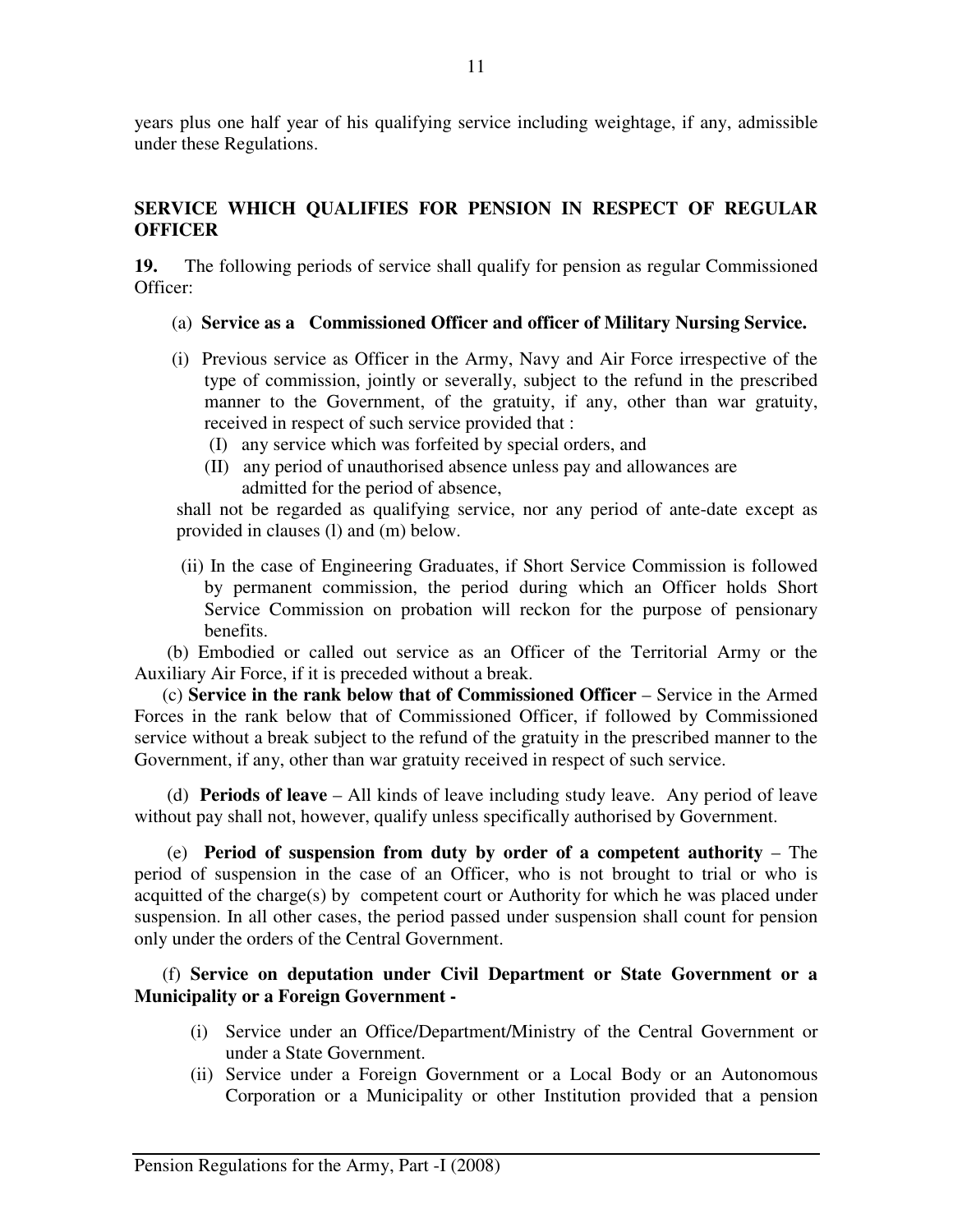contribution is paid by the Central Government or by the Officer himself or by the borrowing authority.

 (g) **Previous pensionable service civil service** - Any period of pensionable civil service under Central/State Government if followed by military service, without a break and subject to the condition that gratuity and interest, if any, received in respect of such service being refunded to the Government in the prescribed manner.

 (h)**Previous service in Central Autonomous Bodies** - Service rendered in the Autonomous Bodies before and after his take over by the Government followed by service as a Commissioned Officer with or without break. The period of break, if any, will be automatically condoned under the provisions of Regulation 23(a) of these Regulations.

**Note** : Retirement benefits, if any, received for the service rendered in the Autonomous Bodies by the individual, who was in service of those bodies at the time of his being taken over by the Government will be returned to the Defence Services Estimates. The gratuity/employer's contribution, if any, received by the individual who left the service of Autonomous Bodies prior to his take over by the Government, will be refunded with simple interest at the rate prescribed by the Government from time to time from the date of receipt to the date of refund.

 ( j ) **Period of ante-date of commission and secondment in the case of Officer of the Army Medical Corps and Army Dental Corps-** The period of ante-date of commission granted to an Officer in respect of an approved whole time appointment held in a recognised civil hospital prior to commissioning and/or possession of a post graduate diploma/higher qualifications; and the periods of secondment of an Officer for the purpose of attending a course in a recognised institution subject to the following maxima:

| (i) | Ante-date of commission | 18 months |
|-----|-------------------------|-----------|
|     |                         |           |

- (ii) Secondment 12 months
- (iii) When both ante-date and secondment have been granted 24 months

 Provided that in the case of an Officer who obtains a post-graduate diploma or higher qualifications while in civil service or in temporary military service, the periods of ante-date given for such higher qualifications shall not be allowed to count for pension/gratuity if such civil service or temporary military service counts for pension or gratuity as a Commissioned Officer. However, if the post graduate diploma or higher qualification is acquired either before joining the civil service or after leaving the civil service and before joining the Army Medical Corps or Army Dental Corps, the periods of ante date granted on account of such higher qualifications shall continue to reckon for pension under the existing rules.

(k) **Period of secondment in case of Military Nursing Service Officer-** The period of secondment in the case of Military Nursing Service Officer if not exceeding 12 months in aggregate.

**Notes: 1.** The period of arrest preceding the sentence of rigorous imprisonment by court martial, in which the Officer remains in service and carries out work and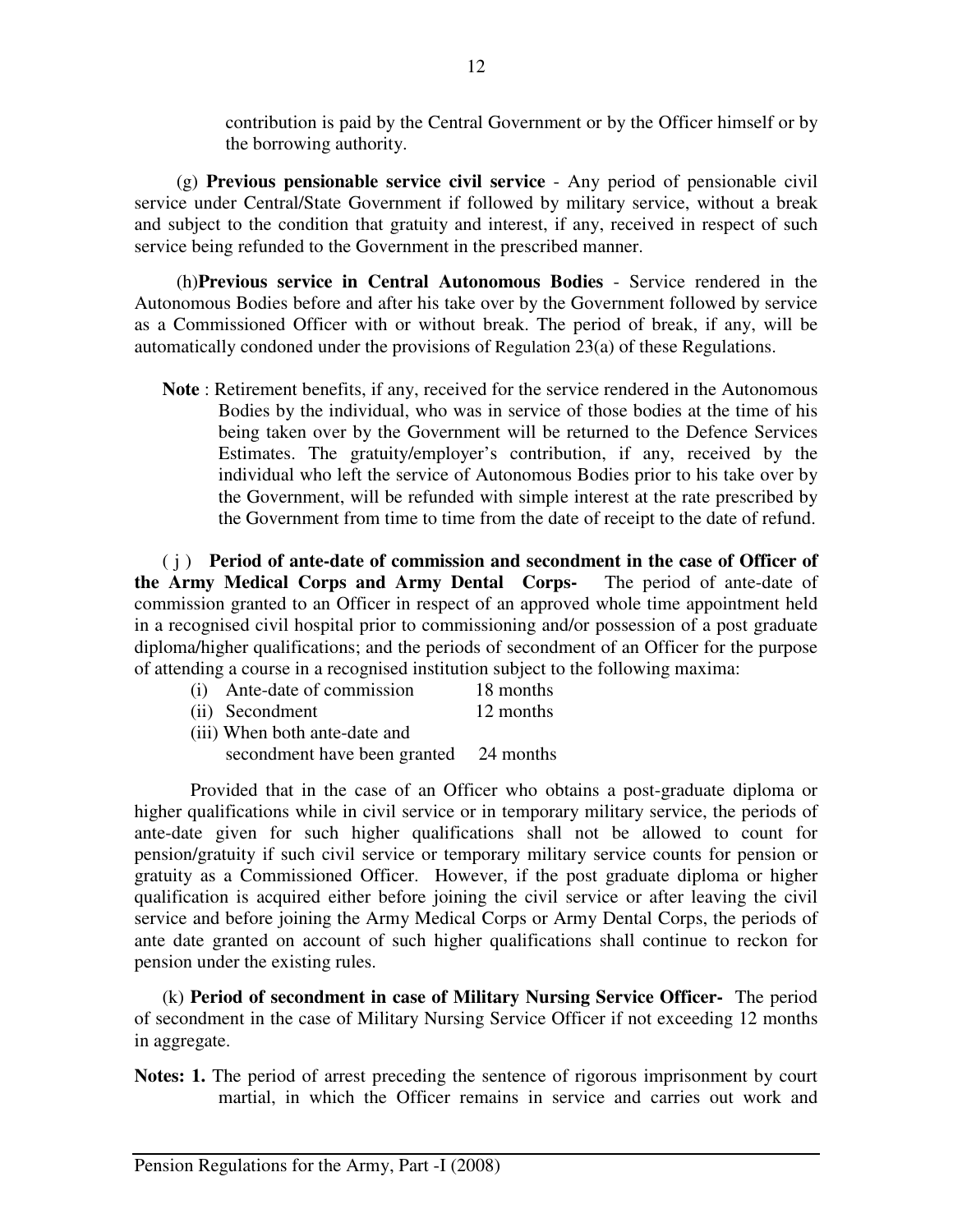undergoes military instructions in the Unit itself under the orders and supervision of military authorities, will be treated as qualifying for pension.

**2.** Period of service not covered by the preceding clauses shall also qualify for pension as a Commissioned Officer to the extent and subject to the conditions under which it has been or may be permitted for purposes of these Regulations by specific Government orders.

# **SERVICE WHICH QUALIFIES FOR RETIRING GRATUITY IN RESPECT OF REGULAR OFFICER**

**20.** Subject to the following modifications in the case of Officer, all service which qualifies in full for pension also qualifies for retiring gratuity, and on the same conditions:

 (a ) Period spent by an Officer on study leave which qualifies in full for retiring pension shall also qualify for gratuity, provided that service for a minimum period specified by the Government has been rendered from the date of return from the study leave last availed of. This proviso may be relaxed in the case of an Officer who is permitted to retire on account of ill - health within that period.

 (b) The period of ante-date of commission and secondment allowed as qualifying for pension in the case of Army Medical Corps and Army Dental Corps Officer shall not qualify for gratuity.

# **SERVICE WHICH QUALIFIES FOR PENSION AND GRATUITY IN RESPECT OF PERSONNEL BELOW OFFICER RANK**

**21.** All service from the date of appointment or enrolment/transfer to man's service and any service rendered before attaining the age of 17 years, from the date of enrolment to the date of discharge shall qualify for pension and or gratuity with the exception of:

- (i) any period of service on a temporary establishment or for which a special rate of pay is granted on the understanding that no pension is admissible,
- (ii) any period of unauthorised absence unless pay and allowances are admitted for the period of absence,
- (iii) any period of absence without leave which is regularised as extra-ordinary leave without pay and allowances,
- (iv) any period intervening between the date of dismissal/discharge/release and that of its cancellation which is regularised as extra-ordinary leave without pay and allowances,
- (v) any period of absence as a prisoner of war, unless pay and allowances are admitted for the period of absence,
- (vi) any period of detention in civil custody before being sentenced to imprisonment or fine, unless the President, as a special case, issues orders reducing the period that shall not count,
- (vii) any period of imprisonment by sentence of a civil court or of a court martial.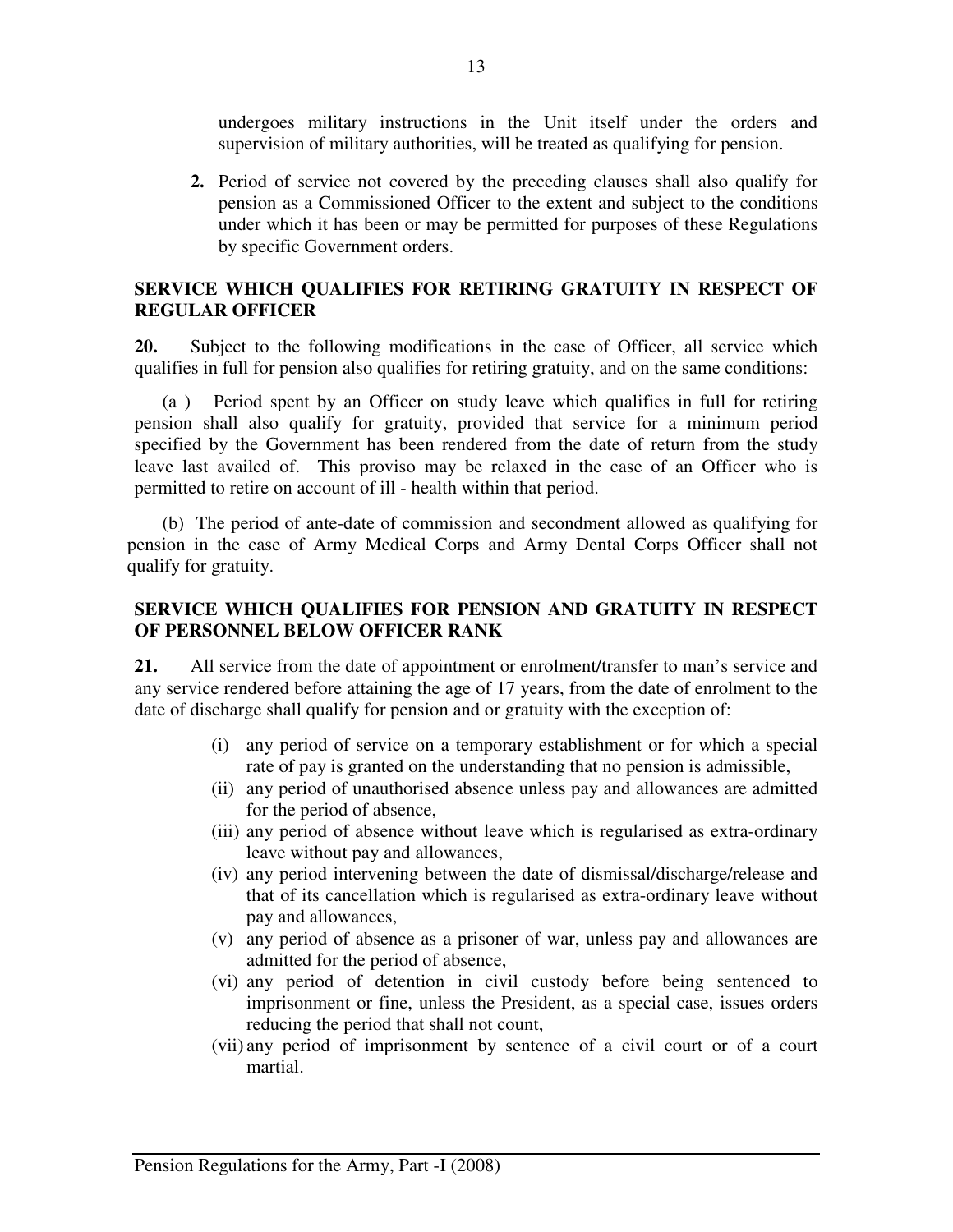- Notes: 1. The period of arrest preceding the period of rigorous imprisonment by Court Martial, in which an individual remains in service and carries out work and undergoes military instructions in the unit itself under the orders and supervision of military authorities, will be treated as qualifying for pension.
	- **2.** In case of claim to disability pension all service from the date of appointment or enrolment to the date of discharge shall qualify for pension or gratuity subject to exception (i) to (vii) above.

# **EFFECT OF FORFEITURE OF SERVICE BY COURT MARTIAL UNDER THE ARMY ACT, 1950.**

**22.** The period of service, which has been forfeited under Section 71(h) of the Army Act, 1950 by a court martial shall not be counted towards the pensionary awards.

# **CONDONATION OF INTERRUPTION IN SERVICE**

**23.** (a) In the absence of a specific indication to the contrary in the service records, an interruption between 2 spells of service rendered in civil or military capacity under Central Government shall be treated as automatically condoned and the pre-interruption service treated as qualifying service for pension/gratuity.

 (b) Nothing in clause (a) above shall apply to interruption caused by resignation, dismissal or removal from service or participation in strike.

 (c) The period of interruption referred to in clause (b) above shall not count as qualifying service.

**Note:** In case of Personnel Below Officer Rank, the interruption caused by discharge at own request is not equivalent to resignation. As such the term resignation used in clause (b) above is exclusive of the interruption caused by discharge at own request.

# **SERVICE RENDERED IN AID OF CIVIL ADMINISTRATION**

**24.** Service rendered by service personnel in aid of civil administration shall be treated as military service for the grant of pensionary benefits under these Regulations.

# **RE-EMPLOYMENT OF PERSONNEL BELOW OFFICER RANK IN THE NATIONAL CADET CORPS/AUXILLERY CADET CORPS, AND LOK SAHAYAK SENA**

**25**.(a) Personnel Below Officer Rank re-employed on the instructional or Administrative staff in the National Cadet Corps/Auxillery Cadet Corps/Lok Sahayak Sena shall continue to draw service pension during the period of re-employment in the National Cadet Corps/Auxillery Cadet Corps, And Lok Sahayak Sena and such service shall not count for enhancement of pension. The re-employed service will also not qualify for the grant of terminal gratuity.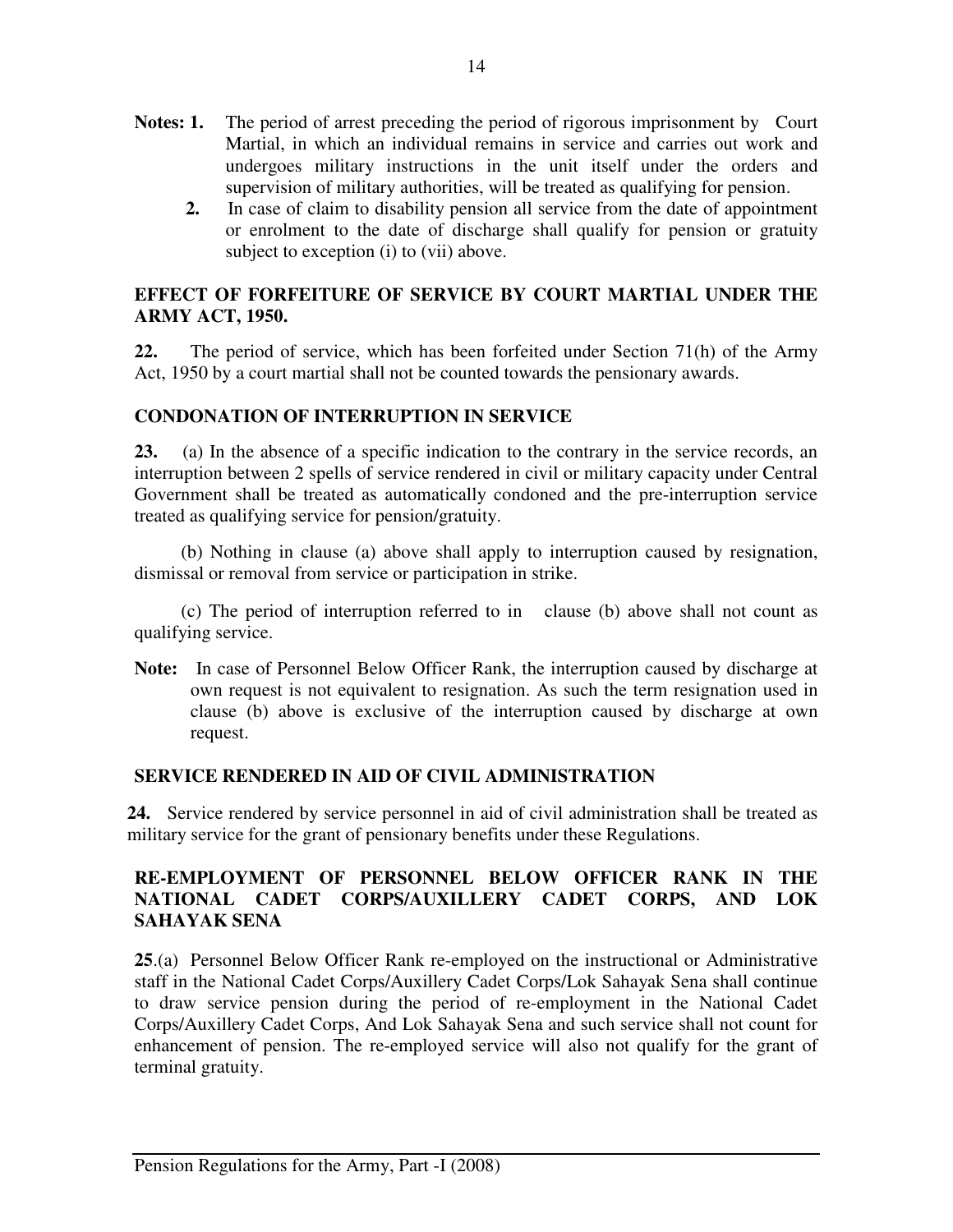An individual who is not in receipt of pension, will on completion of the period of engagement including the extended period of service with National Cadet Corps/Auxilary Cadet Corps, be eligible for a terminal gratuity for the period of service rendered in NCC/ACC at the rate as admissible for service gratuity under Regulation 55.

(b) Disability pensionary awards including constant attendance allowance shall be governed under normal rules but in addition to service pension already in issue, a disability element as admissible to regular personnel will be admissible.

Individual who is discharged from service after completion of period of engagement and at the time of discharge found to be suffering from a disability attributable to Military service, may be granted a compensation for functional incapacity at the rate laid down in Regulation 98 (b) for the rank last held, as if he has been discharged on account of that disability.

**(c)** Special family pension shall be admissible at the same rate and under the same conditions as applicable to regular personnel.

#### **COMPETENT AUTHORITY**

**26.** The authority competent to exercise powers for the purpose of various Regulations in respect of service personnel and his families shall be as indicated in **Appendix III** to these Regulations.

#### **Sub-Section II: Emoluments**

#### **RECKONABLE EMOLUMENTS**

| Category | Retiring/service/<br>invalid pension                                                       | Family pension                                                            | All types of gratuities                                                                                                                                                                                                                                                                      |
|----------|--------------------------------------------------------------------------------------------|---------------------------------------------------------------------------|----------------------------------------------------------------------------------------------------------------------------------------------------------------------------------------------------------------------------------------------------------------------------------------------|
| Officer  | Pay<br>pay,<br>stagnation increment<br>non-practising<br>and<br>allowance, if any<br>drawn | stagnation increment increment<br>and<br>allowance, if any, last<br>drawn | including rank   Pay including Rank   Pay including Rank Pay,<br>dearness pay, Pay, dearness pay, dearness pay, stagnation<br>and<br>non-<br>non-practising practising allowance, if<br>plus<br>dearness<br>any,<br>allowance admissible on<br>the date of retirement/<br>invalidment/ death |

**27.** The term 'reckonable emoluments' shall mean:-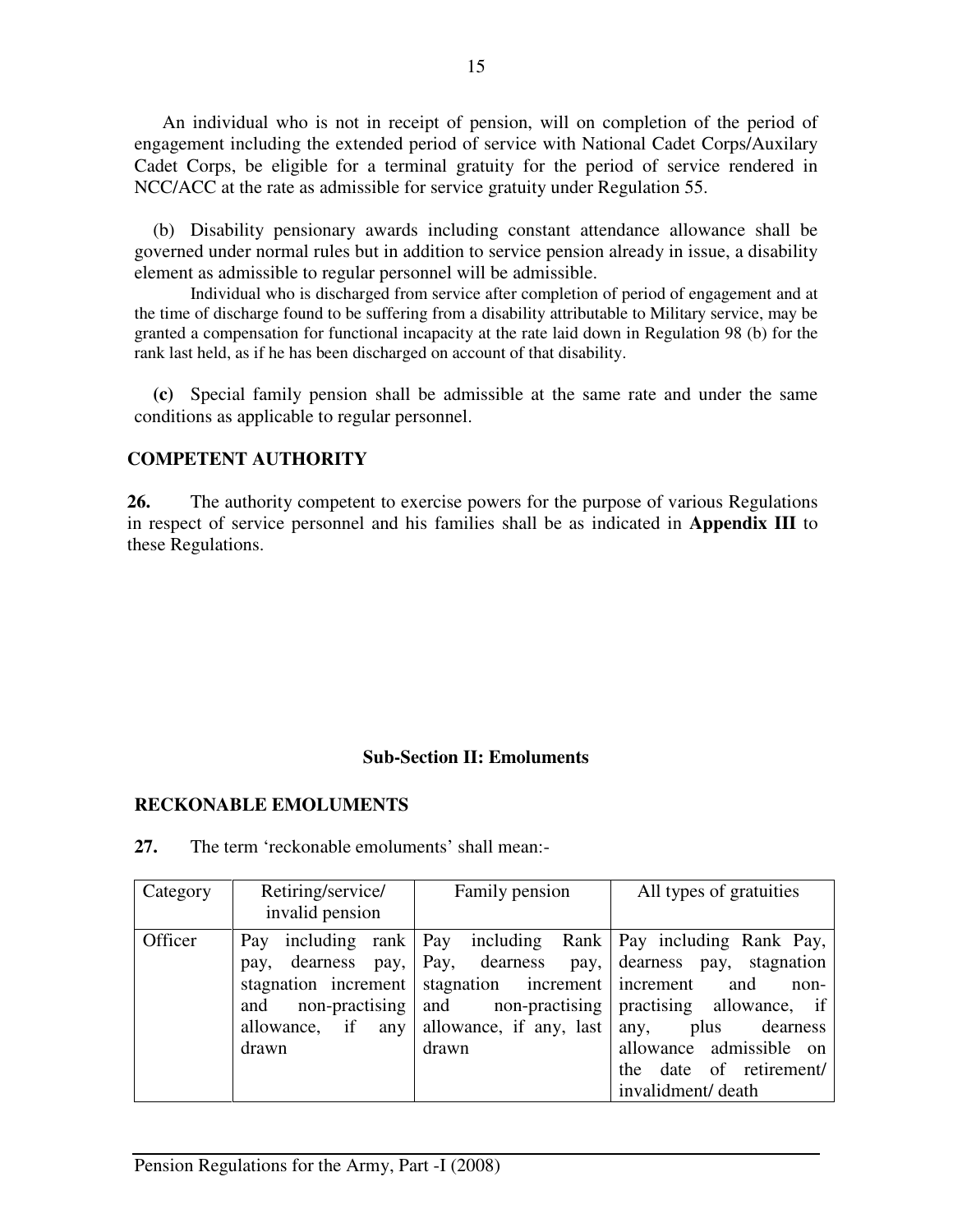| Personnel |                       | Maximum pay of the $\vert$ Pay & dearness pay $\vert$ Pay & dearness | pay                                                                        |
|-----------|-----------------------|----------------------------------------------------------------------|----------------------------------------------------------------------------|
| Below     |                       |                                                                      | pay scale, including   including classification   including classification |
| Officer   | $50\%$ of the highest |                                                                      | allowance, stagnation allowance plus stagnation                            |
| Rank      | classification        |                                                                      | increment, if any, last increment, if any, plus                            |
|           | allowance, if any, of | $d$ drawn by the individual $\vert$ dearness                         | allowance                                                                  |
|           | the Rank held and     |                                                                      | admissible on the date of                                                  |
|           | group in which paid   |                                                                      | retirement/discharge/                                                      |
|           | & dearness pay.       |                                                                      | Invalidment/death                                                          |
|           |                       |                                                                      |                                                                            |
|           |                       |                                                                      |                                                                            |
|           |                       |                                                                      |                                                                            |

**Notes: 1.** Where an Officer immediately before his retirement or death while in service had been absent from duty on leave (including furlough leave) for which leave salary is/was payable, or having been suspended had been reinstated without forfeiture of service, the emoluments which he would have drawn, had he not been absent from duty or not been suspended, shall reckon for pensionary benefits.

> Provided that any increase in pay (other than the increment referred to in Note 4 below), which is/was not actually drawn shall not form part of emoluments.

- **2.** Where an Officer immediately before his retirement or death while in service, had proceeded on leave for which leave salary is/was payable, after having held a higher paid acting rank, the emoluments drawn in such paid acting rank, shall reckon for pensionary benefits only if it is certified that he would have continued to hold the paid acting rank but for his proceeding on leave.
- **3.** Where an Officer immediately before his retirement or death while in service had been under suspension or absent from duty, the period whereof does not count as service, the emoluments which he drew immediately before such absence from duty or being placed under suspension, shall reckon for pensionary benefits.
- **4.** Where an Officer immediately before his retirement or death while in service, was on annual leave or furlough leave and earned an increment during such leave which was not withheld, such increment, though not actually drawn, shall form part of emoluments reckonable for pensionary benefits.

 Provided that the increment was earned during the currency of such leave not exceeding 120 days or during the first 120 days of the leave, where such leave was for more than 120 days.

 **5.** Where an Officer is serving in an organisation other than the Armed Forces, the actual pay and allowances drawn during such service shall not be treated as emoluments, but the basic pay plus non-practicing allowance, rank pay and stagnation increment, if any, which he would have drawn in the Armed Forces, had he not been on such service, shall alone be treated as emoluments reckonable for pensionary benefits.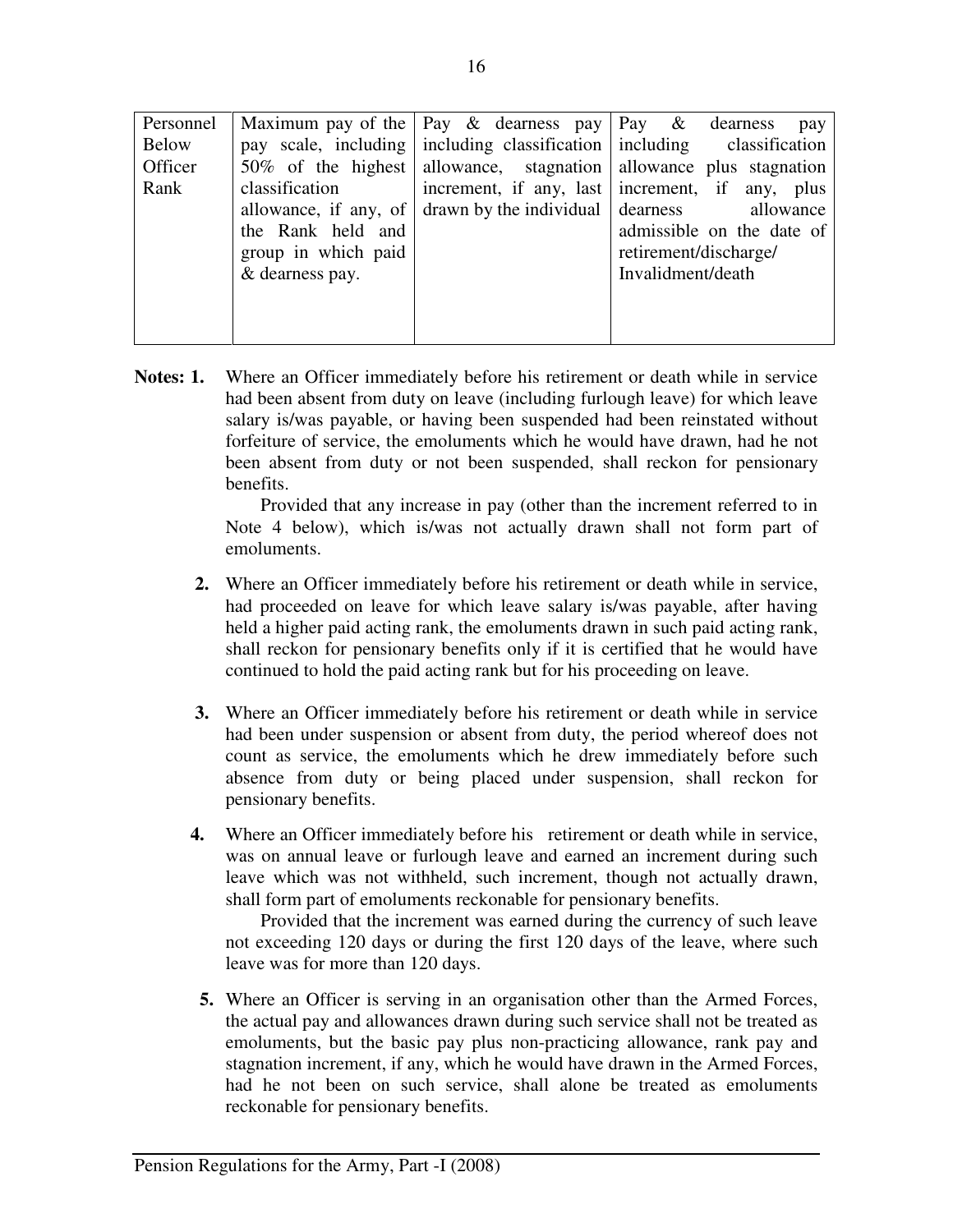**6.** Where the emoluments of an Officer have been reduced during the last 10 months of his service otherwise than as a penalty, average emoluments as referred to in Regulation 35 shall be treated as emoluments for the purposes of computation of retirement/death gratuity and ordinary family pension.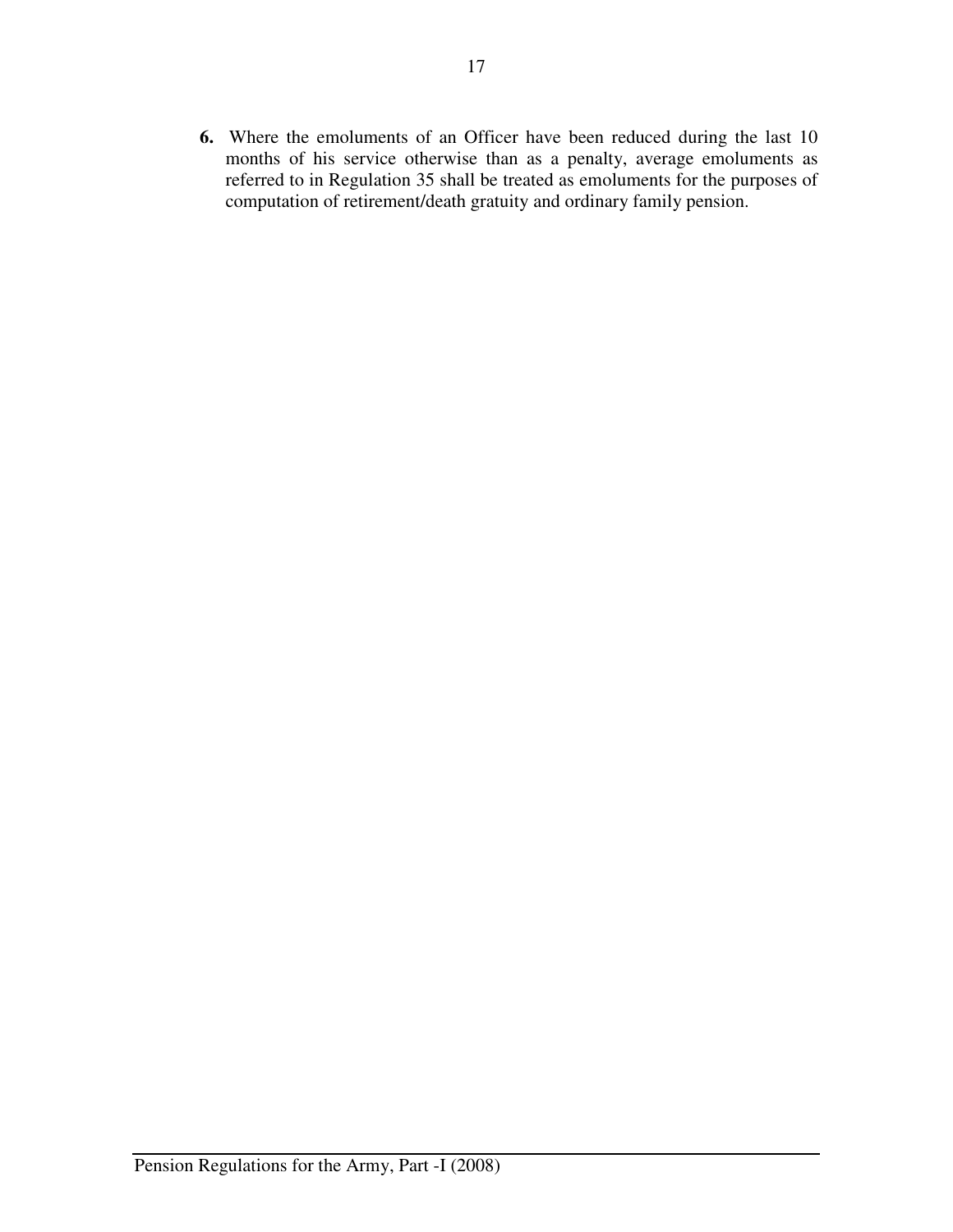#### **CHAPTER – II**

#### **RETIRING PENSION/RETIRING GRATUITY, SERVICE PENSION/SERVICE GRATUITY AND SPECIAL PENSION/SPECIAL GRATUITY**

#### **SECTION – 1: Regular Officers**

#### **Sub-Section – I: General**

#### **TO WHOM APPLICABLE**

**28.** The Regulations in this Chapter shall apply to Regular Commissioned Officer and Officer of Military Nursing Service.

#### **OFFICER CASHIERED DISMISSED REMOVED OR CALLED UPON TO RETIRE**

**29.** (a) An Officer who is cashiered/dismissed under the provisions of the Army Act or removed under the Rules made there under as a measure of penalty, will be ineligible for pension or gratuity in respect of all previous service. In exceptional cases, however, the competent authority on submission of an appeal to that effect may at his discretion sanction pension/gratuity or both at a rate not exceeding that which would be otherwise admissible had he been retired on the same date in the normal manner.

 (b) An Officer who is compulsorily retired/removed on grounds other than misconduct under the provisions of the Army Act and the Rules made thereunder remains eligible for pension and, or gratuity as admissible on the date of retirement/removal. These will suomoto apply to cases of dismissal/removal converted into retirement subsequently.

 (c) All appeals to the competent authority in this regard will be preferred within 2 years of the date of cashiering/dismissal/removal.

#### **RETIRED OFFICER RE-EMPLOYED IN AN EMERGENCY OR OFFICER OF THE REGULAR RESERVE RECALLED TO SERVICE**

**30.** (a) The pension of a retired Officer who is re-employed in an emergency in a military capacity and of a class X reserve Officer recalled to service shall be held in abeyance during the period of re-employed/recalled service. However an Officer in receipt of a disability pension will continue to draw the disability element of his pension.

(b) The re-employed/recalled service shall not earn an increase in pension or any gratuity.

(c) Disability element of disability pension or war-injury element of war-injury pension, constant attendance allowance, special/liberalised family pensionary awards on account of disablement or death due to re-employed/recalled service, shall be at the same rates and subject to the same general conditions as are applicable to other Officer on the active list.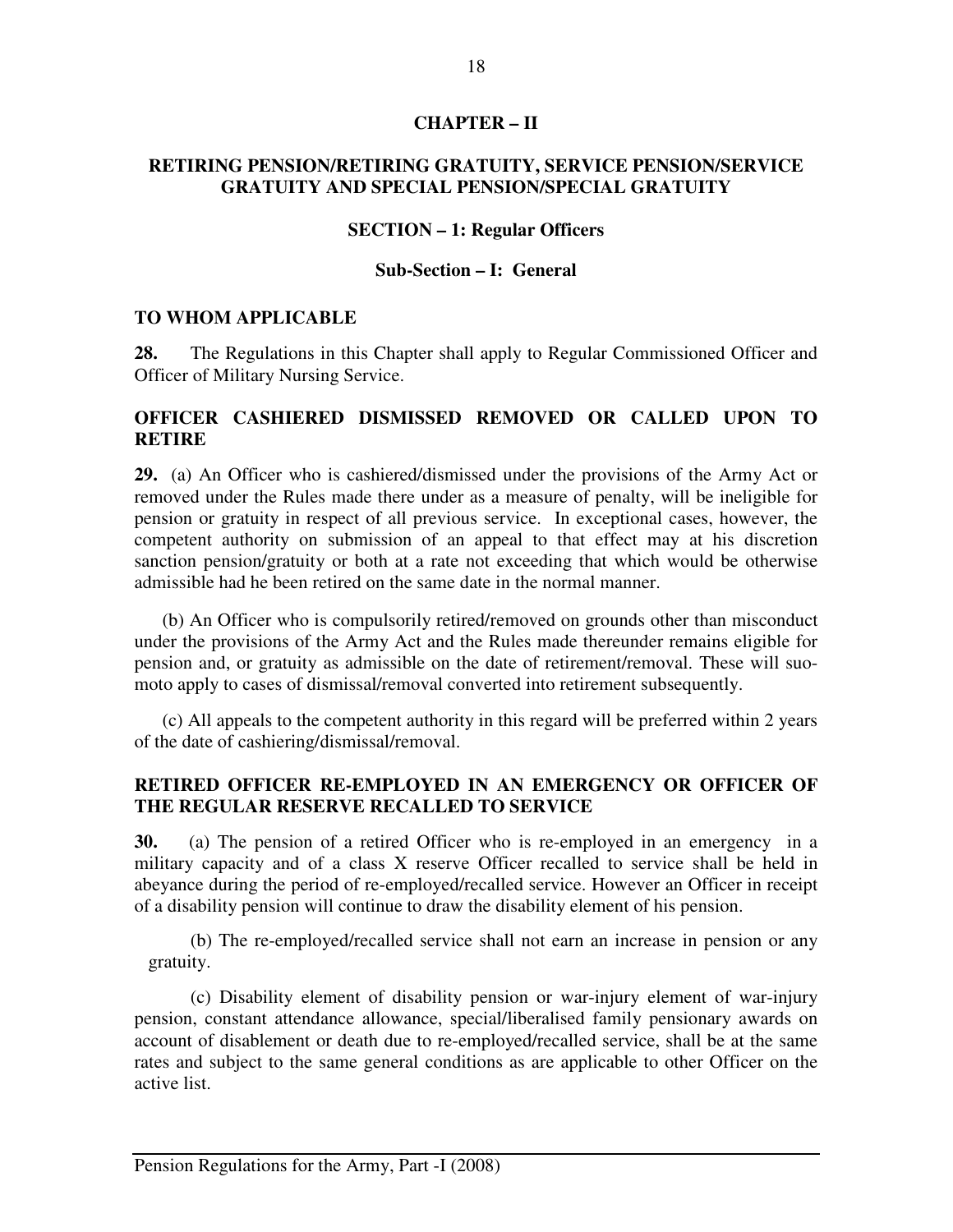# **ACCEPTANCE OF COMMERCIAL EMPLOYMENT BY OFFICER AFTER RETIREMENT WHO ARE GRANTED PENSION, GRATUITY OR OTHER BENEFITS**

**31.** If an Officer who held the rank of Colonel and above, immediately before retirement and who is granted or is likely to be granted a pension/gratuity (including retirement gratuity) or other benefits in respect of his Armed Forces service, wishes to accept any commercial employment before the expiry of one year from the date of his retirement, he shall obtain the prior sanction of the Government to such acceptance and no pension shall be payable to him if he accepts a commercial employment without such sanction in respect of any period for which he is so employed or for such longer period as the Government may direct.

#### **Explanations:-**

1. The expression "commercial employment" includes:-

 (a) An employment in any capacity including that of an agent under a company, co-operative society, firm or individual engaged in trading in commercial, industrial, financial or professional business and includes also a directorship of such company and partnership of such firm but does not include employment under a Body Corporate, wholly or substantially owned or controlled by the Government.

Setting up of practice either independently or as a partner of a firm as adviser or as consultant in matters in respect of which the pensioner:

- (i) has no professional qualifications and the matters in respect of which the practice is to be set up or is carried on, are relatable to his official knowledge or experience, or
- (ii) has professional qualifications, but the matters in respect of which such practice is to be set up are likely to give his clients an unfair advantage by reason of his previous official position.

 (c) Employment, where the pensioner has to undertake works involving liaison or contact with the Officer or Office of the Government.

 2. The expression "date of retirement" including premature retirement in relation to an Officer re-employed after retirement either in the same or in any equivalent post in the Armed Forces, including National Cadet Corps, means the date on which the Officer finally ceases to be re-employed in the Defence Services.

 3. The expression, "employment under a co-operative society", includes the holding of any office, whether elective or otherwise, such as that of president, chairman, manager, secretary, treasurer and the like, by whatever name called in such society.

# **EMPLOYMENT AFTER RETIREMENT UNDER A GOVERNMENT OUTSIDE INDIA**

**32.** An Officer who wishes to accept any employment under any Government outside India shall obtain prior permission of the Central Government for such acceptance. No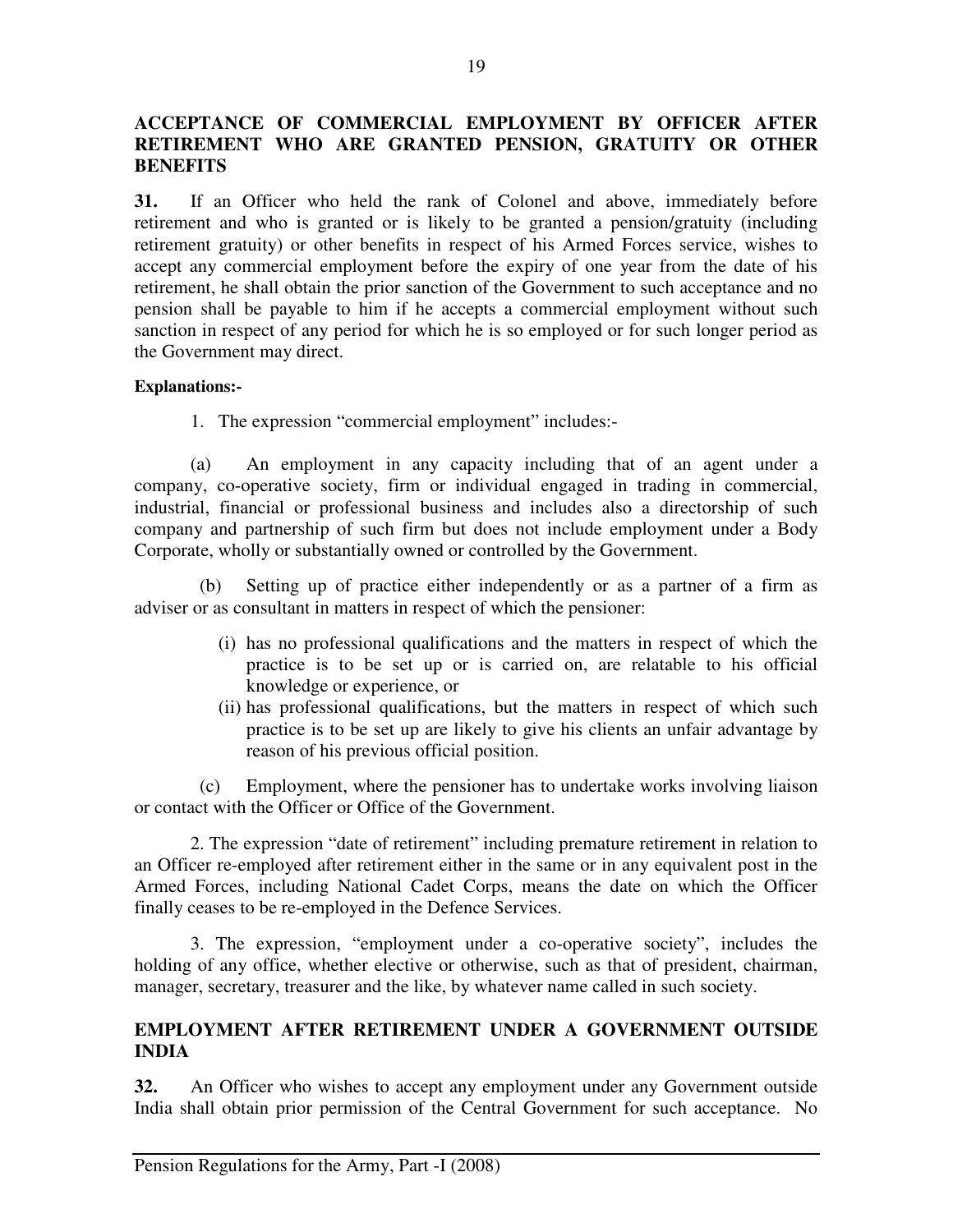pension shall be payable to a pensioner who accepts such an employment without prior permission in respect of any period as the Central Government may direct. Gratuity where due, but not already paid, shall also be liable to be forfeited in part or in full as the Central Government may, at its discretion, decide.

**NOTE-** Officer other than Army Medical Corps/Army Dental Corps carrying reserve liability shall obtain permission of Government before proceeding abroad and/or acquiring citizenship of a foreign country.

# **Explanations:-**

**1.** For the purpose of this Regulation, the expression, "employment under any Government outside India" includes employment under a Local Authority or Corporation or any other Institution or Organisation which functions under the supervision or control of Government outside India, or an organisation of which Government of India is not a member. Permission will , however, not be granted for acceptance of employment under a foreign mission in India before expiry of at least 3 years from the date an Officer ceases to be in Armed Forces service.

**2.** The expression "date of retirement" including premature retirement in relation to an Officer re-employed after retirement either in the same or in any equivalent post in the Armed Forces, including National Cadet Corps, means the date on which the Officer finally ceases to be re-employed in the Defence Services.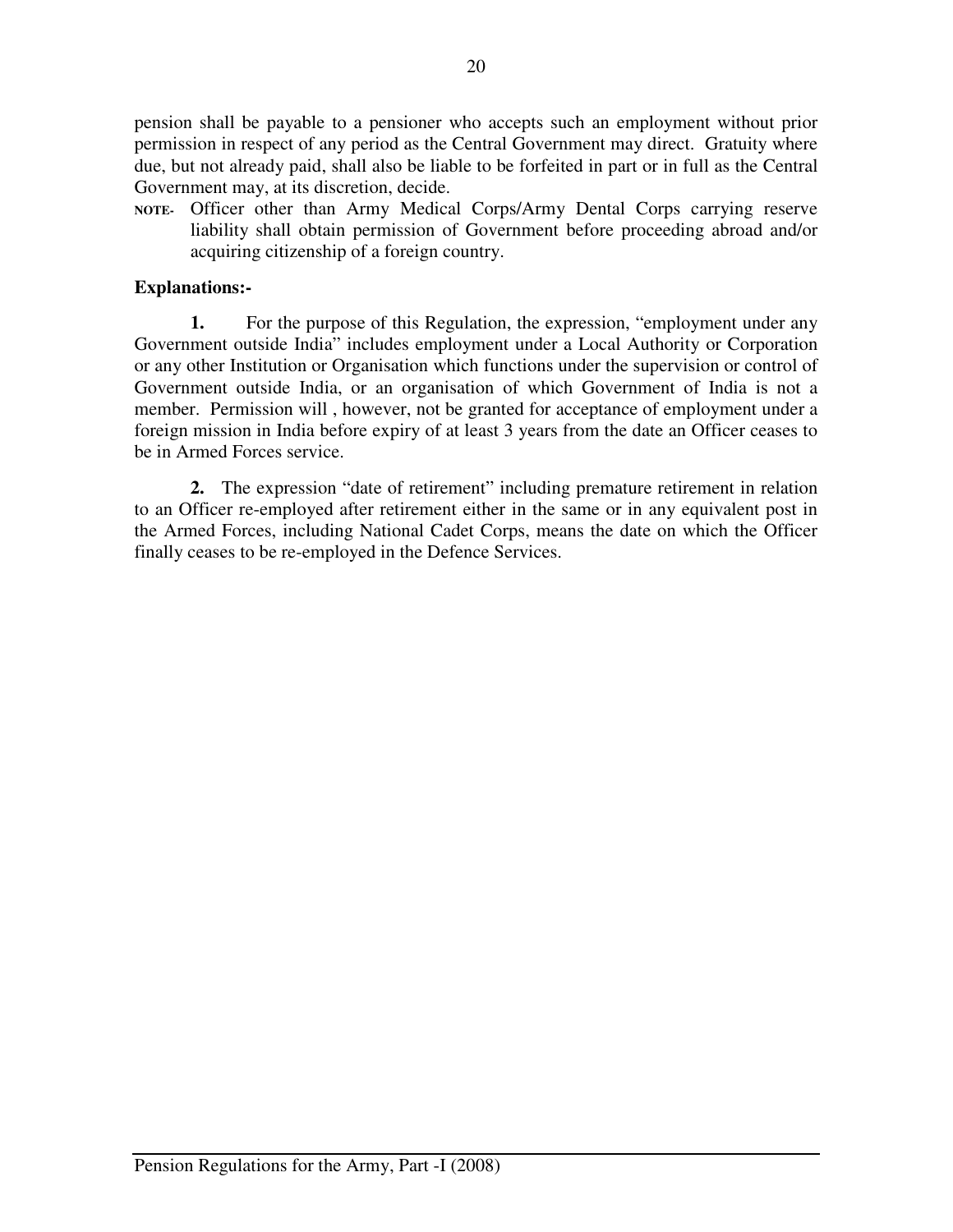#### **Sub-Section – II: Retiring Pension**

#### **ADMISSIBILITY**

**33.** An Officer who retires on attaining the prescribed age of retirement or permitted to retire from service may be granted retiring pension or retiring gratuity as the case may be in accordance with these Regulations subject to the provisions of Regulation 29 of these Regulations.

# **MINIMUM QUALIFYING SERVICE FOR EARNING RETIRING PENSION**

**34.** The minimum period of actual qualifying service (without weightage) required for earning a retiring pension shall be 20 years (15 years in the case of late entrants).

#### **Explanation: -**-

 For purpose of the Regulations in this Chapter, a 'late entrant' is an Officer who is retired on reaching the prescribed age limit for compulsory retirement with at least 15 years service (without weightage) qualifying for pension but whose total qualifying service is less than 20 years (without weightage).

#### **AVERAGE EMOLUMENTS FOR RETIRING PENSION**

**35.** Average emoluments in the case of Officer shall be determined with reference to the reckonable emoluments drawn by him during the last 10 months of his service.

**Notes:1.** If during the last 10 months of his service, an Officer had been absent from duty or leave for which leave salary is payable or having been suspended, had been re-instated without forfeiture of service, the emoluments which he would have drawn had he not been absent from duty or suspended, shall be taken into account for determining the average emoluments.

> Provided that any increase in pay (other than the increment referred to in Note 3 below) which is not actually drawn shall not form part of his emoluments.

- **2.** If during the last 10 months of the service, an Officer had been absent from duty or had been under suspension, the period whereof does not count as service, the aforesaid period of absence from duty or suspension, shall be disregarded in the calculation of the average emoluments and equal period before the 10 months shall be included.
- **3.** In the case of an Officer who was on annual leave or furlough leave during the last 10 months of his service and earned an increment, which was not withheld, such increment though not actually drawn, shall be included in the average emoluments. Provided that the increment was earned during the currency of such leave not exceeding 120 days or during the first 120 days of leave where such leave was for more than 120 days.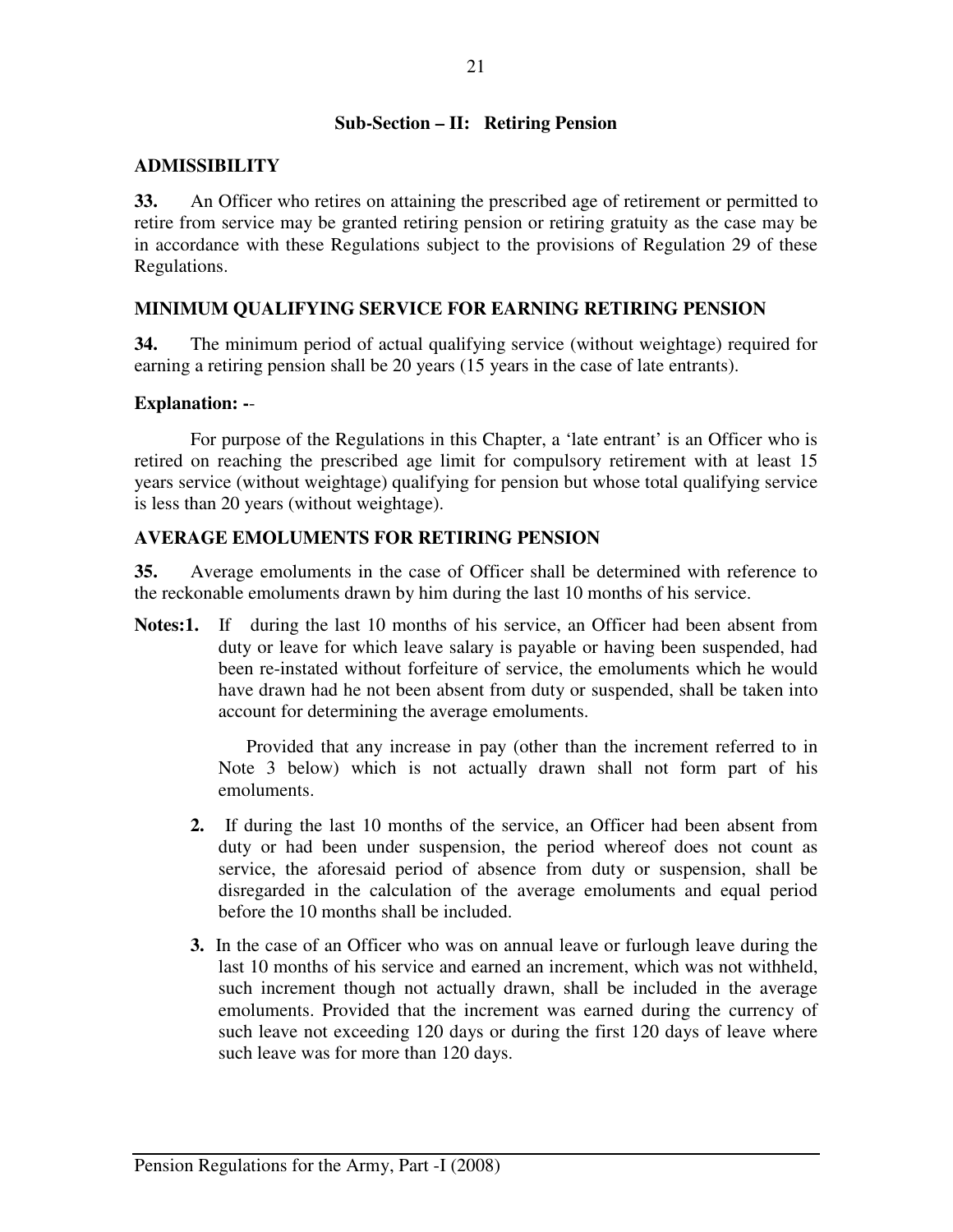#### **RATE OF RETIRING PENSION**

**36.** Retiring pension for 33 years of qualifying service shall be calculated at 50 per cent of average of emoluments reckonable for pension as determined in Regulation 35 above, subject to the ceiling prescribed by Government from time to time. For lesser period of reckonable qualifying service, the amount of pension shall be reduced proportionately.

**Note:** Retiring pension of a Lieutenant Colonel, Brigadier or Major General shall not be less than the pension which would have been admissible to him/her as a Major, Colonel(Selection) or a Brigadier as the case may be, had he not been promoted to the higher rank.

#### **DISABILITY ELEMENT IN ADDITION TO RETIRING PENSION TO OFFICER RETIRED ON ATTAINING THE PRESCRIBED AGE OF RETIREMENT**

**37**. (a) An Officer who retires on attaining the prescribed age of retirement or on completion of tenure, if found suffering on retirement, from a disability which is either attributable to or aggravated by military service and so recorded by Release Medical Board, maybe granted in addition to the retiring pension admissible, a disability element from the date of retirement if the degree of disability is accepted at 20% or more.

 (b) The disability element for 100% disability shall be at the rate laid down in Regulation 94 (b) below. For disabilities less than 100% but not less than 20%, the above rates shall be proportionately reduced. Provisions contained in Regulation 94(c) shall not be applicable for computing disability element.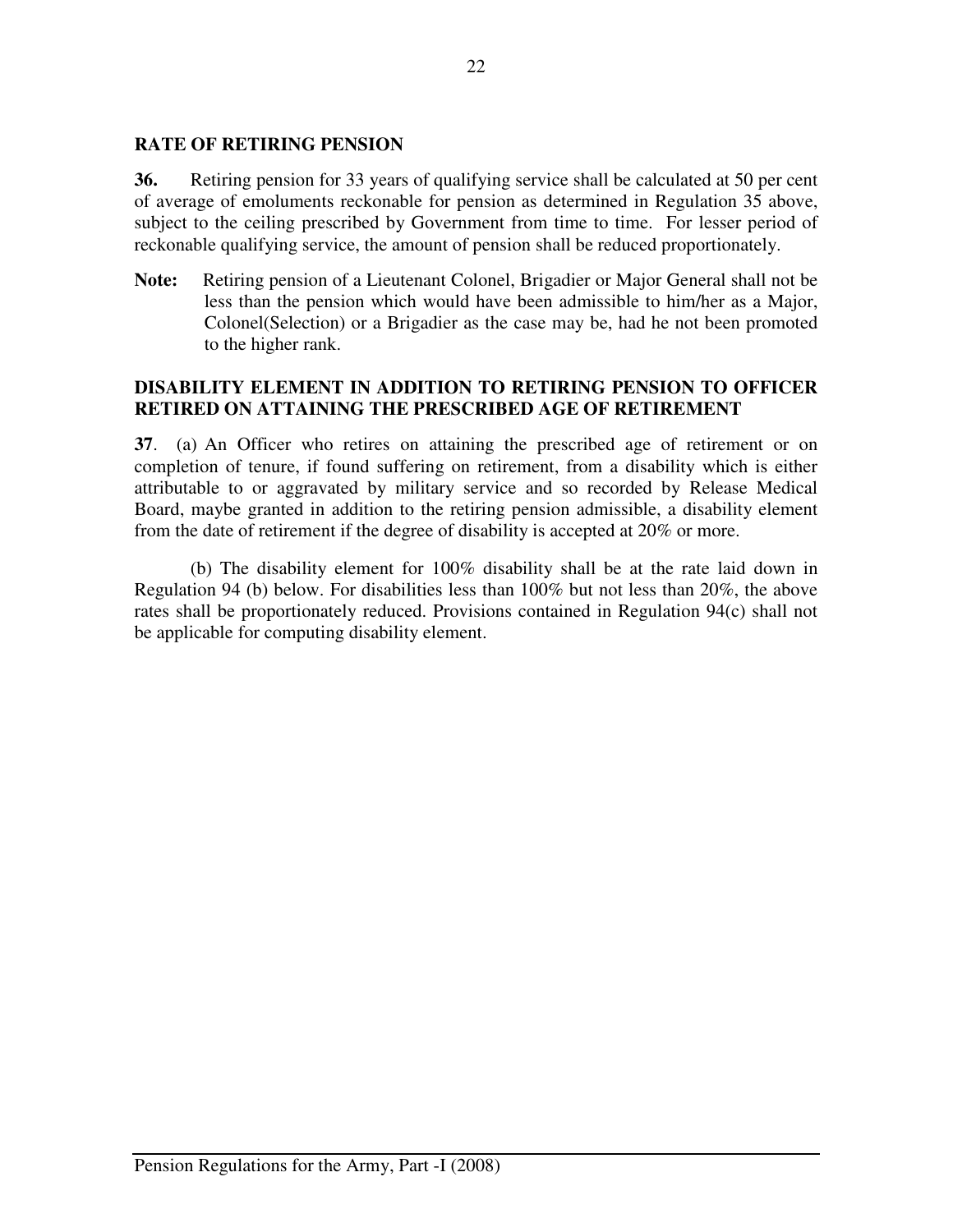# **Sub-Section – III: Retiring Gratuity**

# **ADMISSIBILITY**

**38.** An Officer who retires/permitted to retire from service or whose services are otherwise terminated and has not earned retiring pension shall be granted a retiring gratuity in accordance with these Regulations subject to the provisions of Regulation 29 of these Regulations.

# **MINIMUM SERVICE FOR EARNING RETIRING GRATUITY**

**39.** The minimum period of qualifying service actually rendered and required to earn retiring gratuity by Officer shall be 10 years (without weightage).

 Provided that in case of resignation on marriage by Military Nursing Service Officer, the minimum qualifying service required for earning retiring gratuity shall be 5 years.

# **SCALE OF RETIRING GRATUITY**

**40.** The retiring gratuity to Officer shall be admissible at the uniform rate of half a month's reckonable emoluments last drawn for each completed 6 monthly period of qualifying service. There shall be no reduction in the quantum of retiring gratuity so arrived at, in the case of Officer who is permitted to retire prematurely on compassionate grounds/personal reasons.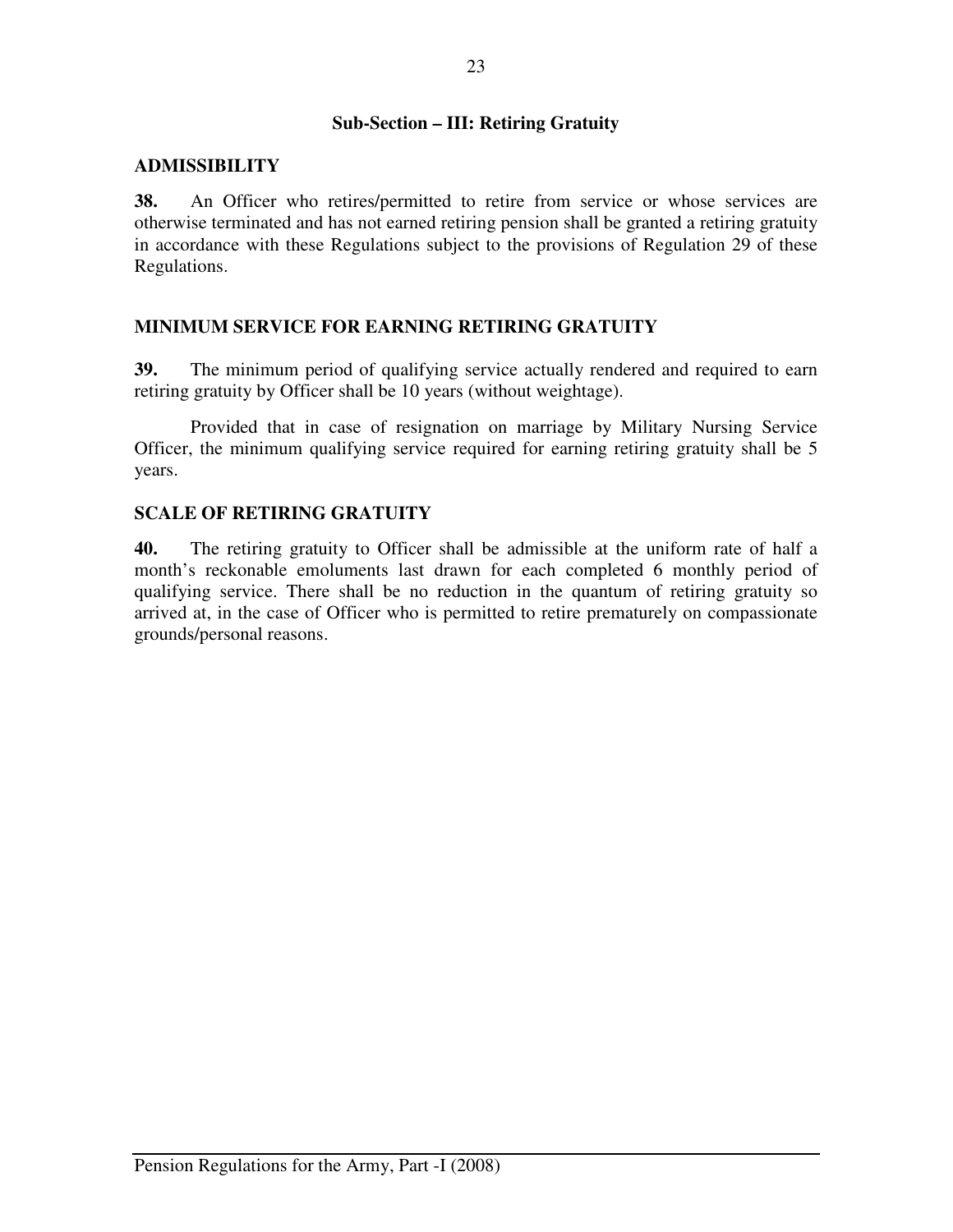#### **SECTION –2 : Personnel Below Officer Rank**

#### **Sub-Section-I: General**

#### **INDIVIDUAL DISMISSED/REMOVED OR DISCHARGED UNDER THE ARMY ACT 1950**

**41.** (a) An individual who is dismissed under the provisions of Army Act, 1950 or removed under the Rules made thereunder as a measure of penalty, will be ineligible for pension or gratuity in respect of all previous service. In exceptional case, however, the competent authority on submission of an appeal to that effect may at its discretion sanction pension/gratuity or both at a rate not exceeding that which would be otherwise admissible had he been retired/discharged on the same date in the normal manner.

(b) An individual who is compulsorily retired/discharged or removed on grounds other than misconduct or discharged under the provisions of Army Act, 1950 and the Rules made thereunder, remains eligible for pension and/or gratuity as admissible on the date of discharge. This will suo-moto apply to cases of dismissal/removal converted into discharge subsequently.

(c) All appeals to the competent authority in this regard will be preferred within 2 years of the date of dismissal/removal.

#### **PENSIONER RE-EMPLOYED IN EMERGENCY**

**42.** (a) Pensioner re-employed on mobilization in military or civil capacity in emergency shall receive pension in addition to pay subject to certain conditions as prescribed in these Regulations. Re-employed service subject to the conditions as prescribed by Government, shall not count for enhancement of pension or for gratuity.

 (b) The same treatment as in clause (a) above may, at the discretion of the competent authority, be accorded to pensioner who is re-employed in military or civil capacity in the Defence Services in other emergencies in which the re-employment of a large number of pensioners is necessary. Re-employed service shall not count for enhancement of pension or for gratuity.

# **FORFEITURE OF SERVICE FOR CERTAIN OFFENCES AND ITS RESTORATION**

**43.** (a)An individual shall forfeit the whole of his prior service towards pension or gratuity upon being convicted by court martial of the offence:

- (i) desertion, vide Section 38 of the Army Act, 1950;
- (ii) fraudulent enrolment, vide Section 43(a) of the Army Act, 1950,

 (b)An individual who has forfeited service under the provisions of the preceding clause (a) (i) but has not been dismissed shall, on completion of a period of 3 years further service with exemplary conduct and without any red ink entry, be eligible to reckon the forfeited service towards pension or gratuity.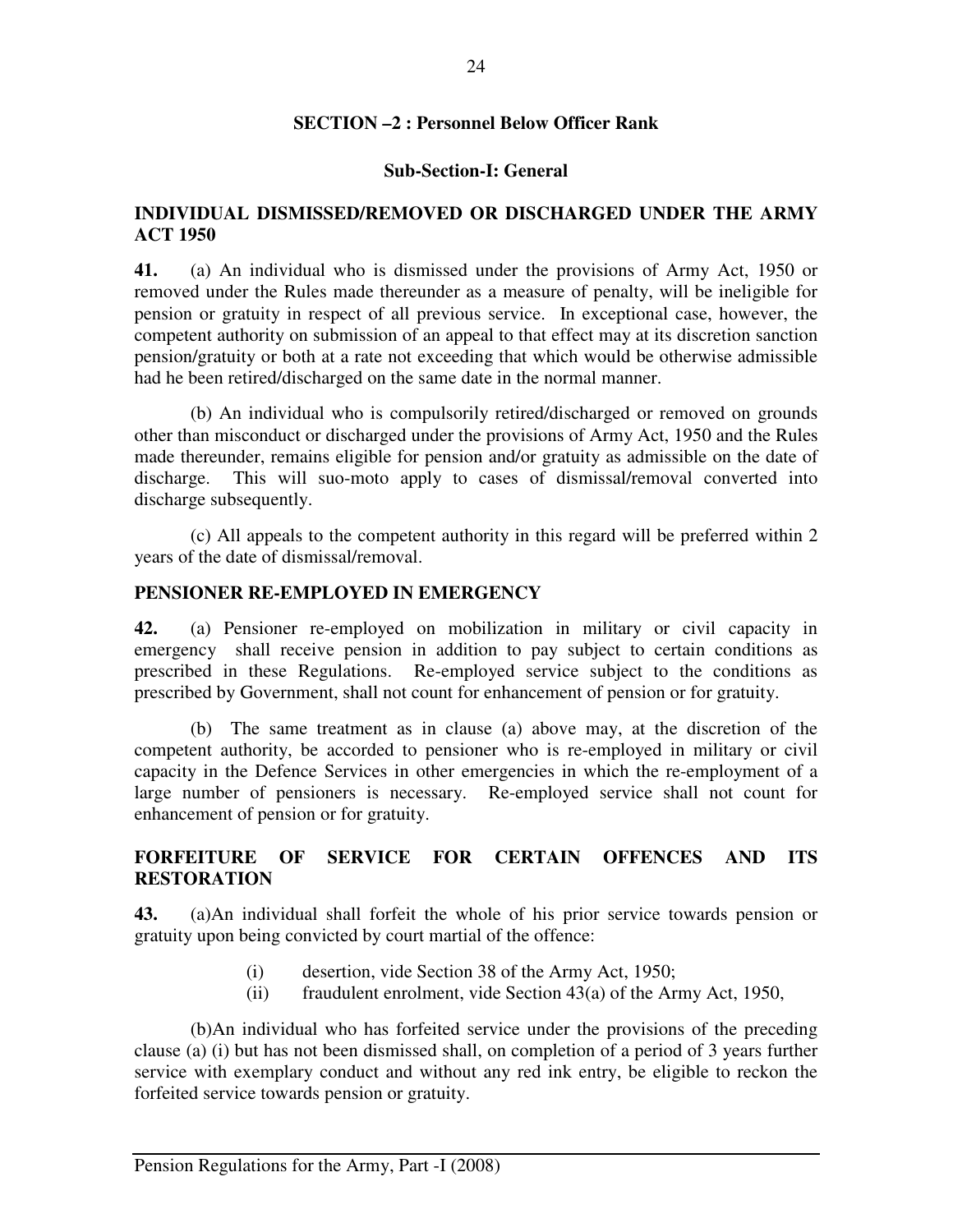# **CONDONATION OF DEFICIENCY IN SERVICE FOR ELIGIBILITY TO PENSION/GRATUITY**

**44.** The deficiency in service for eligibility to pension/gratuity may be condoned upto 12 months in each case by competent authority except in the case of:-

- (i) an individual who is discharged at his own request;
- (ii) an individual who is invalided with less than 15 years of service.
- (iii) who is eligible for special pension or gratuity under these Regulations.

# **COUNTING OF FORMER SERVICE FOR SERVICE PENSION/ SERVICE GRATUITY**

**45**. Individual who has former service to his credit may be allowed by the respective Pay Accounts Office (Other Ranks) to reckon his former service towards pension and gratuity to the extent specified in the Table below subject to the fulfillment of one or more of under mentioned conditions as specified in column 5 of Table provided he was not dismissed from his former service. In individual case the respective Pay Accounts Office (Other Ranks) may relax at its discretion conditions 2 & 3 below.

#### **Conditions:**

**1** At the time of re-employment/re-enrolment, the individual shall have declared his former service and cause of discharge therefrom and elected to count that service towards pension or gratuity. The option once exercised shall be final.

 **2** After re-employment/re-enrolment, the individual shall have completed consecutive period of 3 years service without any red ink entries or a court martial conviction and respective Pay Accounts Office (Other Ranks) has allowed to reckon his former service to the extent specified in the Table below, subject to fulfillment of the conditions stated in Column 5 thereof.

**3** The individual shall have refunded pension and gratuity other than war gratuity along with interest in respect of his former service within a period of 3 years from the date of his re-employment/re-enrolment. The rate of interest shall be the rate applicable on fund deposits from time to time for the period from the date of receipt of pensionary benefits to the date of his refund to the Government.

The interest shall be calculated in the same manner as is done in respect of Defence Services Officers Provident Fund /Armed Forces Personnel Provident Fund balances. In case where after the issue of orders by the respective Pay Accounts Office (Other Ranks) on the basis of option exercised by the individual for counting of past service for pensionary purposes, if he fails to deposit the pensionary benefits already received by him within one month of receipt of communication from Pay Accounts Office (Other Ranks), a penal interest @ 2% per annum shall be charged in addition to the normal rate of interest.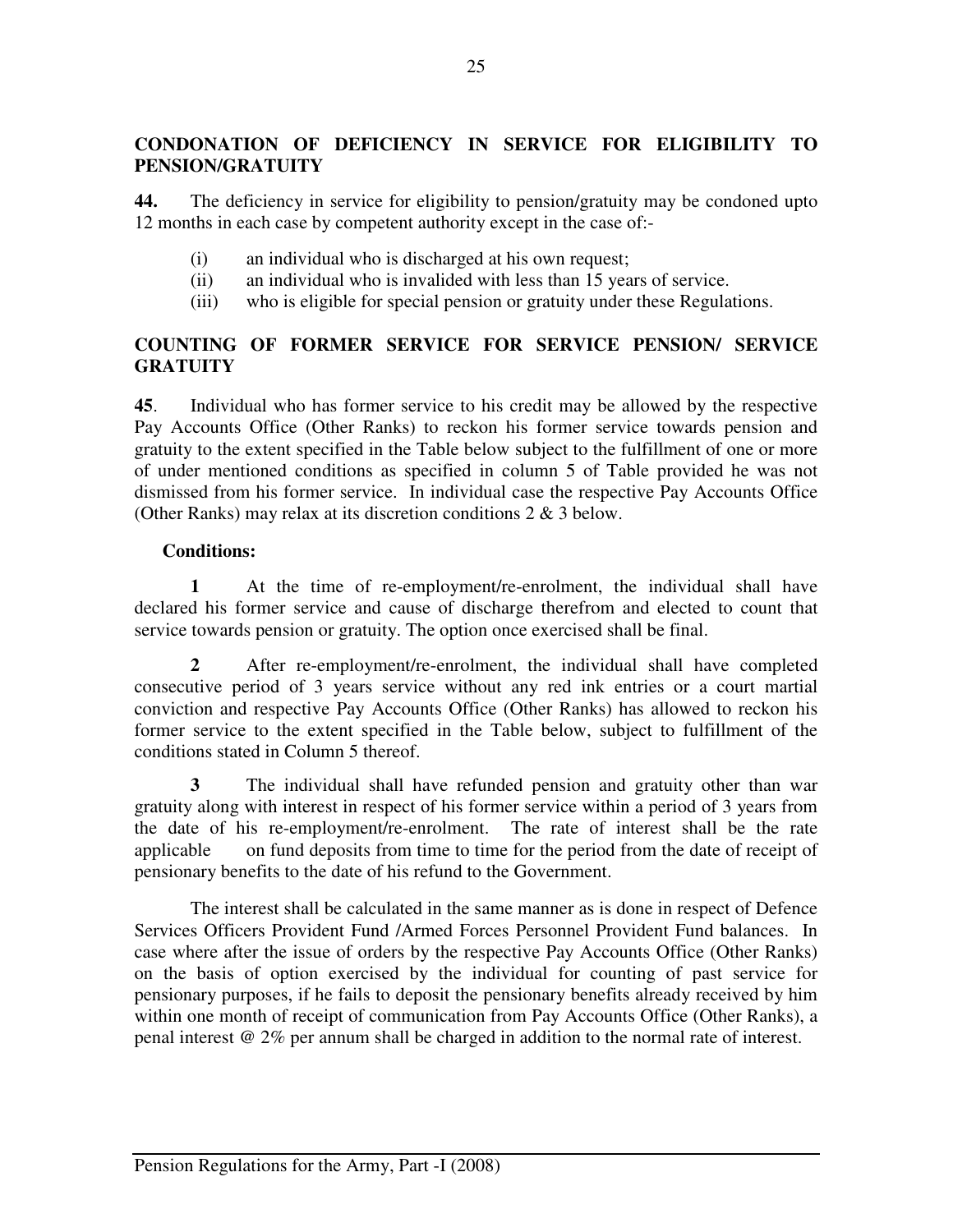| L<br>۱D۱<br>. . |  |
|-----------------|--|
|                 |  |

| S1<br>No. | Category of<br>Personnel<br><b>Below</b> | Description<br>of<br>former service                                         | which former<br>Extent to<br>service specified in Col 3<br>qualifies for pension or | Conditions to be fulfilled before<br>former service is allowed to reckon<br>for pension/gratuity.                                                                                              |
|-----------|------------------------------------------|-----------------------------------------------------------------------------|-------------------------------------------------------------------------------------|------------------------------------------------------------------------------------------------------------------------------------------------------------------------------------------------|
|           | Officer<br>Rank                          |                                                                             | gratuity in the<br>present<br>engagement subject to the                             |                                                                                                                                                                                                |
|           |                                          |                                                                             | conditions in Col 5                                                                 |                                                                                                                                                                                                |
| 1.        | 2.                                       | 3.                                                                          | 4.                                                                                  | 5.                                                                                                                                                                                             |
| 1.        | Combatants<br>of the Army                | (i) Service as<br>Combatants in<br><b>Armed Forces</b>                      | Former qualifying service--<br>in full                                              | (a) If discharged<br>from former<br>service on other than public grounds<br>conditions 1, 2 and 3 above.                                                                                       |
|           |                                          |                                                                             |                                                                                     | (b) If discharged from service on<br>public<br>grounds<br>such<br>as<br>re-<br>organisation<br>reduction<br>in<br><b>or</b><br>establishment;<br>conditions 1 and<br>3above.                   |
|           |                                          |                                                                             |                                                                                     | (c) If discharged from<br>former<br>service on war engagement terms<br>Release<br>Regulations<br>under<br>on<br>reduction of Armed Forces or de-<br>mobilization; conditions 1 and 3<br>above. |
|           |                                          | (ii) Service in the<br>Defence Security<br>Corps.                           | Former qualifying service--<br>in full                                              | Conditions 1, 2 and 3 above.                                                                                                                                                                   |
|           |                                          | (iii) Called out or<br>embodied<br>service<br>in<br><b>Territorial Army</b> | Former qualifying service--<br>in full                                              | Conditions 1 and 2 above                                                                                                                                                                       |
|           |                                          | (iv) Civil service<br>(Central or State)                                    | Former qualifying service--<br>in full                                              | Conditions 1 and 2 above                                                                                                                                                                       |
|           |                                          | (v) Service in the<br>Central                                               | Former qualifying service--<br>in full                                              | Conditions 1 and 2 above and                                                                                                                                                                   |
|           |                                          | Autonomous<br>Bodies.                                                       |                                                                                     | (i) the maximum service in the<br>Autonomous Bodies<br>allowed to<br>count shall be limited to $1/3^{rd}$ of the<br>total qualifying combatant service.                                        |
|           |                                          |                                                                             |                                                                                     | (ii) Service rendered, as combatant<br>has been at least half the service to<br>qualify for pension as a combatant.                                                                            |
|           |                                          |                                                                             |                                                                                     | (iii) The service in the<br>autonomous<br>body shall<br>not count towards<br>completion of engagement period.                                                                                  |
|           |                                          |                                                                             |                                                                                     | NOTE: Retirement benefits, if any,<br>received for the service rendered in<br>the Autonomous Bodies by the                                                                                     |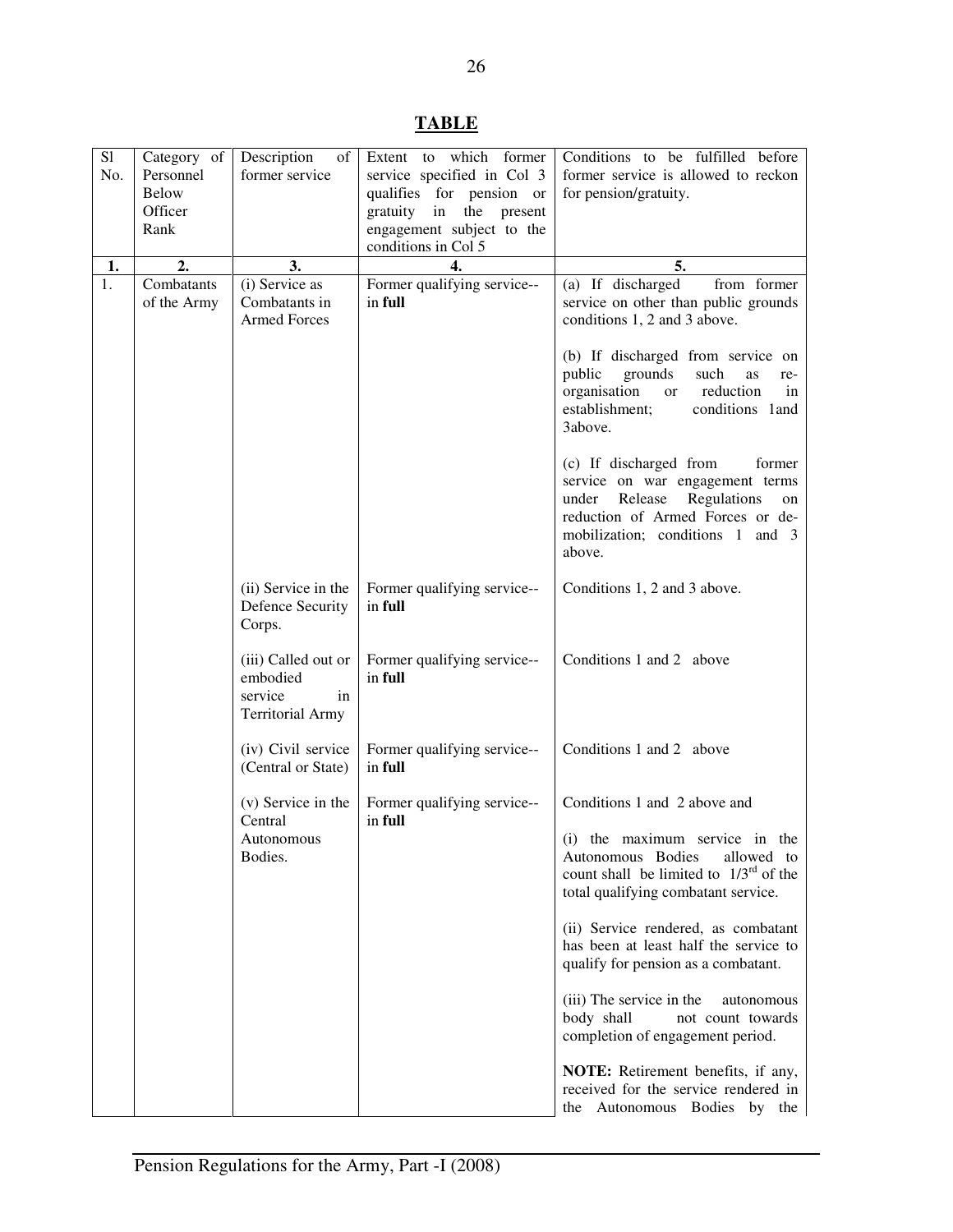|    |                                     |                                                                                          |                                                                                         | individual who were in service of<br>those Bodies at the time of his being<br>taken over by the Government shall<br>be refunded to the Defence Service<br>Estimates. The gratuity/<br>employer's contribution, if any,<br>received by the individual who left<br>the service of Autonomous Bodies<br>prior to his take-over by the<br>Government, shall be refunded with<br>interest from the date of receipt to the<br>date of refund. |
|----|-------------------------------------|------------------------------------------------------------------------------------------|-----------------------------------------------------------------------------------------|-----------------------------------------------------------------------------------------------------------------------------------------------------------------------------------------------------------------------------------------------------------------------------------------------------------------------------------------------------------------------------------------------------------------------------------------|
|    |                                     | (vi) Service as<br><b>Enrolled Non</b><br>Combatant                                      | Former qualifying service--<br>in full                                                  | Conditions 1 and 3 above, provided<br>he has completed 3 years service as<br>combatants                                                                                                                                                                                                                                                                                                                                                 |
| 2. | Combatants<br>of Education<br>Corps | Continuous<br>former service as<br>school<br>civilian<br>of<br>master<br>Services/ Units | Former service qualifying<br>for pension under CCS<br>(Pension) Rules, 1972—in<br>full. | Conditions 1 & 2 above                                                                                                                                                                                                                                                                                                                                                                                                                  |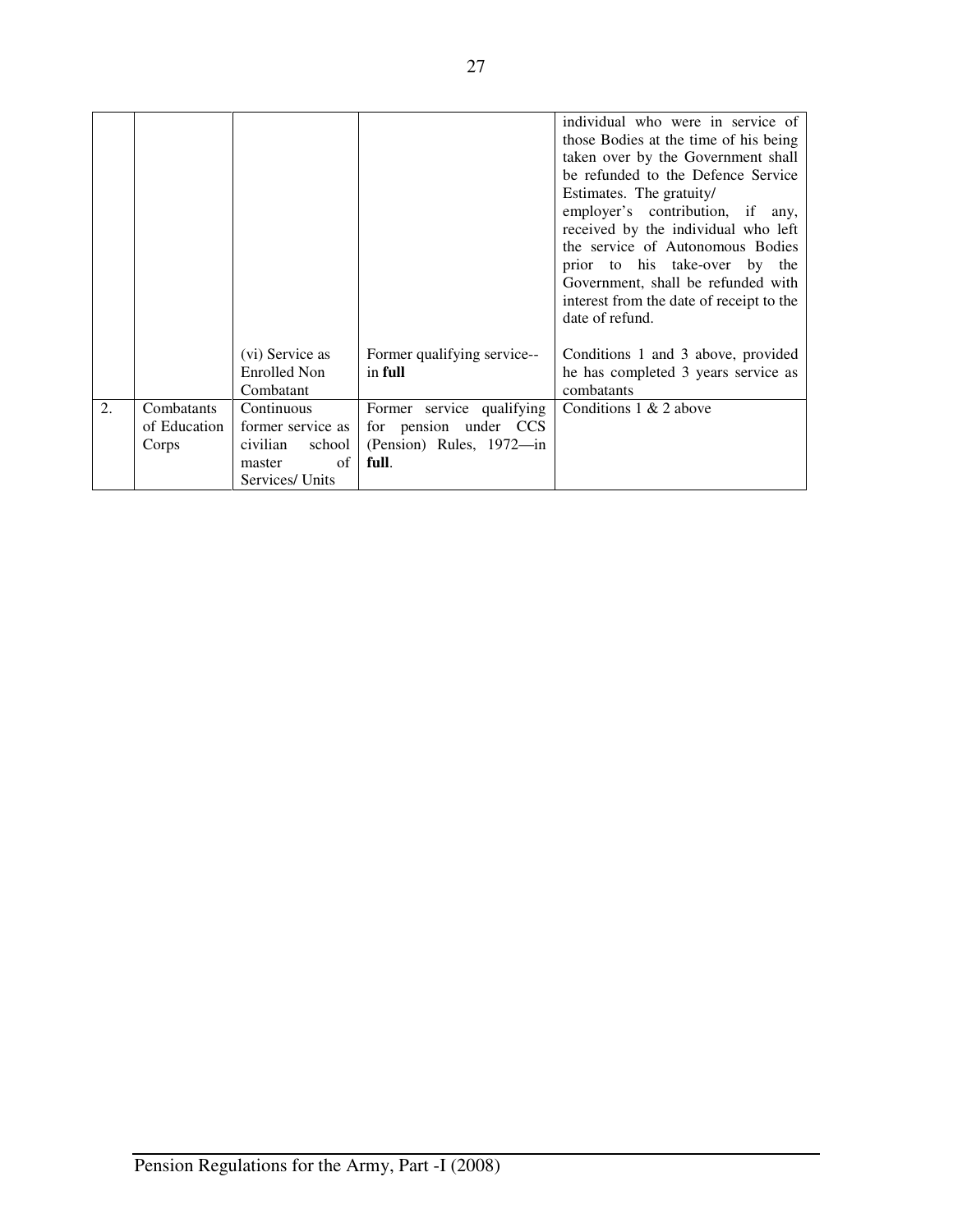## **Sub-Section-II: Service Pension**

## **ADMISSIBILITY**

**46.** Personnel Below Officer Rank who is discharged/retired on completion of term of engagement/prescribed age /tenure/ service limit or get discharged on compassionate grounds may be granted service pension/service gratuity as admissible under these Regulations.

## **MINIMUM QUALIFYING SERVICE FOR SERVICE PENSION**

**47.** Unless otherwise provided for, the minimum qualifying service for earning a service pension is 15 years.

## **RANK AND GROUP FOR ASSESSMENT OF SERVICE PENSION**

**48.** (a) Service pension shall be assessed on the basis of the rank actually held by an individual regardless of whether it is held in a substantive or paid acting capacity, and the lowest group for which he is paid, during the last 10 months of his service.

(b) Pension in respect of individual granted Assured Career Progression (ACP) upgradation, will be calculated based on the maximum of the pay scale granted under ACP upgradation including 50% of the highest classification allowance, if any, of the rank held and group in which paid subject to the condition that the upgraded pay scale should be held continuously for 10 months preceding his discharge from service.

**Notes:** Condition of 10 months service will not be required to be fulfilled by the Personnel Below Officer Rank who is granted Hony. Commission and who retires on completion of tenure of appointment or is discharged on account of causes beyond his control.

(c)where an individual reverts to his substantive rank under the acting promotion rules on account of his being on sick leave, the period of such reversion, though not count as service in the higher paid acting rank, will not constitute a break in that acting rank, provided he is discharged or invalided from service or is re-appointed to the higher paid acting rank, at the end of his sick leave.

(d) Individual, who was remustered from a higher to a lower group on being declared surplus after rendering 15 years or more qualifying service, may be granted, if more favourable than the pension otherwise admissible, the service pension that would have been admissible had he been discharged on the date he was declared surplus.

### **CONDONATION OF DEFICIENCY OF SERVICE IN A PARTICULAR RANK**

**49.** Competent authority may condone a deficiency of service in a particular rank not exceeding 3 months, except in the case of discharge at his own request on compassionate ground.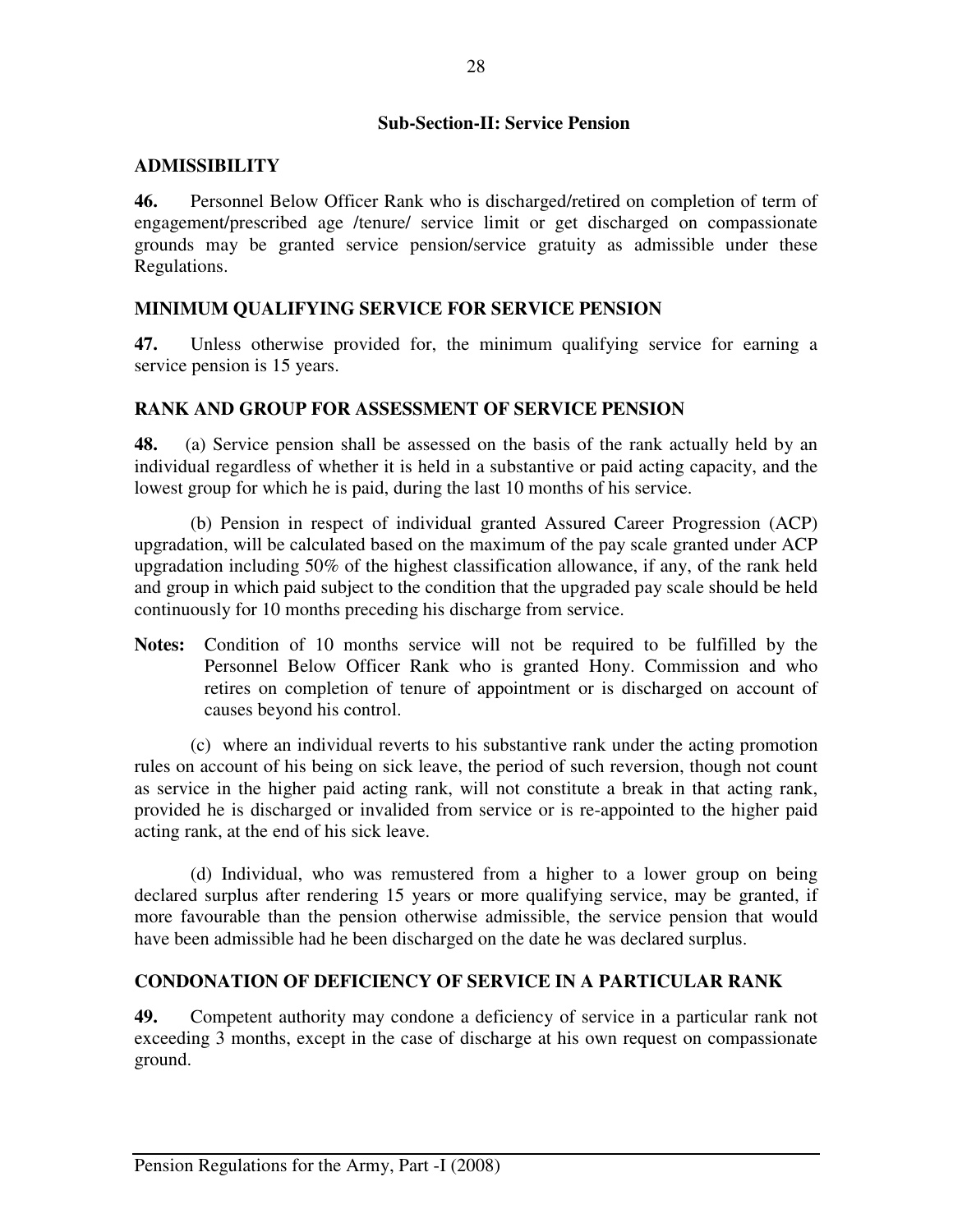### **RATES OF SERVICE PENSION**

**50.** Service pension in respect of Personnel Below Officer Rank for 33 years of qualifying service shall be calculated at 50% of reckonable emoluments for pension. For lesser period of qualifying service including weightage it shall be reduced proportionately; the amount of service pension finally arrived at shall be subject to minimum pension admissible under these Regulations.

## **TIME SCALE (TS) NAIK AND HONORARY HAVILDAR WHILE ON THE EFFECTIVE LIST**

**51.** Service pensions of Sepoy granted Time Scale Naik and Naiks granted honorary rank of Havildar, shall be one rupee less of the rates of service pension as admissible for the same length of qualifying service of the rank of Naik and Havildar respectively for the groups concerned in which the individual is paid.

## **ADDITION TO SERVICE PENSION TO HONORARY NAIB SUBEDARS ON RETIREMENT**

**52.** Havildar who is granted honorary rank of Naib Subedar on retirement shall be entitled to an additional pension at the rate of Rs. 100/- per month The additional pension shall be taken into account for the purpose of commutation and grant of dearness relief.

## **DISABILITY ELEMENT FOR DISABILITY AT THE TIME OF DISCHARGE /RETIREMENT**

**53.** (a) An individual released/retired/discharged on completion of term of engagement or on completion of service limits or on attaining the prescribed age (irrespective of his period of engagement), if found suffering from a disability attributable to or aggravated by military service and so recorded by Release Medical Board, may be granted disability element in addition to service pension or service gratuity from the date of retirement/discharge, if the accepted degree of disability is assessed at 20 percent or more.

 (b) The disability element for 100% disability shall be at the rate laid down in Regulation 98 (b) below. For disabilities less than 100% but not less than 20%, the above rates shall be proportionately reduced. Provisions contained in Regulation 98(c) shall not be applicable for computing disability element..

- **Notes: 1.** An individual discharged on fulfilling the terms of his engagement, his unwillingness to continue in service beyond the period of his engagement should not affect his title to the disability element under the provisions of the above Regulation.
	- **2.** An individual who seeks discharge at own request shall not be eligible for disability element provided that the individual who is due for discharge on completion of tenure or on completion of service limit or on completion of terms of engagement or on attaining the prescribed age of retirement and who seeks within one month pre-mature retirement/discharge within one month on request for the purpose of getting higher commutation value of pension, shall remain eligible for disability element.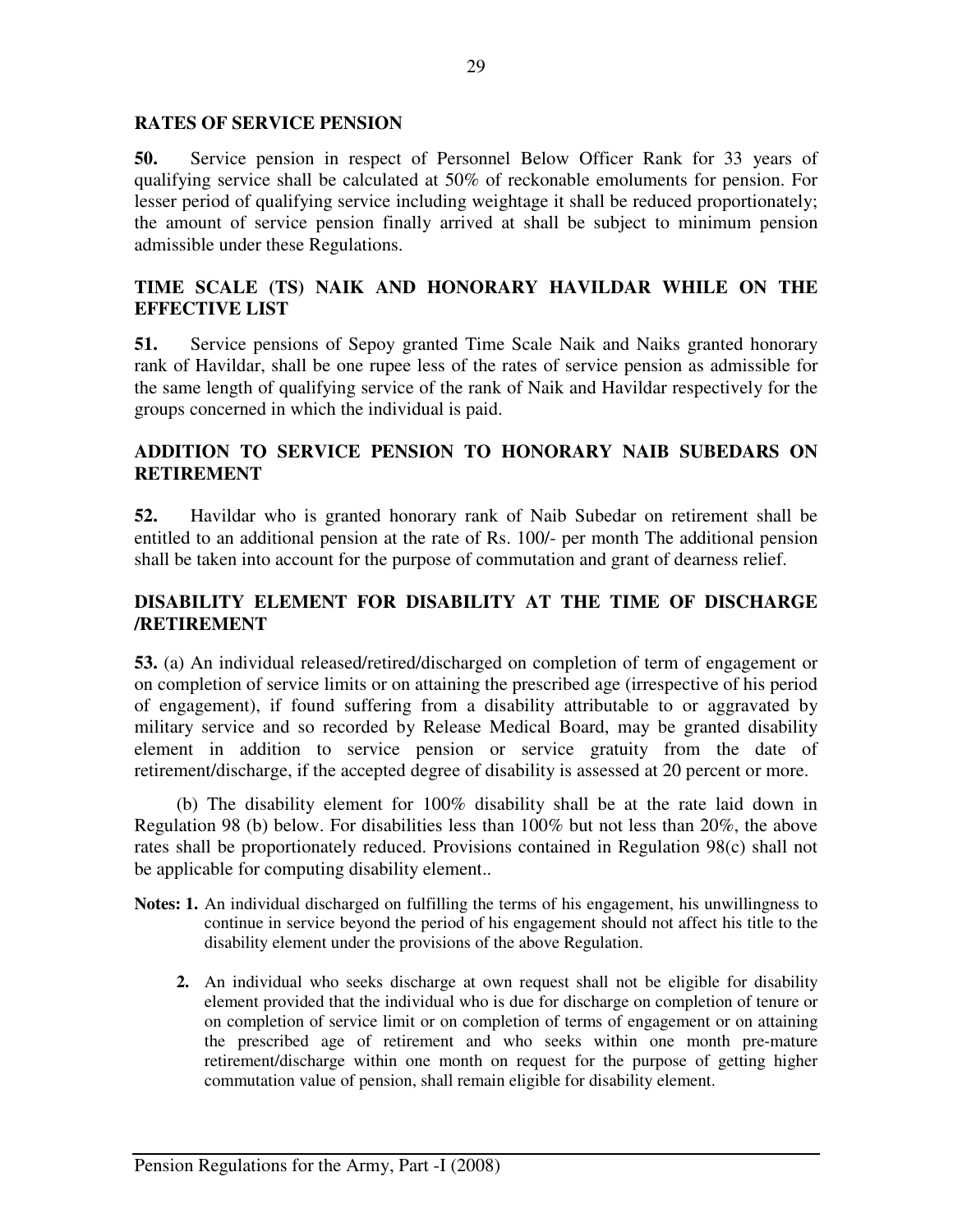## **Sub-Section-III: Service Gratuity**

### **MINIMUM QUALIFYING SERVICE FOR SERVICE GRATUITY**

**54.** The minimum period of qualifying service actually rendered and required for earning service gratuity shall be 5 years without weightage. The service gratuity shall be admissible only when the individual has not rendered the minimum qualifying service for earning service pension under these Regulations.

Provided a Personnel Below Officer Rank who is remustered from a higher to a lower pay group on being rendered surplus after having rendered 5 years or more but less than 15 years qualifying service and who is discharged in circumstances entitling him to a service gratuity, will, where more favourable, be granted service gratuity which he had earned upto the date of being rendered surplus.

### **RATE OF SERVICE GRATUITY**

**55.** The service gratuity shall be admissible at a uniform rate of half a month's reckonable emoluments last drawn, by the individual for each completed 6 monthly period of qualifying service. There shall be no reduction in the quantum of service gratuity so arrived at, in respect of those who are permitted to be discharged prematurely on compassionate grounds/personal reasons.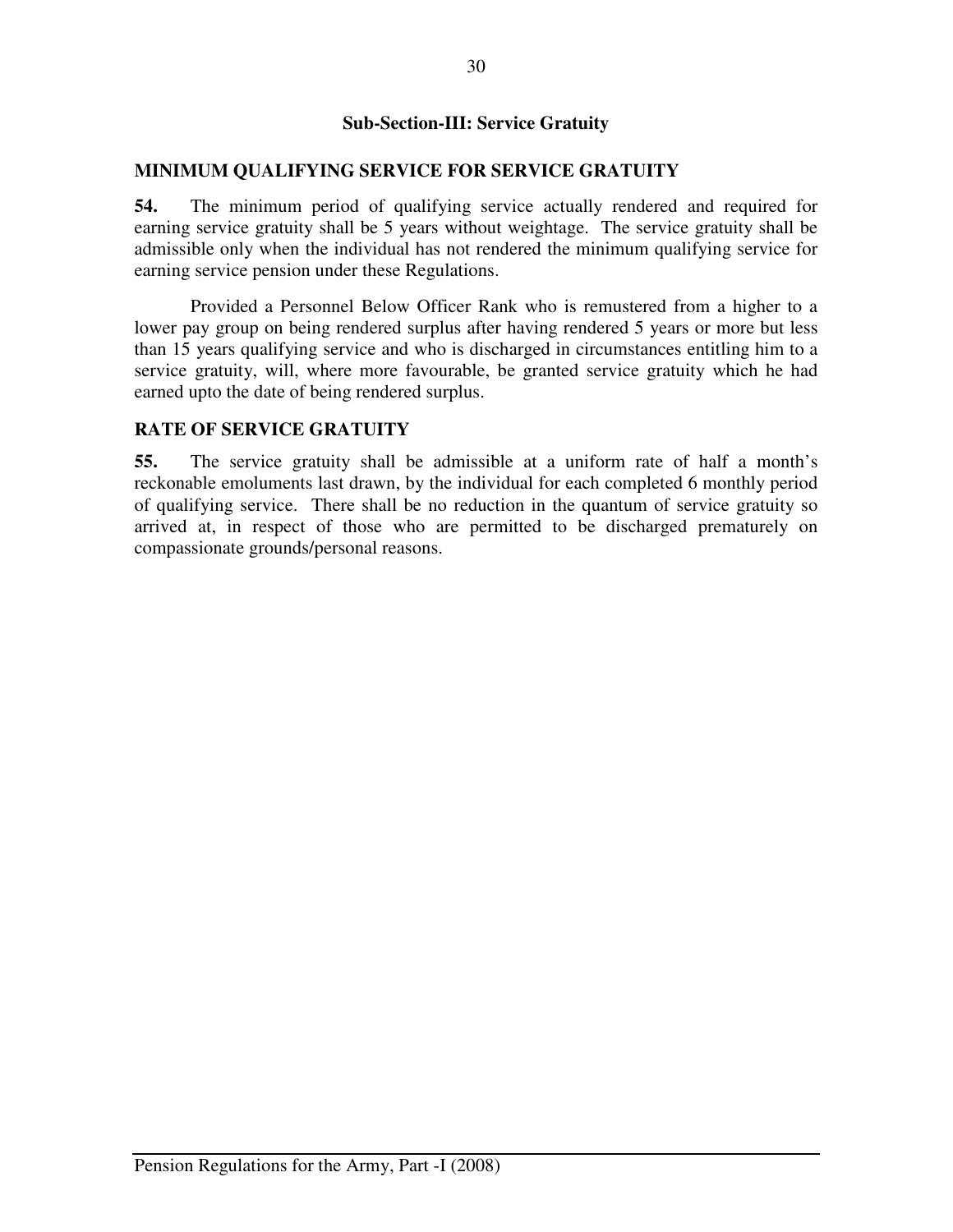## **Sub-Section-IV: Special Pension and Gratuity**

### **WHEN ADMISSIBLE**

**56.** Special pension and gratuity sanctioned to Personnel Below Officer Rank discharged in large number in pursuance of the Government policy –

- (i) of reducing the strength of establishment of the Armed Forces; or
- (ii) of re-organisation, which results in disbandment/laying off of any Unit/Formation/establishment,

shall be admissible at the following rates.

| Length of actual qualifying | Scale of special pension/gratuity |
|-----------------------------|-----------------------------------|
| service rendered            |                                   |

### **(a) Special Pension**

- (i) 15 years or more Equal to normal service pension
- (ii) 10 years or more but less Equal to the service pension determined as under: than 15 years For 33 years qualifying service, service pension shall be calculated at 50% of the reckonable emoluments and for lesser period of qualifying service it shall be reduced proportionately. Weightage as admissible shall be added to the qualifying service actually rendered.

### **(b) Special Gratuity**

- (i) 5 years or more but less than Equal to 1⅓month reckonable emoluments for each 10 years completed year of qualifying service.
- (ii) Less than 5 years Equal to 3 months reckonable emoluments.

## **RANK FOR ASSESSMENT OF SPECIAL PENSION**

**57.** Special pension shall be assessed on the substantive or paid acting rank and group actually held by an individual on the date of discharge.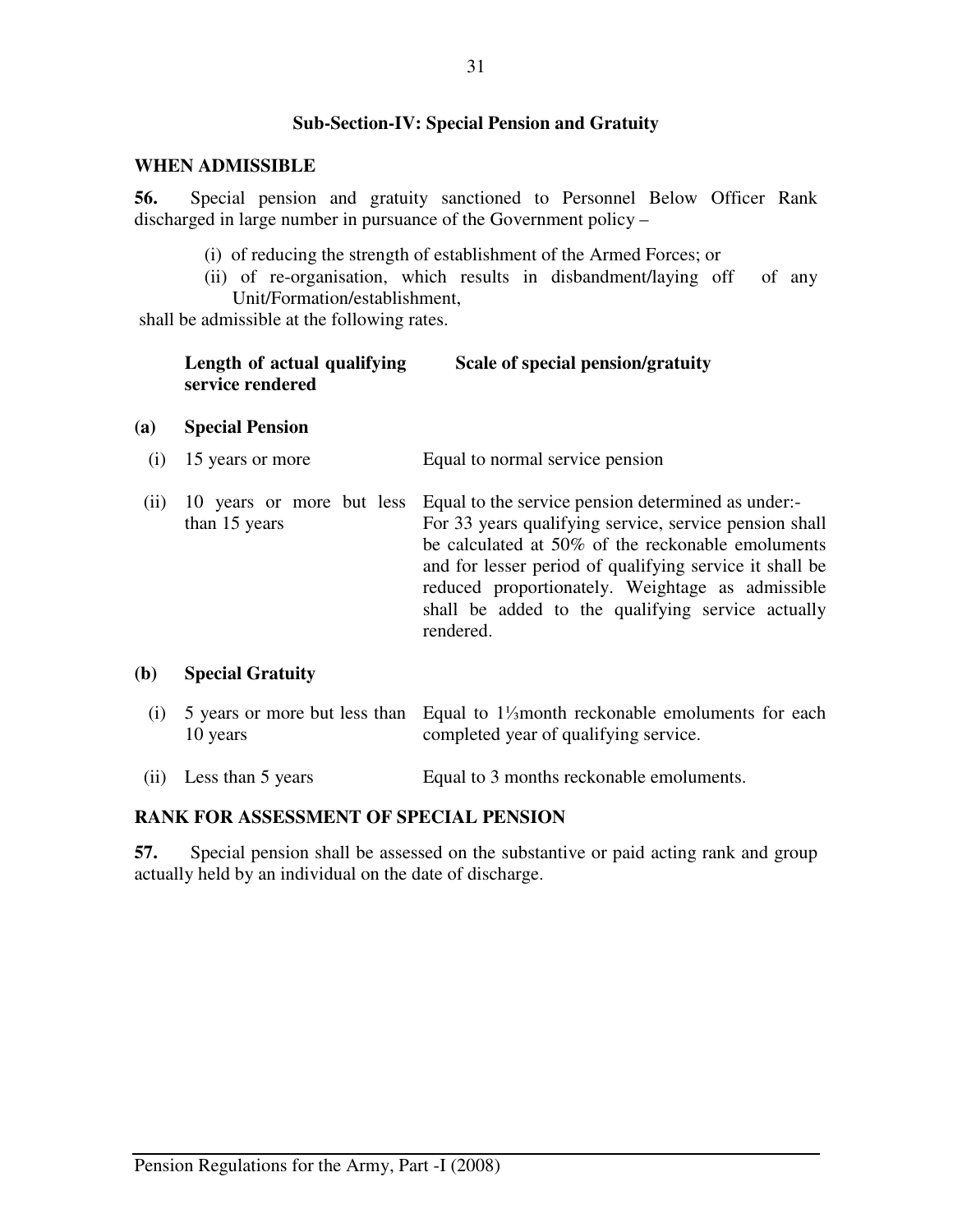### **CHAPTER - III**

## **CASUALITY PENSIONARY AWARDS WHEN CAUSE OF INVALIDMENT FROM SERVICE OR DEATH IS NEITHER ATTRIBUTABLE TO NOR AGGRAVATED BY MILITARY SERVICE**

### **SECTION – 1: Invalid Pension and Invalid Gratuity**

### **WHEN ADMISSIBILE**

**58.** (a)An invalid pension or invalid gratuity in accordance with the Regulations in this Section may be granted to Service personnel invalided out of service on account of a disability incurred in the circumstances mentioned in Category A of Regulation 82 of these Regulations.

(b) A low medical category personnel who is retired/discharged from service for want of alternative employment compatible with his low medical category shall also be eligible for invalid pension or invalid gratuity.

(c) Personnel below officer rank who is invalided out of service in consequence of any disorder (including sanity) resulting from indulgence in drugs or drinks which was within his control will be eligible for invalid pension/gratuity. Orders of the competent authority under Regulation 8 of these Regulations shall be obtained in each case.

### **MINIMUM QUALIFYING SERVICE**

**59.** The minimum period of qualifying service actually rendered and required for invalid pension is 10 years or more. For less than 10 years' qualifying service, invalid gratuity shall be admissible.

### **SCALE OF INVALID PENSION AND INVALID GRATUITY**

**60.** The scale of invalid pension and invalid gratuity payable to service personnel shall be as under:-

| (a) Invalid Pension<br>(i) Officer |                                                                                                                                                                  |
|------------------------------------|------------------------------------------------------------------------------------------------------------------------------------------------------------------|
| <b>Length of Service</b>           | Scale of invalid pension                                                                                                                                         |
| $(i)$ 20 year or more              | Retiring pension as admissible under normal rules.                                                                                                               |
| than 20 years                      | (ii) 10 years or more but less Invalid pension equal to service element of<br>disability pension as admissible under Regulation<br>$94(a)$ of these Regulations. |
| (ii) Personnel Below Officer Rank  |                                                                                                                                                                  |
| <b>Length of Service</b>           | Scale of invalid pension/ invalid gratuity                                                                                                                       |
| 15 years or more                   | Service pension as admissible under normal rules.                                                                                                                |

10 years or more but less than Invalid pension equal to service element of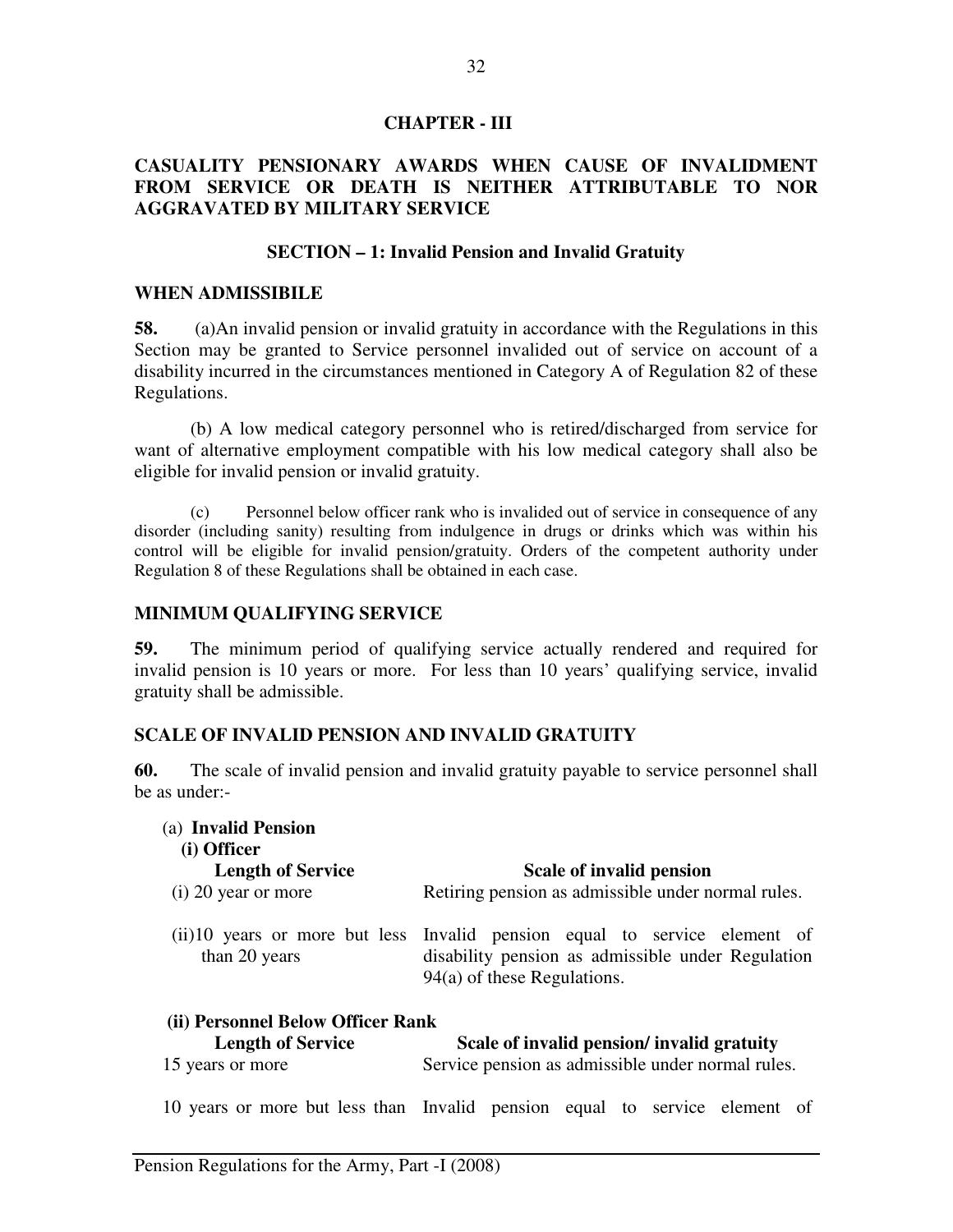- 15 years disability pension as admissible under Regulation 98(a) (ii) of these Regulations.
	- **Note:** Individual, who was remustered from a higher to a lower group on being declared surplus after rendering 15 years or more qualifying service, may be granted, if more favourable than the pension otherwise admissible, the invalid pension that would have been admissible had he been discharged on the date he was declared surplus.

### (b) **Invalid gratuity**

Service personnel who have rendered actual service of less than 10 years shall be paid invalid gratuity at the scale of half month's reckonable emoluments for each completed 6 monthly period of qualifying service.

## **INVALID GRATUITY TO RECRUITS AND BOYS**

**61.** Recruits and boys will be eligible for invalid gratuity at the rates and under the conditions applicable to Sepoy of lowest group.

# **SECTION-2: Ordinary Family Pension**

## **LIMITATION OF APPLICATION**

- **62.** These Regulations shall not apply to the following:
	- (i) Members of the National Cadet Corps, Auxiliary Cadet Corps and Lok Sahayak Sena other than the service personnel serving in the instructional staff.
	- (ii) Members of the Territorial Army other than those who die while rendering "Embodied Service" or after retirement with pension under these Regulations.
	- (iii) Individual who is executed on being convicted to a death sentence awarded by competent court.

## **ORDINARY FAMILY PENSION WHEN ADMISSIBLE**

**63.** Where Service personnel dies in the circumstances mentioned in the Category A of the Regulation 82 of these Regulations:

> (i) Either while in service, provided he had been found fit after successful completion of the requisite training and medical examination for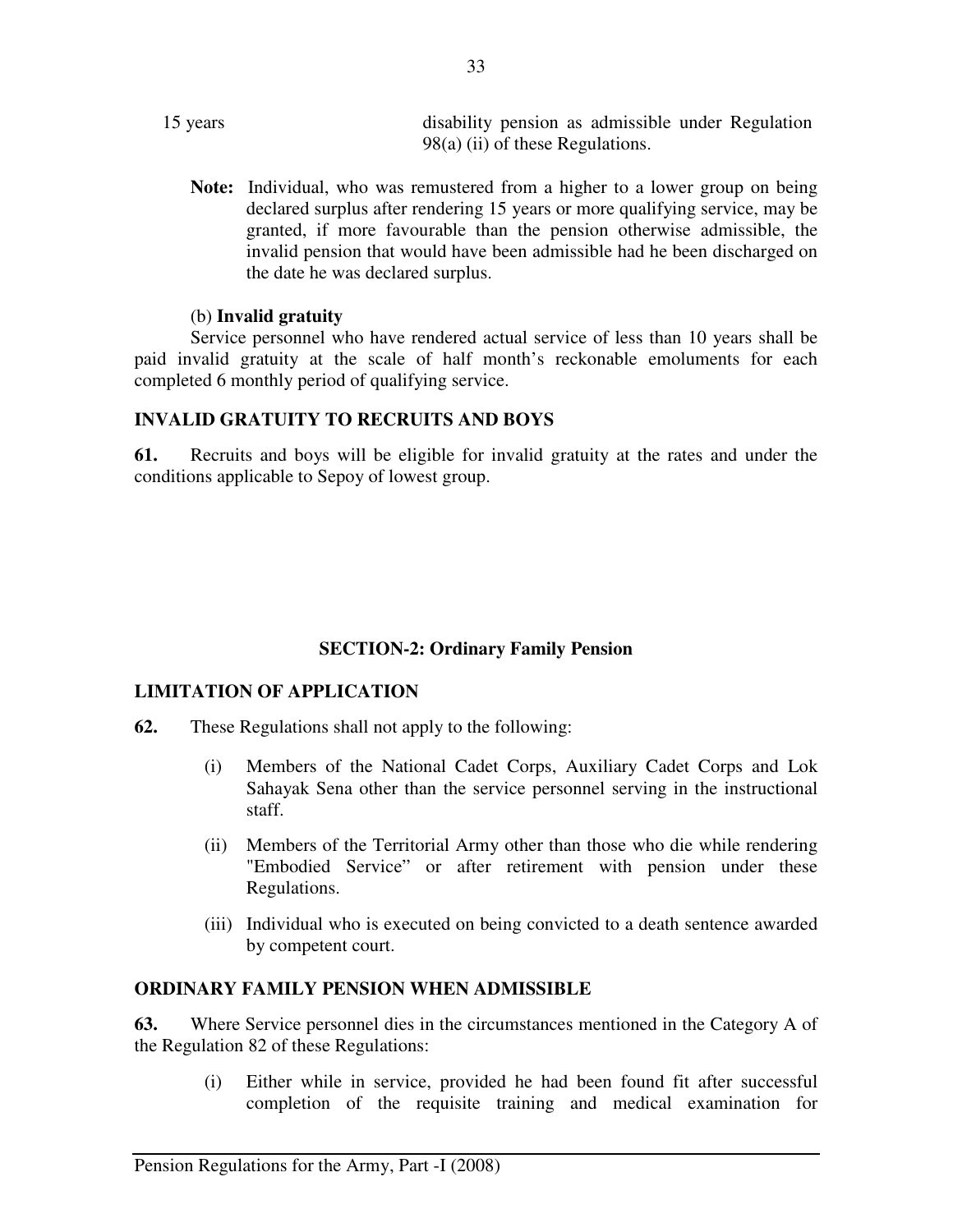commission, or at the time of enrolment in the case of Personnel Below Officer Rank; or

(ii) After release/ retirement/discharge /invalidment with a pension of any kind under these Regulations,

the family of the deceased shall be entitled to ordinary family pension under these Regulations

## **RATE OF ORDINARY FAMILY PENSION**

### **64.** (a) **Normal Rate**

 The ordinary family pension shall be calculated at a uniform rate of 30% of reckonable emoluments subject to a minimum of pension fixed by the Government from time to time and a maximum of 30% of the highest pay in the Armed Forces.

### (b) **Enhanced Rate**

 Where Service personnel who dies while in service after having rendered not less than 7 years continuous qualifying service, or who dies after release/ retirement/discharge /invalidment with a pension, ordinary family pension shall be granted at an enhanced rate for a period of 7 years from the date following the date of death of the service personnel or upto the date on which the deceased would have attained the age of 67 years"(65 years in case 2 years extention in service not allowed by Screaning Board"), had he been alive, whichever is earlier.

 The amount of enhanced ordinary family pension for this period shall be the lowest of the following amounts:

- (i) 50% of the reckonable emoluments.
- (ii) The amount of any kind of pension (before commutation) admissible under these Regulations in case where the deceased was a pensioner.

Provided that where the amount of pension authorized on retirement/discharge/invalidment is less than the amount of ordinary family pension at normal rate, the amount of ordinary family pension shall by limited to normal rate as at (a) above. After the expiry of the period, the family in receipt of enhanced rate of ordinary family pension shall be entitled to normal rate of ordinary family pension.

**Notes: 1.** The period of continuous service does not include period of suspension, if any.

- **2**. Where broken periods of existing/former service have been allowed to count for pension/gratuity, the entire service will be treated as continuous qualifying service for the purpose of grant of enhanced rate of ordinary family pension.
- **3.** The ordinary family pension in respect of an individual, who was remustered from a higher to a lower group on being declared surplus after rendering 15 years or more qualifying service, may be assessed, where more favourable than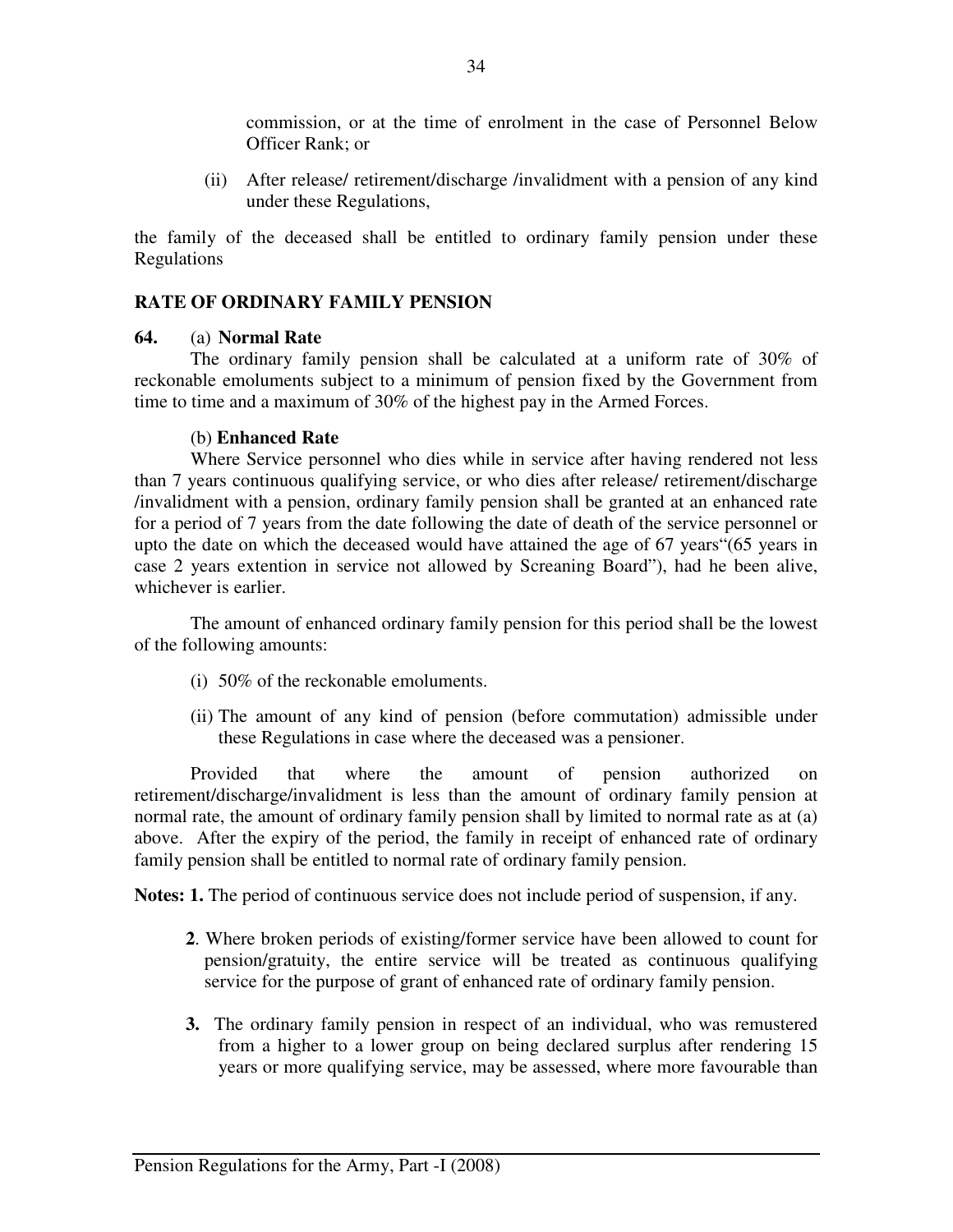the awards otherwise admissible, on emoluments drawn in the rank and group held on the date he was declared surplus.

# **REDUCTION IN ORDINARY FAMILY PENSION**

**65.** (a) If the death of an service personnel or pensioner is wholly or partly due to his serious negligence or misconduct, ordinary family pension shall not be reduced.

(b) No reduction in ordinary family pension shall be made even if a cut was imposed in the pension of the individual whose death gives rise to the claim for Ordinary Family Pension.

(c) No reduction in ordinary family pension shall be made on account of any compensation payable from public revenues for death of the individual.

## **DEFINITION OF FAMILY**

**66.** Family for the purpose of Regulations in this Section shall consist of the following:

- (i) Wife in the case of male service personnel or husband in the case of female service personnel lawfully married before or after retirement.
- (ii) A judicially separated wife or husband, such separation not being granted on the ground of adultery and the person surviving was not held guilty of committing adultery.
- (iii) Unmarried daughters/unmarried sons (including those legally adopted), widowed/divorced daughters.
- (iv) Parents who were wholly dependent on the service personnel when he was alive.
- **Notes: 1-** Eligible son/daughter includes a posthumous child.
	- **2-** In case Service personnel get marries after release/retirement /discharge /invalidment the marriage should be registered with the Registrar of the Marriages or other competent authority under the relevant law. In case where such marriage is not registered for some valid reasons, an affidavit sworn before a Magistrate or legal heirship certificate can be furnished.
	- **3.** Widowed/divorced daughter including disabled widowed/divorced daughter need not come back to her parental home
	- **4.** Child/children born out of the vaid marriage shall be entitled to share ordinary family pension, if otherwise eligible, though their mother would not have been eligible for the same had she been alive at the time of death of her husband on account of marriage being null and void.

# **PERIOD FOR WHICH ORDINARY FAMILY PENSION PAYABLE**

**67.** The period for which ordinary family pension is payable shall be as follows: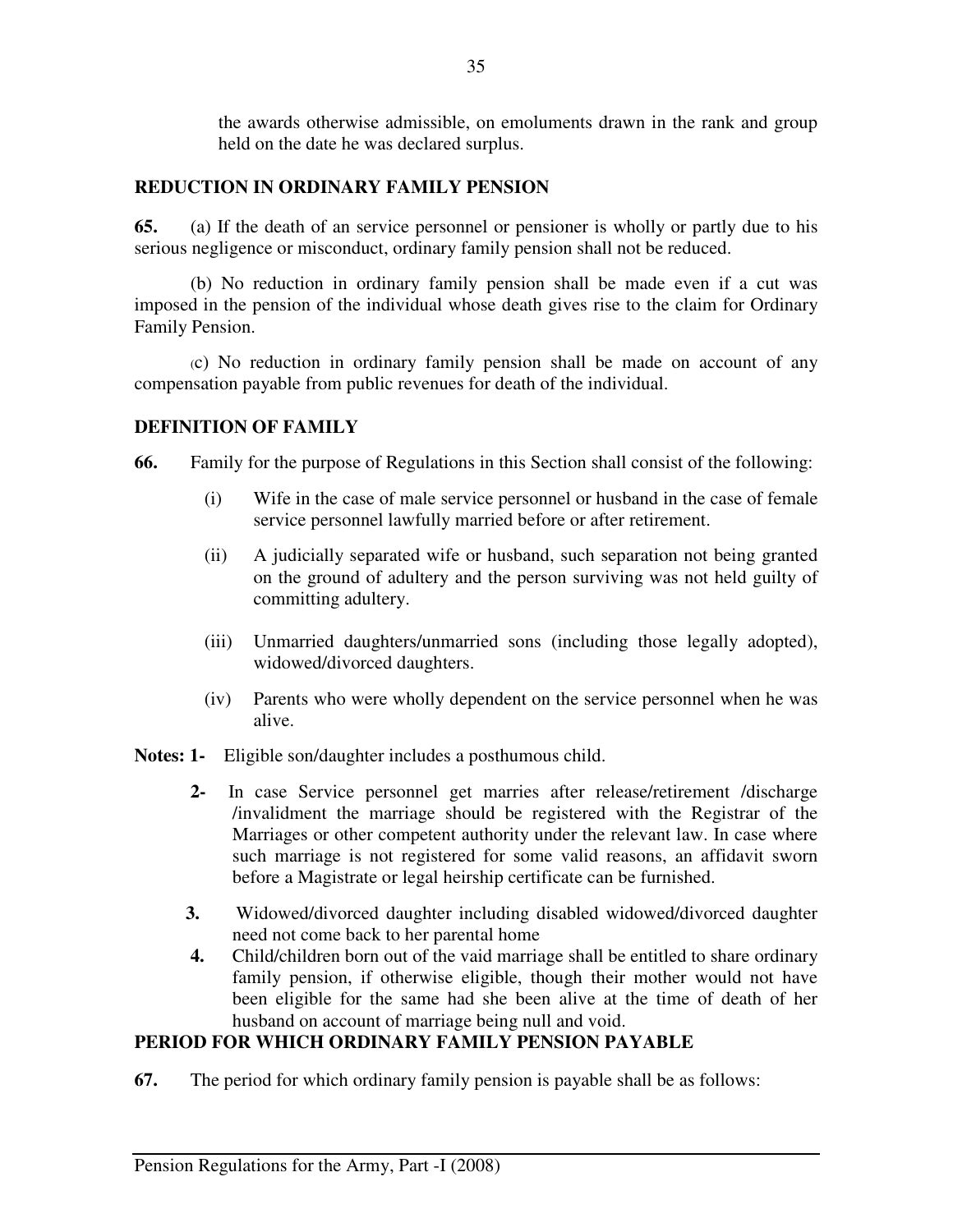- (i) In case of a widow or widower upto the date of death or marriage, whichever is earlier.
- (ii) In the case of eligible unmarried son, till he attains the age of 25 years or upto the date of his marriage, whichever is earlier and subject to income criteria as given in Note-2 below:
- (iii) In the case of eligible daughter, till she attains the age of 25 years or upto the date of her marriage, which ever is earlier and subject to income criteria is given in Note-2 below :

 Provided that a unmarried daughter above the age of 25 years, a widowed/divorced daughter irrespective of her age and son or daughter who is suffering from any disorder or disability of mind including mentally retarded or physically crippled or disabled so as to render him or her unable to earn a living even after attaining the age of 25 years, the family pension shall be payable to such son or daughter for life.

- **Notes: 1** Eligible son/daughter including widowed/divorced daughter shall furnish to his Pension Disbursing Authority a half yearly certificate in regard to marital status.
	- **2.** Eligible son/daughter including widowed/divorced daughter shall be paid ordinary family pension if his/her earning is not more than Rs 2550/- per month from all sources including pay and or pension. He will also submit annually a certificate to the effect that his earning is not more than Rs. 2550/- per month to his Pension Disbursing Authority.

## **ORDINARY FAMILY PENSION TO ONLY ONE MEMBER OF A FAMILY**

**68.** (a) Except as provided in Regulation 71 below, the ordinary family pension shall not be payable to more than one member of the family at the same time.

 (b)The ordinary family pension shall first be payable to the surviving spouse and in his absence or in the event of his disqualification or death, to the eligible child in the order of birth irrespective of the sex of the child and the younger of them will not be eligible for family pension unless the elder above him becomes ineligible for the grant of ordinary family pension.

 **(**c**)** Where the ordinary family pension is payable to twin children, it shall be paid to such children in equal shares.

 Provided that when one such child ceases to be eligible, his share shall revert to the other child and when both of them cease to be eligible, the ordinary family pension shall be payable to the next eligible single child/twin children.

(d) Ordinary family pension to unmarried daughter above 25 years of age, widowed/divorced daughter, shall be payable only after the other eligible children below the age of 25 years have ceased to be eligible to receive family pension and there is no disabled child to receive the family pension"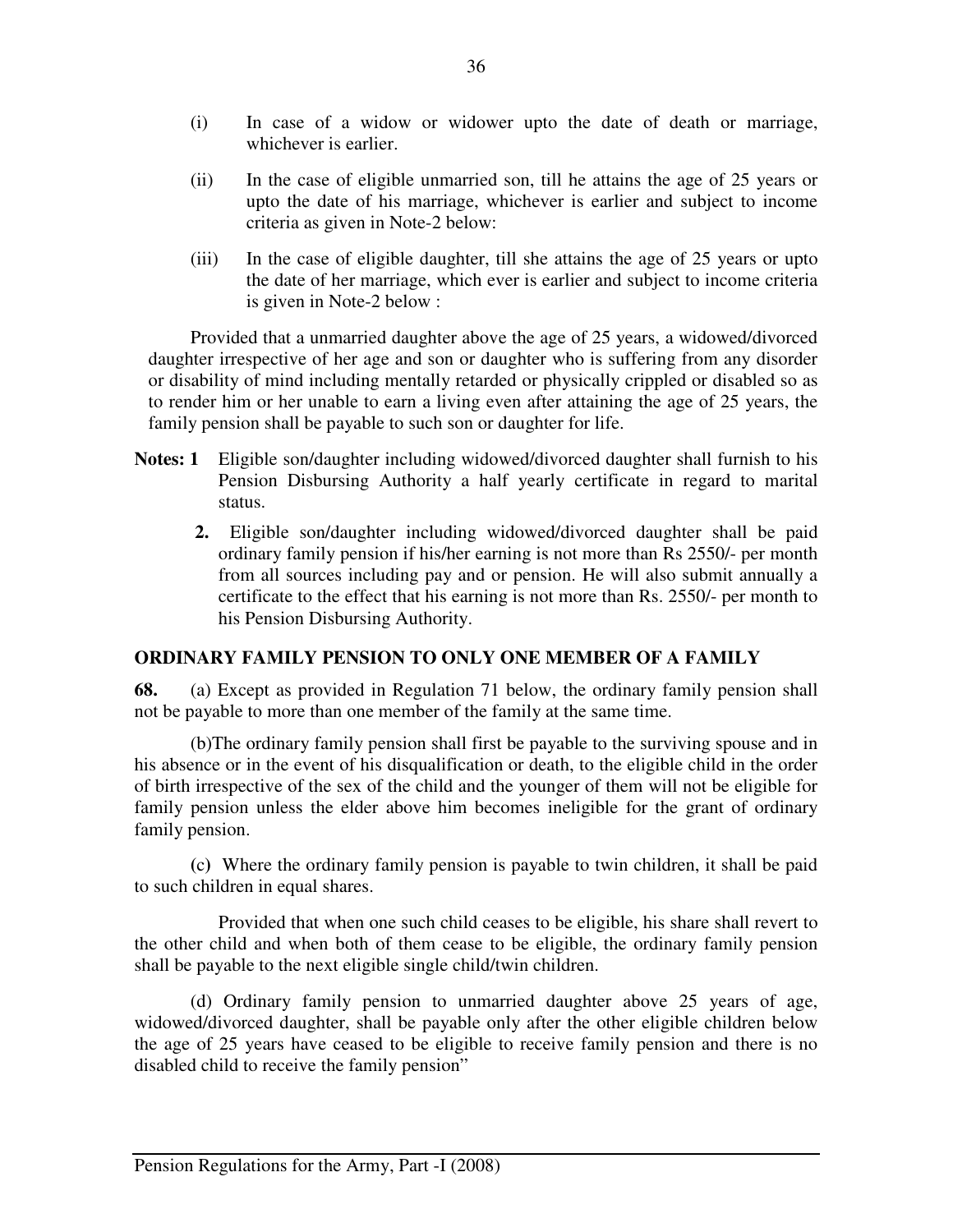## **ORDINARY FAMILY PENSION TO PHYSICALLY/MENTALLY HANDICAPPED CHILDREN**

**69.** (a) If a son or daughter is suffering from any disorder or disability of mind including mentally retarded or is physically crippled or disabled so as to render him/her unable to earn a living even after attaining the age of 25 years, the ordinary family pension shall be payable to the child for life in the order as set out in Regulation 68 of these Regulations and also subject to the following conditions:

- (i) The ordinary family pension shall be paid to such son or daughter through the guardian as if he or she was a minor except in the case of the physically crippled or disabled son/daughter who has attained the age of majority. However, in the case of a mentally retarded son or daughter, the family pension shall be payable to a person nominated by the service personnel/pensioner, as the case may be, and in case no such nomination has been furnished to the Army Head Quarters/Record Office by such service personnel or pensioner during his life time, to the person nominated by the spouse of such service personnel or family pensioner, as the case may be, later on.
- (ii) If such son or daughter is one among two or more children, the family pension shall be initially payable to the children in the order set out in Regulation 68 until the last minor child attains the age of 25, and thereafter the family pension shall be resumed in favour of son or daughter, who is physically crippled or disabled and shall be payable to him/her for life.
- (iii) if there are more than one such son or daughter suffering from disorder or disability of mind including mentally retarded or who are physically crippled or disabled, the family pension shall be paid in the order of their birth and the younger of them will get the family pension only after the elder, next above him/her ceases to be eligible.

 (b)Before allowing the ordinary family pension for life to any such son or daughter, the appointing authority shall satisfy himself that the handicap is of such a nature so as to prevent him/her from earning his livelihood and the same shall be evidenced by a certificate obtained from a Medical Board comprising of a Medical Superintendent or a Principal or a Director or Head of the Institution or his nominee as Chairman and 2 other members, out of which at least one shall be a Specialist in the particular area of mental or physical disability including mental retardation, setting out as far as possible, the exact mental or physical condition of the child.

 (c) The person receiving the ordinary family pension as a guardian of such son or daughter or such son or daughter not receiving the ordinary family pension through guardian, shall produce a certificate from a Medical Board of aforesaid composition, if the disability is permanent and if the disability is temporary, once in every 5 year, to the effect that he/she continues to suffer from disorder or disability of mind or continues to be physically crippled or disabled.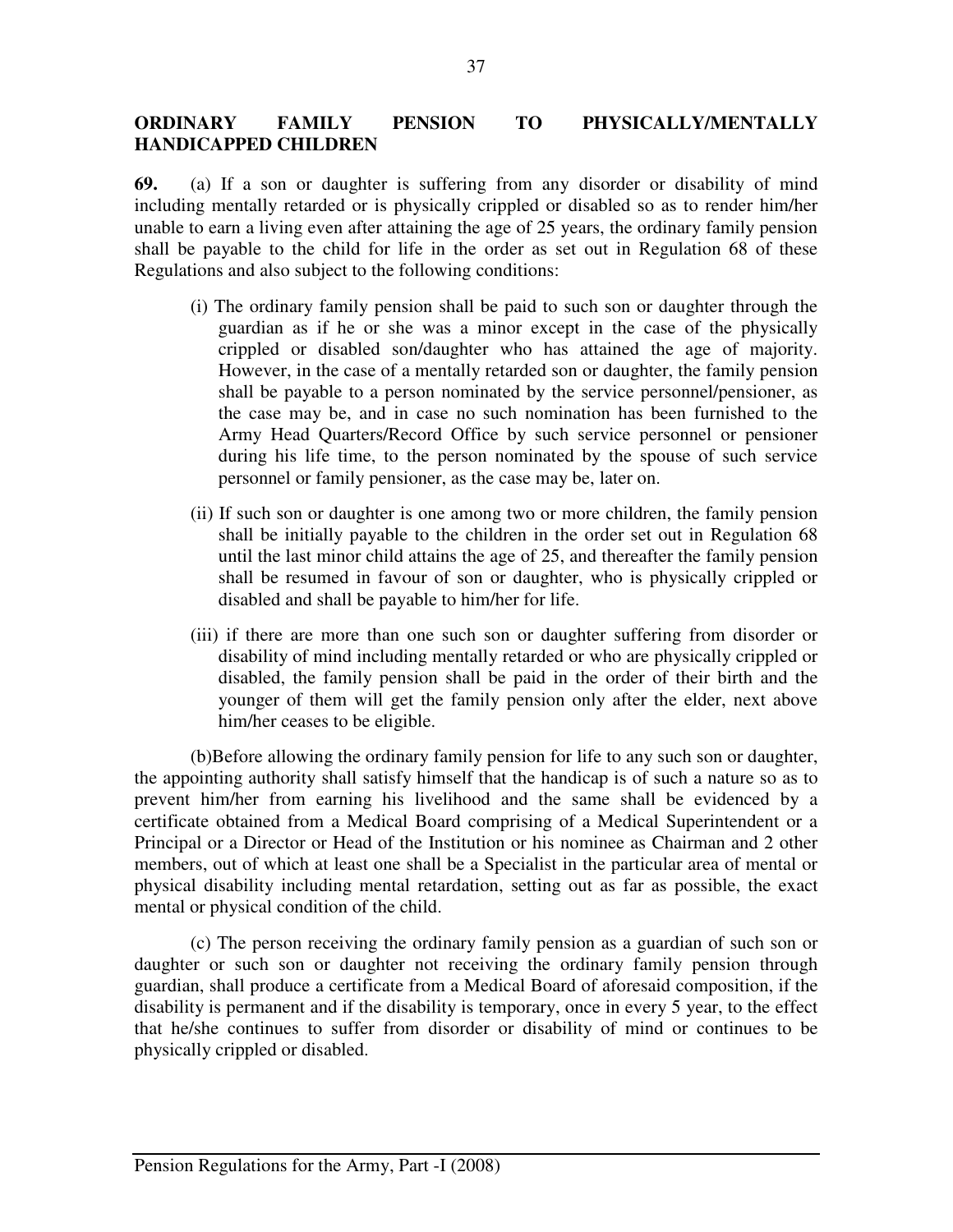**Note:** A certificate of guardianship issued in respect of person with Autism, Cerebral Palsy, Mental retardation and multiple disabilities issued under National Trust Act by local level Committee is acceptable.

 (d) If the marriage of the disabled daughter is legally annulled, she would be eligible for family pension for life from the date of her marriage stands annulled, subject to the following conditions:-

- (i) Divorce is valid in law.
- (ii) Divorced daughter shall not be required to come back to parent's home.
- (iii) Disability is certified by an appropriate authority as required under this Regulation.

 (e)The disabled widowed daughter shall be eligible for ordinary family pension for life from the date of death of her husband even after attaining the age of 25 years of age subject to all other conditions prescribed in the case of son/daughter.

### **Explanations:**

 **1.** For the purpose of grant of ordinary family pension under this Regulation, the disability that manifests itself before or after the retirement or death of the service personnel shall be taken into account. This benefit will also be admissible to the eligible disabled children whether born before or after retirement.

**2.** A disable son/daughter shall become ineligible for ordinary family pension under this Regulation from the date he/she gets married.

 **3.** Ordinary family pension payable under this Regulation shall be stopped from the date of earning more than Rs. 2550/- per month from any source. It shall be the duty of the guardian or son or daughter to furnish a certificate to the Pension Disbursing Authority, annually to the effect that:

- (i) he**/**she has not started earning his livelihood.
- (ii) he/she has not yet married.

 **4.** The divorced/widowed daughter shall not be require to come back to parental home to become eligible.

## **ORDINARY FAMILY PENSION TO PARENTS**

**70.** Parents who were wholly dependant on the service personnel when he was alive, provided the deceased had left behind neither a widow nor child may be granted ordinary family pension for life at normal rate as admissible under Regulation 64 (a) of these Regulations subject to the condition that their earning is not more that Rs. 2550/- per month from all sources including pay, pension or self employment.

**Note-1**. Mother will receive ordinary family pension first and after her death, father will be re-granted family pension. A mother who becomes widow has not re-married remains eligible.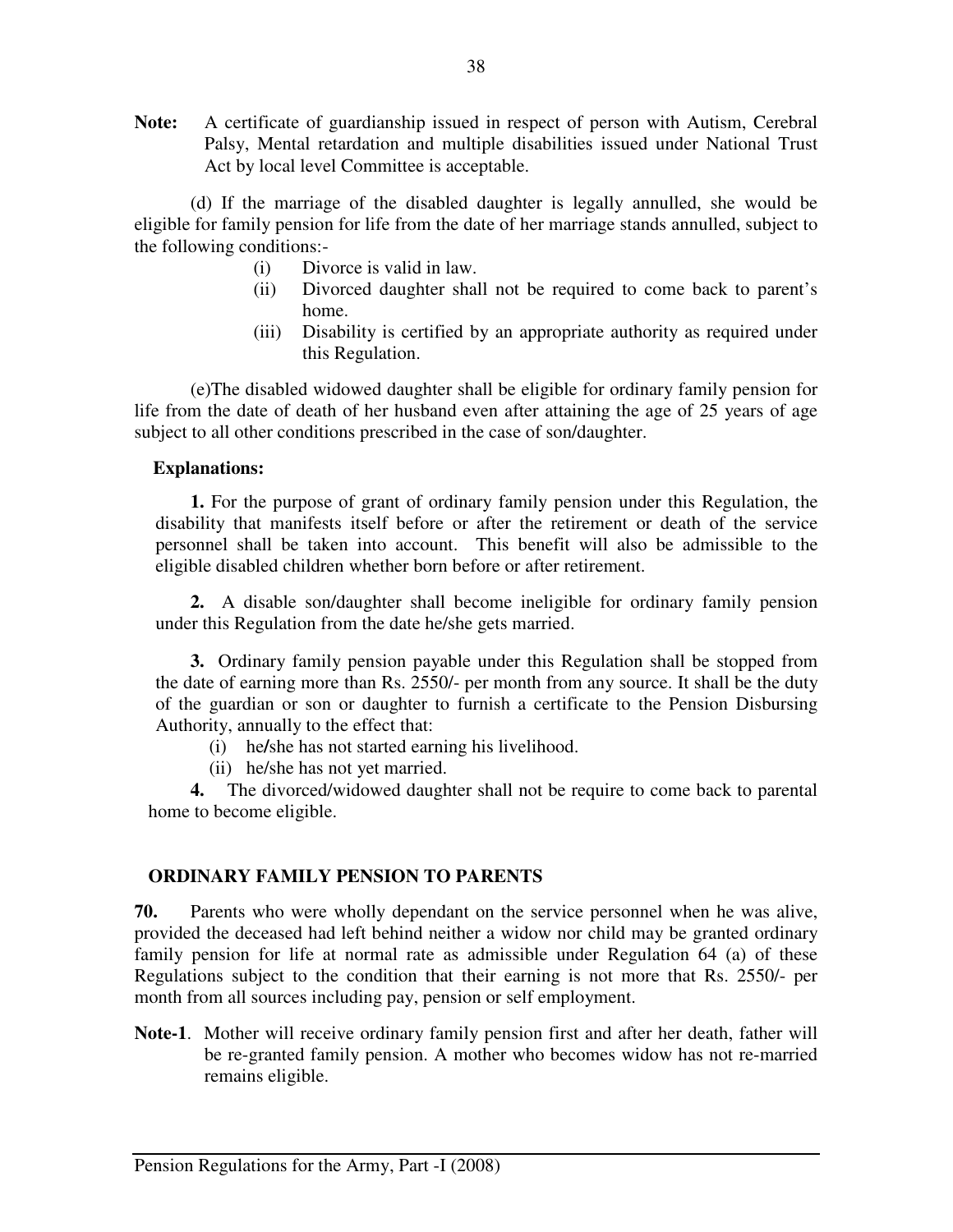**2.** Income criteria shall be taken into account for both parents when both are alive.

# **DIVISION OF ORDINARY FAMILY PENSION**

**71.** (a) If service personnel leave behind two or more widows who are eligible for an ordinary family pension, the pension shall be divided amongst them in equal share. On the death of widow, her share of ordinary family pension shall become payable to her eligible child.

 Provided that if the widow is not survived by any child, her share of the family pension shall not lapse but shall be payable to the other widows in equal share, or if there is only one such other widow, in full to her.

 (b)Where a deceased is survived by a widow and has also left behind eligible child/children from another wife who is not alive, the eligible child of the deceased wife shall be entitled to the share of ordinary family pension which the mother would have received if she had been alive at the time of death of the service personnel/pensioner.

 Provided that the share or shares of family pension payable to such a child or children or to a widow or widows ceasing to be payable, such share or shares shall not lapse but shall be payable to the other widow or widows and or to other child or children otherwise eligible, in equal shares, or if there is only one widow or child, in full to such widow or child.

 (c) Where the deceased is survived by a widow but has left behind eligible child/children from a divorced wife or wives, the eligible child or children shall be entitled to the share of family pension which the mother would have received at the time of the death of the service personnel had she not been so divorced.

 Provided that the share or shares of family pension payable to such a child or children or to a widow or widows ceasing to be payable, such share or shares shall not lapse but shall be payable to the other widow or widows and or to other child or children otherwise eligible, in equal shares, or if there is only one widow or child, in full, to such widow or child.

 **Note:** Children born out of void marriage in terms of Section 11 of Hindu Marriage Act, 1955 shall be entitled to share of the ordinary family pension, if otherwise admissible, though their mother would not have been eligible for the same, had she been alive at the time of death of her husband, on account of her marriage being null and void under the above said Section.

## **GRANT OF ORDINARY FAMILY PENSION IF BOTH WIFE AND HUSBAND GOVERNMENT EMPLOYEES**

**72.** (a) In case where both husband and wife are Government servants and if one of the two dies while in service or after retirement with a pension, the ordinary family pension in respect of the deceased shall be payable to the widow/widower in addition to his pay or pension, as the case may be.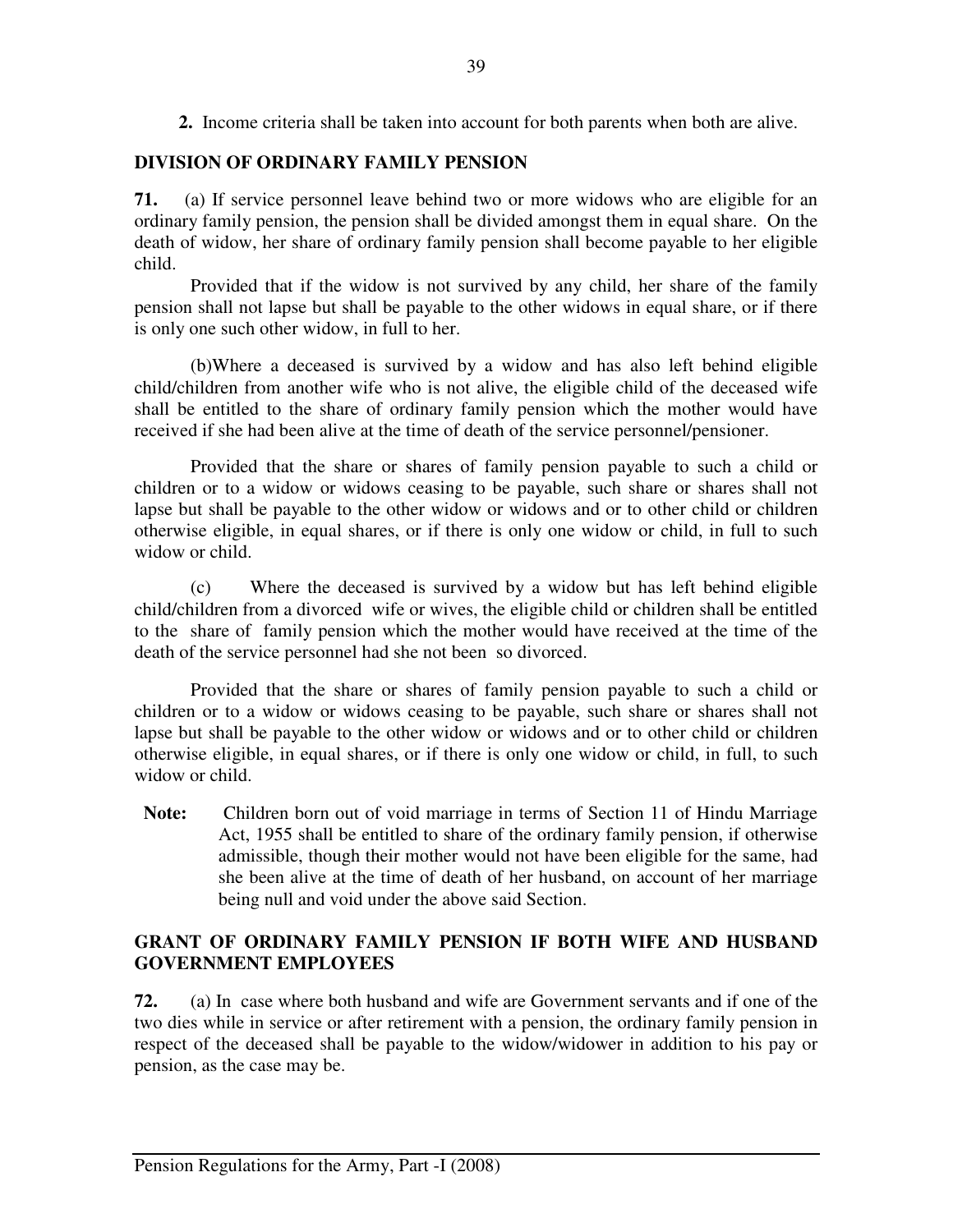(b) In the event of death of both father and mother who were service personnel or one of them a Government employee, the surviving children shall be eligible to draw both the ordinary family pensions in respect of the deceased parents subject to the limits specified below:

- (i) If both the ordinary family pensions are payable at the normal rates specified in the Regulation 64(a) the amount of the two pensions shall be limited to Rs. 9,000/- per month.
- (ii) If both the ordinary family pensions are payable at the enhanced rates specified in Regulation 64(b), the amount of both the pensions shall be limited to Rs. 15,000/- per month, and shall continue to be applicable so long as the enhanced rates of either of the 2 pensions is payable.

## **ORDINARY FAMILY PENSION TO A JUDICIALLY SEPARATED SPOUSE WITH NO ELIGIBLE CHILD**

**73.** Where service personnel dies leaving behind a judicially separated spouse with no eligible child, the ordinary family pension in respect of the deceased shall be payable to the surviving spouse.

 Provided that where in a case the judicial separation is granted on the ground of adultery and the death of the individual takes place during the period of such judicial separation, the ordinary family pension shall not be payable to the surviving spouse if such surviving person was held guilty of committing adultery.

## **ORDINARY FAMILY PENSION TO A JUDICIALLY SEPARATED SPOUSE WITH AN ELIGIBLE CHILD**

**74.** (a)Where Service personnel dies leaving behind a judicially separated spouse with an eligible child/children, the ordinary family pension payable in respect of the deceased, shall be payable to the surviving spouse provided he is the guardian of such child.

**Note:** The term 'guardian' includes natural guardian so long he/she maintains the child/children.

 (b)Where the surviving spouse has ceased to be the guardian of such child/children, such ordinary family pension shall be payable to the person who is the actual guardian of such child/children.

 (c) When child/children cease to be eligible for family pension, payment of ordinary family pension shall be allowed to Judicially separated spouse

## **ORDINARY FAMILY PENSION WHEN A MEMBER OF THE FAMILY CHARGED WITH OFFENCE OF MURDERING THE SERVICE PERSONNEL**

**75.** (a) If an eligible member who in the event of death of service personnel while in service, is eligible to receive ordinary family pension under these Regulations, is charged with the offence of murdering the service personnel or for abetting in the commission of such an offence, the claim of such a person including other eligible member or members of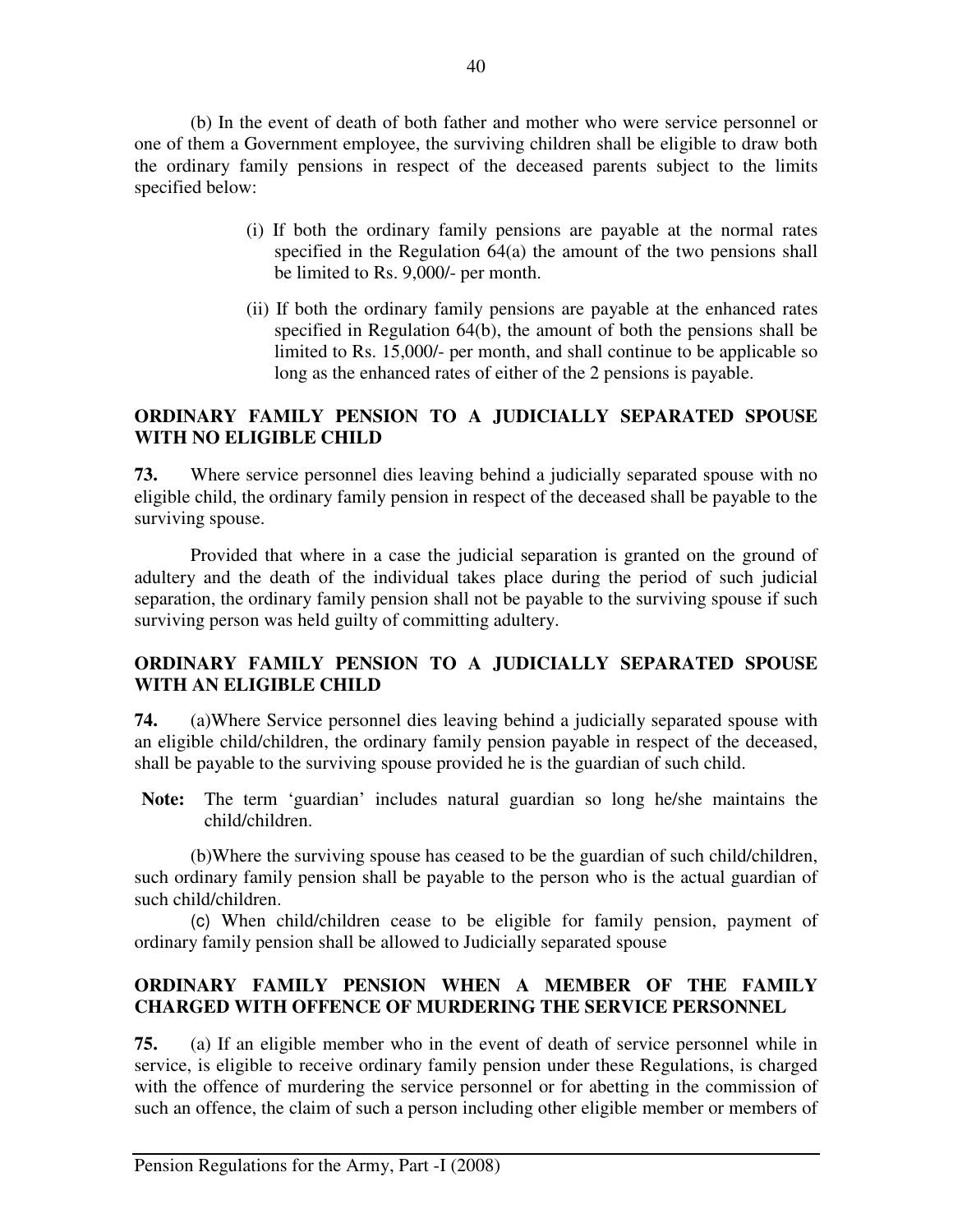the family to receive ordinary family pension, shall remain suspended till the conclusion of the criminal proceedings instituted against him.

 (b) If on the conclusion of the criminal proceedings referred to in clause (a) above, the eligible member concerned -

- (i) is convicted of the murder or abetting in the murder of the service personnel, such an eligible member shall be debarred from receiving the ordinary family pension which shall be payable to other eligible member of the family from the date following the date of death of the service personnel.
- (ii) is acquitted of the charge of murder or abetting in the murder of the service personnel, the ordinary family pension shall be payable to such an eligible member from the date following the date of death of the service personnel.

(c) The provisions of clauses (a) and (b) above, shall also apply to the ordinary family pension becoming payable on the death of service personnel after his retirement.

## **ORDINARY FAMILY PENSION IN CASE OF SUICIDE**

**76.** Family of service personnel/pensioner, who commit suicide, shall be eligible for pensionary benefits as detailed in these Regulations.

## **FAMILY PENSIONARY AWARD IN CASE OF MISSING SERVICE PERSONNEL / PENSIONER**

**77.** Where service personnel is reported missing while in service or as a pensioner, his family shall be paid, one year after the date of lodging the First Information Report, ordinary family pension as admissible under Regulation 64 in the normal conditions. However, ordinary family pension will accrue from the date of lodging the FIR or expiry of leave of the individual who has disappeared, whichever is later.

## **ORDINARY FAMILY PENSION FROM ONLY ONE SOURCE**

**78.** Ordinary family pension admissible under these Regulations shall not be granted to an eligible member who is already in receipt of family pension in respect of the same person or is eligible therefor under any other Rules of the Central Government or a State Government and /or Public Sector Undertaking/Autonomous Body/Local Fund under Central or a State Government.

 Provided that a member who is eligible for ordinary family pension under these Regulations, may opt to receive ordinary family pension under these Regulations, if he foregoes family pension admissible from any other source.

 Provided further that ordinary family pension under these Regulations in respect of Service personnel who were / are re-employed in the organisations/ establishments where Family Pension Scheme, 1971 and Employees Pension Scheme, 1995 are in force, shall be allowed in addition to the family pension admissible under those schemes.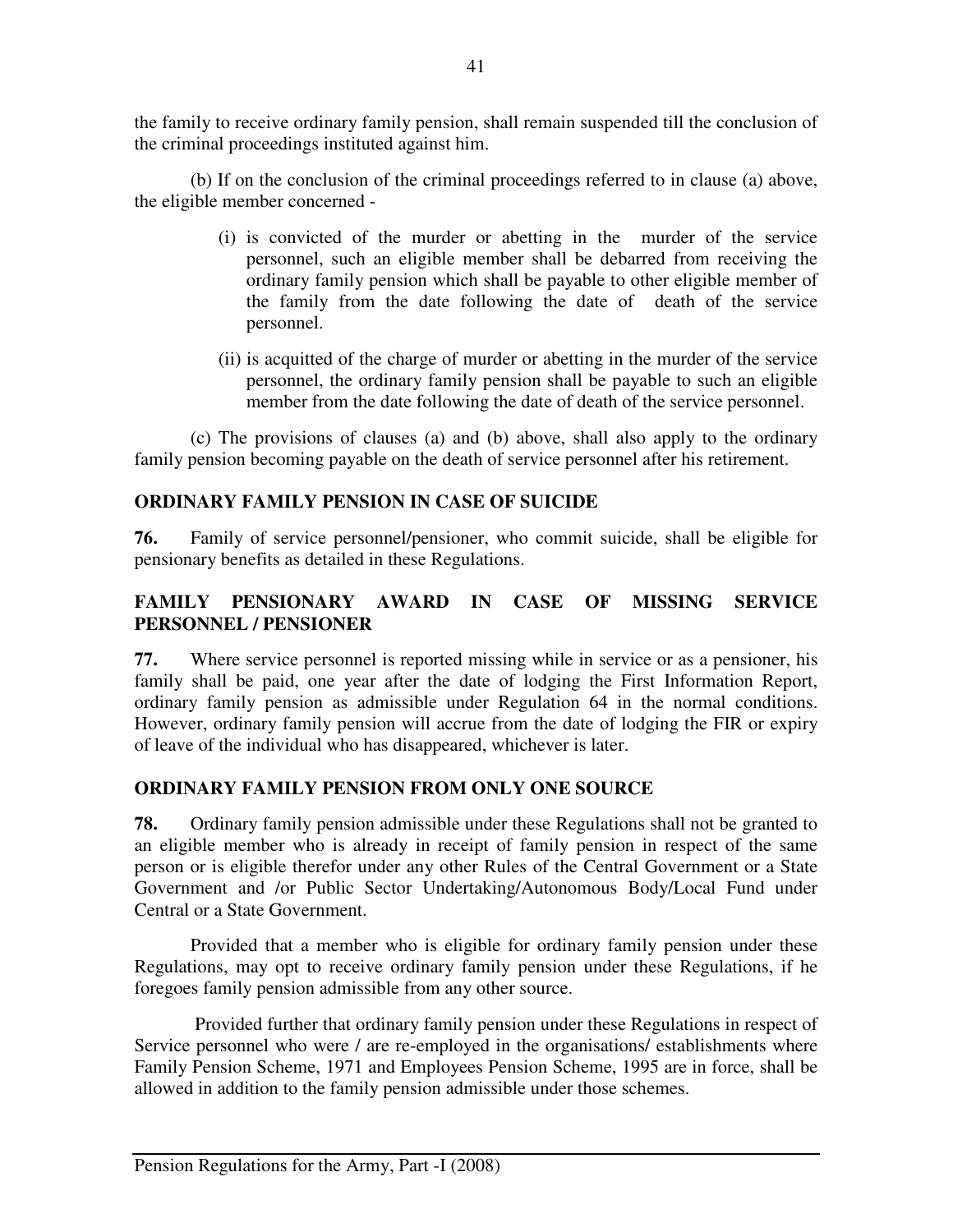## **ORDINARY FAMILY PENSION FOR MILITARY PENSIONER IN CIVIL SERVICE**

**79.** A military pensioner, who on retirement from military service with a pension is governed for the grant of ordinary family pension under these Regulations and is reemployed in a civil service or civil post before attaining the age of superannuation, shall for the purpose of eligibility for the family pension admissible under civil rules or the family pension already authorised under these Regulations be governed as follows:

(a) If he dies while holding a civil post, his family shall be allowed family pension under civil rules or the family pension authorised at the time of retirement from the military service, whichever is more advantageous to the family;

(b) If he has, on appointment to a civil service or post, opted to retain military pension for the past military service and -

- (i) retires from the civil re-employment without earning any pension therefore, his family shall be entitled to family pension as authorised at the time of his retirement/discharge from military service;
- (ii) retires from civil re-employment after becoming eligible for pension therefore, he shall exercise an option at the time of applying for pension for civil service either to be governed by family pension under civil rules or to avail of family pension benefits as authorised at the time of his retirement/discharge from military service and the said option once exercised shall be final.

(c) If on appointment to a civil service or post, he has opted to surrender military pension and count the military service for civil pension, his family shall be entitled to family pension under civil rules.

## **FURNISHING OF FAMILY DETAILS-RESPONSIBILITY OF SERVICE PERSONNEL**

- **80.** (a) (i) As soon as a person is commissioned in the Army, he will furnish the details of his family in the prescribed form to Integrated Headquarters, Ministry of Defence (**A**rmy).
	- (ii) In case the Officer has no family at the time of his commissioning he shall furnish the details in the prescribed form as soon as he acquires a family.
	- (iii) The Officer shall communicate to Integrated Headquarters, Ministry of Defence (**A**rmy) any subsequent change in the size of his family, including the fact of marriage of his child/children also with specific mention of disability with which a child is suffering.
	- (b) (i) Personnel Below Officer Rank after his attestation and personnel given direct commission will submit details of his family members including his date of birth / age to the unit commander of the unit, detachment or formation with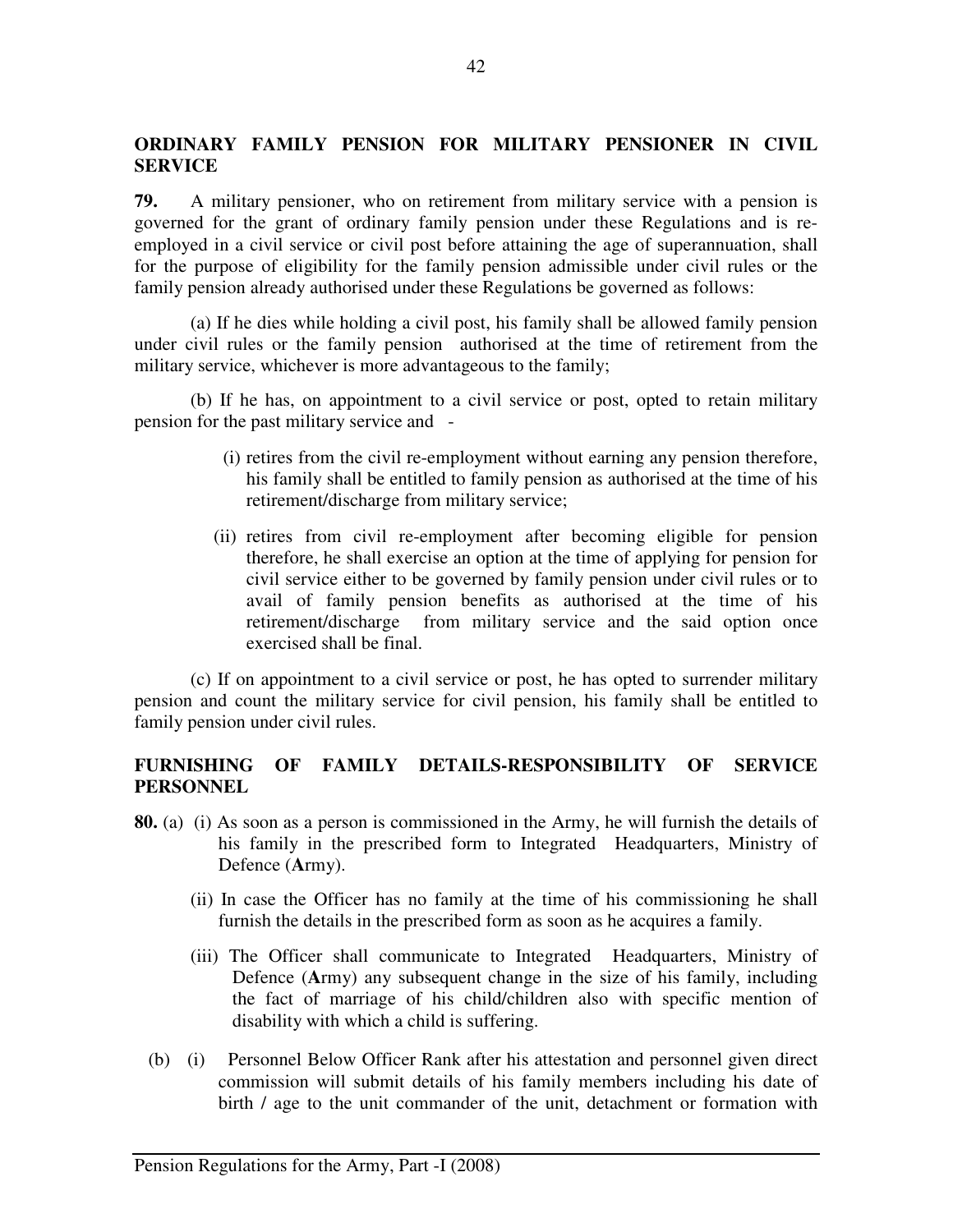which the person is serving or by any officer on his behalf in the rules and entries be made in the sheet roll (IAFK-1155) and service casualty form (IAFF-958) on the authority of part II order.

(ii) All changes in the family of a soldier during his service on account of birth/ death /marriage of his child/children also with specific mention of disability with which a child is suffering will be declared by him in writing and his declaration witnessed by two persons and countersigned by his commanding officer. It will be forwarded to Record Office for making necessary entries in the kindred roll portion of the sheet roll of the individual.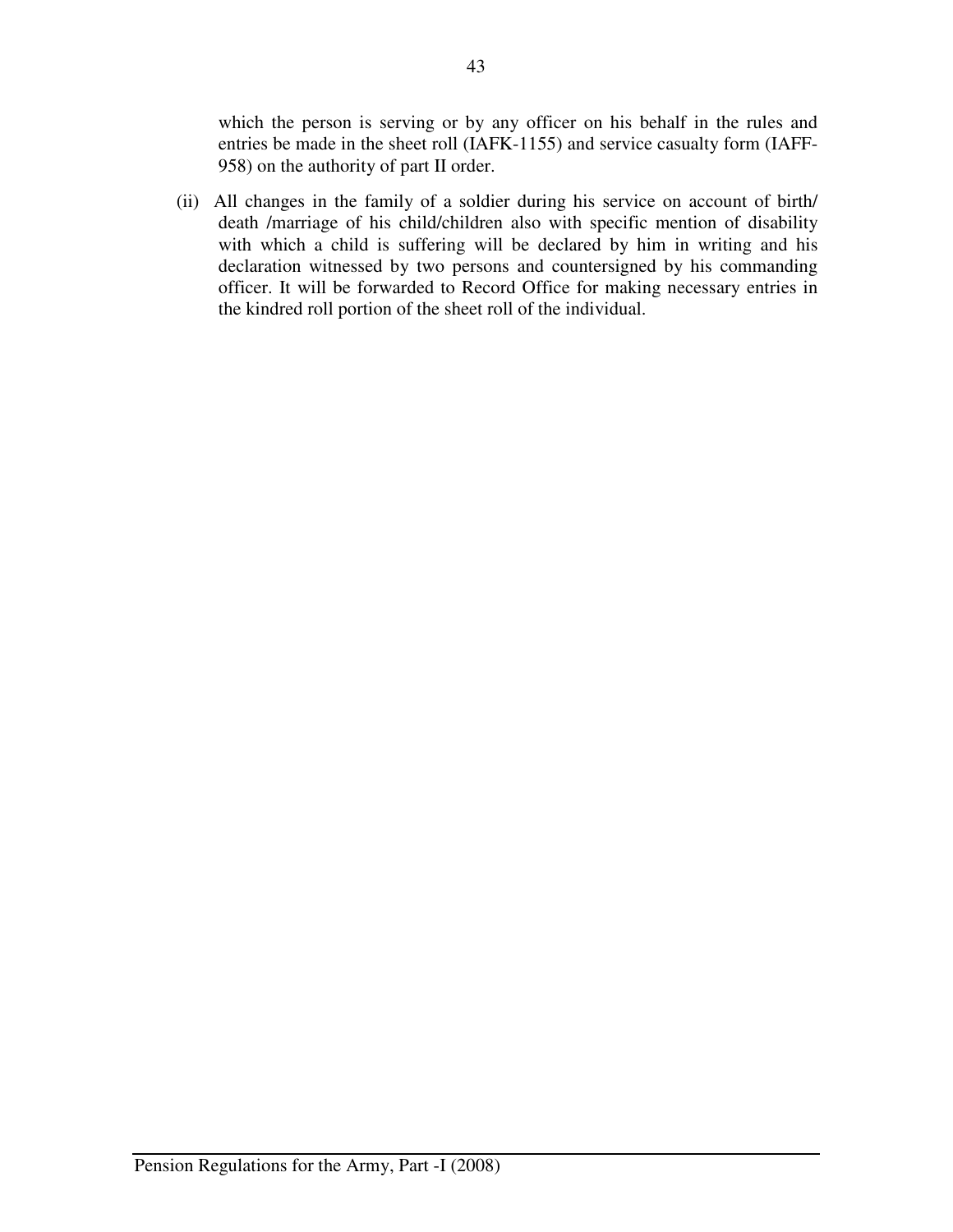#### **CHAPTER IV**

### **CASUALITY PENSIONARY AWARDS WHEN CAUSE OF INVALIDMENT FROM SERVICE OR DEATH IS EITHER ATTRIBUTABLE TO OR AGGRAVATED BY MILITARY SERVICE**

#### **SECTION – 1: Disability Pension**

#### **Sub-Section –I : General**

#### **WHEN ADMISSIBLE**

**81.** (a) Service personnel who is invalided from service on account of a disability which is attributable to or aggravated by such service may, be granted a disability pension consisting of service element and disability element in accordance with the Regulations in this section.

#### **Explanation**: -

 There shall be no condition of minimum qualifying service for earning service element.

 (b) The question whether disability is attributable to or aggravated by military service shall be determined under the Entitlement Rules For Casualty Pensionary award, 1982 as laid down in **APPENDIX-IV** of these Regulations.

## **CIRCUMSTANCE OF DEATH/DISABILITY ATTRIBUTABLE TO OR AGGRAVATED BY MILITARY SERVICE**

**82.** For determining the pensionary benefits on death or disability which is attributable to or aggravated by Military service under different circumstance, the cases shall be broadly categorized as follows: -

#### **Category A**

 Death or disability due to natural causes neither attributable to nor aggravated by military service as determined by the competent medical authorities. Examples would be ailments of nature of constitutional diseases as assessed by medical authorities, chronic ailments like heart and renal diseases, prolonged illness, accidents while not on duty.

#### **Explanation :**

The cases of death or disability due to natural causes falling under Category A entitles ordinary family pension or invalid pension or invalid gratuity as the case may be.

#### **Category B**

 Death or disability due to causes which are accepted as attributable to or aggravated by military service as determined by the competent medical authorities. Disease contracted because of continued exposure to hostile work environments subject to extreme weather conditions or occupational hazards resulting in death or disability would be examples.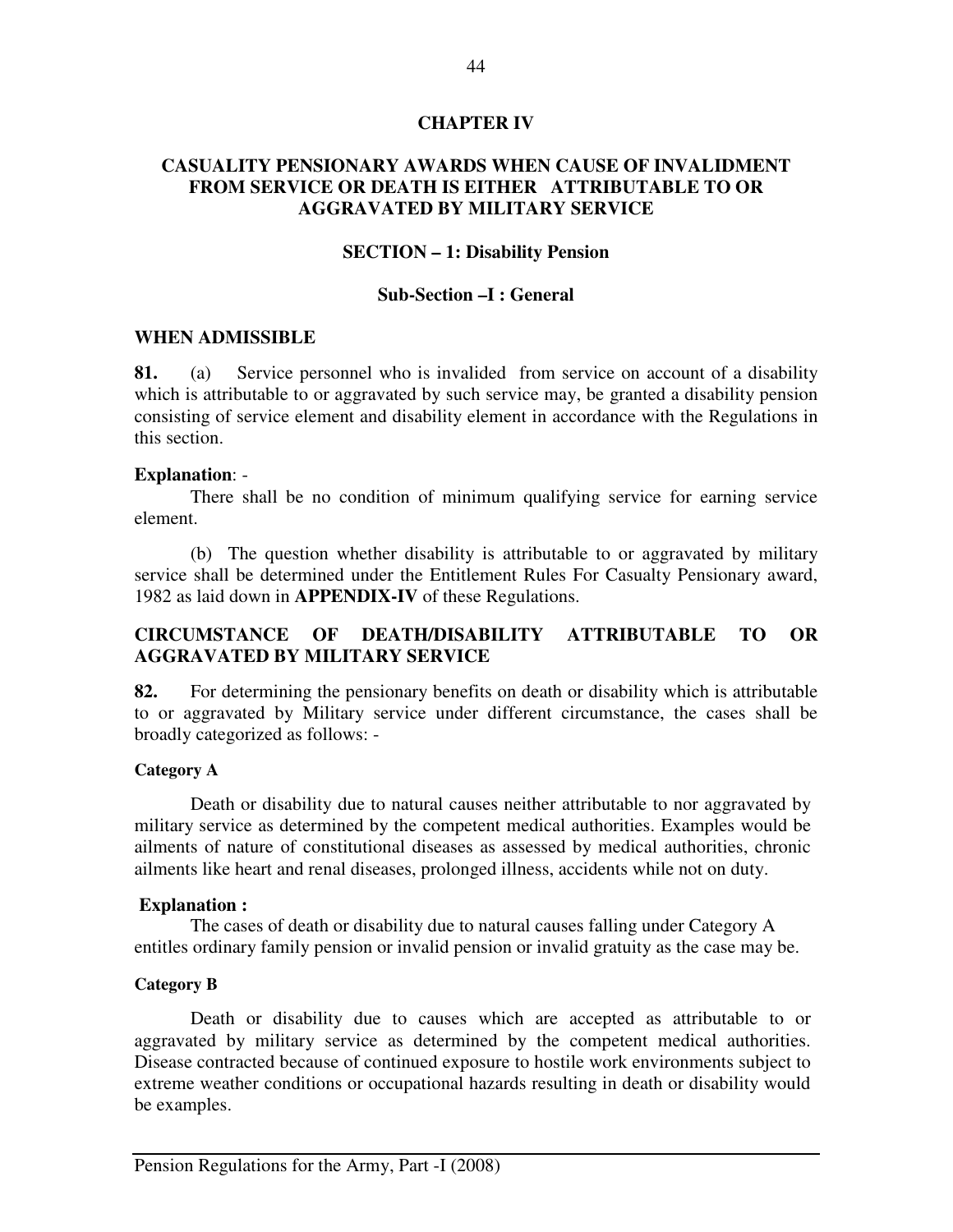### **Category C**

Death or disability due to accidents in the performance of duties such as:

- (i) Accidents while travelling on duty in Government vehicles or public/private transport.
- (ii) Accidents during air journeys
- (iii) Mishaps at sea while on duty.
- (iv) Electrocution while on duty etc.
- (v) Accidents during participation in organised sports events/adventure activities/expeditions or training.

#### **Explanation :**

Invalidment case falling under Category B and Category C due to disease contracted or injury sustained or cause of death if accepted by medical authority and/ or competent authority attributable to or aggravated by Military service the individual may be granted disability pension or special family pension as the case may be.

#### **Category D**

 Death or disability due to acts of violence /attack by terrorists, anti - social elements etc. whether on duty other than operational duty or even when not on duty. Bomb blasts in public places or transport, indiscriminate shooting incidents in public etc. would be covered under this category, besides death/disability occurring while employed in aid of civil power and also while dealing with natural calamities.

#### **Explanation :**

Cases falling under Category D entitles liberalised disability pension or liberalised family pension as the case may be.

#### **Category E**

Death or disability arising as a result of: -

- (i) Enemy action in international war
- (ii) Action during deployment with a peace keeping mission abroad
- (iii) Border skirmishes
- (iv) During laying or clearance of mines including enemy mines as also mine sweeping operations.
- (v) On account of accidental explosions of mines while laying operationally oriented mine field or lifting or negotiating mine field laid by the enemy or own forces in operational areas near international borders or the line of control.
- (vi) War like situations, including cases which are attributable to/aggravated by:-
	- (1) extremist acts, exploding mines etc, while on way to an operational area
	- (2) battle inoculation training exercises or demonstration with live ammunition
	- (3) Kidnapping by extremists while on operational duty
- (vii) An act of violence/attack by extremists, anti social elements etc. while on operational duty.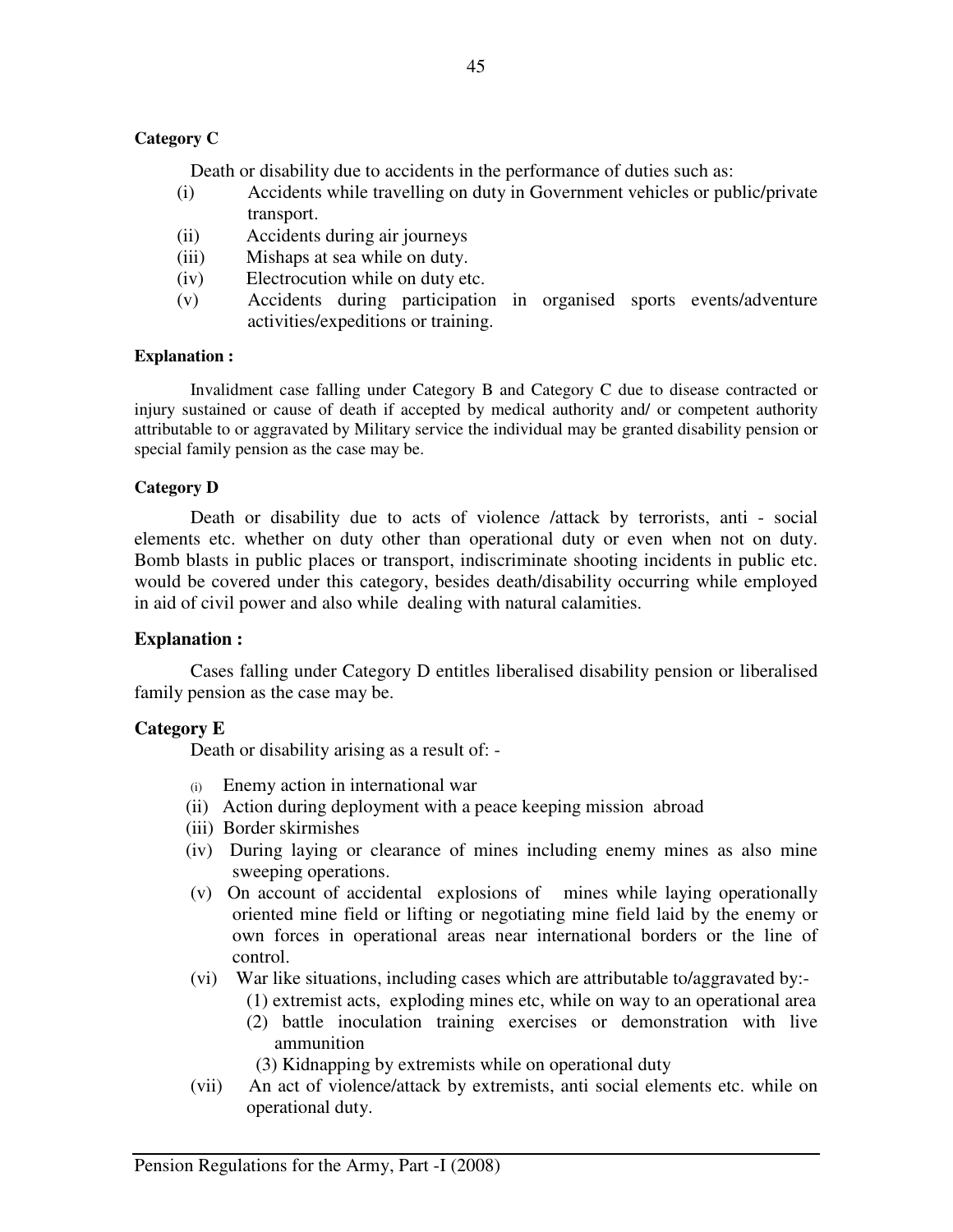- (viii) Action against extremists, antisocial elements etc. death/disability while employed in the aid of civil power in quelling agitation, riots or revolt by demonstrators shall be covered under this category.
- (ix) Operations specially notified by the Government from time to time

### **Explanation :**

Death or injury sustained in the circumstances falling under Category E entitles liberalised family pension or war-injury pension as the case may be.

**Note:** The illustrations given in each category above from 'A' to 'E' are not exhaustive. Case not covered under these categories shall be dealt with as per Entitlement Rules for Casualty Pensionary Awards, 1982 as contained in **APPENDIX IV** of these Regulations.

### **SERVICE PERSONNEL WHO RETIRES VOLUNTARILY**

**83.** (a) An Officer who retires voluntarily/or a Personnel Below Officer Rank who is discharged at his own request on compassionate ground shall not be eligible for any award on account of disability.

 (b) Individual who is due for retirement/discharge on completion of tenure or on completion of service limits or on completion of terms of engagement or on attaining the prescribed age of retirement and who seeks pre-mature retirement/discharge on request within a month of due date of retirement/discharge for purpose of getting higher commutation value of pension, shall remain eligible for getting higher commutation value of pension and shall remain eligible for disability element.

### **SERIOUS NEGLIGENCE OR MISCONDUCT**

**84.** If the disability of service personnel is wholly or partly due to his serious negligence or misconduct, the amount of disability pension or gratuity otherwise admissible may be reduced at the discretion of the competent authority.

 Provided the reduced pension shall not be less than the invalid pension admissible as if the individual has been invalided from service not due to service factor.

### **REFUSAL TO UNDERGO MEDICAL TREATMENT**

**85.** (a) An award of disability element of pension otherwise admissible may be withheld or be granted at a reduced rate, at the discretion of the competent authority, if an individual suffering from a disability, accepted as attributable to or aggravated by military service unreasonably refuses to undergo an operation or other medical treatment which in the opinion of the service medical authority would cure or reduce the degree of disablement.

 (b) The refusal shall not be regarded as unreasonable when, in the opinion of the service medical authority, the treatment or operation may be severe and dangerous to life.

(c) The question whether Service personnel's refusal to undergo medical treatment or an operation for his disability is reasonable or unreasonable shall be decided in accordance with the criteria laid down in **APPENDIX-V** to these Regulations.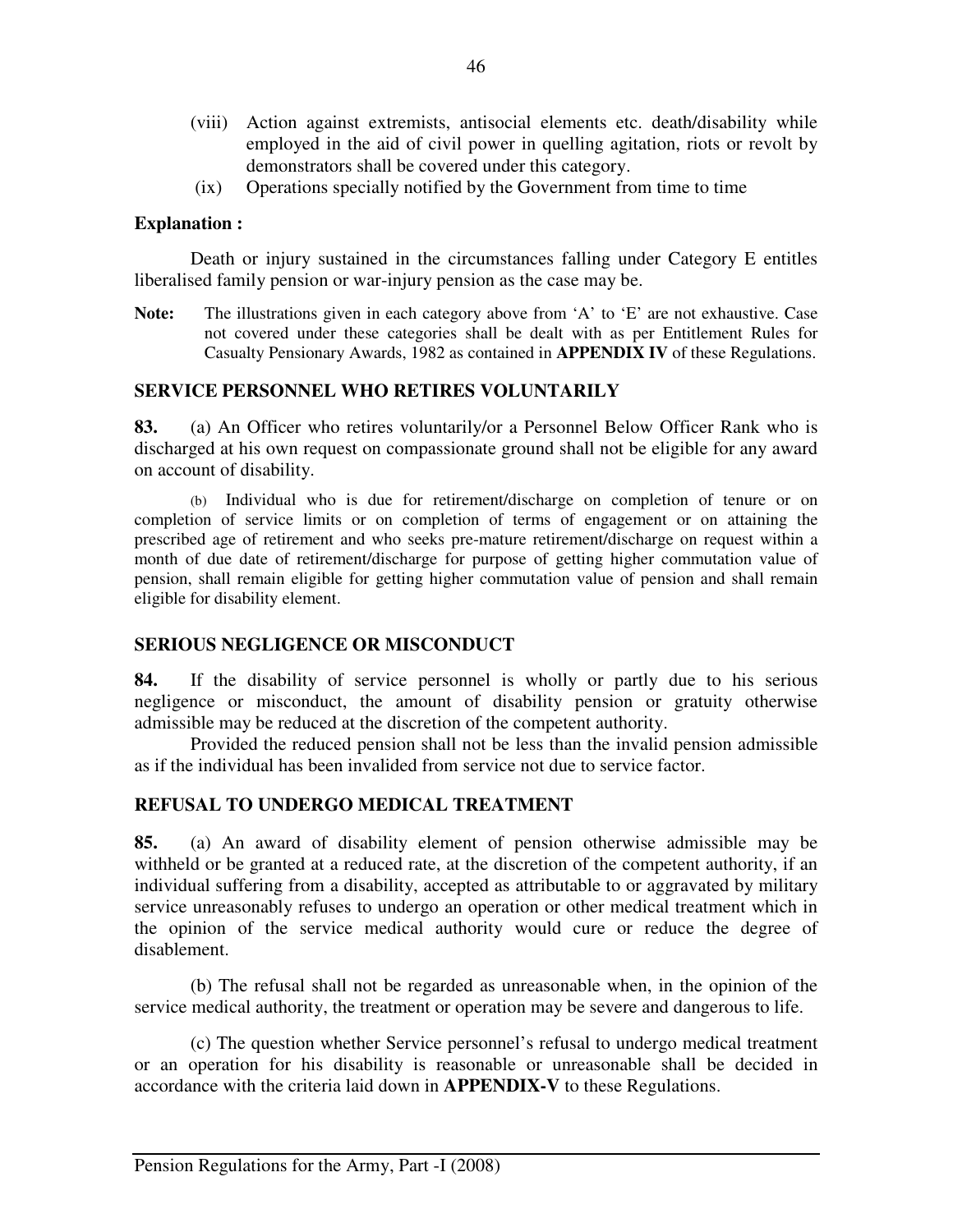### **MANIFESTATION OF DISABILITY AFTER RETIREMENT/DISCHARGE**

**86.** Service personnel who had retired/discharged (otherwise than at his own request or in any of the circumstances specified in Regulation 29 & Regulation 41) on a retiring/service pension/gratuity, but who within a period of 10 years form the date of retirement is found to be suffering from a disease which is accepted as attributable to his military service, be granted in addition to his retiring/service pension/gratuity, a disability element with effect from the date of Review Medical Board constituted by the Director General Armed Forces Medical Services.

## **REFUSAL TO APPEAR BEFORE RESURVEY MEDICAL BOARD.**

**87.** (a)In case a pensioner, who has been asked, to appear before Resurvey Medical Board for assessment of his temporary disability, refuses to do so, the disability element of his disability pension shall be suspended from the date of such refusal. However, he shall continue to draw service element of disability pension.

(b) In case the pensioner, who has been asked to appear before Resurvey Medical Board for re-assessment his disability but fails to respond within the period specified in call letter, he will be deemed to have refused to appear before the Resurvey Medical Board.

 (c) If a pensioner, who has been deemed to have refused or has refused to appear before Resurvey Medical Board as above, requests later to appear before the Resurvey Medical Board, the disability element, as may be due with reference to degree of disability re-assessed by the Re-Assessment Medical Board, shall be payable from the date of such Re-Assessment Medical Board.

## **SERVICE PERSONNEL WHO SUFFERED FROM PULMONARY TUBERCULOSIS/LEPROSY RETAINED IN SERVICE**

**88.** (a ) Service personnel suffering from Pulmonary Tuberculosis or Leprosy attributable to or aggravated by military service, who rejoins duty having been found fit for retention in service on completion of leave, but is retired therefrom on account of a relapse of the disability during a period of 5 years from the date of rejoining, shall be eligible for a disability element appropriate to the degree of disablement as accepted on the date he was found medically fit for retention in service, in addition to -

(i) the service element of disability pension admissible if he had been invalided on the date immediately prior to that of rejoining duty;

or,

(ii) if more favourable, the retiring pension/or service pension based on the total length of qualifying service rendered upto the date of retirement/discharge.

 (b) If, however, he is retired from service on account of the relapse of the disability after a period of 5 year from the date of rejoining, the disability pension admissible shall be regulated by the normal Regulations.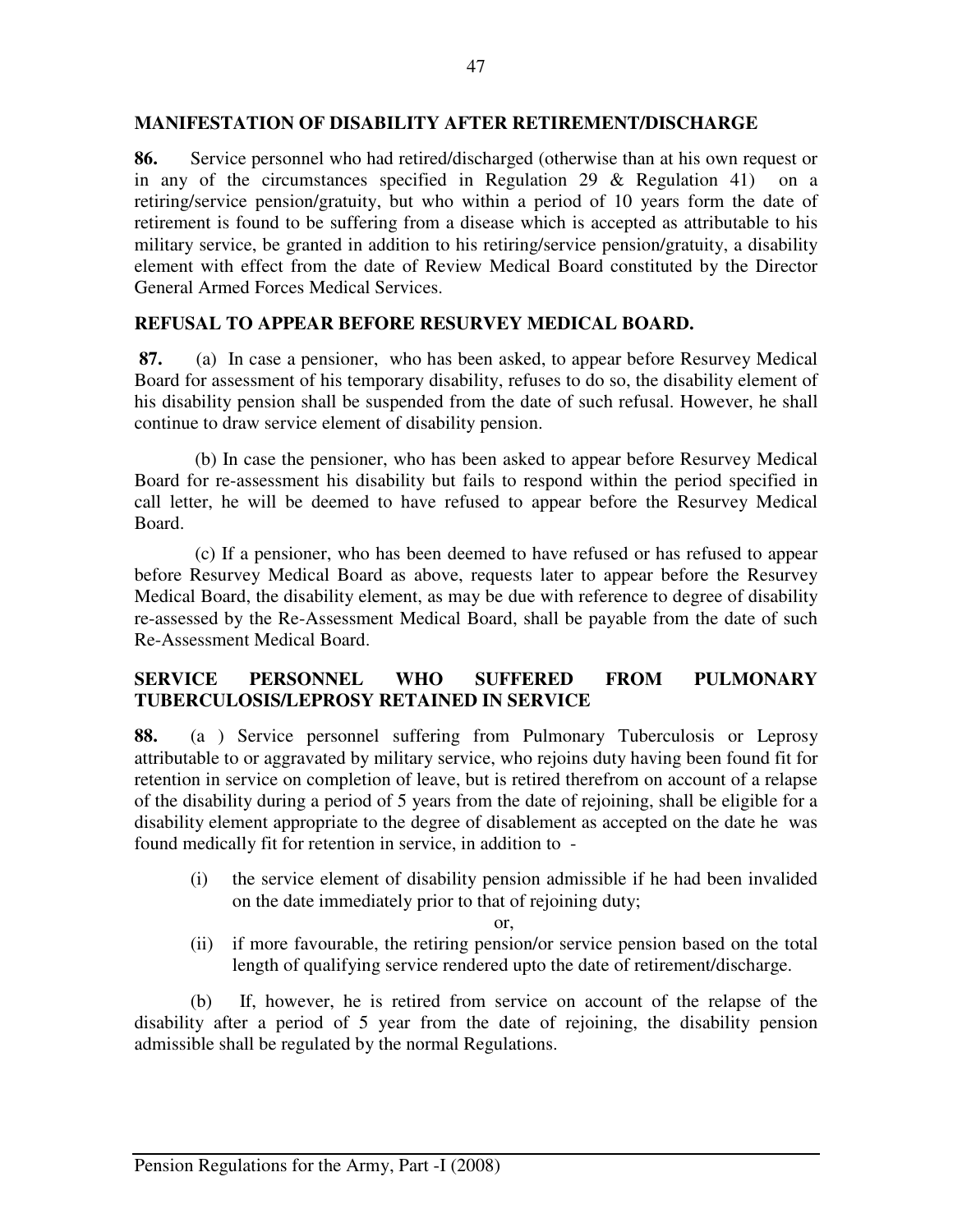### **CONSTANT ATTENDANCE ALLOWANCE**

**89.** (a) Constant attendance allowance at a uniform rate of Rs. 600/- per month shall be granted to Service personnel who is awarded a disability pension for 100 per cent disablement, if in the opinion of the Invaliding Medical Board or Review Medical Board he needs the services of a constant attendant for at least a period of 3 months, and the necessity arises solely from the condition of the accepted disability or disabilities.

 (b) The allowance shall also be granted if the accepted degree of disablement of service personnel is assessed at 100 per cent, but a reduced award is made under Regulation 84 & 85 of these Regulations.

 (c) The grant of allowance is subject to the condition and that he actually employ an attendant to look after him.

(d) The allowance shall not be payable for any period during which the pensioner is an inmate of a Government Institution or Hospital or is gainfully employed.

 (e) Payment of constant attendance allowance shall be made in arrears along with disability pension etc. on the basis of declaration as in **APPENDIX-VI** of these Regulations which shall be submitted to the Pension Disbursing Authority in May and November each year.

## **COMPENSATION IN LIEU OF DISABILITY ELEMENT**

**90**. In case service personnel is found to have a disability which is sustained under the circumstances mentioned under category B and C of Regulation 82 and which is assessed at 20% or more for life but the individual is retained in service despite such disability and opts for lump sum compensation, within a period of 3 months at the time of retention in service, he shall be paid a compensation in lump sum in lieu of the disability element equal to the capitalised value of disability element on the basis of disability actually assessed by Disability Compensation Board. The rates of disability element for calculating the capitalised value shall be as laid down in Regulation 94 (b) and Regulation 98 (b) of these Regulations as the case may be, which shall be proportionately reduced for lesser percentage of disability. The age next birthday shall be reckoned with reference to date of onset of disability with loading of age, if any, recommended by the Disability Compensation Medical Board. Once compensation has been paid in lieu of disability element, there shall be no further entitlement to the disability element for the same disability. Such disability shall also not qualify for grant of any pensionary benefits or relief subsequently. This is one time payment on account of compensation, no restoration of disability element shall be permitted.

## **DISABILITY PENSION TO A DISABLED PENSIONER RE-EMPLOYED WITHOUT DISCLOSING HIS INVALIDATION**

**91.** A pensioner who on his re-employment in Armed Forces does not disclose that he was previously retired/discharged from the service with Armed Forces for medical unfitness, shall be debarred from the date of his re-employment from any disability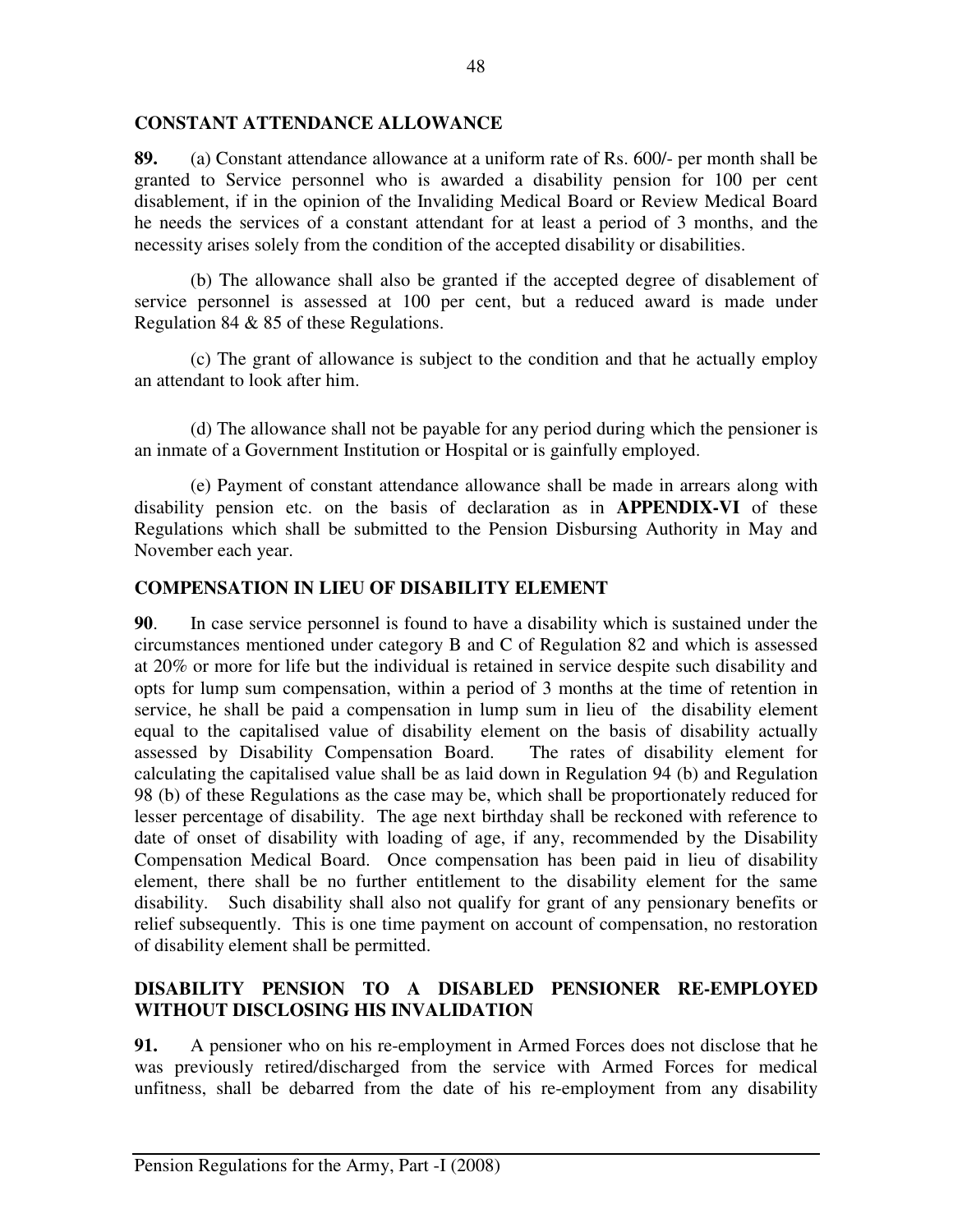pension admissible to him in respect of his previous service with the Armed Forces. If his re-employment is terminated on account of his medical unfitness or if on termination of the re-employment, he is brought before a medical board, his claim for a disability pension after the termination of re-employment shall be submitted for orders of the Central Government. Such orders shall duly take into consideration the effect of his reemployment in the Armed Forces service in aggravating previous disability or introducing a new one.

## **RE-ASSESSMENT OF DISABILITY PENSION WHEN THE DEGREE OF DISABILEMENT INCREASES**

**92.** ( a ) If, at any time, an increase which is properly referable to service factors occurs in the degree of disablement not of a permanent nature, there will be only one review of the percentage by a Re-assessment Medical Board. A disability pension may be granted, or the pension already granted may be increased to the appropriate higher rate, with effect from the date of the Review Medical Board constituted by Director General Armed Forces Medical Services, on the basis of whose findings the competent authority accepted the higher degree of disablement.

 (b)When a disability pension is granted in accordance with clause (a) above, any service gratuity or special gratuity paid shall be adjusted against the service element of disability pension which shall be held in abeyance till the entire gratuity have been recovered.

## **OFFICER CADETS DRAWN FROM THE RANKS**

**93.** An Officer Cadet drawn from the ranks shall continue to be eligible for pensionary benefits appropriate to his rank.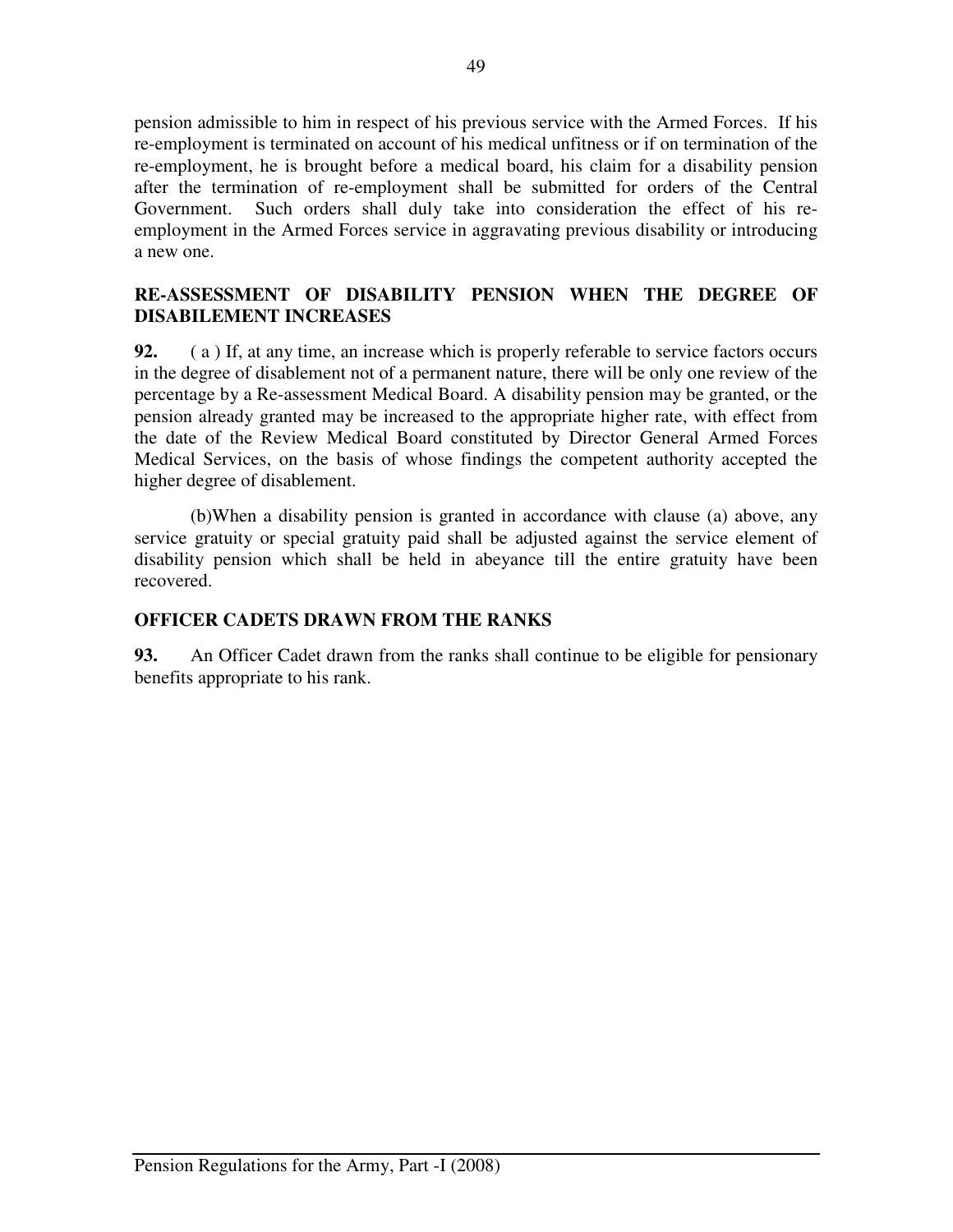### **Sub-section-II- Regular Officer**

#### **AMOUNT OF DISABILITY PENSION**

**94.** The amount of disability pension consisting of service element and disability element shall be as follow: -

(a) **SERVICE ELEMENT**: The amount of service element which is payable for life shall be equal to the retiring pension determined as per Regulation 36. For this purpose the reckonable qualifying service shall mean the actual qualifying service rendered by the Officer plus the full weightage appropriate to the rank held at the time of invalidment.

(b)**DISABILITY ELEMENT**: The rate of disability element for 100% disability shall be Rs. 2600/- per month. Disability lower than 100% shall be reduced with reference to percentages as laid down in clause (c) below provided that where permanent disability is not less than 60%, the disability pension (i.e. total of service element plus disability element) shall not be less than 60% of the reckonable emoluments last drawn by the Officer. The disability element will be payable for the period for which disability has been accepted.

 (c)The extent of disability or functional incapacity in shall be determined in the following manner for the purpose of computing the disability element: -

| Percentage of disability<br>element as finally accepted | Percentage to be reckoned for<br>computing disability element |
|---------------------------------------------------------|---------------------------------------------------------------|
| Less than 50                                            | 50                                                            |
| Between 50 and 75                                       | 75                                                            |
| Between 76 and 100                                      | 100                                                           |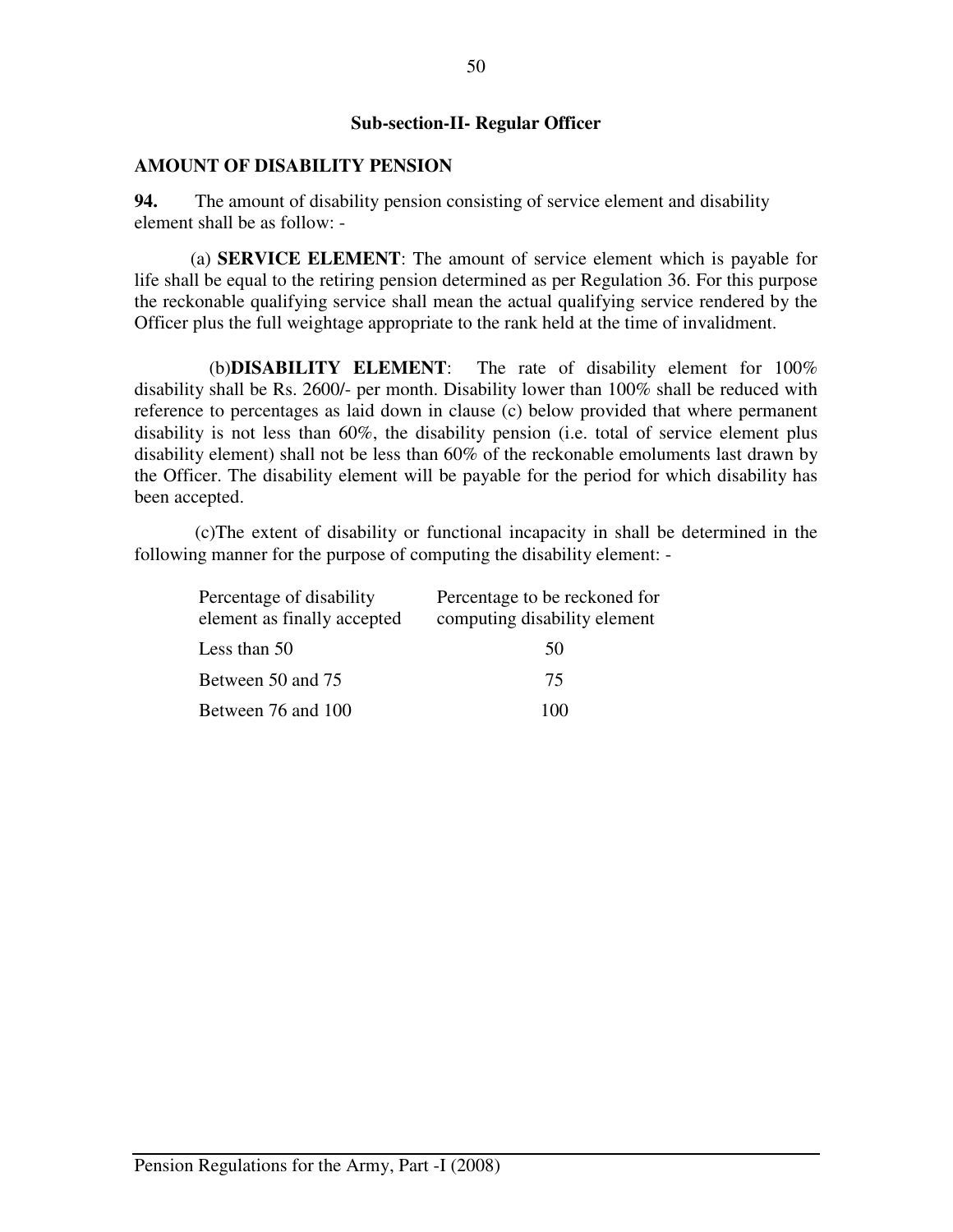### **Sub-Section-III : Personnel Below Officer Rank**

## **INDIVIDUAL DISCHARGED BEING PERMANENTLY IN LOW MEDICAL CATEGORY**

**95.** Individual who is placed in a low medical category (other than 'E') permanently and who is discharged because no alternative employment in his own trade/category suitable to his low medical category could be provided or who is unwilling to accept the alternative employment or who having been retained in alternative appointment is discharged before completion of the engagement, shall be deemed to have been invalided out of service under the Entitlement Rules for Casualty Pensionary Awards, 1982 as laid down in **APPENDIX-IV** to these Regulations. This provision shall also apply to individual who is placed in a low medical category while on extended service and is discharged on that account before completion of the period of his extension.

### **RECRUITS AND BOYS**

**96.** Recruits and Boys shall be eligible for disability pension at the rates and under the conditions applicable to a Sepoy of the lowest group.

### **INDIVIDUAL REMUSTERED WITHIN THE SAME GROUP OR FROM HIGHER TO A LOWER GROUP OR VICE-VERSA**

**97.** (a)The service element of disability pension in respect of an individual who was remustered from a higher to a lower group on being declared surplus after rendering 15 years or more qualifying service may be assessed, where more favourable than the service element of disability pension otherwise admissible, for the rank and group held on the date he was declared surplus and the qualifying service rendered upto that date.

(b) An individual who was remustered to a new trade in the same or a higher group, but in a lower rank, for service reasons other than inefficiency or medical unfitness, but is invalided out without restoration of his rank held prior to remustering shall be granted, where more favourable than the disability pension otherwise admissible, a disability pension assessed for the rank and group held on the date of remustering but based on the qualifying service rendered up to the date of invalidment.

### **AMOUNT OF DISABILITY PENSION**

**98.** The amount of disability pension consisting of service element and disability element shall be as follows:-

### (a) **Service element payable for life** –

(i) Where the individua has rendered sufficient service to earn service pension

 Equal to normal service pension as determined under Regulation 50 for qualifying service actually rendered plus weightage as admissible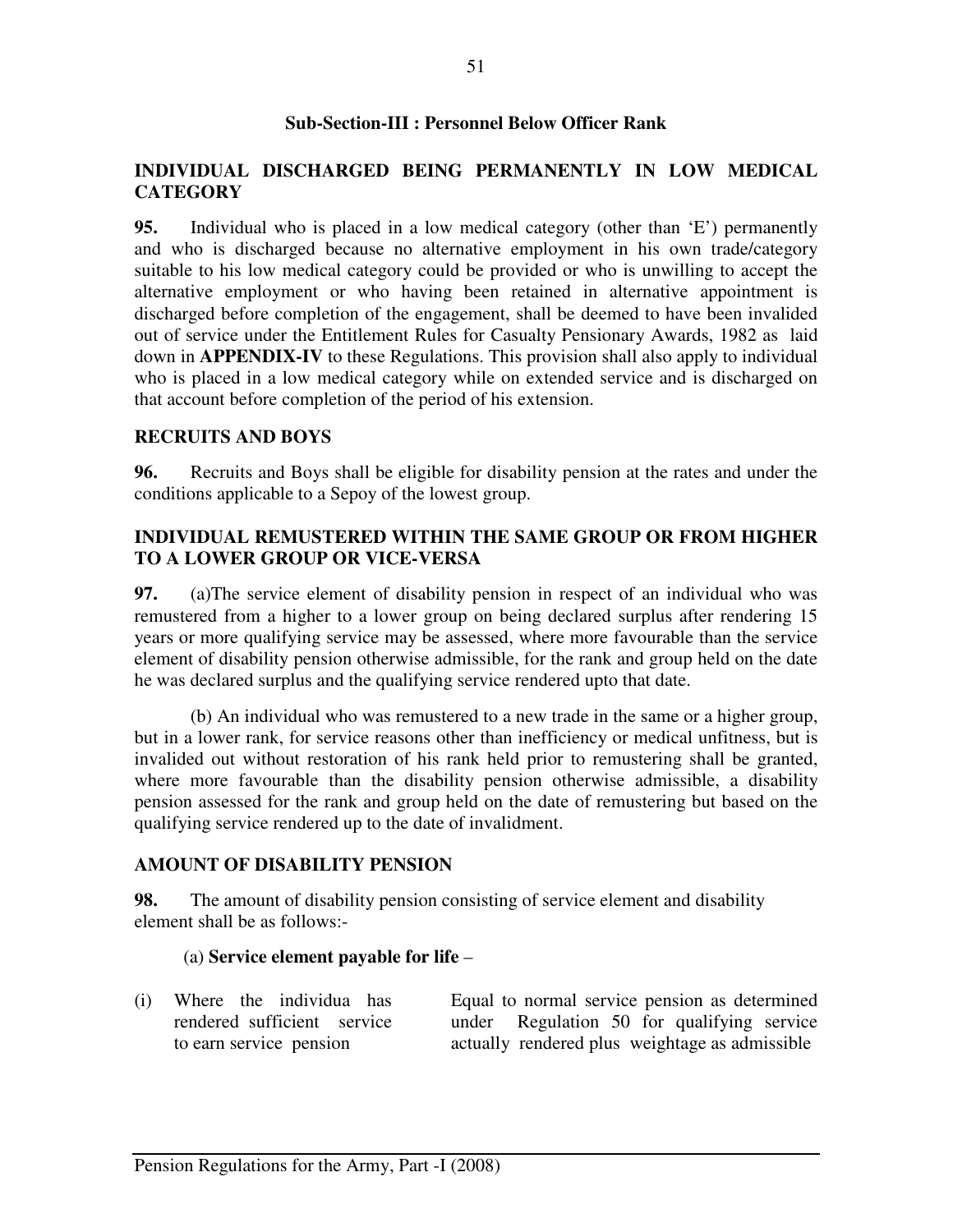(ii) Where the individual has (a) not rendered sufficient service to qualify for service pension

If the disability was sustained while on flying or parachute jumping duty in an aircraft or while being carried on duty in an aircraft under proper authority :- The minimum service pension appropriate to his rank and group, if any

 (b) In all other cases :- Equal to the service pension as determined under Regulation 50 for qualifying service actually rendered plus weightage as admissible The amount of service pension shall in no case be less than 2/3rd of the minimum service pension admissible to the rank/pay group. It shall be further subject to the ceiling prescribed for minimum pension

### (b) **Disability element on invalidment–**

**.** The contract of the contract of the contract of the contract of the contract of the contract of the contract of

(i) The disability element shall be payable for the period for which disability has been accepted. The rates of disability element for 100% disability for the rank last held shall be as under: -

Junior Commissioned Officer Rs. 1900/- p.m Other Ranks Rs. 1550/- per

month

(ii) Disability lower than 100% shall be reduced with reference to percentage as laid down in clause (c) below. Provided that where permanent disability is not less than 60%, the disability pension (i.e. total of service element plus disability element) shall not be less than 60% of the reckonable emolument last drawn by the individual.

 (c) The extent of disability or functional incapacity shall be determined in the following manner for the purpose of computing disability element in:

| Percentage of disability    | Percentage to be reckoned for |  |
|-----------------------------|-------------------------------|--|
| element as finally accepted | computing disability element  |  |
| Less than 50                | 50                            |  |
| Between 50 and 75           | 75.                           |  |
| Between 76 and 100          | 100                           |  |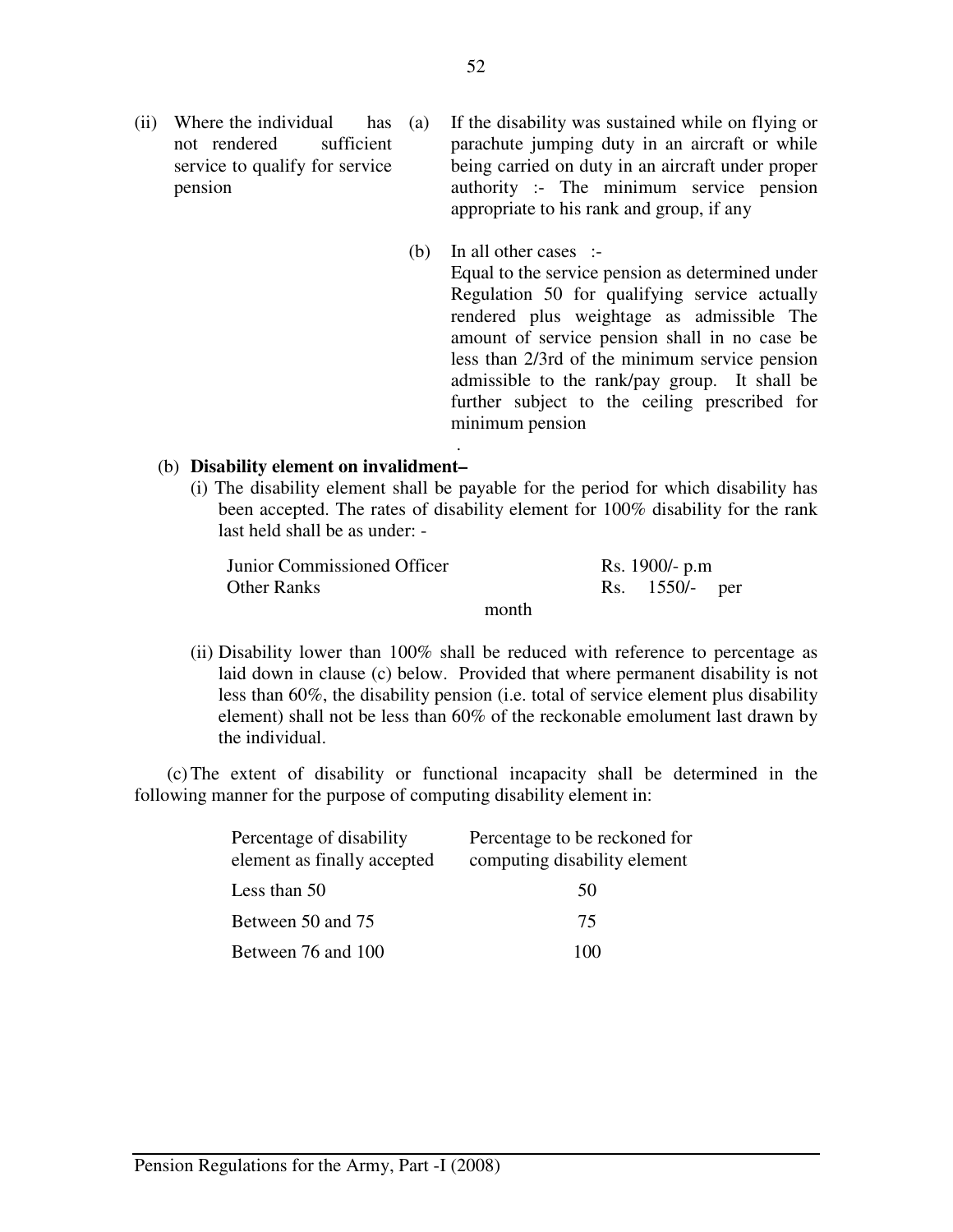# **SECTION-2: War Injury Pension and Liberalised Disability Pension in respect of service personnel**

### **WHEN ADMISSIBLE**

**99.** (a) Where Service personnel is invalided from service on account of disabilities sustained under circumstances mentioned in category 'E' of Regulation 82 of these Regulations, he shall be entitled to war-injury pension as enumerated in this Section.

(b) Where service personnel is invalided from service on account of disabilities sustained in the circumstances mentioned in category D of Regulation 82 of these Regulations, he shall be entitled to liberalised disability pension under these Regulations.

 (c) Other conditions governing the grant of disability pension as laid down in Section-I shall apply.

### **AMOUNT OF WAR INJURY PENSION ON INVALIDMENT**

**100.** War-injury pension shall consist of service element and war-injury element as follows: -

 (a) **Service Element:** Equal to retiring/service pension to which he would have been entitled on the basis of his emoluments on the date of invalidment from service but counting service up to the date on which he would have retired in that rank in normal course including weightage in service, as admissible. Service element will be calculated at 50% of emoluments on the date of invalidment for 33 years. For lesser period of reckonable qualifying service, the amount shall be proportionally reduced.

### (b) **War Injury Element:-**

.

- (i) Equal to reckonable emoluments last drawn for 100% disablement. For lower percentage of disablement, war injury element shall be proportionately reduced. However in no case the aggregate of service element and war injury element should exceed the emoluments last drawn.
- (ii) The percentage of disability as accepted shall be reckoned in the same manner as in Regulation 94 (c) or 98 (c) of these Regulations, as the case may be, for computing war-injury element

### **WAR INJURY PENSION ON RETIREMENT/DISCHARGE FROM SERVICE**

**101.** Service personnel who is retained in service despite the disability due to war injury sustained under circumstances mentioned in category 'E' of Regulation 82 of these Regulations and retired/discharged subsequently, shall have an option to be exercised within a period of 3 months at the time of retention in service-

(i) to draw lump-sum compensation in lieu of war injury element, foregoing war injury element at the time of subsequent retirement; or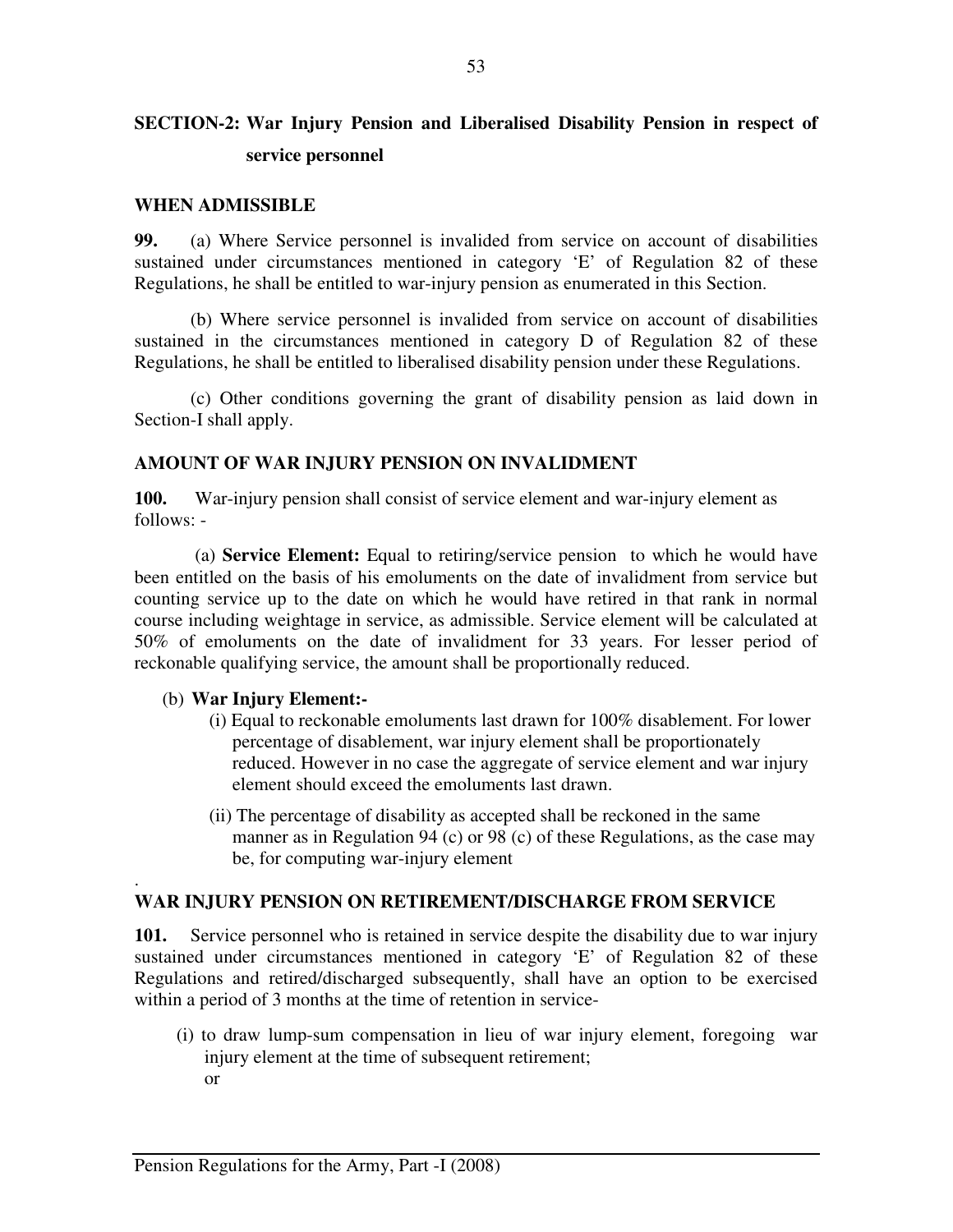(ii) to draw war injury element at the time of retirement in addition to retiring pension admissible on retirement/discharge foregoing lump sum compensation.

## **LUMP SUM COMPENSATION IN LIEU OF WAR INJURY PENSION**

**102.** (a) In case Service personnel is found to have a disability which was sustained under the circumstances mentioned in category 'E' of Regulation 82 of these Regulations which is assessed at 20% or more for life but the individual is retained in service despite such disability and opts for lump sum compensation, shall be paid the lump sum compensation in lieu of war injury element. The rate for calculation of lump sum compensation in lieu of war injury element for 100% disability for life shall be as under: -

| (i) | <b>Officer</b>                   | Rs. $5200/-$ per month |
|-----|----------------------------------|------------------------|
|     | (ii) Junior Commissioned Officer | $Rs. 3800/-$ per month |
|     | (iii) Other Ranks                | Rs. $3100/-$ per month |

 (b) For disability due to war injury of less than 100%, the rate shall be proportionately reduced. The one time compensation in lump sum in lieu of war injury element shall be equal to the capitalised value of war injury element for the accepted percentage of the disability at the appropriate rate mentioned above. For this purpose, the rank shall be the rank held at the time of injury sustained by the individual due to war. Age next birth day shall be reckoned with reference to the date of onset of disability with loading to age, if any, recommended by the Disability Compensation Medical Board. Once the compensation in lieu of war injury element due to disability for life has been paid, there shall be no further entitlement on account of such a disability at the time of retirement/discharge. This is one time payment on account of compensation; no restoration of war-injury element shall be permitted.

# **WAR INJURY ELEMENT ON SUBSEQUENT RETIREMENT**

**103.** (a) Where Service personnel is retained in service despite war injury/disability sustained under the circumstances mentioned in category 'E' of Regulation 82 of these Regulations and does not opt for lump sum compensation in lieu of war injury, he shall be entitled to the payment of war injury element on a monthly basis at the rates prescribed under Regulation 102 above on subsequent retirement/discharge or on completion of the terms of engagement in addition to retiring pension/service pension as admissible under normal rules.

(b) For disabilities less than 100% but not less than 20%, the above rate shall be proportionately reduced. No war injury element shall be payable for disabilities less than 20%. The provision contained in Regulation 94 (c) or Regulation 98 (c) above shall not be applicable for computing war injury element.

## **LIBERALISED DISABILITY PENSION**

**104.** Service personnel sustaining disability under the circumstances mentioned in category 'D' of Regulation 82 of these Regulations shall be entitled to same pensionary benefits as admissible under this Section to war injury cases on retirement/invalidment including lump sum compensation in lieu of disability. However, on invalidment, he shall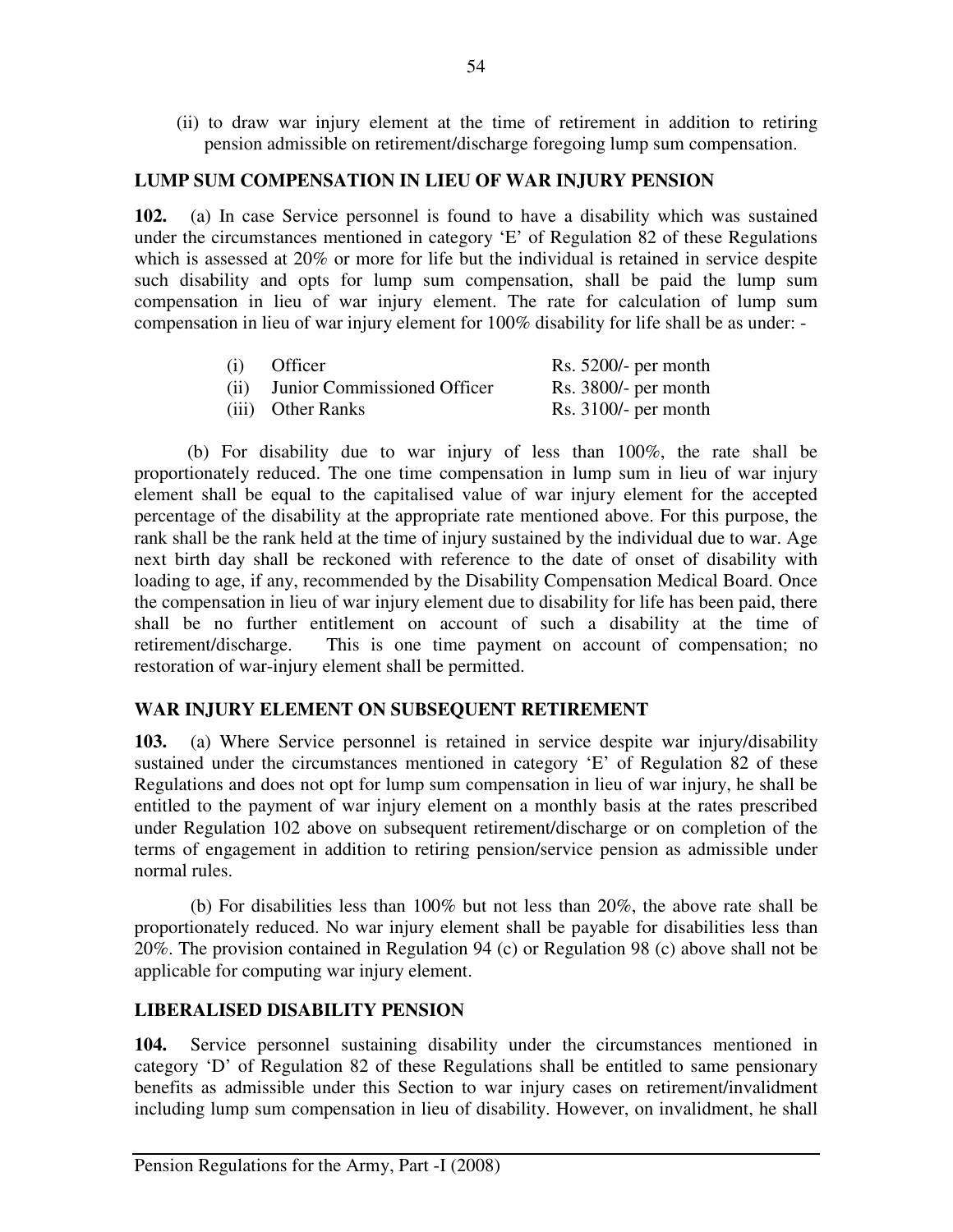be entitled to disability element instead of war injury element in addition to service element. The service element will be equal to the retiring pension to which he would have been entitled on the basis of his emoluments on the date of invalidment but counting service up to the date on which he would have retired/discharged in that rank in the normal course including weightage, as admissible.

The disability element shall be admissible as laid down in Regulation 94 (b) or Regulation 98 (b) as the case may be of these Regulations. For lower percentage of disablement, this amount shall be proportionately reduced. However, in no case aggregate of service element and disability element shall be less than 80% of reckonable emoluments last drawn.

### **Explanation:**

Service personnel sustaining disability under the circumstances mentioned in category 'D' of Regulation 82 of these Regulations shall not be treated as war disabled. Hence, they shall not be entitled to any special concession/dispensation otherwise admissible to war disabled.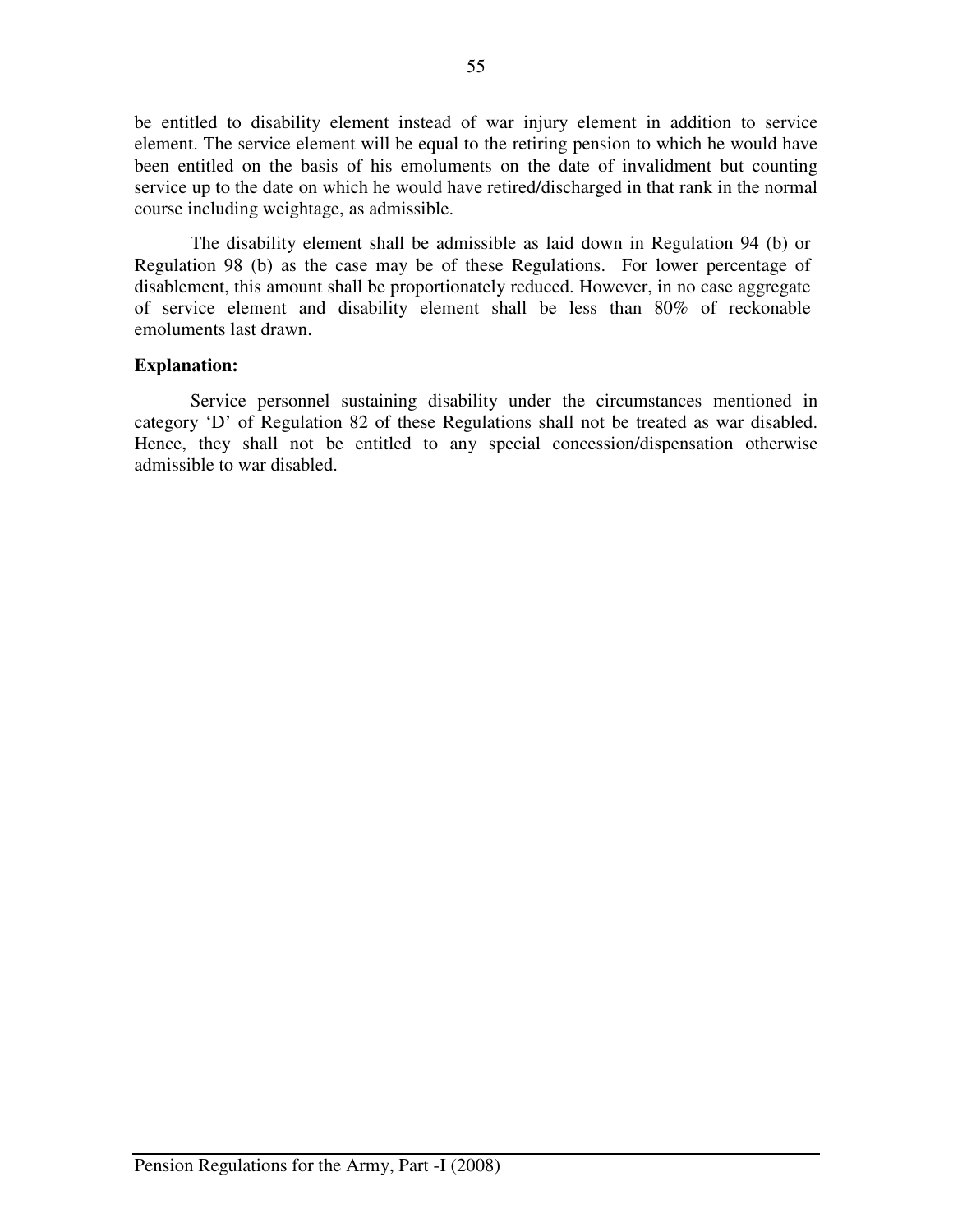## **SECTION - 3: Special Family Pension**

### **Sub-section-I General**

#### **WHEN ADMISSIBLE**

**105**. (a) Special family pension may be granted to the family of Service personnel if his death occurred in the circumstances mentioned in category B and category C of Regulation 82 of these Regulations due to or hastened by:

(i) a wound, injury or disease which was attributable to military service,

or

(ii) was due to aggravation by service of a wound, injury or disease which existed before or arose during service and in case of death after retirement/discharged. Provided that the service personnel had retired/discharge otherwise than voluntarily/at own request on compassionate grounds before completion of terms of engagement..

 (b) The question whether death is attributed to or aggravated by military service shall be determined under the Entitlement Rule For Casualty Pensionary Awards, 1982 contained in **APPENDIX-IV** to these Regulations.

### **SERIOUS NEGLIGENCE OR MISCONDUCT**

**106.** If the death of an individual is wholly or partly due to his negligence or misconduct, special family pension shall not be reduced.

### **DEFINITION OF FAMILY**

**107.** Family for the purpose of the Regulations in this Chapter shall consist of the following:

(i) Husband/wife lawfully married before or after retirement.

(ii) A judicially separated wife or husband, such separation not being granted on the ground of adultery and the person surviving was not held guilty of committing adultery.

- **Note:** In case service personnel marriages after retirement /invalidment, the marriage should be registered with the Registrar of the Marriages or other competent authority under the relevant law. In case where such marriage is not registered for some valid reasons, an affidavit sworn before a Magistrate or legal heirship certificate shall be furnished.
	- (iii) Unmarried son/unmarried daughter actual and legitimate including posthumous/widowed /divorced daughter.
	- (iv) Father
	- (v) Mother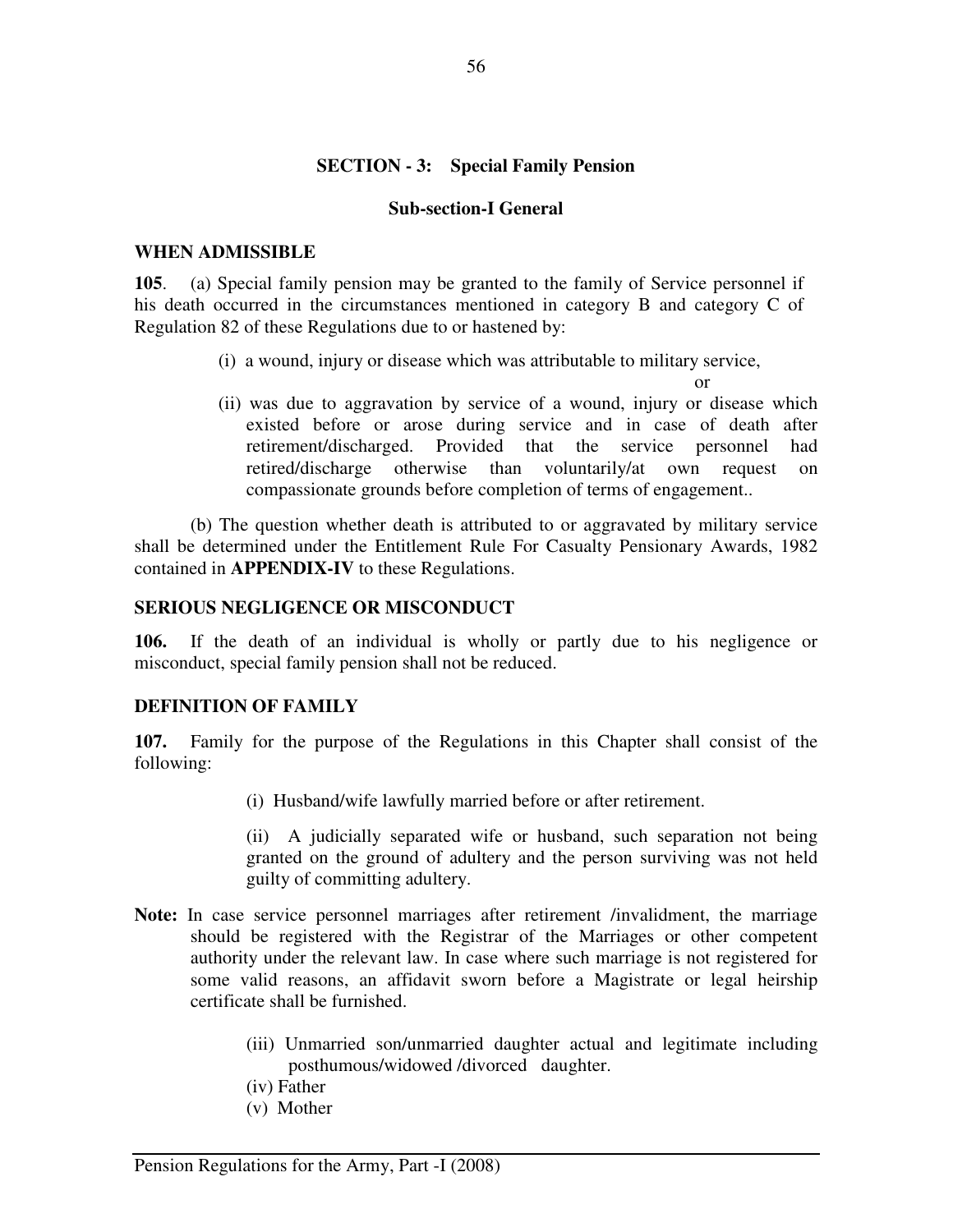(vi) Unmarried brother (vii) Unmarried sister

- **Notes: 1.** Eligible son/daughter includes posthumous child and legally adopted.
	- **2.** The terms 'Father' and 'Mother' (or 'parents') used in the above or any other Regulations in this Sub-section shall also be deemed to include such putative parents (or surviving parents as the case may be) as had not contracted a lawful marriage but were living as husband and wife at the time of, or got lawfully married subsequent to, the conception of the deceased personnel of the Army.

## **SPECIAL FAMILY PENSION TO PHYSICALLY/MENTALLY HANDICAPPED CHILDREN**

**108.** If the son or daughter of Service personnel is suffering from any disorder or disability of mind including mentally retarded or is physically crippled or disabled so as to render him/her unable to earn a living even after attaining the age of twenty-five years, the special family pension shall be payable to the child for life in the order set out in Regulation 113(b) of these regulations and also subject to the following conditions:

 (a) The special family pension shall be paid to such son or daughter through the guardian as if he or she were a minor except in the case of the physically crippled or disabled son/daughter who has attained the age of majority. However, in the case of a mentally retarded son or daughter, the family pension shall be payable to a person nominated by the Officer or the pensioner, as the case may be, and in case no such nomination has been furnished to the Army Head Quarters by such Officer or pensioner during his life time, to the person nominated by the spouse of such Officer or family pensioner, as the case may be, later on.

 (b)(i) If such son or daughter is one among two or more children of the Officer, the family pension shall be initially payable to the minor children in the order set out in Regulation 113(b) until the last minor child attains the age of 25 years, and thereafter the family pension shall be resumed in favour of the son or daughter, who is physically crippled or disabled and shall be payable to him/her for life.

 (ii)if there are more than one such son or daughter suffering from disorder or disability of mind including mentally retarded or who are physically crippled or disabled, the family pension shall be paid in order of their birth and the younger of them will get the family pension only after the elder next above him/her ceases to be eligible.

 (c)Before allowing the special family pension for life to any such son or daughter, the Appointing Authority shall satisfy himself that the handicap is of such a nature so as to prevent him/her from earning his livelihood and the same shall be evidenced by a certificate obtained from a Medical Board comprising of a Medical Superintendent or a Principal or a Director or Head of the institution or his nominee as Chairman and two other members, out of which at least one shall be a Specialist in the particular area of mental or physical disability including mental retardation setting out as far as possible, the exact mental or physical condition of the child.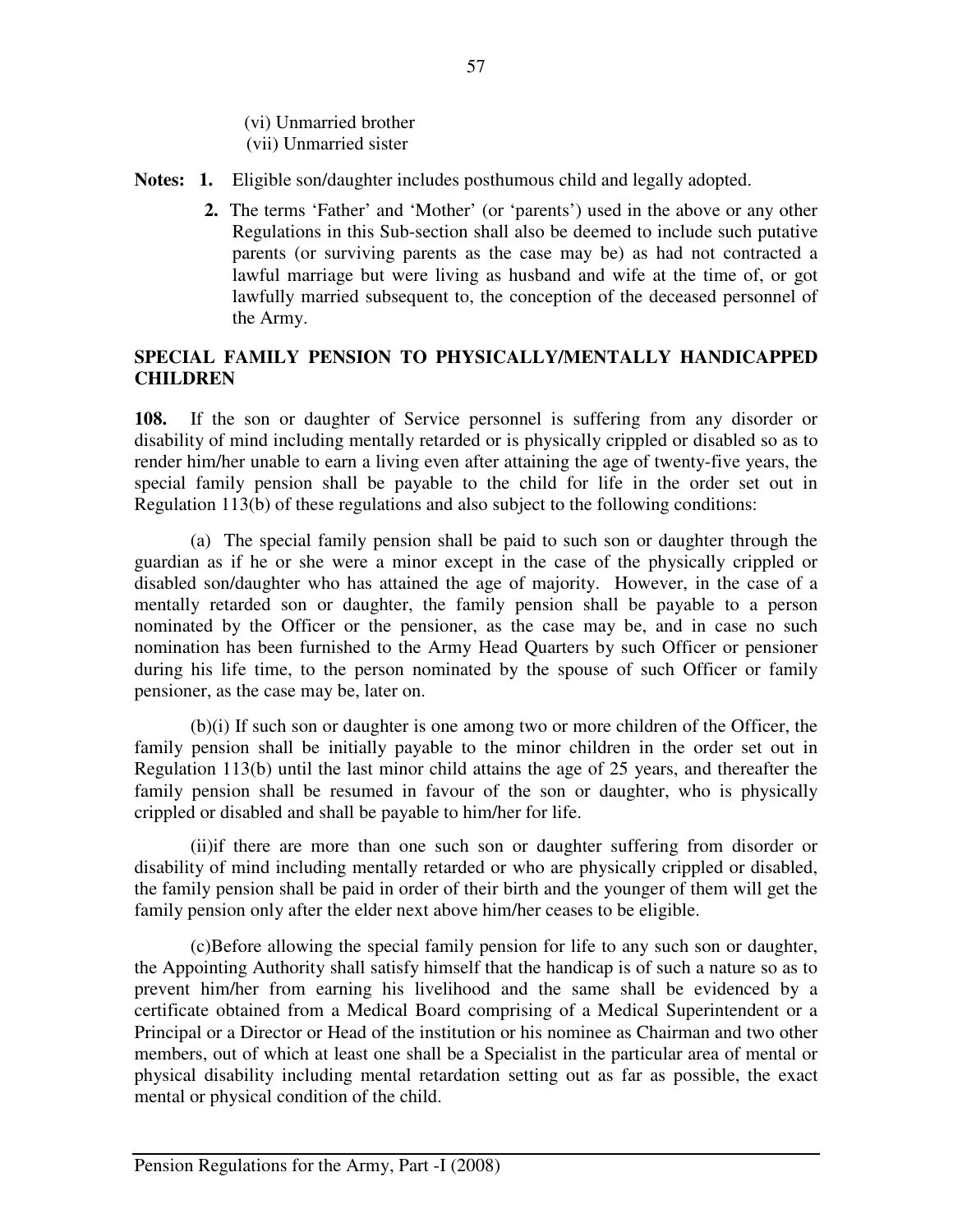(d)The person receiving the special family pension as a guardian of such son or daughter or such son or daughter not receiving the special family pension through guardian, shall produce a certificate from a Medical Board comprising of a Medical Superintendent or a Principal or a Director or Head of the institution or his nominee as Chairman and two other members, out of which at least one shall be a Specialist in the particular area of mental or physical disability including mental retardation, once, if the disability is permanent and if the disability is temporary, once in every five years, to the effect that he/she continues to suffer from disorder or disability of mind or continues to be physically crippled or disabled.

**Note:** A certificate of guardianship issued in respect of persons with Autism, Cerebral Palsy, Mental retardation and Multiple disabilities issued under National Trust Act by local level Committee is acceptable.

 (e) On dissolution of marriage of the disabled daughter, she would be eligible for family pension for life from the date of her marriage stands annulled, subject to the following conditions:-

- (i) Divorce is valid in law.
- (ii) Divorced daughter shall not be required to come back to parent's home.
- (iii) Disability is certified by an appropriate authority as required under this Regulation.

(f) The disabled widowed daughter shall be eligible for special family pension for life from the date of death of her husband even after attaining the age of 25 years of age subject to all other conditions prescribed in the case of son/daughter.

### **Explanations:**

 **1.** For the purpose of grant of special family pension under this Regulation, the disability that manifests itself before or after the retirement or death of the service personnel shall be taken into account. This benefit will also be admissible to the eligible disabled children whether born before or after retirement.

**2.** A disable son/daughter shall become ineligible for special family pension under this Regulation from the date he/she gets married.

 **3.** Special family pension payable under this Regulation shall be stopped from the date of earning more than Rs. 2550/- per month. It shall be the duty of the guardian or son or daughter to furnish a certificate to the Pension Disbursing Authority, annually to the effect that:

- (i)he has not started earning his livelihood.
- (ii) he has not yet married.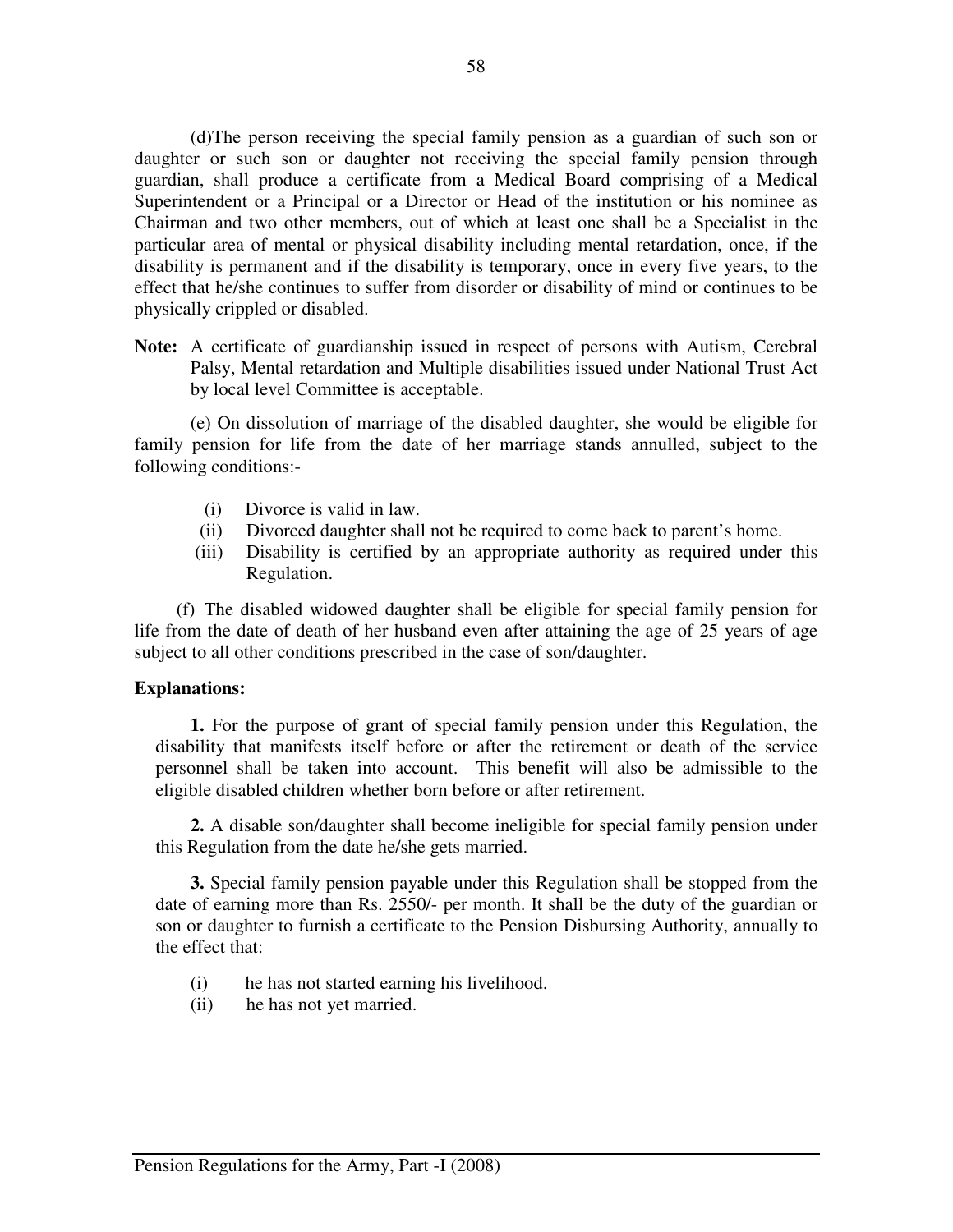## **CONDITIONS FOR ELIGIBILITY TO SPECIAL FAMILY PENSION AND DEPENDANT PENSION**

**109.** Special family pension to the widow and children and dependant pension to parents and brother/sister will be granted subject to the conditions indicated below:

(i) **Widow -**till her widowhood**,** also refer Regulation 114.

(ii)**Children** – (a) In the case of eligible son or daughter including widowed/divorced daughter, till he/she attains the age of 25 years or upto the date of his marriage/re-marriage, whichever is earlier.

(b) The unmarried daughter above 25 years of age / widowed/ divorced/ disabled daughter irrespective of her age would also be eligible for family pension for life, subject to conditions that her monthly earning from all sources is less than Rs 2550/-per month.

**Note:** Family Pension shall be payable only after the other eligible children below the age of 25 years have ceased to be eligible to receive family pension and that there is no disabled child to receive the family pension.

(iii) **Parents -** For life and in the case of a mother who remarries, upto the date of re-marriage.

 (iv)**Brother/Sister-**In the case of an unmarried brother/unmarried sister upto the date he/she attains the age of 25 years or until he/she gets married, whichever is earlier and has not started earning his lively hood.

**Note:** Dependant pension to brother/sister may be continued beyond the age of 25 years or granted beyond that age under the same conditions as for children if they are incapable of self-support by reason of mental or physical infirmity.

## **SPECIAL FAMILY PENSION/DEPENDANT PENSION ADMISSIBLE TO ONLY ONE MEMBER OF FAMILY AT A TIME**

**110.** Except as provided in Regulation 114and Regulation 117 of these Regulations, the special family pension/dependant pension shall be payable to only one member of the family at a time as under:

- (i) a special family pension to widow/widower;
- (ii) in the absence of widow/widower, special family pension to eligible children in the order of birth irrespective of sex of the child and the younger of them will not be eligible unless the elder above him/her becomes ineligible ;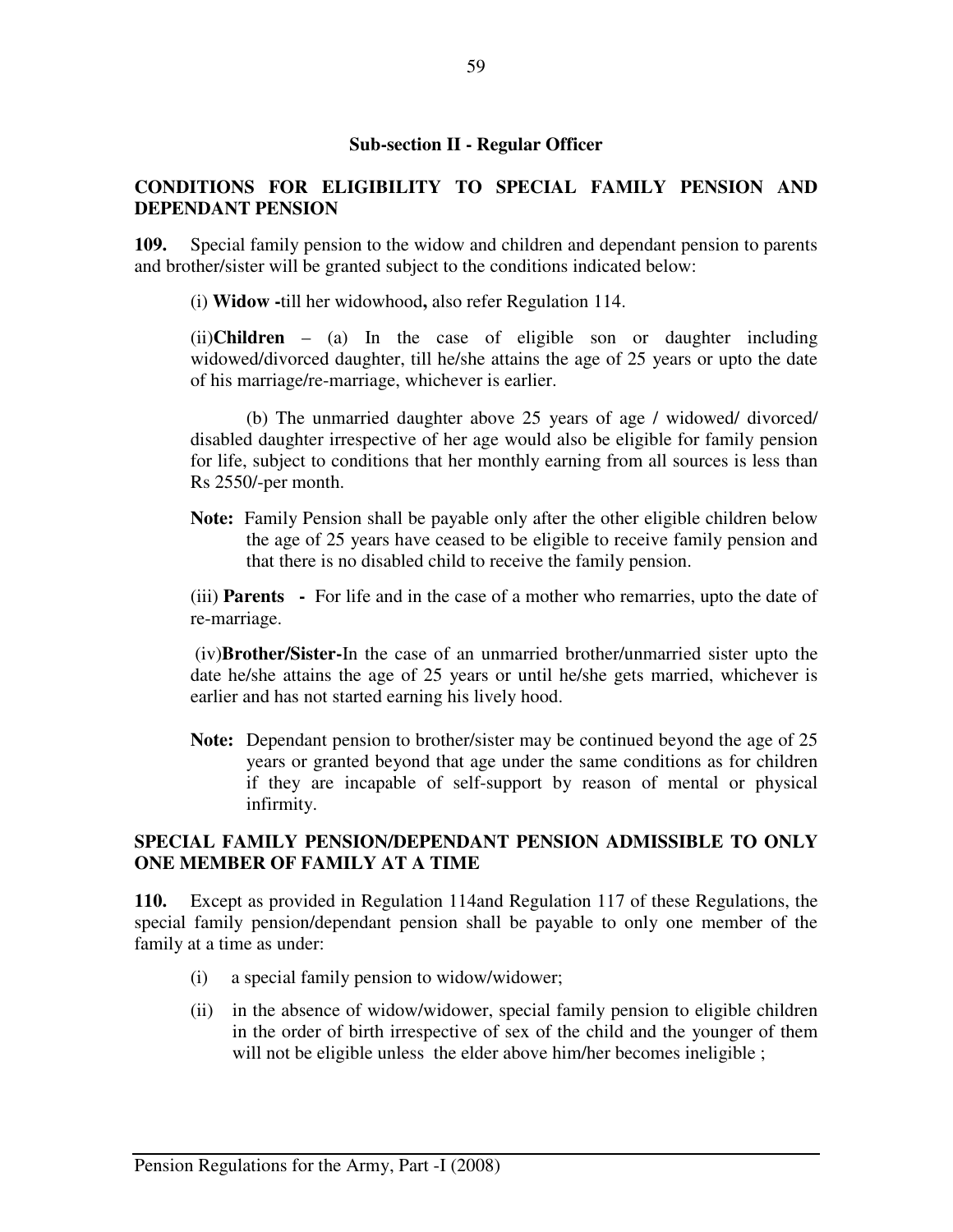- (iii) in the absence of the widow/widower/children, dependant pension to parents if they were largely dependent on the deceased .
- (iv) in the absence of above relations so eligible, dependant pension to brother sister if they were largely dependent on the deceased.
- **Note:** Dependant pension to brother/sister shall be granted to senior most brother/sister irrespective of sex.

### **PENSION OF A WIDOW WHO DIES BEFORE ESTABLISHING HER CLAIM**

**111.** If the claim of a widow fails to establish special family pension, through her negligence or omission, before her death, the amount of pension to which she would have been entitled, if living, shall not be allowed to her representatives.

### **WHEN PAYMENT OF SPECIAL FAMILY PENSION/ DEPENDANTS PENSION CEASES**

**112.** The payment of special family pension or dependant's pension shall cease when the recipient ceases to fulfill the conditions of eligibility under Regulation 110 or on his death, whichever is earlier.

### **RATES OF SPECIAL FAMILY PENSION**

**113.** Special family pension shall be calculated at the uniform rate of 60% of reckonable emolument subject to a minimum of Rs. 2550/- per month.

## **SPECIAL FAMILY PENSION ON RE-MARRIAGE OF WIDOW**

**114.** Special family pension on re-marriage of widow shall be regulated as under:-

| $(i)$ If widow has child $(ren)$ :-<br>(a) If she continues to support children<br>after re-marriage | Full special family pension.                                                                                                                                      |
|------------------------------------------------------------------------------------------------------|-------------------------------------------------------------------------------------------------------------------------------------------------------------------|
| (b) If she does not support children after<br>re-marriage                                            | Ordinary family pension<br>equal to<br>30% of emoluments last drawn to the<br>re-married widow. 50% of the special<br>family pension to the eligible<br>children. |
| (ii) If widow has no child(ren):-                                                                    | Full special family pension.                                                                                                                                      |

## **RATE OF DEPENDANT'S PENSION**

**115.** (a)Dependant's pension shall be admissible to the parent(s)/eligible brothers and sisters of the deceased Officer at a rate equal to 50% of the notional special family pension that would have been admissible as per Regulation 113 above.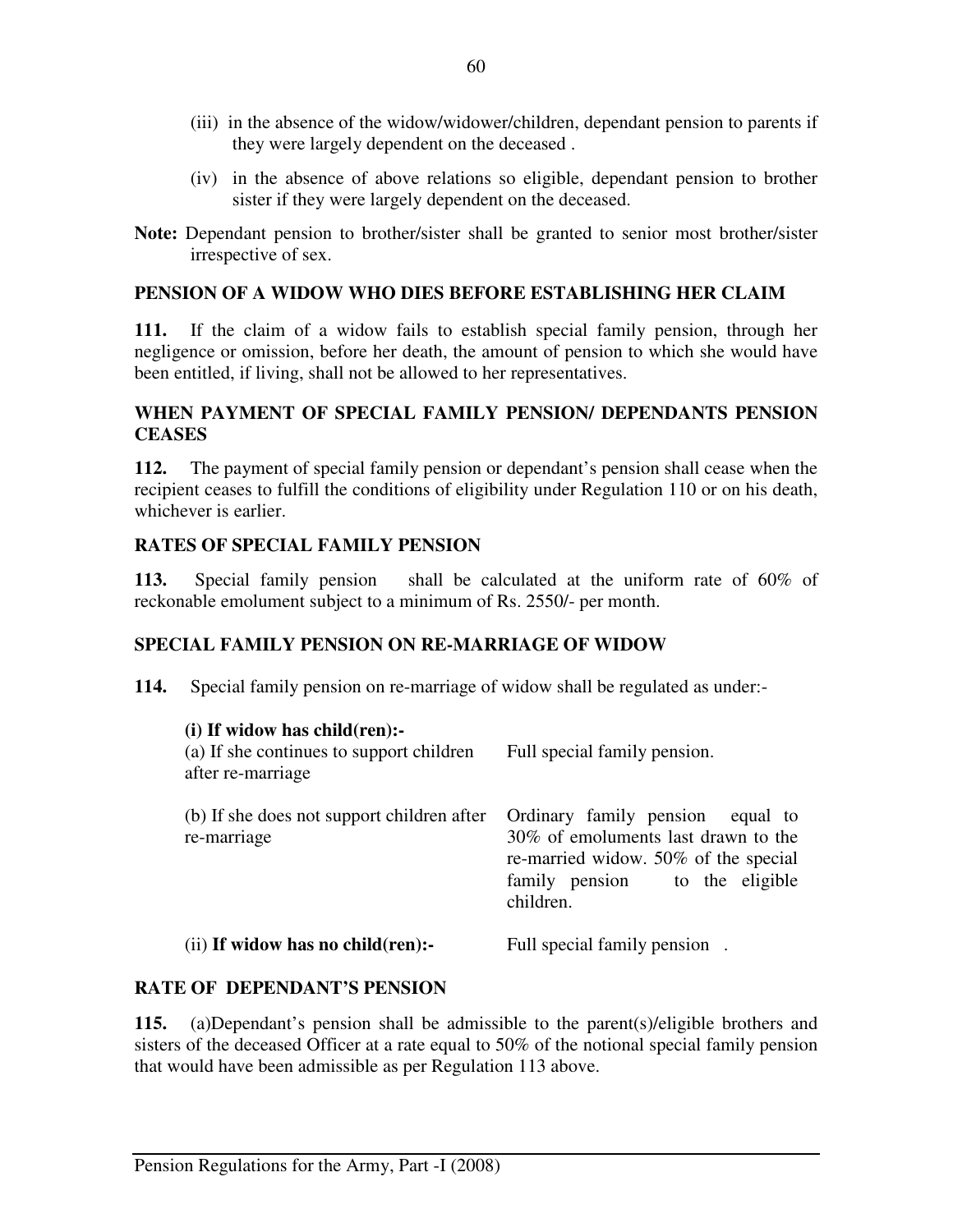(b) There shall be no condition of means limit for grant of dependent pension to parents, brother and sister of the deceased Officer who was a bachelor or widower without children provided they were largely dependent on the deceased Officer for support and are in pecuniary need. A self-attested declaration on any normal paper on format published as **Appendix VII** of these Regulations from the dependent parents/eligible brother/sister shall be furnished which shall be treated as sufficient proof in the matter for grant of dependent pension.

### **DIVISION OF SPECIAL FAMILY PENSION**

**116.** (a)If an Officer leaves behind more than one widow who are eligible for special family pension, the pension may, by order of the Integrated Headquarters, Ministry of Defence (Army)., be divided amongst them.

 (b)If in a case where a special family pension has been so divided, one of the recipients dies or is disqualified, her share of the special family pension may, at the discretion of the Integrated Headquarters, Ministry of Defence (Army)., be paid to other recipient or if there is more than one recipient, be divided amongst them.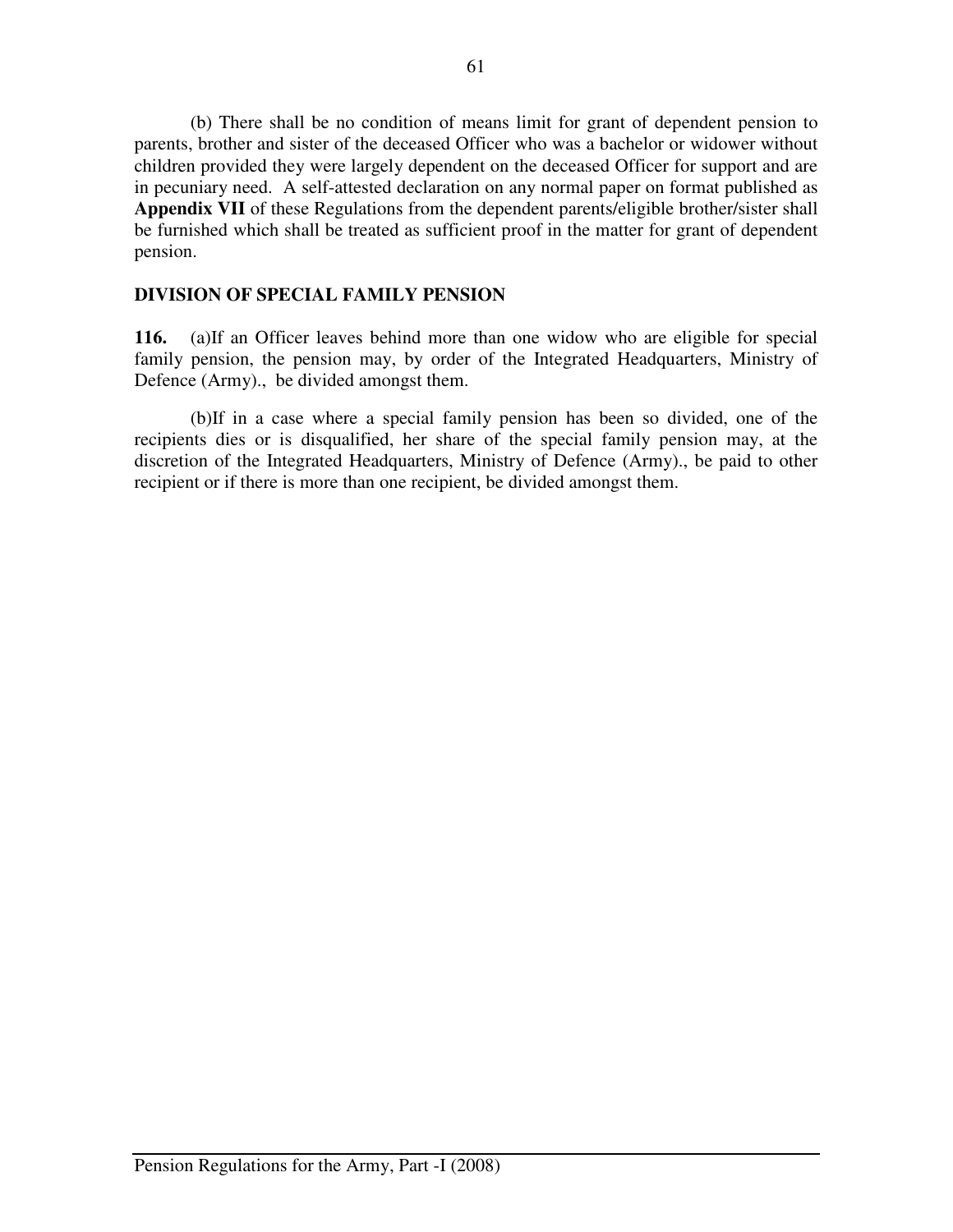### **Sub-Section-III : Personnel Below Officer Rank**

### **NOMINATION OF AN HEIR TO SPECIAL FAMILY PENSION**

**117.** (a)Personnel Below Officer Rank may nominate any, one, of the members of the family specified in clauses (i) to (v) of Regulation 107, as heir to the special family pension.

 Provided that a Gorkha recruited from, or whose family resides in Nepal may, nominate in addition, another relative from amongst those specified in Regulation 107, as an alternative heir to special family pension. The second heir shall, however, be treated as a nominated heir only if the first is dead or disqualified on the date on which the Principal Controller of Defence Accounts (Pensions) decides that the claim to special family pension is admissible.

(b)The individual may change the nomination in favour of another eligible heir at any time during his service or after discharge.

## **ORIGINAL GRANT OF SPECIAL FAMILY PENSION**

### **118.** (a) **Where there is a nomination** –

- (i) If on the date on which the Principal Controller of Defence Accounts (Pensions) decides that the claim to special family pension is admissible, the nominated heir is alive and eligible, the pension shall be granted to him or her.
- (ii) If on the date referred to above, the nominated heir is dead or disqualified, the pension shall be granted to the heir who stands highest in the list of living eligible heirs.
- (iii) If an heir (other than the widow) who is nominated for the special family pension, waives his or her claim in favour of the widow, the pension shall be granted to her, provided she is eligible on the date referred to in sub clause (i) above.

### (b)**Where there is no nomination** -

The special family pension shall be granted to the living eligible heir who stands highest in the list in Regulation 107 on the date on which the Principal Controller of Defence Accounts (Pensions) decides that the claim to special family pension is admissible.

 Provided where special family pension is to be granted to a son/daughter, the same shall be granted to the eligible child in the order of his birth irrespective of the sex of the child.

## **CONDITIONS OF ELIGIBILITY**

**119.** Special family pension shall be admissible to the members of family subject to the fulfillment of the following conditions: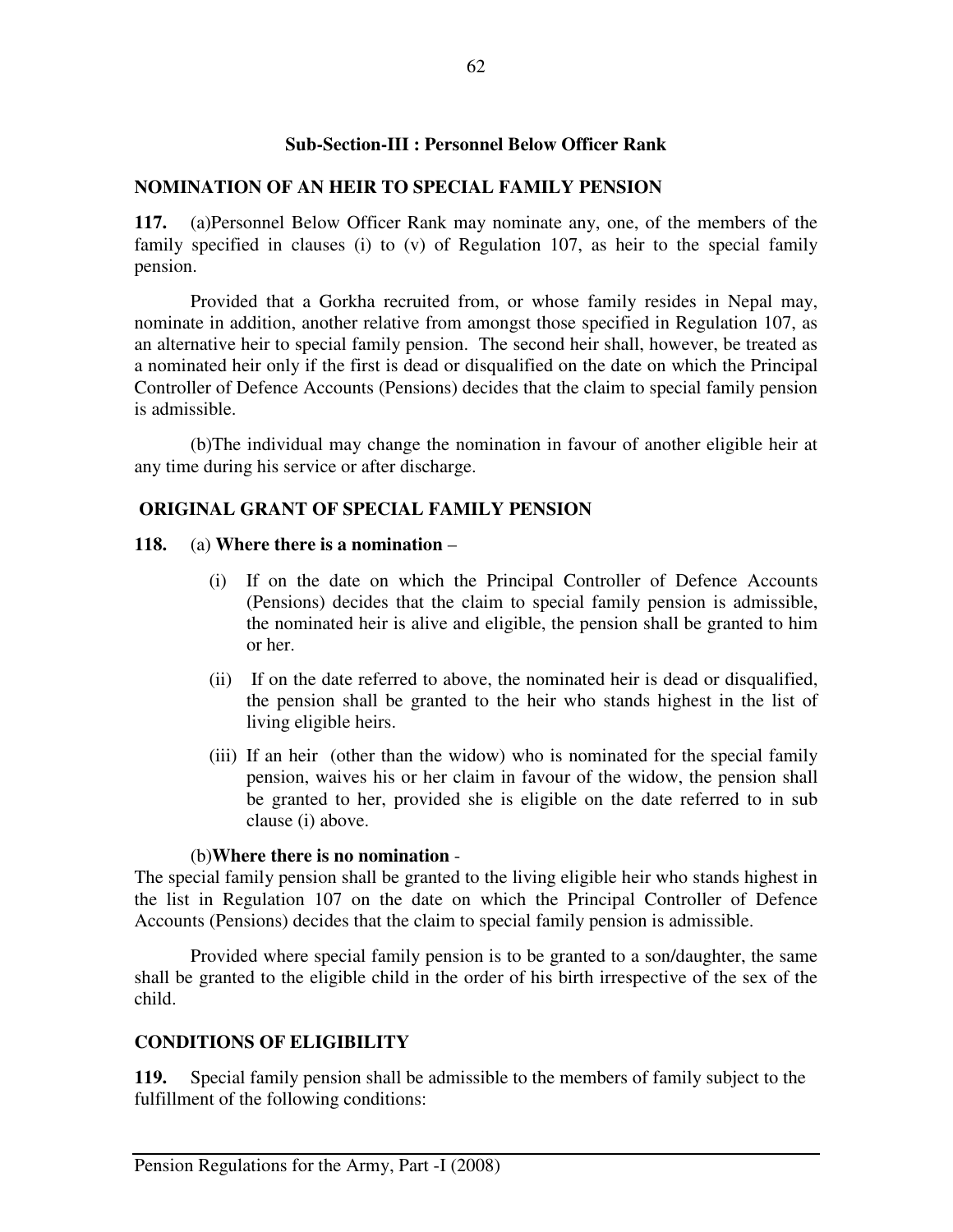**(i) Widow –** till her widowhood. Also refer Regulation 121.

**(ii) CHILDREN**: (a) In the case of an eligible son or daughter, till he/she attains the age of 25 years or upto the date of his/her marriage, whichever is earlier.

 (b) The unmarried daughter above 25 years of age / widowed/ divorced/ disabled daughter irrespective of her age would also be eligible for family pension for life, subject to conditions that her monthly earning from all sources is less than Rs 2550/-per month.

- **Note:** .Family Pension shall be payable only after the other eligible children below the age of 25 years have ceased to be eligible to receive family pension and that there is no disabled child to receive the family pension.
- (iii) **Father** for life.
- (iv) **Mother** till her widowhood.
	- **Note** -**1** A mother who is a widow at the time of her son's death or who becomes a widow thereafter and has not re-married remains eligible.
		- **2** If the widowed mother had re-married before her son's death, she shall remain eligible for special family pension, unless and until she again becomes a widow and re-marries.
- (v) **Brother and sister-** till he /she attains the age of 25 years or upto the date of marriage whichever is earlier and has not started earning his/her livelihood.

# **RATES OF SPECIAL FAMILY PENSION**

**120.** (a) Special family pension shall be calculated at a uniform rate of 60% of reckonable emoluments last drawn subject to minimum of Rs. 2550/- per month irrespective of whether widow has child(ren) or not. There shall be no maximum ceiling of special family pension.

(b)In case children become the beneficiary, special family pension at the same rate mentioned in clause (a) above shall be admissible to the senior most eligible child thereafter special family pension shall pass on to the next eligible child.

# **SPECIAL FAMILY PENSION ON RE-MARRIAGE OF WIDOW**

**121.** Special family pension on re-marriage of widow shall be regulated as under:- **(I)Where first life award sanctioned to widow**:

| $(i)$ If she has child $(ren)$ :- | Full special family pension to |
|-----------------------------------|--------------------------------|
| (a) If she continues to support   | continue                       |
| children after re-marriage        |                                |

(b) If she does not support children after re-marriage Ordinary family pension equal to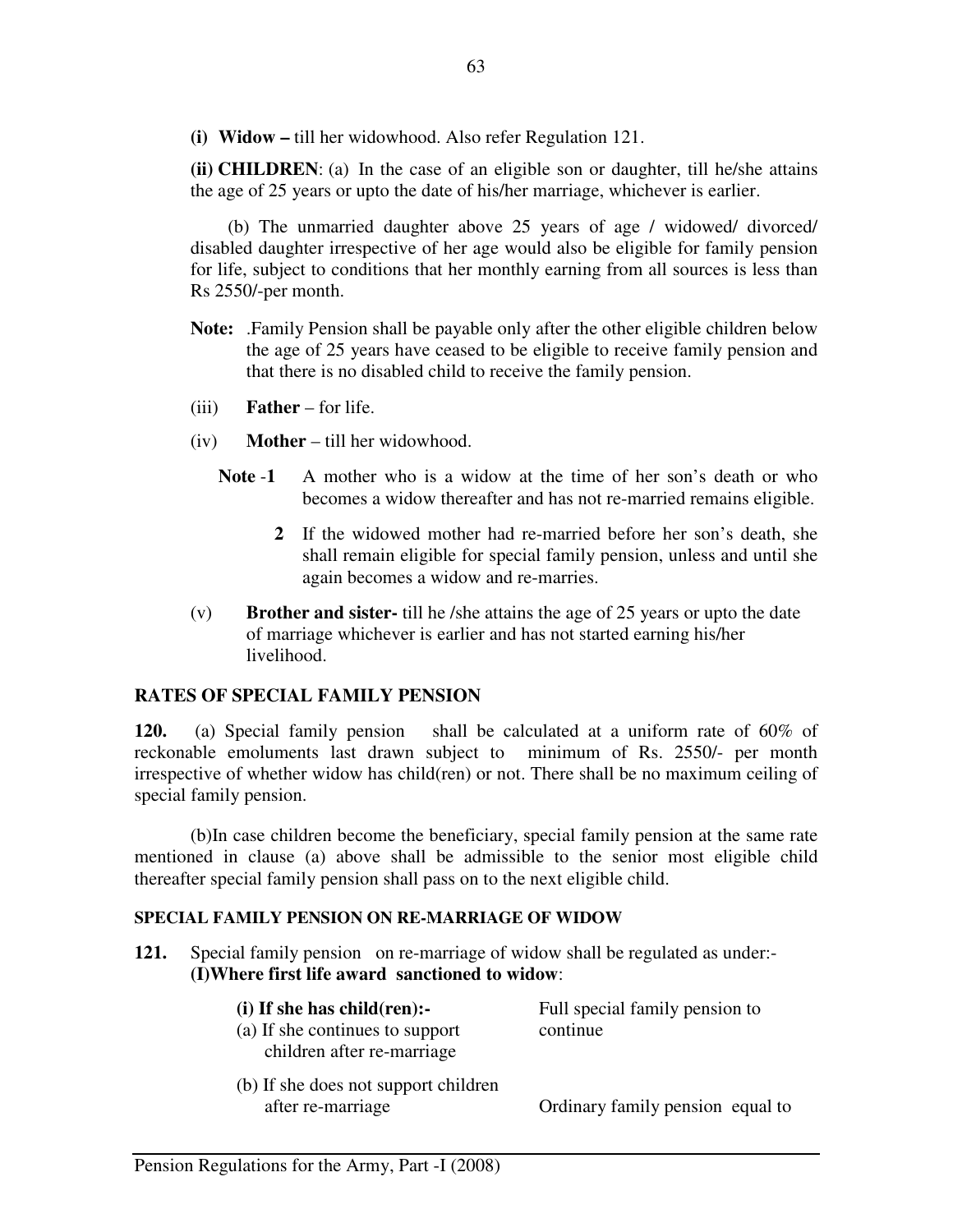|                               | 30% of emoluments last drawn to                     |
|-------------------------------|-----------------------------------------------------|
|                               | the re-married widow. $50\%$ of the                 |
|                               | special family pension to the<br>eligible children. |
| (ii) If widow has no children | Full special family pension to<br>continue.         |

#### **(II) Where first life award sanctioned to parents**:

| (a) If widow continues to support<br>child(ren)after re-marriage or has no<br>issue                                                                       | 50% of special family pension<br>to parents and 50% of special<br>family pension to widow              |
|-----------------------------------------------------------------------------------------------------------------------------------------------------------|--------------------------------------------------------------------------------------------------------|
| (b) If widow does not support children<br>after re-marriage but child(ren)are<br>supported by the parents                                                 | Full special family pension to<br>parents and ordinary family<br>pension to widow.                     |
| (c) If child(ren) are not supported either<br>by, widow or the parents                                                                                    | 50% of special family pension<br>eligible children<br>and<br>to<br>Ordinary family pension to<br>widow |
| (d) On death or disqualification of Full special family pension to<br>parents and the widow supports the widow<br>child(ren) or has no issues.            |                                                                                                        |
| (e) On death or disqualification of Full special family pension to<br>parents and the widow does not eligible child(ren) and ordinary<br>support children | family pension to widow                                                                                |

#### **DATE FROM WHICH THE SPECIAL FAMILY PENSION PAYABLE**

**122.** (a) The original grant of special family pension shall be made as first life award from the date following that of casualty which created the claim, to the nominated heir and in the absence of nomination, to the heir highest in the order of precedence on the date referred to in Regulation 118(b) .

 (b) If on the date of casualty referred to in clause (a) above, all the eligible members are dead or disqualified, the arrears of special family pension may only be paid at the discretion of the Central Government.

(c) In no case the claims preferred after disqualification shall be entertained.

#### **WHEN PAYMENT OF SPECIAL FAMILY PENSION CEASES**

**123.** The payment of special family pension shall cease when the recipient ceases to fulfill the conditions of eligibility under Regulation 119 or on his death, whichever is earlier.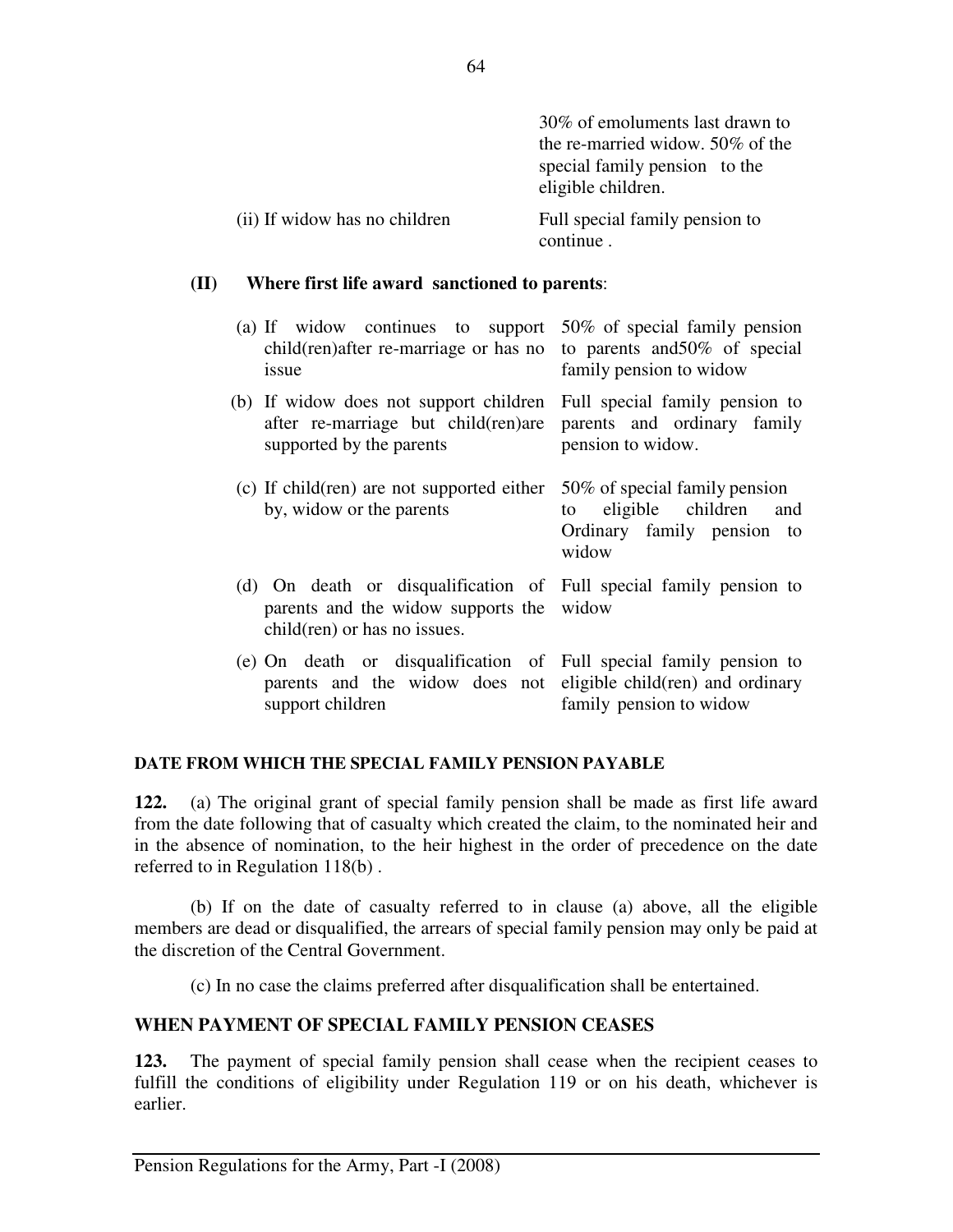## **ELIGIBILITY OF RECRUITS AND BOYS**

**124.** Special family pension shall be admissible in respect of recruits and Boys at the rate and under the conditions applicable to the Sepoy of the lowest group.

# **INDIVIDUAL REMUSTERED FROM A HIGHER TO A LOWER GROUP**

**125.** The special family pension in respect of an individual, who was remustered from a higher to a lower group on being declared surplus after rendering 15 years or more qualifying service, may be assessed, where more favourable than the awards otherwise admissible, on emoluments drawn in the rank and group held on the date he was declared surplus.

# **TRANSFER OF SPECIAL FAMILY PENSION**

**126.** When for any cause a special family pension ceases to be payable to an heir other than the widow, it shall be transferred to the widow at the same rate provided she is not disqualified under Regulation 119.

# **CONTINUANCE OF SPECIAL FAMILY PENSION TO PARENTS/ BROTHERS /SISTERS**

**127.** (a) After the expiry of the first life award of special family pension to an eligible member, second life award of special family pension may be granted to the parents and in his absence to the brothers/sisters. Provided the claimant was largely dependent on the deceased for support and is in pecuniary need. A self-attested declaration on any normal paper on format published as **Appendix VII** of these Regulations from the dependent parents/eligible brother/sister shall be furnished which shall be treated as sufficient proof in the matter for grant of continuance of special family pension.

(b) Second life award shall be admissible only to one eligible member and on his death/disqualification; it shall not be continued to any other heir.

(c) When both the parents are alive, second life award shall be payable to the father if he is otherwise eligible. It shall be payable to the mother only when father is not alive.

(d) In the case of brothers/sisters, second life award shall be payable to the eldest eligible brother/sister.

(e) The second life award shall be granted from the date following the date of death or from the date of disqualification of first life awardee.

#### **RATE OF CONTINUANCE AWARD**

**128.** The rate of second life awards of special family pension to the parents of deceased irrespective of single or both and in the absence of parents, to the eligible brother and sister of the deceased shall be at the rate equal to 50 per cent of the special family pension as admissible.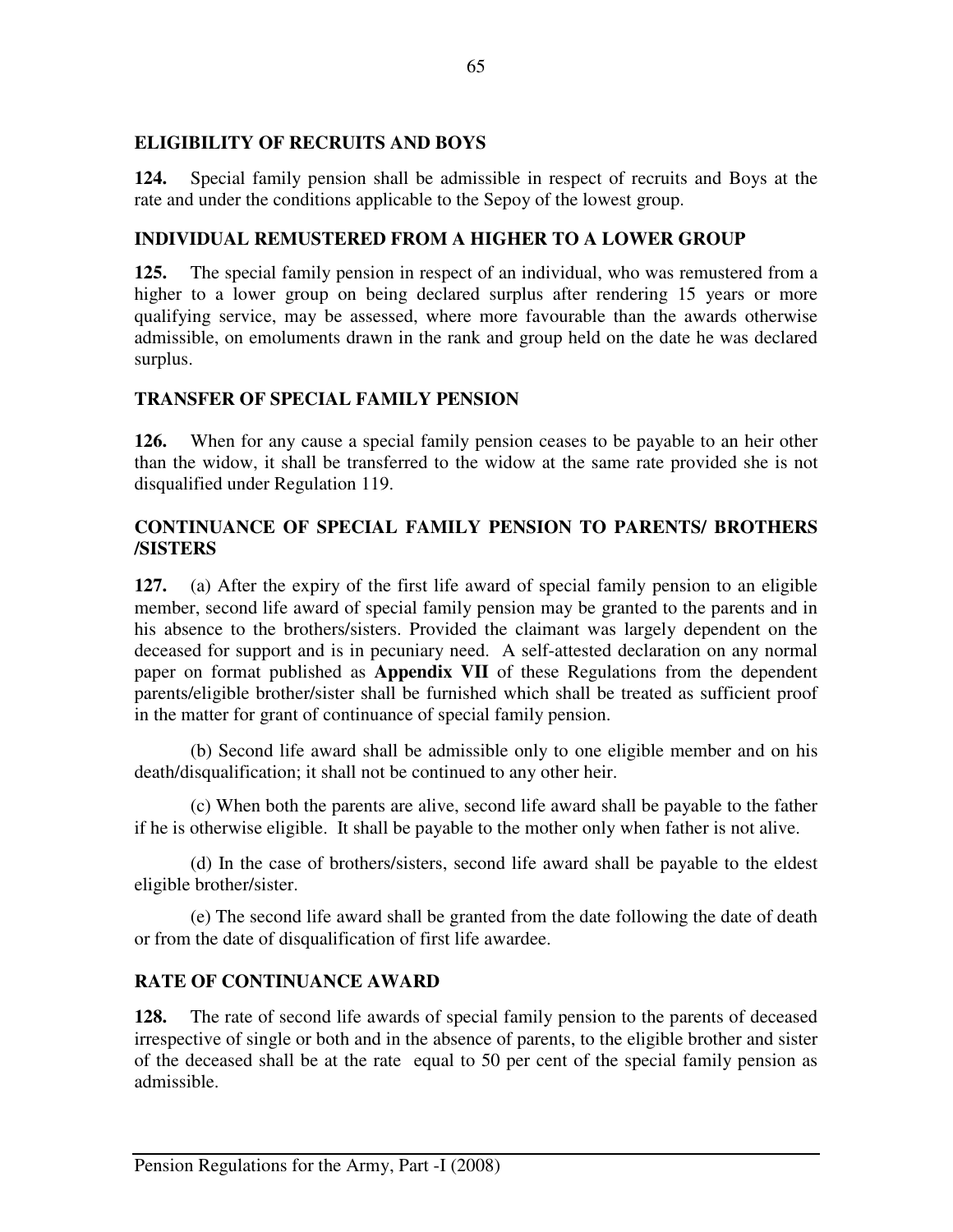# **PENSION INTENDED FOR THE WHOLE FAMILY**

**129.** Special family pension is intended for the support of all the eligible members of a family irrespective of in whose name it stands.

# **DIVISION OF SPECIAL FAMILY PENSION**

**130.** (a) If the recipient of special family pension refuses to contribute proportionately towards the support of other eligible heirs in the family who were dependent on the deceased, or if the pension is in the name of the child but not devoted to the interest of the family generally, the competent authority may, on the basis of verification/investigation report rendered by the Zila Sainik Board/Recruiting Organization and supported by the statement of any one of the under mentioned Local Civil Authorities, divide at his discretion, the special family pension among the eligible heirs of the deceased:

- (i) Sarpanch of a Village;
- (ii) Any serving or retired Gazetted Officer, Civil or Military, including a Junior Commissioned Officer.
- (iii) Sub Post Master;
- (iv) Qanungo or Patwari/Lekhpal;
- (v) Sub-Inspector of Police;
- (vi) A Member of Municipal Corporation or Committee or a Zila Parishad/District Board;
- (vii) Panchayat President/Village Munsif/ Patel/ Village Officer/Panchayat Executive Officer.
- (viii) Member of Lok Sabha, Rajya Sabha, Vidhan Sabha or Vidhan Parishad;
- (ix) Oath Commissioner/Notary Public.
- **Notes:1.** The competent authority may order similar division of special family pension at the time of initial grant, if at the time of initial investigation of a claim, it is found that the nominated heir is not living a communal life with other eligible heirs, or he is not willing to contribute proportionately towards his support.
	- **2.** In the event of a division of special family pension, the widow's share shall not be less than the normal rate of ordinary family pension that would have been admissible to her had the death not been held as attributable to service.

 (b) The division of special family pension as per clause (a) above, shall hold good only for the period during which the pension is payable to the original recipient under the Regulation governing its grant. If during this period one of the parties to the division (other than the original recipient) is disqualified or dies, his or her share shall be restored to the original recipient, if he or she is the only one living, or shall be divided among the remaining recipients, if there are more than one.

# **EX- GRATIA AWARDS TO OTHER RELATIVES**

**131.** (a) An ex-gratia award may be sanctioned to foster parents and step child of an individual, subject to the condition that the claimant was largely dependent on the deceased for support at the time of death and is in pecuniary need. A self-attested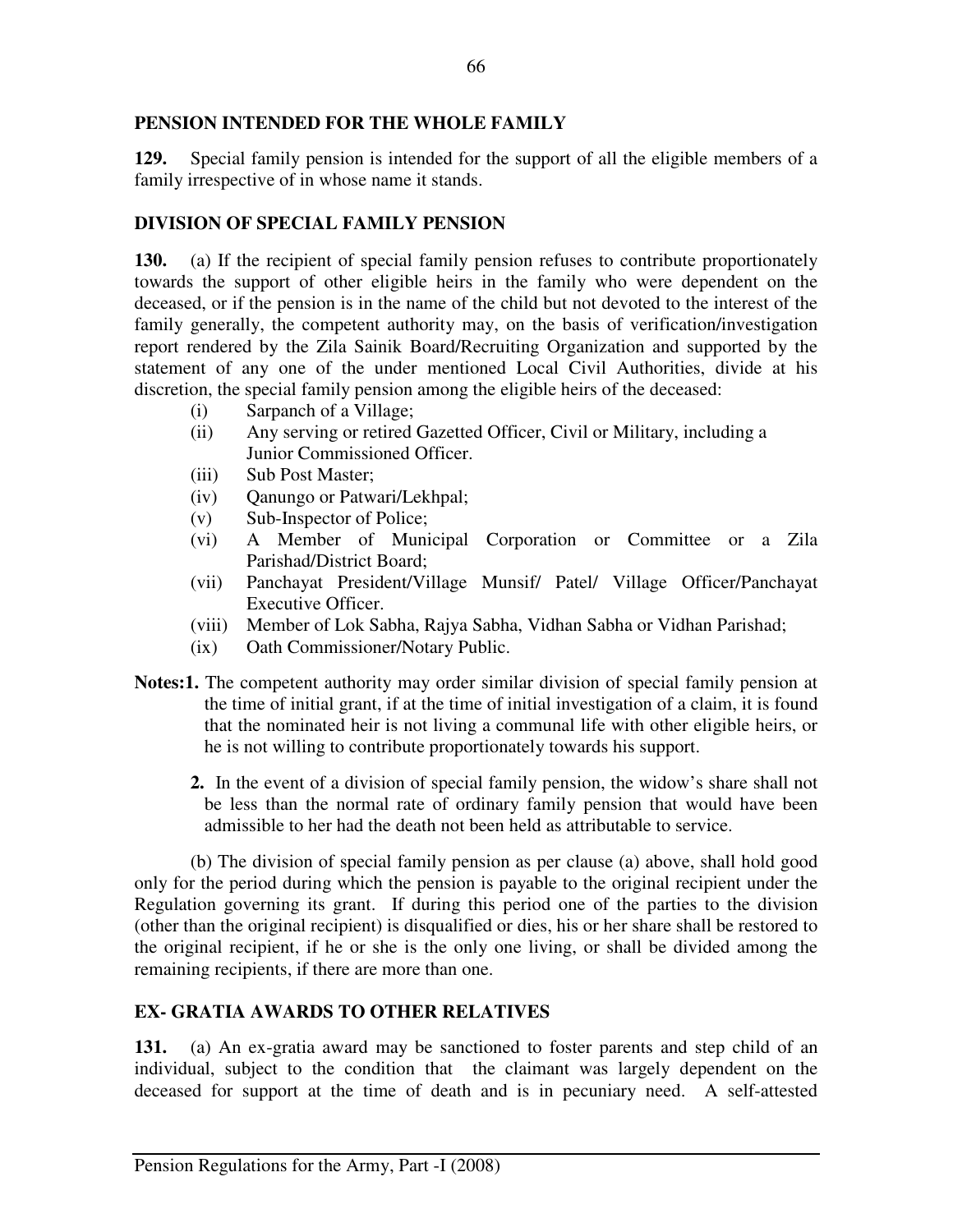declaration from the foster parent shall be furnished on any normal paper as in **Appendix VII** to these Regulations, which shall be treated as sufficient proof in the matter for grant of ex-gratia award. The rate of ex-gratia award admissible to foster parents shall be equal to 50% of the special family pension as specified in Regulation 120(a).

(b) An award under clause (a) above shall not be made if special family pension is admitted to a member of the family specified in Regulation 107.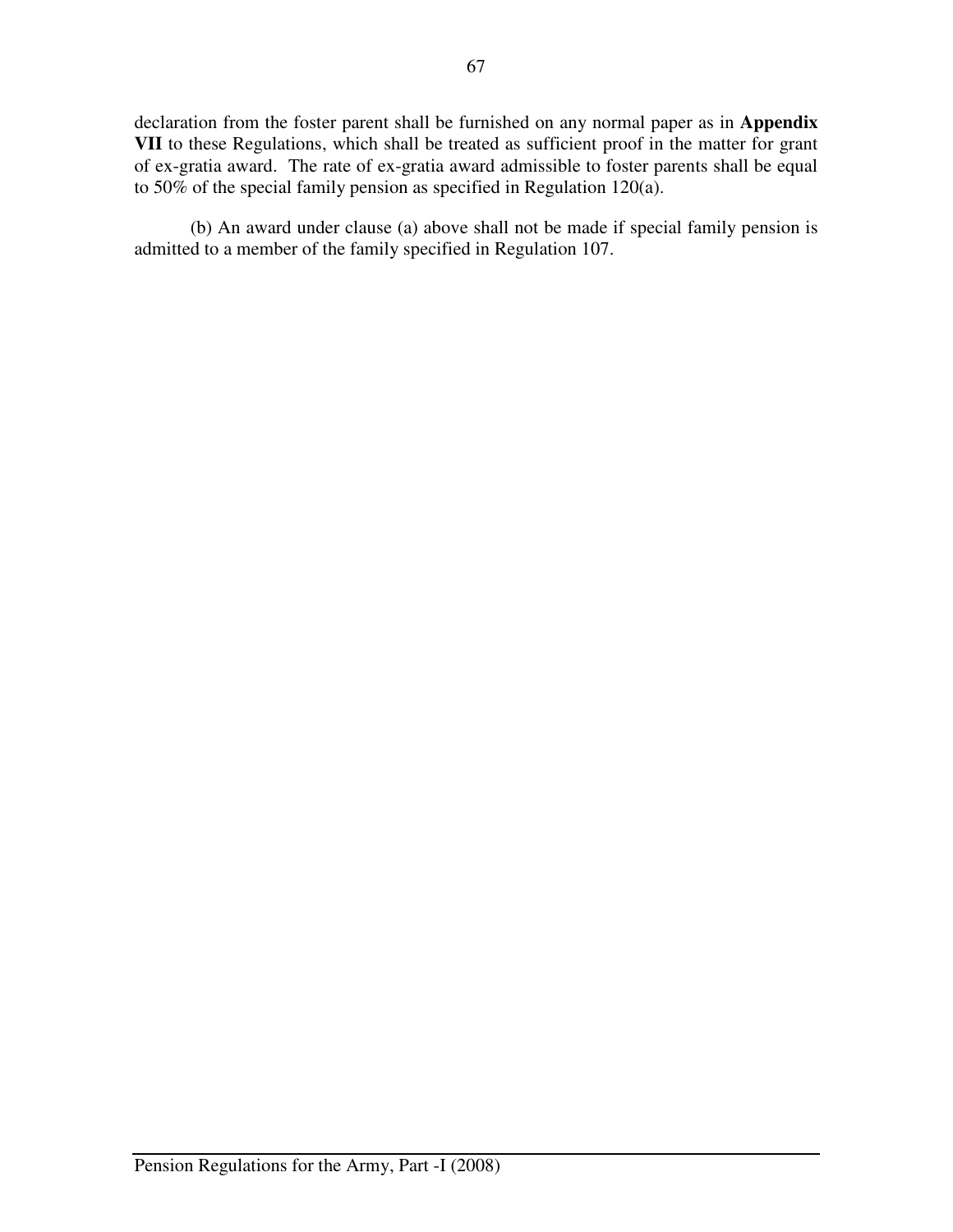#### **SECTION – 4 : Liberalised Family Pensionary Awards**

#### **EXTENT OF APPLICATION**

**132.** (a) In case of death of Service personnel under the circumstances mentioned in category 'D' & 'E' of Regulation 82 of these Regulations, the eligible member of the family shall be entitled to the liberalised family pension as enumerated in this Section.

(b) If Service personnel, having sustained an injury in war or war like operations mentioned above, is invalided out of service with war injury pension and subsequently dies as a result of the same injury he shall be deemed to have been killed in action for grant of liberalised family pensionary awards

 (c) All other conditions governing the grant of special family pension shall also apply.

#### **AMOUNT OF LIBERALISED FAMILY PENSION IN RESPECT OF OFFICER**

**133.** (a) If an Officer is survived by the widow, she will be entitled to liberalised family pension equal to the reckonable emoluments last drawn by the deceased Officer.

 (b) Liberalised family pension on re-marriage of widow of the deceased Officer shall be regulated as under: -

#### (I) **If she has children**

- . (a) If she continues to Full liberalised family pension. support children after re-marriage
- (b) If she does not support (i) Ordinary family pension equal to 30% of children after remarriage emoluments last drawn, to the widow
	- (ii) Special family pension equal to 60% of emoluments last drawn, to eligible children
- (II) **If widow has no child (ren)** Full liberalised family pension to continue to widow.

 (c) If the Officer is not survived by widow but is survived by child/children only, all children together shall be eligible for liberalised family pension at the rate equal to 60% of reckonable emoluments. Liberalised family pension shall be payable to the children for the period during which they would have been eligible as in the case of special family pension. This shall be paid to the senior most eligible child irrespective of sex of the child at a time. On his death /disqualification, it shall pass on to the next eligible child at the same rate and the younger of them will not be eligible for special family pension unless the elder above him/her becomes ineligible.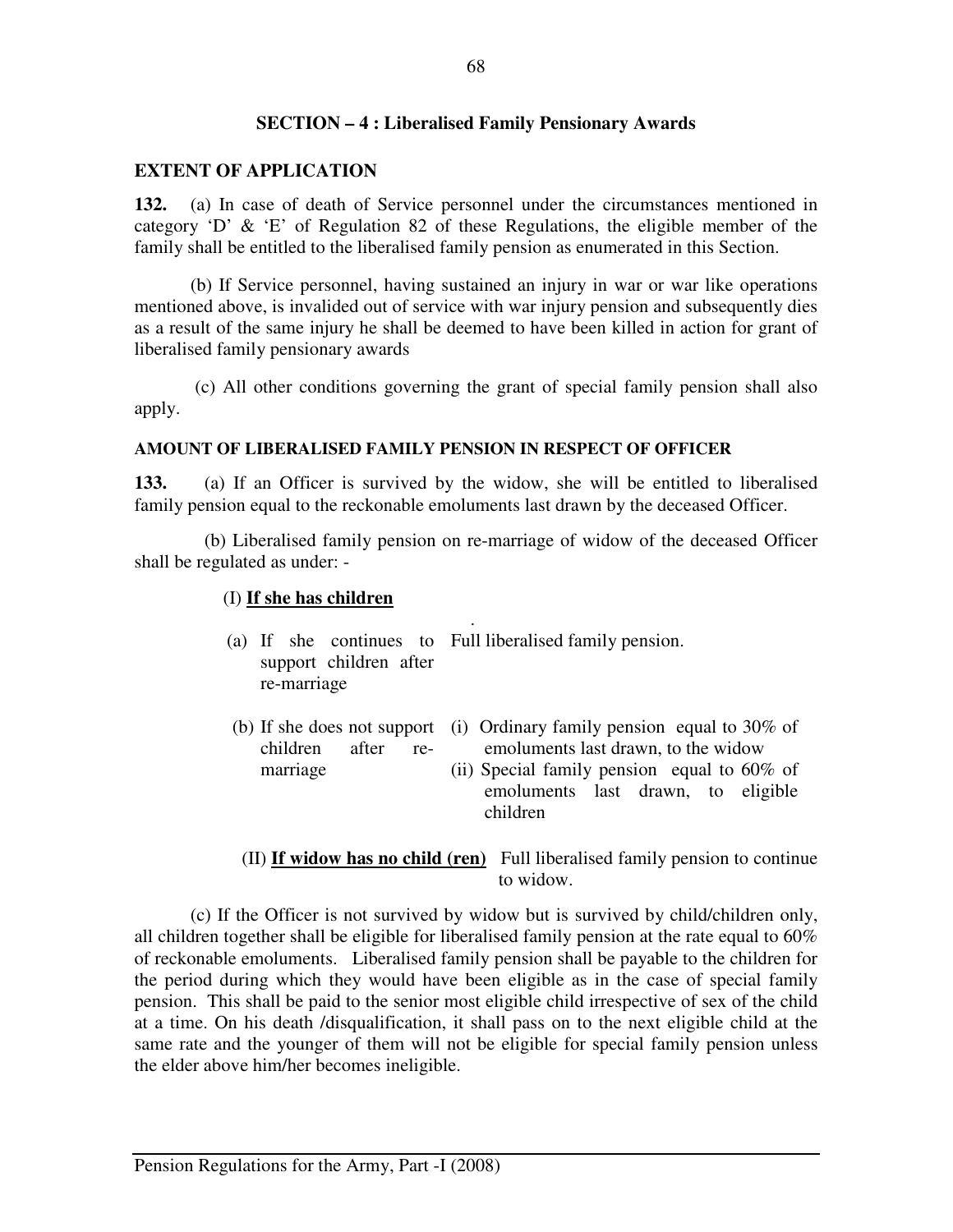(d) When an Officer dies as a bachelor or as a widower without children, dependent pension will be admissible to parents without reference to his pecuniary circumstances at the rate of 75% of liberalised family pension for both parents and at the rate of 60% of liberalised family pension for single parent. On the death of one parent, dependant's pension at the latter rate will be admissible to the surviving parent. In the absence of parents, dependent pension shall be admissible to dependent brother(s)/sister(s), if otherwise eligible, at the rate of 60% of liberalised family pension.

**Note:** The Integrated Headquarters, Ministry of Defence (Army) may, on a representation made by either or both the parents of a deceased Officer, divide the liberalised special family pension between the widow and parents provided that the share of either or both the parents, as the case may be, shall not exceed the amount of dependent pension and the share of widow shall not be less than the amount of special family pension.

# **DIVISION OF LIBERALISED FAMILY PENSION IN RESPECT OF OFFICER**

**133-A** If on representation made by either or both of the parents of a deceased officer, Government, after making such investigation as they deem necessary, are satisfied that the officer, while he was alive, was contributing towards the maintenance of the parents and that the widow receiving the liberalized family pension is not doing so, then Government may, at their discretion, devide the liberalized family pension between the widow and the parents in such proportion as they may decide fit, provided that the share of either or both of the parents as the case may be, shall not exceed the amount of dependent pension which would have been admissible to them under Regulation 115 as the officer had died as a batchelor but killed in action, and his death has been accepted as attributable to service factors, and that the share of the widow shall not be less than the amount of special family pension which would have been admissible to her under Regulation 114.

# **AMOUNT OF LIBERALISED FAMILY PENSION IN RESPECT OF PERSONNEL BELOW OFFICER RANK**

**134.** (a) In case of death of a Personnel Below Officer Rank, the eligible member of the family shall be entitled to liberalised family pension equal to reckonable emoluments last drawn by the deceased. Liberalised family pension at this rate shall be admissible to the nominated heir until death or disqualification.

(b) If an individual is not survived by widow but is survived by child (ren) only, all children together shall be eligible for liberalised family pension at the rate equal to 60% of reckonable emoluments last drawn. Liberalised family pension to children shall be payable to the child/children for the period during which, they would have been eligible as in the case of special family pension. The liberalised family pension shall be paid to the senior most eligible child at a time. On his death/disqualification it shall pass on to next eligible child and the younger of them will not be eligible for special family pension unless the elder above him/her becomes ineligible.

**Note:** In case the eligible child is physically or mentally handicapped and unable to earn livelihood, the liberalised family pension @ 60% of reckonable emoluments shall be admissible to such child for life as laid down in Regulation 108 above. Child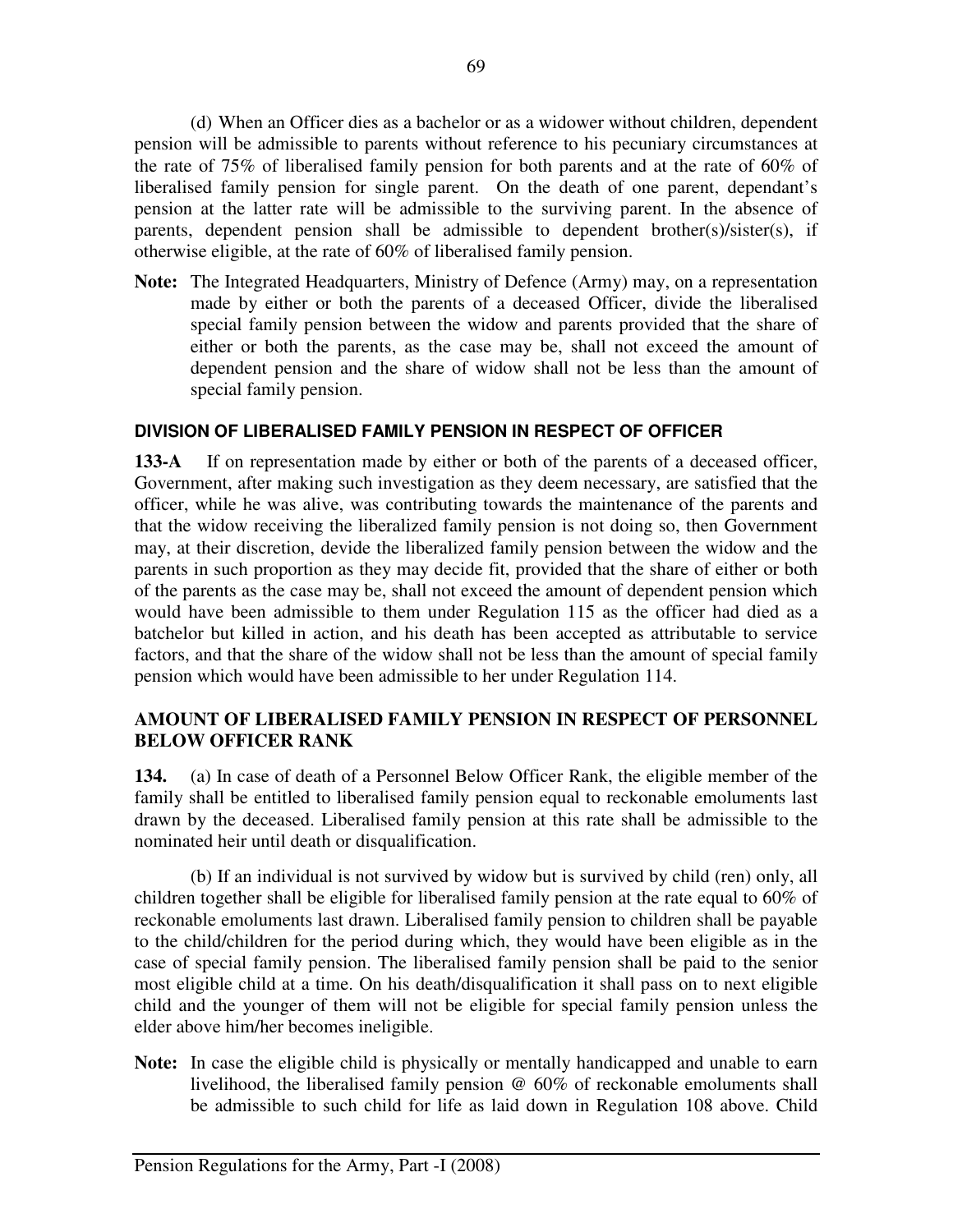includes widowed/divorced daughter irrespective of her age and unmarried daughter above 25 years of age.

# **LIBERALISED FAMILY PENSION ON RE-MARRIAGE OF WIDOW PERSONNEL BELOW OFFICER RANK**

**135.** Liberalised family pension on re-marriage of widow of a Personnel Below Officer Rank shall be regulated as follows

## (a) **If liberalised family pension is sanctioned as first life award to widow**: (I) **If she has children**

| (a) | If she continues to support<br>children after re-marriage | Full liberalised family pension to<br>continue to widow                                          |  |
|-----|-----------------------------------------------------------|--------------------------------------------------------------------------------------------------|--|
| (b) | If she does not support<br>children after re-marriage     | Ordinary family pension equal<br>(1)<br>to 30% of emoluments last<br>drawn, to the widow         |  |
|     |                                                           | Special family pension equal to<br>(11)<br>60% of emoluments last drawn,<br>to eligible children |  |

 (II) **If widow has no child (ren)** Full liberalised family pension to continue to widow.

(b) **Where first life award is sanctioned to parents**: The admissibility of liberalised family pension in such cases, would be regulated depending upon the time of widow's re-marriage as follows:-

# **(i) If widow continues to support the children or has no children**:

Widow shall get liberalised family pension equal to special family pension (i.e. 60% of liberalised family pension or reckonable emoluments) from the date of remarriage and parents shall also get family pension @ 60% of liberalised family pension for the balance of 7 years if the re-marriage of widow takes place during 7 years of casualty. After the period of 7 years or where re-marriage of widow took place after 7 years, the widow shall get family pension @ 60% of liberalised family pension and parents shall get family pension @ 30% of liberalised family pension. On death or disqualification of parents, widow shall get family pension equal to the liberalised family pension.

#### (ii) **If widow does not support the children**:

Widow shall get ordinary family pension (i.e. 30% of reckonable emoluments) for life from the date of re-marriage and the parents shall continue to get first life award at the same rate (i.e. full liberalised family pension) for balance of 7 years where re-marriage takes place within 7 years of casualty, provided they support the children. Otherwise, the entitlement of parents shall be equally divided between the parents and children. After the period of 7 years of casualty or where re-marriage of widow takes place after 7 years of casualty, parents shall get family pension @ 60% of liberalised family pension provided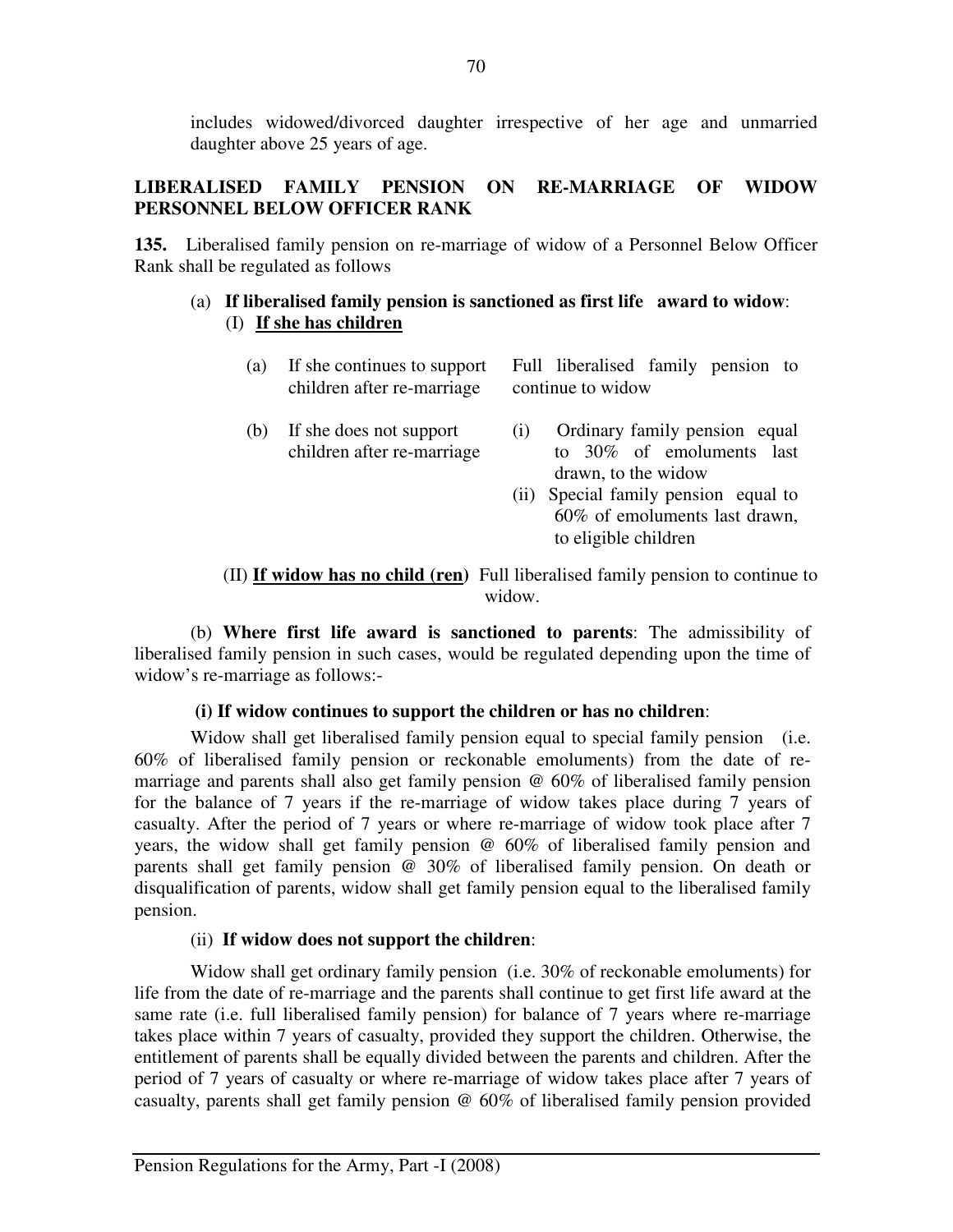they support the children otherwise it shall be divided equally between the parents and children. On death/disqualification of parents of the deceased, the senior most eligible child shall get family pension @ 60% of liberalised family pension.

# **SECOND LIFE AWARD OF LIBERALISED FAMILY PENSION IN RESPECT OF PERSONNEL BELOW OFFICER RANK.**

**136.** Second life award of liberalised family pension in respect Personnel Below Officer Rank shall be regulated as under:

 (a) If the first recipient (other than the parents) of the family pensionary award dies/is disqualified earlier than 7 years (counting from the date of casualty), the award shall be continued at the same rate to the parents as second life award, if still alive, for the balance of 7 years without any reduction. After the initial period of 7 years, the second life award shall be continued at the rate of 60% of the liberalised family pension.

 (b) Where the first life award was given to a parent and the widow remarries, the liberalised family pension shall be regulated depending upon the time of widow's remarriage as follows:-

(i) **If Widow continues to support the children or has no child: -** Widow shall get family pension equal to special family pension (i.e. 60% of liberalised family pension or reckonable emoluments) from the date of remarriage and the parents shall also get family pension at the rate of 60% of liberalised family pension for the balance of 7 years if the re-marriage of widow takes place during 7 years of casualty. After the period of 7 years or where remarriage of widow took place after seven years, widow shall get family pension @ 60% of liberalised family pension and parents shall get family pension at the rate of 30% of liberalised family pension. On death or disqualification of parents, widow shall get family pension equal to the liberalised family pension for life.

#### **(ii) If Widow does not support the children:-**

Widow shall get ordinary family pension (i.e. 30% of reckonable emoluments) for life from the date of re-marriage and the parents shall continue to get first life award at the same rate (i.e. full liberalised family pension) for balance of 7 years where re-marriage takes place within 7 years of casualty, provided they support the children. Otherwise, the entitlement of parents shall be equally divided between the parents and children. After the period of 7 years where re-marriage of widow takes place after seven years of casualty, parents shall get family pension at the rate of 60% of liberalised family pension provided they support the children, otherwise it shall be divided equally between the parents and the children. On death/disqualification of parents of the deceased, the senior most eligible child shall get family pension at the rate of 60% of liberalised family pension.

**Note:** Wherever children become beneficiary the award shall be continued for a period and subject to conditions as applicable for grant of special family pension.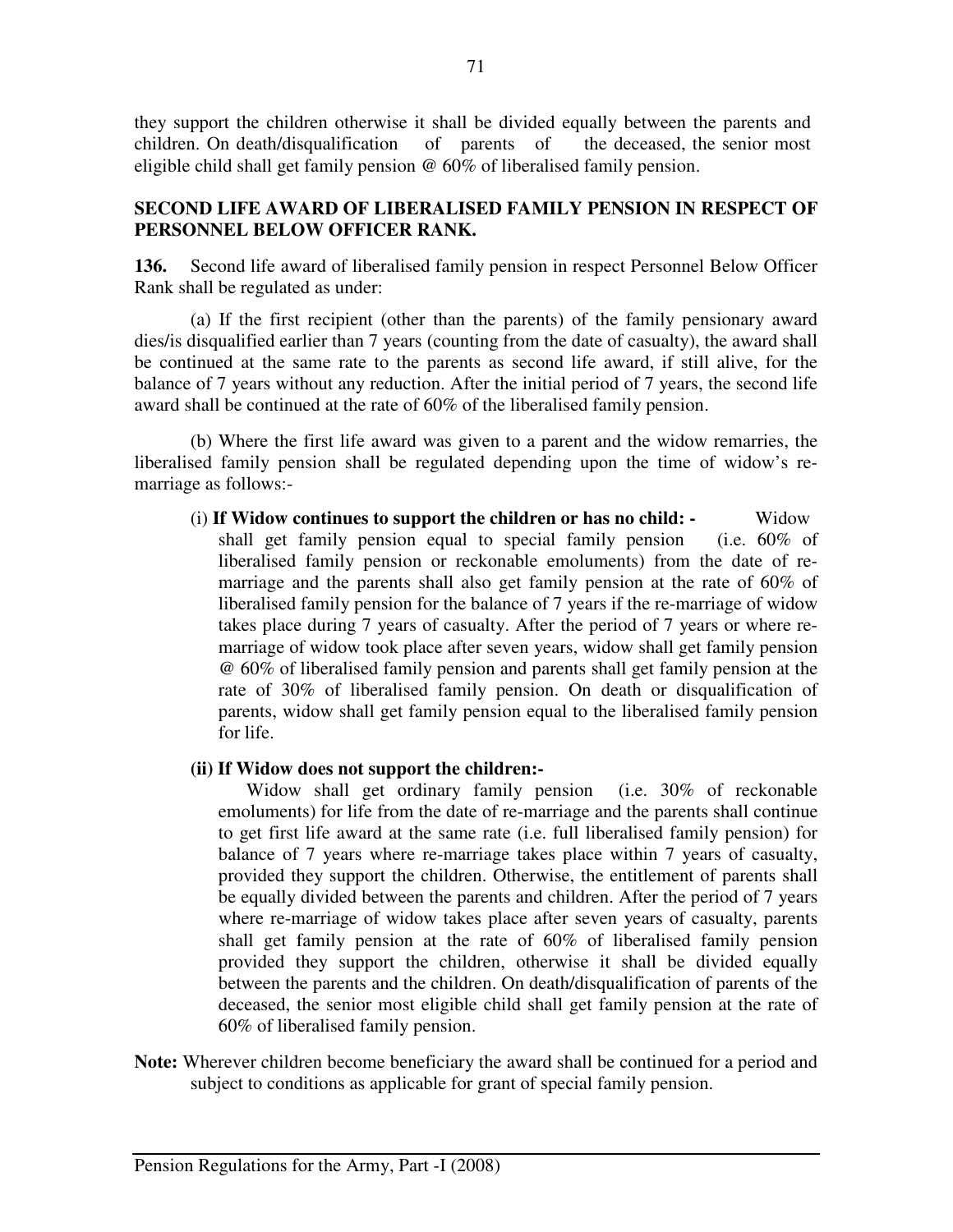## SECTION – 5 : Family Gratuity to service personnel

# **FAMILY GRATUITY WHEN PAYABLE**

**137.** Family gratuity shall be granted in addition to special/liberalised family pensionary awards to the family of Service personnel who-

- (i) is killed in action; or dies of wounds sustained in action, or
- (ii) is killed while on flying duty or parachute jumping duties from an aircraft or while being carried on duty in an air craft (civil or service), under proper authority, or dies of injuries sustained in such circumstances; or
- (iii) though not serving in a field area, dies of a cause attributable to circumstances which, in the opinion of the Central Government, are similar to those encountered on field service or in operations; or
- (iv) suffers a violent death while employed in aid of civil power; or and the circumstances mentioned in category 'D' of Regulation 82 of these Regulations.
- (v) dies while laying or clearing land or sea mines; or
- (vi) dies while on diving duty; or
- (vii) dies while on duty in a submarine or while being carried on duty in submarine under proper authority; or
- (viii) dies due to injuries sustained in the circumstances mentioned in category E of Regulation 82 of these Regulations.

 Provided that family gratuity shall not be granted in cases under items (ii) and (iii) above, if the death of the service personnel is due to his own serious negligence or misconduct.

#### **Explanations:**

**1.** Service personnel employed on the work of disposal by demolition, burning, burial, breakdown or dumping of unserviceable stock of explosives, shall be deemed to be on field or operational service for the purpose of eligibility to family gratuity under item (iii) above.

**2.** Service personnel whose death occurs as a result of wound or injury sustained while taking part in battle inoculation training or demonstration with live ammunition where safety distances are reduced for realism in training, shall, for the purpose of grant of family gratuity, be deemed to be covered under item (iii) above i.e., his death shall be accepted as due to a cause attributable to circumstances similar to those encountered on field service or in operations.

 **3.** Eligible family members of Service personnel who reported missing as a result of operations against the enemy and who are ultimately presumed or established to have been killed in action or to have died of wounds received in action, shall be granted family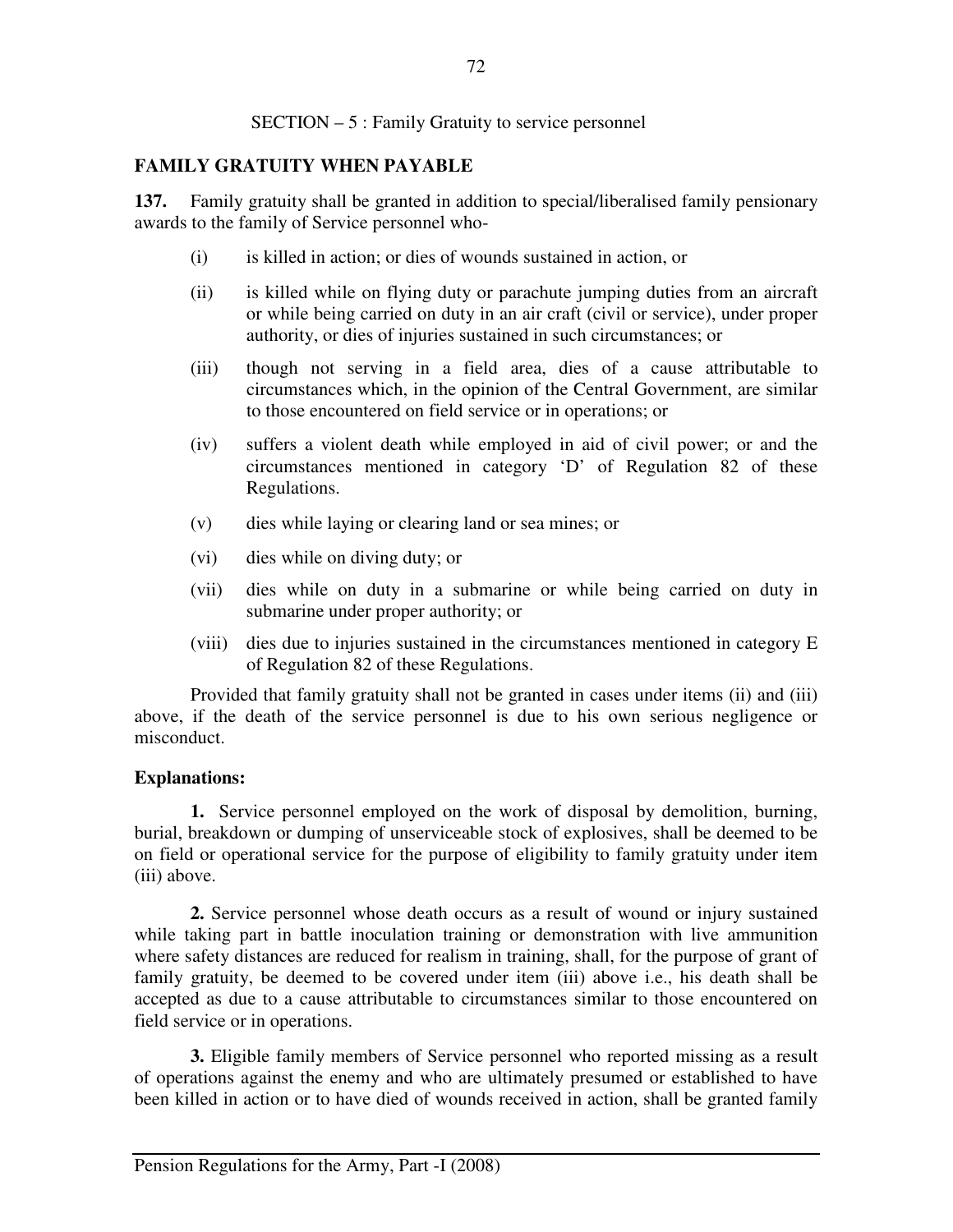gratuity at the rates and under the conditions laid down in this Regulation. If, however, the individual is found alive subsequently, the case shall be reported to Government for orders regarding adjustment of family gratuity paid to eligible member.

# **FAMILY GRATUITY – TO WHOM PAYABLE**

**138**. (a) Family gratuity shall be payable to the recipient of the special/liberalised family pension.

 (b) If, on the date on which the Principal Controller of Defence Accounts (Pensions) decides that the claim to a special/liberalised family pension is admissible but all the members in the list of eligible heirs have died or become disqualified, the family gratuity shall only be payable to legal heirs under the orders of the Central Government.

# **RATE OF FAMILY GRATUITY**

**139. (a)** The rates of family gratuity payable to family of an Officer are given in the table below:

|                    |                 | <u>, a mand</u><br>Where ex-gratia lump sum is Paid under<br>Regulation140 of these Regulations |                 | Where ex-gratia lump sum is no<br>under Regulation 140 |  |
|--------------------|-----------------|-------------------------------------------------------------------------------------------------|-----------------|--------------------------------------------------------|--|
|                    | Widow/ Children | Parents                                                                                         | Widow/ Children | Parents                                                |  |
| <b>Ranks</b>       | $\rm Rs$        | $\rm Rs$                                                                                        | $\rm Rs$        | $\mathbf{R}$ s                                         |  |
| Lieutenant         | 2000            | 1000                                                                                            | 3000            | 1500                                                   |  |
| Captain            | 2670            | 1335                                                                                            | 4500            | 2250                                                   |  |
| Major              | 4000            | 2000                                                                                            | 6500            | 3250                                                   |  |
| Lt. Colonel        | 6000            | 3000                                                                                            | 8000            | 4000                                                   |  |
| Colonel            | 8000            | 4000                                                                                            | 9500            | 4750                                                   |  |
| <b>Brigadier</b>   | 10670           | 5335                                                                                            | 11000           | 5500                                                   |  |
| Major General      | 13000           | 6500                                                                                            | 13000           | 6500                                                   |  |
| Lieutenant General | 14500           | 7250                                                                                            | 14500           | 7250                                                   |  |
| General            | 16000           | 8000                                                                                            | 16000           | 8000                                                   |  |

**Lump sum rate of family gratuity: -** 

(b) The rates of family gratuity payable to family of a Personnel Below Officer Rank (other than Defence security corps) are given in the table below:

|                             | Lump sum rates of Family Gratuity |                                       |
|-----------------------------|-----------------------------------|---------------------------------------|
|                             | Where ex-gratia is paid under     | Where ex-gratia is not paid under     |
| Rank                        | Regn 140 of these Regulations.    | Regulations 140 of these Regulations. |
|                             | (Rs.)                             | (Rs.)                                 |
| Honorary Captain            | 1200                              | 1600                                  |
| Honorary Lt.                | 1200                              | 1500                                  |
| SubedarMajor/Risaldar/Major | 1200                              | 1400                                  |
| Subedar/Risaldar            | 1200                              | 1300                                  |
| Naib Subedar                | 600                               | 1000                                  |
| Dafadar /Havildar           | 400                               | 650                                   |
| Lance Dafadar/ Naik         | 300                               | 550                                   |
| Sowar/Sepoy                 | 250                               | 450                                   |
| Boys/Recruits               | 250                               | 450                                   |
|                             |                                   |                                       |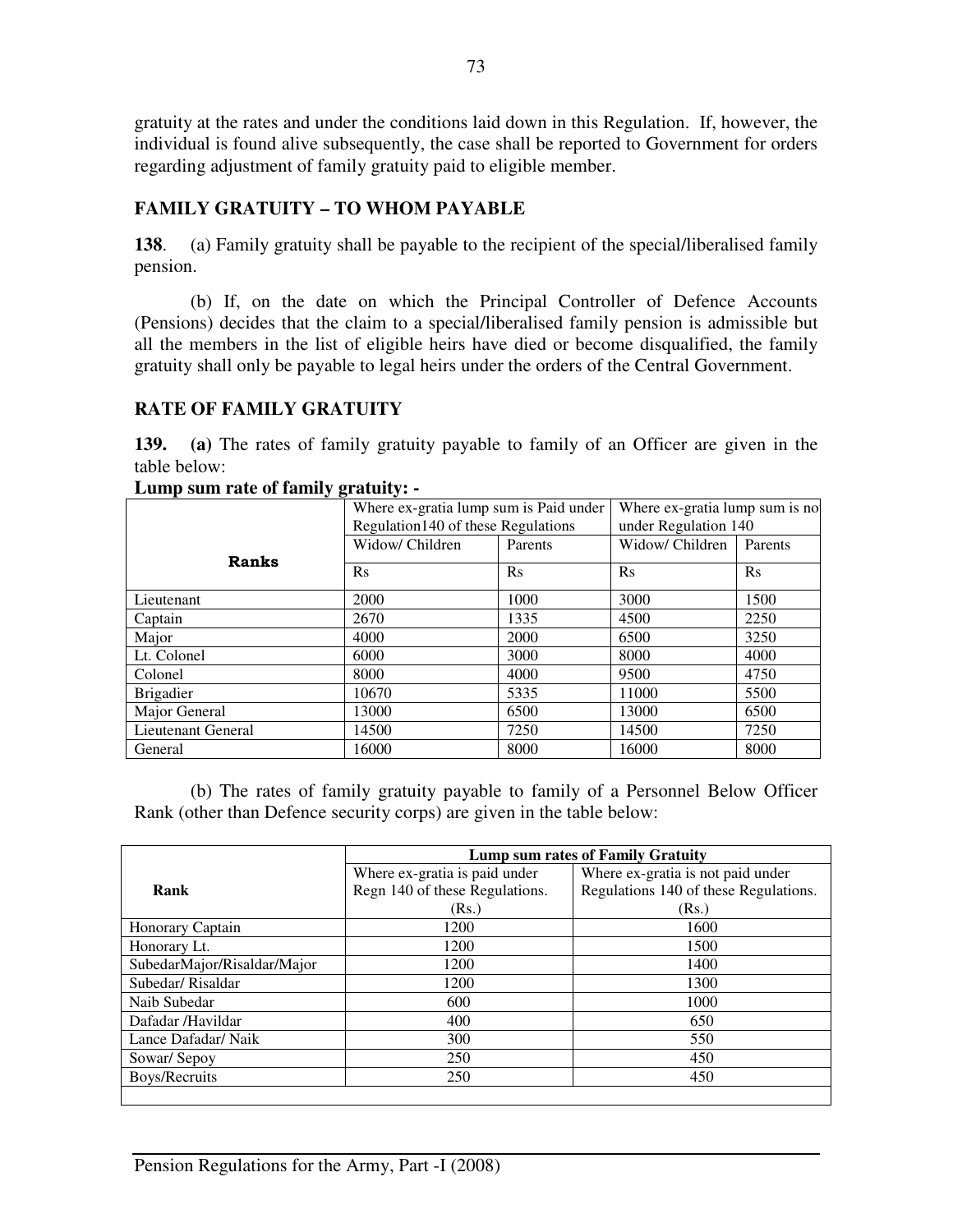## **SECTION – 6 : Ex-gratia lump-sum Compensation to family of service personnel**

#### **WHEN ADMISSIBLE**

**140.** (a) Payment of ex-gratia lump-sum compensation is admissible to families when service personnel concerned died in harness in specified circumstances in the actual performance of bonafide official duties where a causal connection and nexus exists between the occurrence of death and military service.

(b) If service personnel had died in such circumstances that a medical report could not be secured, the nexus and causal connection with military service would need to be adequately established in determining the entitlement to the ex-gratia lump-sum payment. In deciding this issue, all evidence (both direct and circumstantial) shall be taken into account and the benefit of reasonable doubt more liberally be given to the claimant

- **Notes: 1**. Ex-gratia lump sum is payable to the next of kin where death occurs in an accident while travelling on duty by service aircraft. The payment of ex-gratia in these cases will be without prejudice to the bond required to be executed by the service personnel, if any, indemnifying the Government against any claims on account of death while travelling by service aircraft.
	- **2.** Default or contributory negligence, if any, on the part of the service personnel concerned shall not be taken into account in sanctioning the compensation.

#### **Explanation** :

In case of accidents while travelling by commercial aircraft resulting in death of service personnel, compensation is not payable to the next of kin under these Regulations as compensation is payable by the national or private airline concerned in terms of international conventions.

#### **RATE OF EX-GRATIA LUMP SUM COMPENSATION**

**141. (a)** Ex-gratia lump-sum compensation is payable at the following rate to the families of service personnel who die in harness in the performance of official duties:-

| (i) Death occurring due to accidents in the course of       | Rs.5 lakhs.     |
|-------------------------------------------------------------|-----------------|
| performance of duties.                                      |                 |
| (ii) Death occurring in the course of performance of duties | Rs.5 lakhs.     |
| attributable to acts of violence by terrorists, anti-social |                 |
| elements, etc.                                              |                 |
| (iii) Death occurring during (a) border skirmishes; and     | $Rs.7.5$ lakhs. |
| (b) action against militants, terrorists, extremists etc.   |                 |
| (iv) Death occurring during enemy action in international   | Rs.10 lakhs.    |
| war or such war like engagements which are                  |                 |
| specifically notified by Ministry of Defence.               |                 |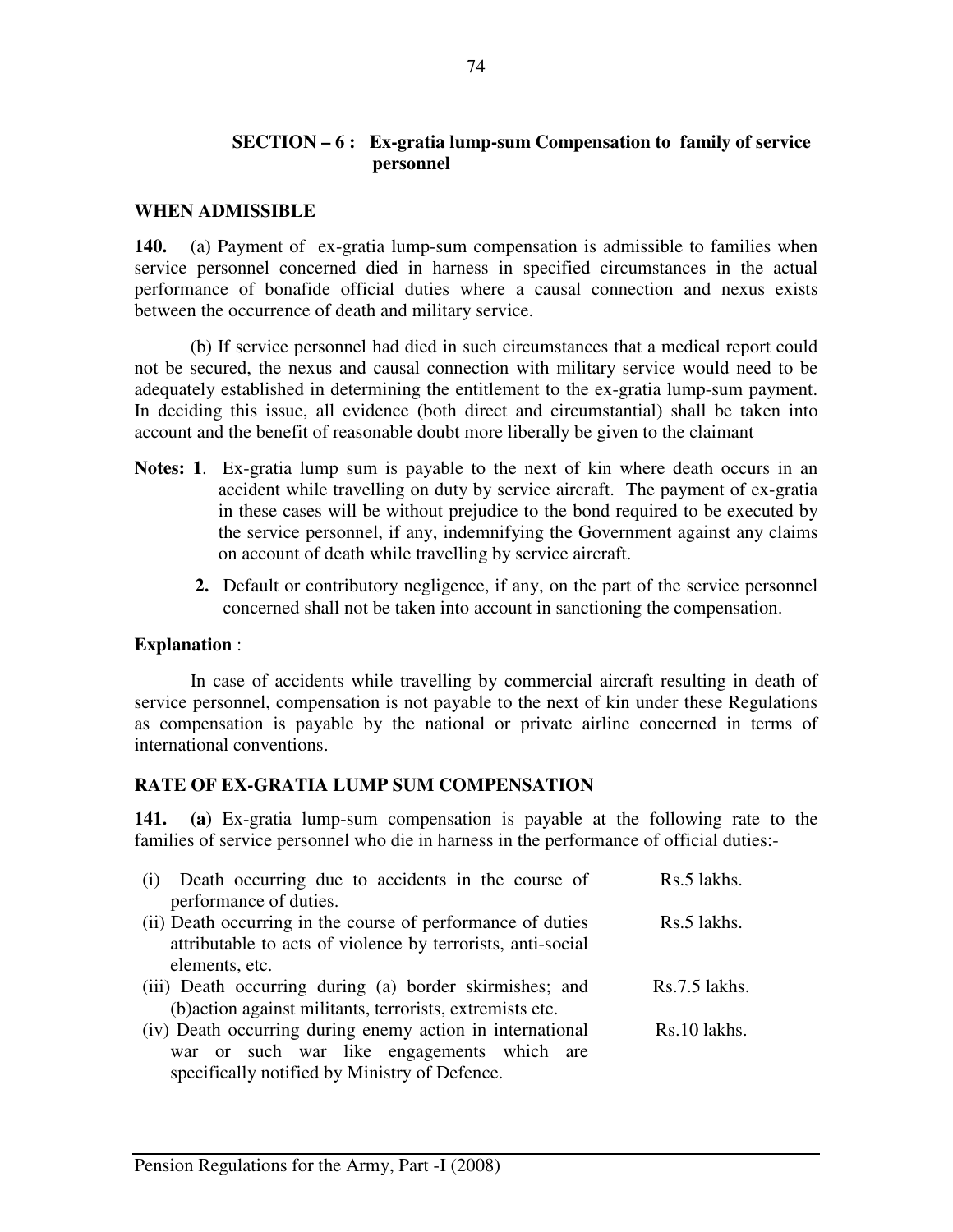(b) The admissibility of and entitlement to the ex-gratia lump-sum compensation in the circumstances specified in these Regulations may be decided in each individual case by the Principal Controller of Defence Accounts (Pensions).

(c)The ex-gratia compensation admissible in terms of clause (a) above shall be reduced by the compensation, if any, received by the next of kin of service personnel killed in train accidents while travelling on duty.

- **Notes: 1** Ex-gratia compensation under clause (a) (ii) above will be admissible to service personnel killed while employed in aid of the civil administration in quelling agitations, protest demonstrations, riots, etc., regardless of whether such agitations, demonstrations, etc., are resorted to by members of the public, political parties, etc., or by other public servant, including police personnel. In addition, service personnel on duty could become unwitting victims of bomb blasts in public places or vehicles, indiscriminate shooting incidents in public, etc, often resorted to by terrorists, anti-social elements, etc. The compensation under clause (a)(ii) will also, be admissible in cases of death in such incidents.
	- **2** Cases of death resulting from acts of violence or assault by terrorists, anti-social elements, etc. against Service personnel with the intention of deterring or preventing him from performing his duties, or because of any act done or attempted to be done by such service personnel in the lawful discharge of his duties, or because of his official position is also covered under clause (a)(ii) above.
	- **3-** Ex-gratia compensation under clause (a)(iii) above will generally be restricted only to those cases where the death of the service personnel is directly caused by actual field operations. Families of service personnel killed after being kidnapped by militants, terrorists, extremists, etc. because of his official position or with a view to spreading terror will also be entitled to the compensation under this Regulation.
	- **4** Few illustrative examples of cases to be covered under the different clauses (a)(i) to (iv) above are contained in the **statement** published as in **Appendix VIII** of these Regulations for the guidance of sanctioning authority. In case of any doubt in regard to the applicability of the ex-gratia compensation scheme, such cases will be referred to the Department of Pension & Pensioners' Welfare for appropriate decision in consultation with the Department of Expenditure.
	- **5** The ex-gratia compensation in the circumstances specified in these Regulations shall be admissible in addition to such other benefits as may be admissible under the liberalised Pensionary Award Scheme as the case may be. This will also be mutually exclusive of such other benefits as may be admissible under the Group Insurance Scheme of the respective Defence Service Fund etc., and will be payable in addition to such benefits.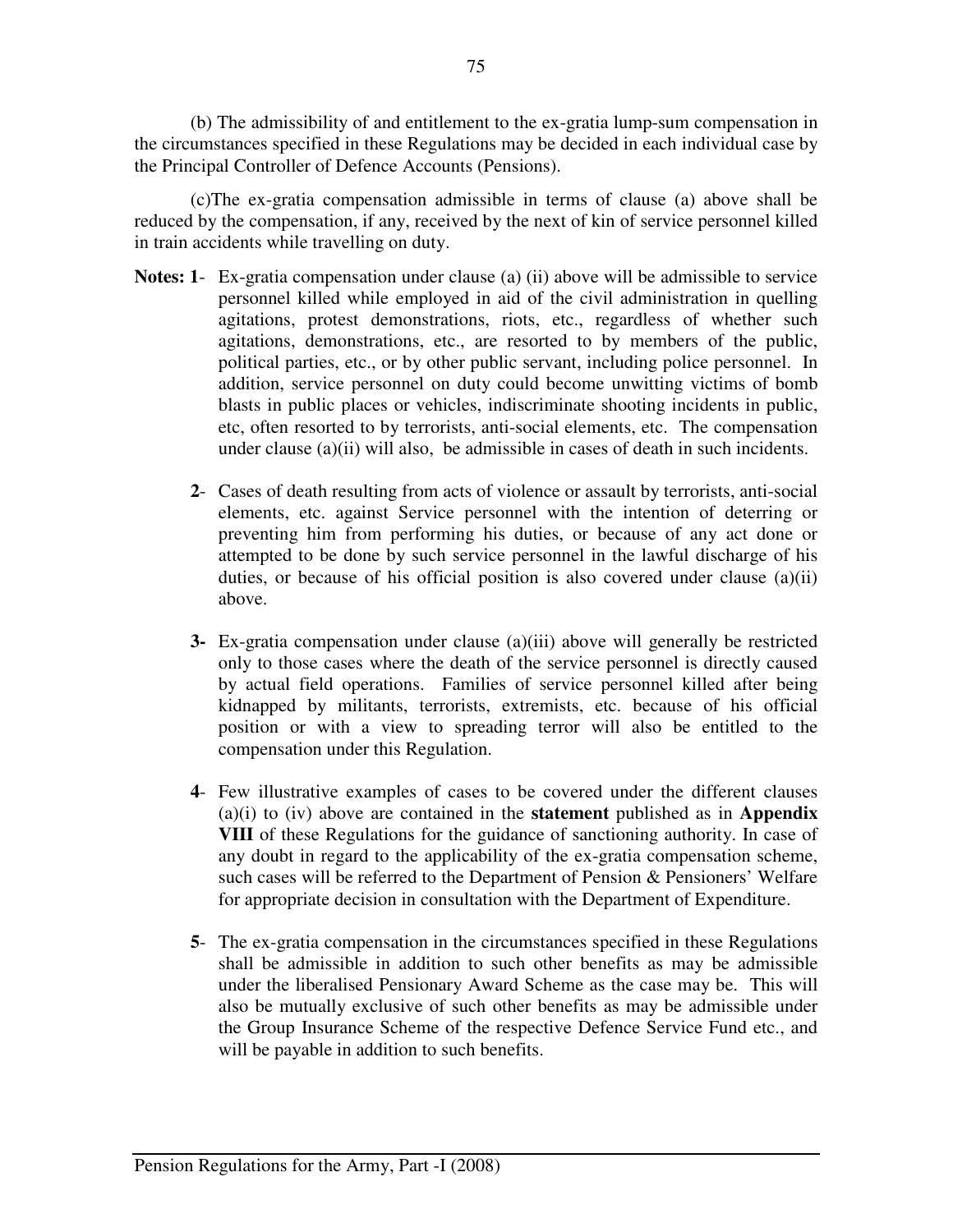- **6-** Ex-gratia payments, if any, made to families of the deceased service personnel from State funds by the State Government concerned shall not be taken into account and shall be excluded.
- **7** In certain cases, relief is also provided to families of deceased service personnel from sundry Government sources, such as the Prime Minister's Relief Fund, Chief Minister's Relief Fund etc. in such cases, it should be ensured that the aggregate of the relief/ex-gratia compensation paid from different sources does not exceed Rs. 10 lakhs in each individual case.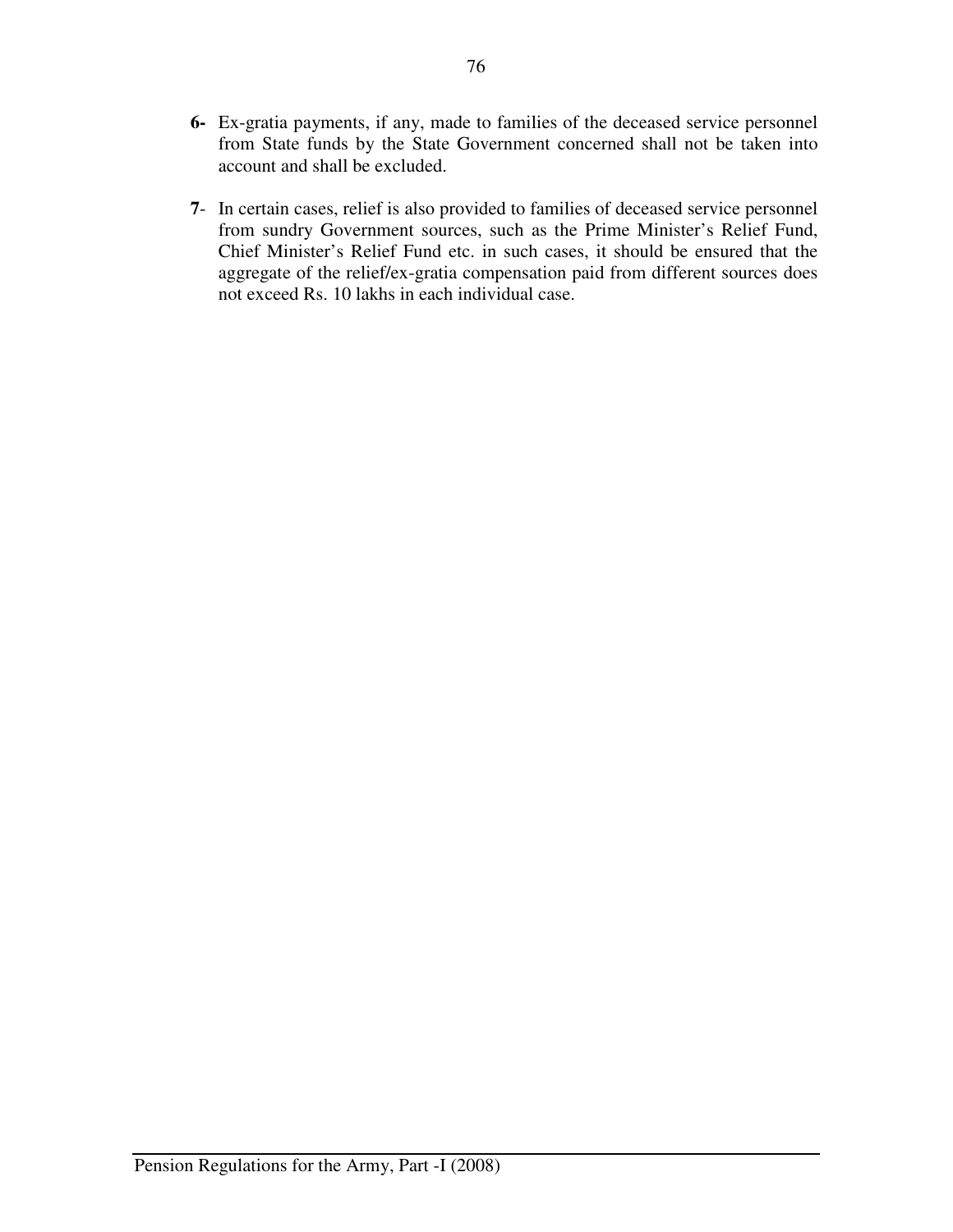#### **CHAPTER-V**

#### **RETIREMENT GRATUITY AND DEATH GRATUITY**

#### **RETIREMENT GRATUITY WHEN ADMISSIBLE**

**142.** (a) Service personnel who has completed 5 years actual qualifying service and is eligible for retiring/service/invalid/special/disability/war-injury/liberalised disability pension or retiring/service / special gratuity under these Regulations, shall be granted on termination of his service, a retirement gratuity equal to one fourth of the reckonable emoluments for each completed six monthly period of qualifying service, subject to a maximum of  $16^{1}/_{2}$  times the reckonable emoluments, provided that the amount of retirement gratuity payable shall in no case exceed Rupee 3.5 lakhs.

(b) If a service personnel who is eligible for any kind of pension or gratuity as at (a) above, dies within 5 years from the date of termination of his service and the sum actually received by him upto the time of his death on account of such gratuity or pension (including dearness relief) and the commuted value of any portion of pension commuted by him, with the retirement gratuity admissible under clause(a) above, is less than the amount equal to 12 times of his reckonable emoluments, a residual gratuity equal to the deficiency shall be granted to his family in the manner indicated in Regulation 147 below.

#### **Explanation: -**

The word "termination of Service" in this chapter mean release/ retirement/discharge / invalidment from service.

#### **DEATH GRATUITY WHEN ADMISSIBLE**

**143.** Death gratuity at the following rates shall be admissible in the event of death of Service personnel while in service, to the family in the manner indicated in Regulation 147 below: -

| <b>Length of Qualifying Service</b>         | <b>Rate of Death Gratuity</b>                                                                                                                                                                                                                                                            |  |
|---------------------------------------------|------------------------------------------------------------------------------------------------------------------------------------------------------------------------------------------------------------------------------------------------------------------------------------------|--|
| (i) Less than one year                      | 2 times of reckonable emoluments                                                                                                                                                                                                                                                         |  |
| (ii) One year or more but less than 5 years | 6 times of reckonable emoluments                                                                                                                                                                                                                                                         |  |
| (iii) Five years or more but less than 20   | 12 times of reckonable emoluments subject                                                                                                                                                                                                                                                |  |
| years                                       | to maximum of Rs. three and half lakhs.                                                                                                                                                                                                                                                  |  |
| (iv) 20 years and more                      | Half of reckonable emoluments for each<br>completed six monthly period of qualifying<br>service (including weightage of 5 years)<br>subject to a maximum of 33 times of<br>reckonable emoluments, provided that the<br>amount of Death Gratuity shall in no case<br>exceed Rs. 3.5 lakh. |  |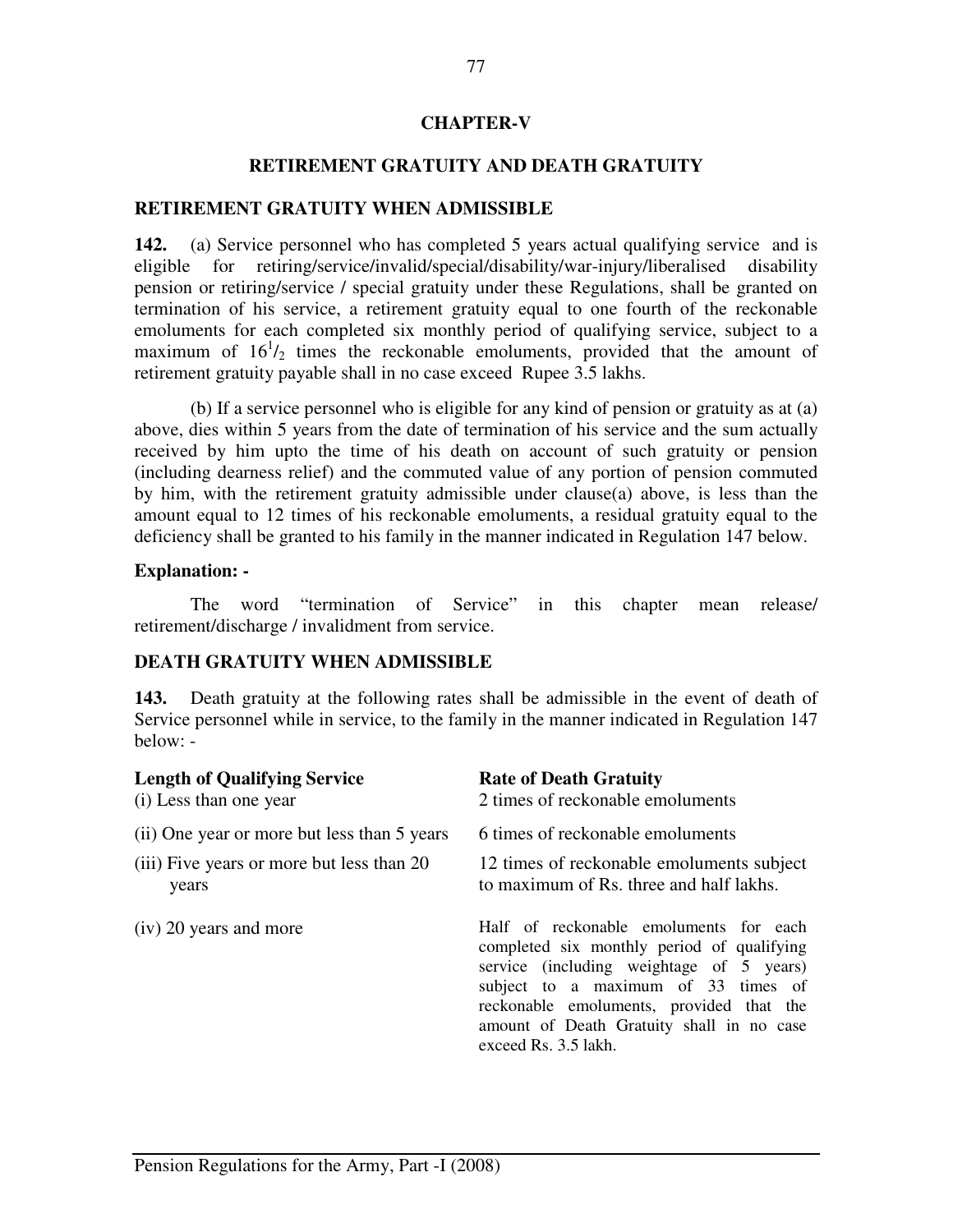### **DEFINITION OF FAMILY**

**144.** For the purpose of the Regulations under this Chapter the term "Family" shall include the following: -

- (i) Wife or wives including judicially separated wife or wives, in the case of a male service personnel,
- (ii) Husband including judicially separated husband in the case of a female Service Personnel,
- (iii) Sons including step sons and legally adopted sons
- (iv) Unmarried daughters including step daughters and legally adopted daughters
- (v) Widowed/divorced daughters including step daughters and legally adopted daughters,
- (vi) Father  $\bigcap$  including adoptive parents in case of individual whose
- (vii) Mother  $\uparrow$  personal law permits adoption.
- (viii) Brothers below the age of 25 years including step brothers,
- (ix) Unmarried sisters and widowed sisters including step sisters,
- (x) Married daughters, and
- (xi) Children of a pre-deceased son.

#### **NOMINATIONS**

**145.** (a) Service personnel shall make a nomination in one of the prescribed forms as per **Appendix IX** to these Regulations as may be appropriate in the circumstances of the case, conferring on one or more persons the right to receive retirement/death gratuity.

Provided that if at the time of making a nomination,

- (1) the individual has a family, the nomination shall not be in favour of any person or persons other than the members of his family.
- (2) if the individual has no family, the nomination may be made in favour of a person or persons, or a body of persons, whether incorporated or not.

(b) If an individual nominates more than one person, he shall specify the amount of share payable to each of the nominees in such a manner as to cover the whole amount of the gratuity.

# **EFFECT OF DEATH OF NOMINEE OR ON ACQUIRING FAMILY**

**146.** Service personnel may provide in the nomination--

(a) (i) that in respect of any specified nominee, who pre-deceases him or who dies after his death but before receiving payment of gratuity, the right conferred on that nominee shall pass to such other person as may be specified in the nomination;

Provided that --

(1) if at the time of making nomination, the individual has a family consisting of more than one member, the person so specified shall not be a person other than a member of his family.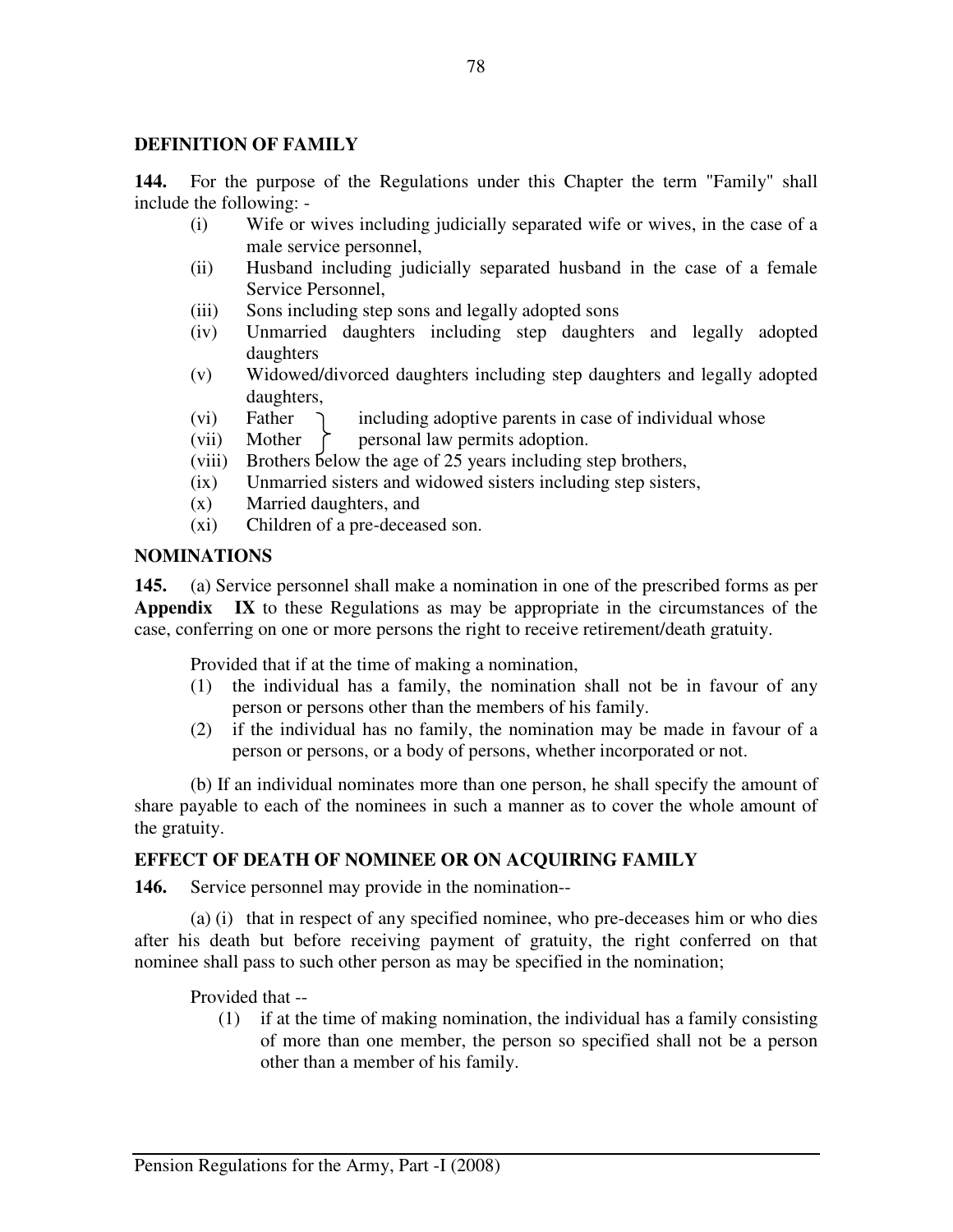- (2) where an individual has only one member in his family, and nomination has been made in his favour, it is open to the individual to nominate alternate nominee or nominees who may be a person or a body of persons, whether incorporated or not.
- (ii) that the nomination shall become invalid in the event of the happening of the contingency provided therein.

(b) The nomination made by an individual who has no family at the time of making it, or the nomination made by him under the proviso (2) of clause (a) (i) above, shall become invalid in the event of his subsequently acquiring a family or an additional member in the family, as the case may be.

(c) An individual may, at any time, cancel a nomination by sending a notice in writing to the appropriate authority indicated in clause (e) below, along with such notice he may send a fresh nomination made in accordance with these Regulations.

(d) Immediately on the death of a nominee in respect of whom no special provision has been made in the nomination, or on the occurrence of any event by reason of which the nomination becomes invalid, the individual shall send to the appropriate authority indicated in clause (e) below, a notice in writing formally canceling the nomination together with a fresh nomination.

(e) Every nomination made, and every notice of cancellation given, by an individual under these Regulations, shall be sent by him immediately to: -

- (i) The Integrated Headquarters, Ministry of Defence(Army), Adjutant General's Branch, MP-5&6 in the case of a non-medical Officer and Medical Personnel Record Section (Officers) in the case of Army Medical Corps, Army Dental Corps & Military Nursing Service Officer and Territorial Army Directorate in the case of Territorial Army personnel.
- . (ii) The respective Record Office in respect of Personnel Below Officer Rank.

(f) Every nomination made, and every notice of cancellation given by an individual shall to the extent that it is valid, take effect from the date on which it is received by the authority mentioned in the preceding clause.

(g) Nomination made after the termination of an individual's service, shall not be regarded as valid.

#### **DISBURSEMENT OF RETIREMENT GRATUITY AND DEATH GRATUITY**

**147.** (a) The gratuity shall be paid to the person on whom the right to receive the gratuity is conferred by means of a valid nomination.

 (b) If there is no such nomination or if nomination made does not subsist, the gratuity shall be paid in the manner indicated below:-

(i) If there are one or more surviving members of the family as in items (i), (ii), (iii)  $\&$  (iv) of Regulation 144 the gratuity shall be paid to all such members in equal shares.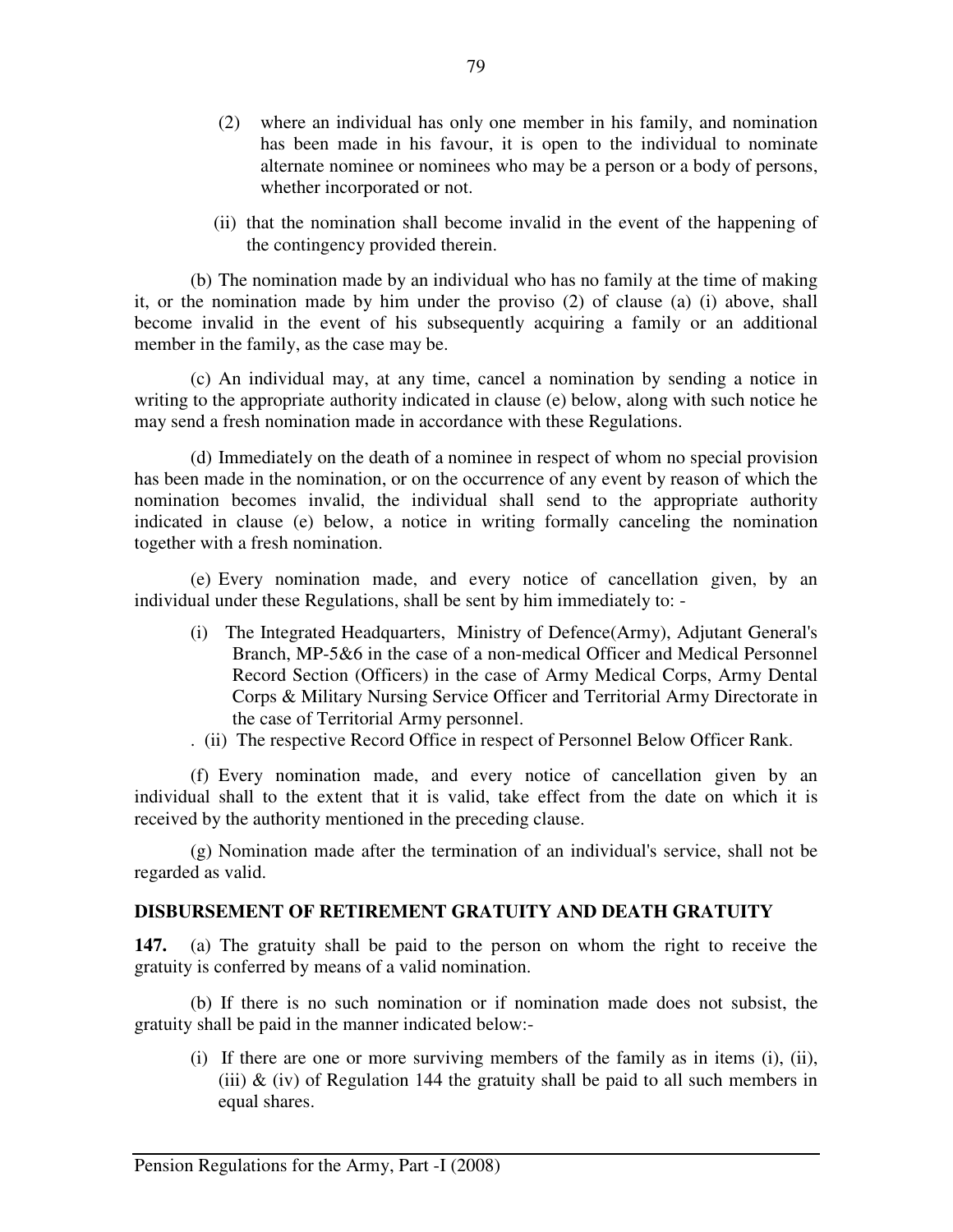(ii) If there are no such surviving members in the family as in sub- clause (i) above, but there are one or more members as in items (v), (vi), (vii), (viii), (ix), (x)  $\&$ (xi) of Regulation 144, the gratuity shall be paid to all such members in equal shares.

(c) If an individual has made no nomination, or the nomination made does not subsist, and dies after termination of service, without receiving retirement gratuity, the gratuity shall be disbursed to the family in the manner indicated in clause (b) above.

(d) The right of a female member of the family or that of a brother of an individual, who dies while in service or after his service terminates, to receive the share of gratuity, shall be determined with reference to the facts as they stood on the date of death of the individual. The entitlement shall not be affected if a female member marries or re-marries or the brother attains the age of 25 years, after the death of the service personnel and before receiving her or his share of the gratuity.

# **DEBARRING OF PERSON FROM RECEIVING GRATUITY**

**148.** (a) If a person, who in the event of death of Service personnel while in service, is eligible to receive gratuity in terms of Regulations 147 but is charged with the offence of murdering the service personnel or for abetting in the commission of such an offence, his claim to receive his share of gratuity shall remain suspended till the conclusion of the criminal proceedings instituted against him.

(b) If on the conclusion of the criminal proceedings referred to in clause (a) above, the person concerned

- (i) is convicted for the murder or abetting in the murder of the service personnel, he shall be debarred from receiving the share of gratuity, which shall be payable to other eligible members of the family, if any,
- (ii) is acquitted of the charge of murdering or abetting in the murder of service personnel, his share of gratuity shall be payable to him.

# **LAPSE OF GRATUITY**

**149.** If an individual dies while in service or after his service terminates, without receiving the amount of death /retirement gratuity and leaves behind no family and has also made no nomination or the nomination made does not subsist, the amount of gratuity shall lapse to the Government.

 Provided that the amount of death /retirement gratuity shall be payable to the person in whose favour a succession certificate in respect of the gratuity in question has been granted by a court of Law.

# **RECOVERY OF PUBLIC CLAIMS OR GOVERNMENT**

**150.** While authorising payment of retirement gratuity, the Principal Controller of Defence Accounts (Pensions) shall recover any public claim or Government dues brought to his notice as outstanding against the serving personnel from the retirement gratuity or death gratuity payable to him or his nominee as the case may be.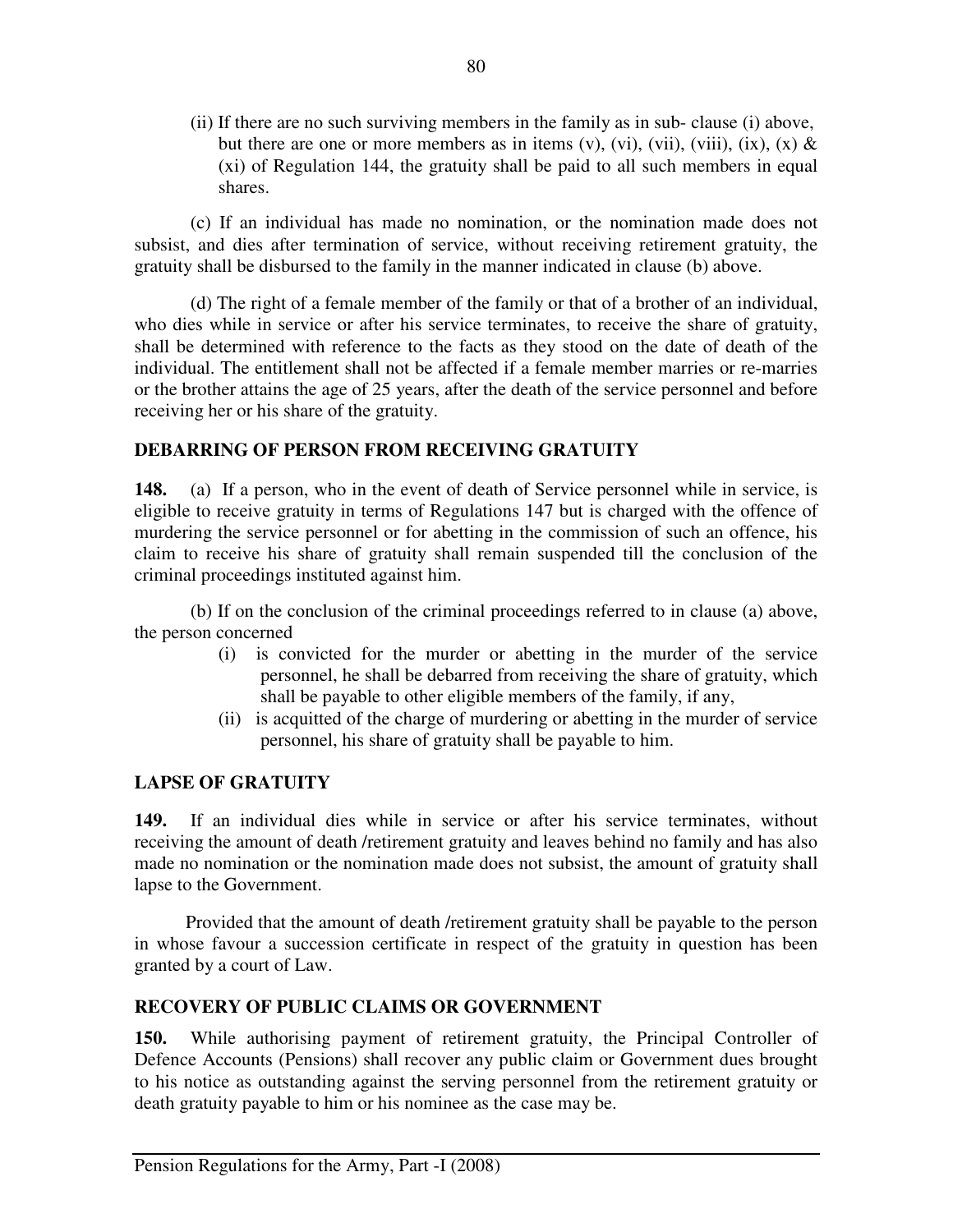### **CHAPTER - VI**

# **COMMUTATION OF PENSION**

#### **WHEN ADMISSIBLE**

**151.** Service personnel in receipt of or entitled to any of the following kind of pension for life may be allowed to commute a portion of his pension to the extent indicated in Regulation 153:

- (i) Retiring pension;
- (ii) Service pension (including additional pension payable to Havildar granted honorary rank of Naib Subedar);
- (iii) Special pension;
- (iv) Disability pension or war injury pension or liberalised disability pension.
- (v) Invalid pension.
- **Note:** Where the individual is granted temporary disability pension, commutation of pension shall be allowed with reference to service element of disability pension only.

#### **WHEN PERMISSIBLE**

**152.** Commutation may take place on release/retirement/discharge/ invalidment or at any time subsequent thereto.

 Provided that an individual against whom departmental/judicial proceedings have been instituted before the date of his release/ retirement/discharge/invalidment from service or the pensioner against whom such proceedings are instituted after the date of release/ retirement /discharge/invalidment shall not be eligible to commute a fraction of his provisional pension authorised under Regulation 7 of these Regulations or the pension during the pendency of such proceedings..

#### **CONDITIONS AND LIMIT**

**153.** Service personnel may be permitted, subject to the report of a medical board, where necessary under these Regulations, as to his physical fitness and to any decision taken in exercise of discretion provided in Regulation 9 to commute for a lump-sum payment a fraction not exceeding 43 percent in the case of a Commissioned Officer and 45 percent in the case of a Personnel Below Officer Rank, of his pension (less any amount previously commuted).

- Notes: 1. If fraction of pension to be commuted results in fraction of rupee, such fraction of a rupee shall be ignored for the purpose of commutation.
	- **2.** When a part of pension is withheld/withdrawn under Regulation 9 the admissible amount that can be commuted shall be calculated with reference to reduced pension payable from that date;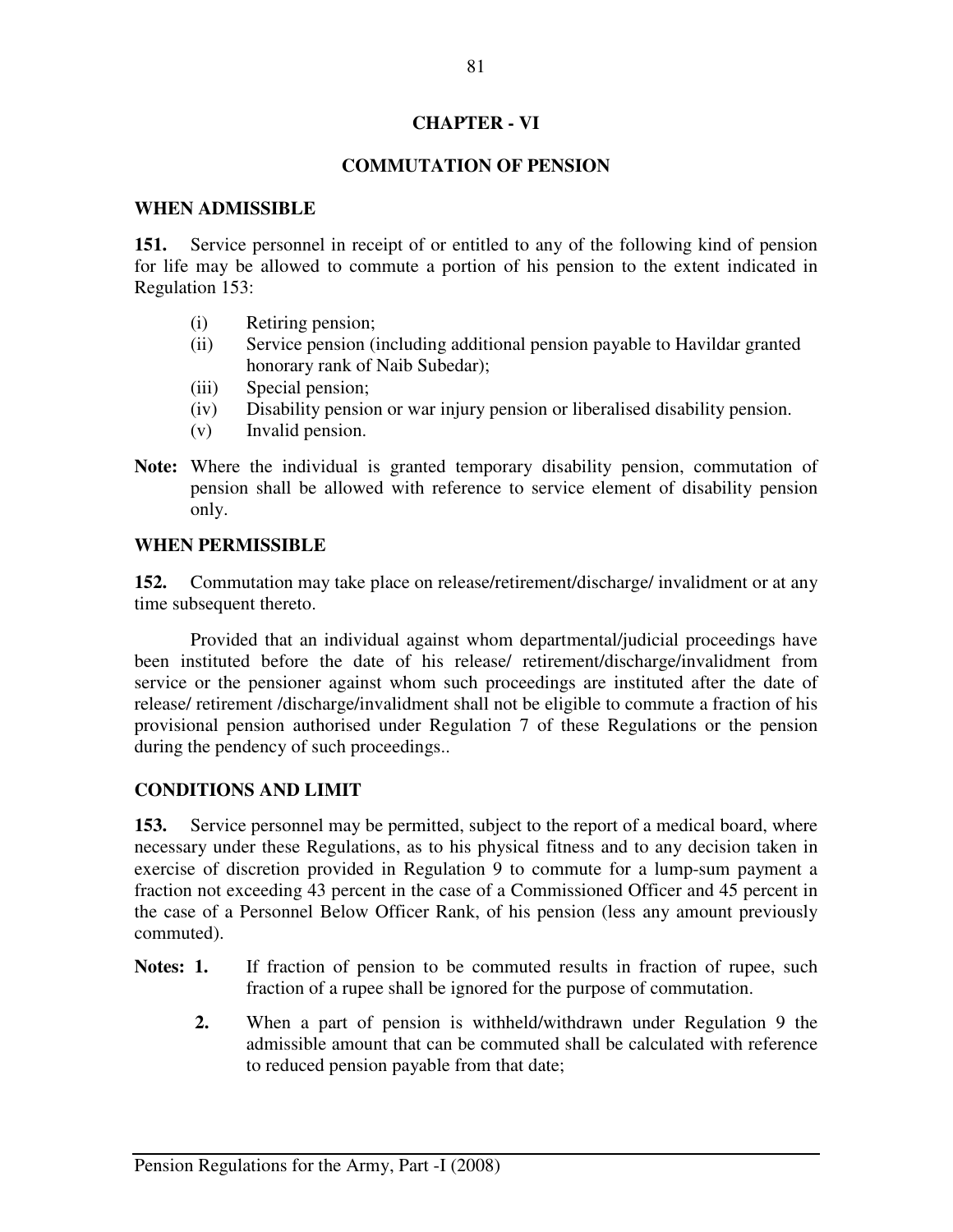#### **Explanation**:

Where a lump sum compensation is paid in lieu of disability element for a particular disability under the provisions of Regulations 90 and 102, commutation of pension shall be allowed with reference to any other disability and service element of disability/war injury pension granted after release/retirement/discharge or invalidment.

#### **WHEN TO APPLY FOR COMMUTATION OF PENSION**

**154.** (a) Officer retired on attaining the prescribed age of retirement and Personnel Below Officer Rank who are discharged on completion of tenure or age of retirement or of service limit and desires payment of commuted value of pension being authorised at the time of issue of the pension payment order, and desires payment of commuted value of pension being authorized at the time of issue of the pension payment order may express his wish for commutation of pension before the date of retirement/discharge so as to reach the application to the Principal Controller of Defence Accounts (Pensions) not later than three months before the date of release/retirement/discharge. In such case the service personnel has no option to withdraw the request for commutation of pension. In such case the service personnel has no option to withdraw the request for commutation of pension.

Provided that in the case of an individual who applies for commutation of pension before his retirement/discharge, the Government shall have no liability for the payment of commuted value of pension if the individual dies before his retirement/discharge, or forfeits claim to pension before such retirement/discharge.

(b) The individual can submit application for commutation of pension under these Regulations any time after the date of release/retirement/discharge or invalidment from service.

## **COMMUTATION OF PENSION WITHOUT COMMUTATION MEDICAL BOARD**

**155.** (a) An applicant shall, subject to the permissible limits prescribed be eligible to commute a fraction of the pension, after he has been declared fit at the time of Release Medical Examination if he applies on the prescribed form for commutation—

 (i) either before retirement/discharge who has not expressed his wish for commuatation of the pension 3 months before retirement/discharge

Or

(ii) any time after release/retirement/discharge/ invalidment however the application must reach the Principal Controller of Defence Accounts (Pensions) before the expiry of one year from the date of release/ retirement/discharge or invalidment from service.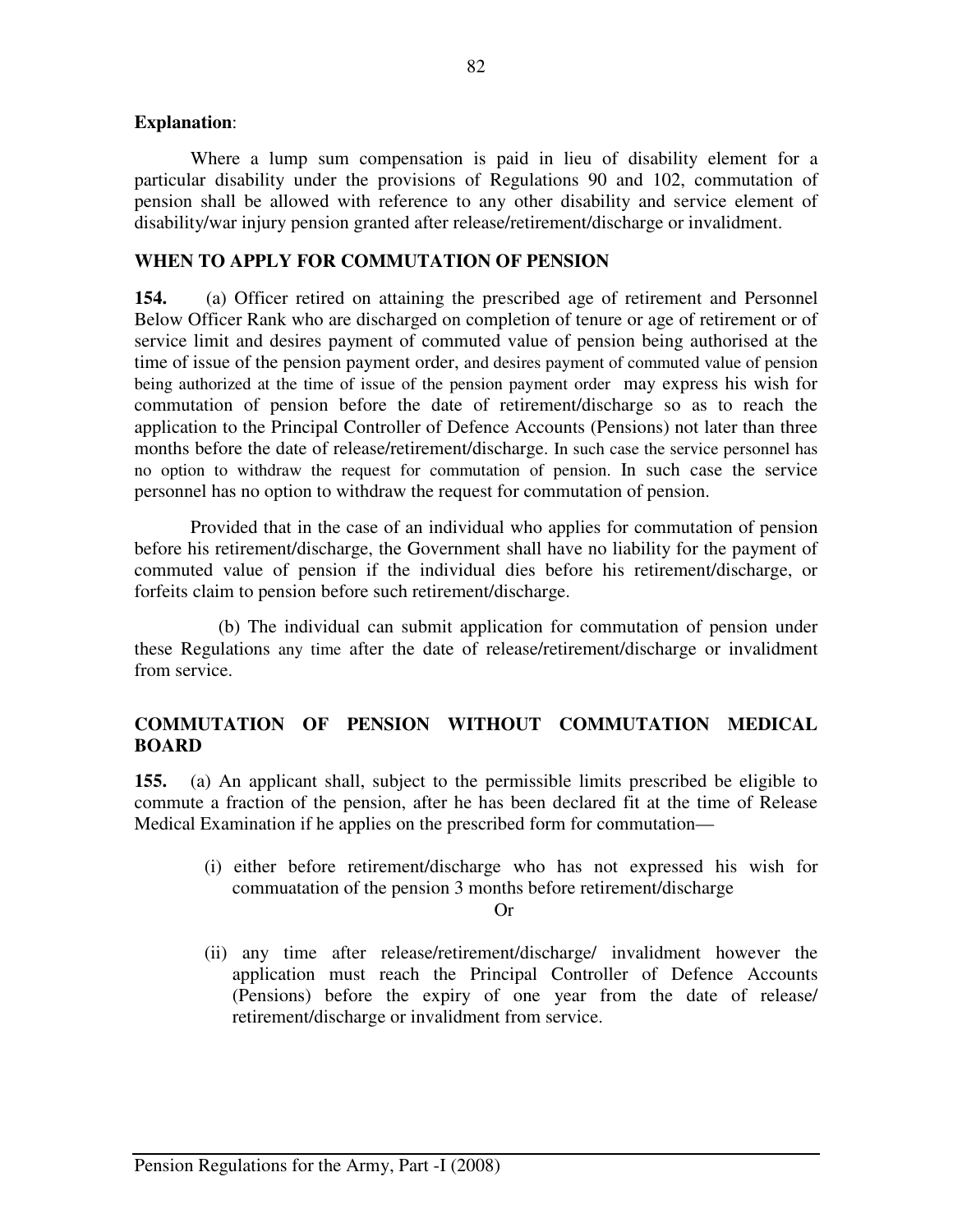Provided that in the case of an applicant **-** 

- (1) who is authorised a pension on absorption in Public Sector Undertaking or Autonomous Body and is entitled to pro-rata pension and retirement gratuity and in whose case orders retiring him from Armed Forces service had been issued from a retrospective date, the period of one year for the purpose of item (ii) above, shall reckon from the date of issue of the letter conveying the terms and conditions of absorption.
- (2) who is authorised final pension after the conclusion of the disciplinary or judicial proceedings the period of one year for the purpose of item (ii) above shall reckon from the date of the issue of orders consequent on the finalisation of the disciplinary/court or judicial proceedings.

(b) In case of individual who are found in low medical category at the time of his release/retirement/ discharge and who appear before the Release Medical Board or who are invalided out of service by the Invaliding Medical Board or who are discharged from service before completion of engagement on account of being placed in low medical category, an annotation shall be made by the Release Medical Board or Invaliding Medical Board on the Release/Invaliding Medical Board proceedings, regarding such addition of year(s) of age in case of impaired life which shall be taken into account by the Principal Controller of Defence Accounts (Pensions) for purpose of commutation of pension.

(c) Individual who applies for commutation of pension under this Regulation shall have no option to with draw subsequently his application for commutation of pension.

# **COMMUTATION OF PENSION AFTER COMMUATION MEDICAL BOARD**

- **156.** An individual who-
	- (i) either applies for commutation of pension after the expiry of one year from the date of release/retirement/discharge /invalidment, or
	- (ii) whose application for commutation reaches Principal Controller of Defence Accounts (Pensions) after the expiry of one year from the date of release/retirement/discharge /invalidment,

shall be eligible to commute a fraction of his pension after he has been declared fit by the Commutation Medical Board and subject to such addition of year(s), if any, of age in the case of impaired life, by the competent medical authority.

# **COMMUTATION OF PENSION TO BECOME ABSOLUTE**

- **157.** The commutation of pension shall become absolute
	- (i) in case where one applies before retirement/discharge under Regulation 154(a) on the date following the date of retirement/discharge.
	- (ii) in case where one applies within one year after release/ retirement/ discharge/ invalidment under clause (a) of Regulation 155 on the date on which the application is received by the Principal Controller of Defence Accounts (Pensions), and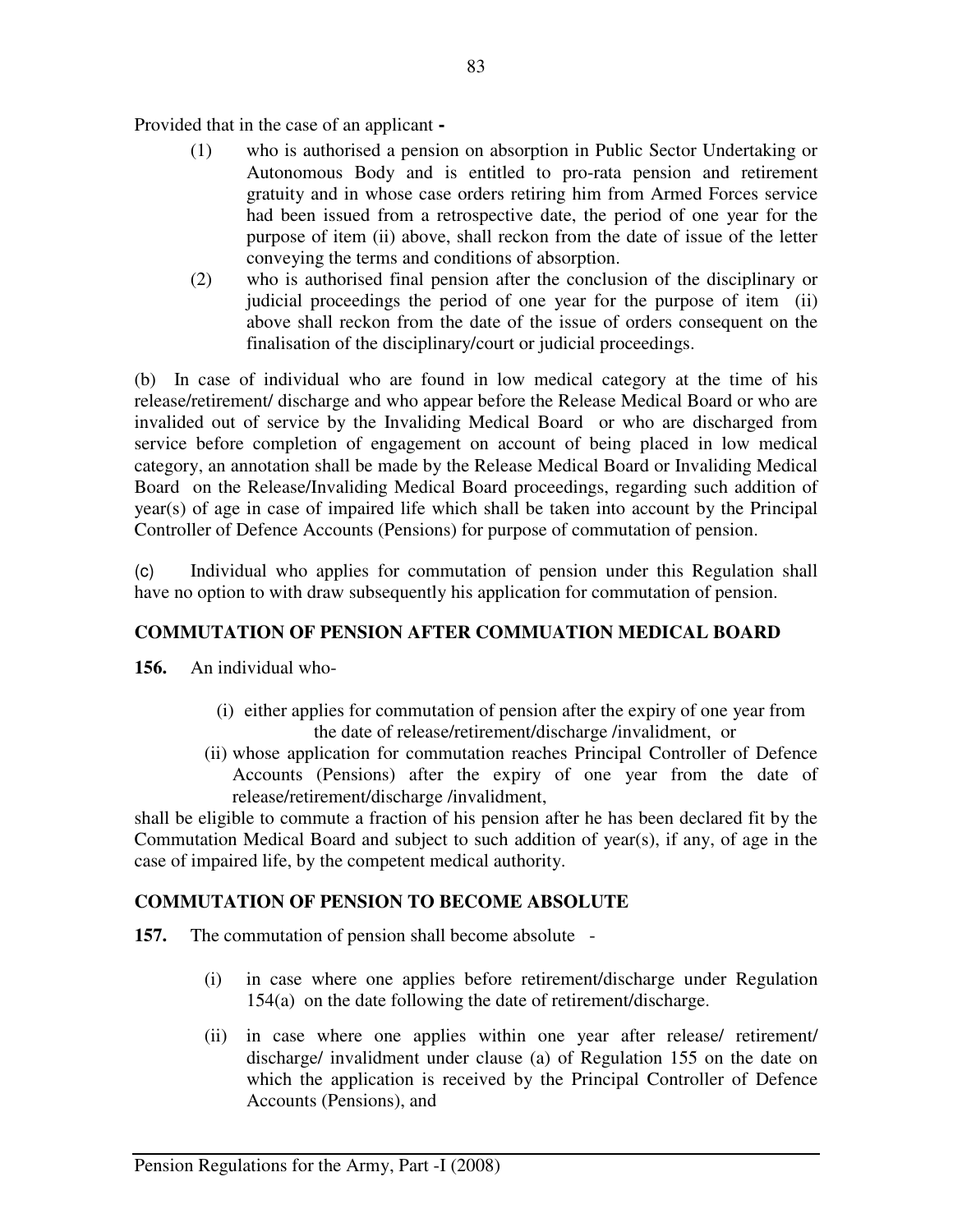- (iii) in case where one applies after one year after release/retirement/discharge/invalidment and where Medical Board for Commutation is held—on the date on which the medical board signs the medical certificate.
- **Note:** Government shall have no liability for the payment of commuted value of pension if the individual dies before commutation of pension become absolute under this Regulation.

## **CALCULATION OF COMMUTED VALUE OF PENSION**

**158.** (a) The formula for calculation of capitalised value of commuted portion of pension shall be:

Portion of pension Purchase value for the i.e. 43% or 45% of pensionX 12 X age next birthday as the case may be,.

 (b) The purchage value of commutation shall be as given in the commutation table prescribed by the Government from time to time. The current table is given as **APPENDIX-X** to these Regulations.

 (c) The age of the individual shall be taken as being the age he shall attain on the next birthday following the date on which the commutation shall become absolute subject to such addition of year(s) of age in the case of impaired life, as may be recommended by the medical authority or Release/Invaliding Medical Board or Medical Board for Commutation.

(d)In case the value specified in Table is modified at any time before the commutation becomes absolute, the commuted value shall be calculated and paid in accordance with the modified table.

 Provided that where the commuted values calculated with reference to the table as modified, is less favourable than the value determined with reference to the table before it was so modified, the Principal Controller of Defence Accounts (Pensions) shall inform the individual of the revised value and communicate to him the provisions of clause (i) of Regulation 160.

#### **REDUCTION IN PENSION ON PAYMENT OF COMMUTED VALUE OF PENSION**

**159**. (a) In case of pensioners falling in clause (i) of Regulation 157 i.e. in whose case the commuted value of pension becomes payable on the day following the date of his retirement/discharge, the reduction in the amount of pension on account of commutation shall be operative from its inception. Where, however, payment of commuted value of pension could not be made within the first month after the date of retirement/discharge, the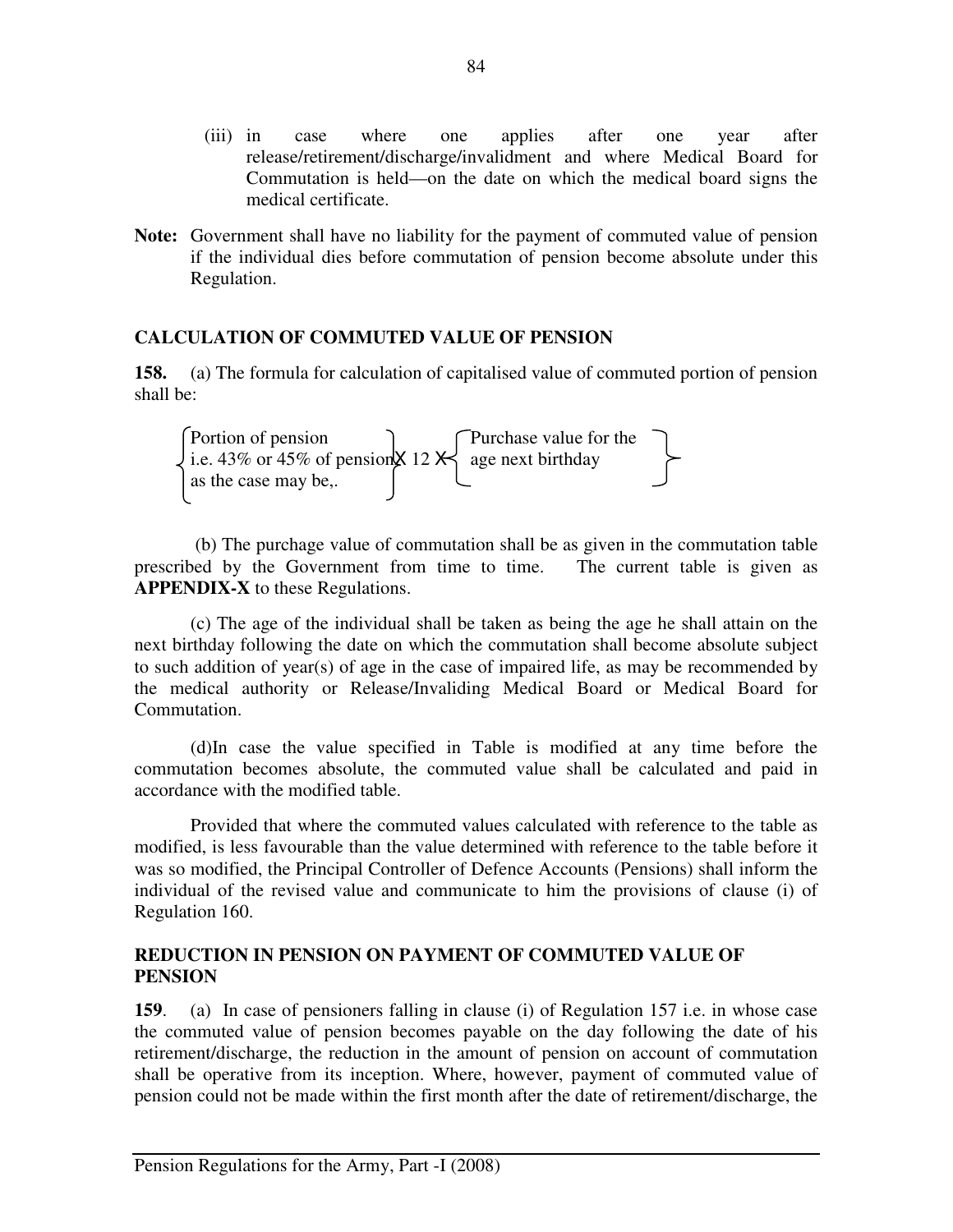difference of monthly pension for the period between the day following the date of retirement/discharge and the date preceding the date on which the commuted value of pension is deemed to have been paid in term of Rule 49 of the Central Government Accounts (Receipt and payments) Rule 1983 shall be authorised by the Principal Controller of Defence Accounts (Pensions).

 (b) In the cases of pensioners falling in clauses (ii) or (iii) of Regulation 157, if he is drawing his pension from Treasury/Pay Accounts officer/Defence Pension Disbursing Office or Post Office, the reduction in the amount of pension on account of commutation shall be operative from the date of receipt of the commuted value of Pension or at the end of three months after the date of issue of the Pension Payment Order by the Principal Controller of Defence Accounts (Pensions) for payment of commuted value of pension, whichever is earlier. Or

If the pensioner is drawing his pension from a Bank the reduction in the amount of pension on account of commutation shall be operative from the date on which commuted value of pension is credited by the bank to the pensioner's account to which pension is being credited.

# **WITHDRAWAL OF APPLICATION FOR COMMUTATION OF PENSION**

**160.** The withdrawal of application for commutation of pension under these Regulations permissible under the following circumstances:

- (i) When the table of values applicable to him is modified between the date of application for commutation and the date on which the commutation becomes absolute and the modified table is less favourable than that previously inforce, or
- (ii) when in the case of impaired life, the medical board recommends an addition of year(s) of age to his actual age.
- (iii)an individual, after giving notice in writing, may also withdraw his application at any time before subjecting himself to medical examination before the medical authority but in no case after he has appeared before such an authority.

#### **NO RE-IMBURSEMENT OF INCIDENTAL EXPENSES INCURRED**

**161.** No reimbursement of any travelling or other expenses incurred by an individual in connection with commutation of his pension shall be admissible.

## **COMMUTATION OF ADDITIONAL PENSION BECOMING DUE AS A RESULT OF RETROSPECTIVE REVISION OF PENSION**

**162.** An individual who has commuted a fraction of his pension and whose pension after commutation has been revised and enhanced retrospectively as a result of Government's decision, shall be paid the difference between the commuted value determined with reference to the enhanced pension (by taking into account the same age next birthday, including loading if any, which was taken earlier while computing the capitalised value of a fraction of pre-revised pension) and the commuted value already paid. For the payment of difference of commuted value, he shall not be required to apply afresh.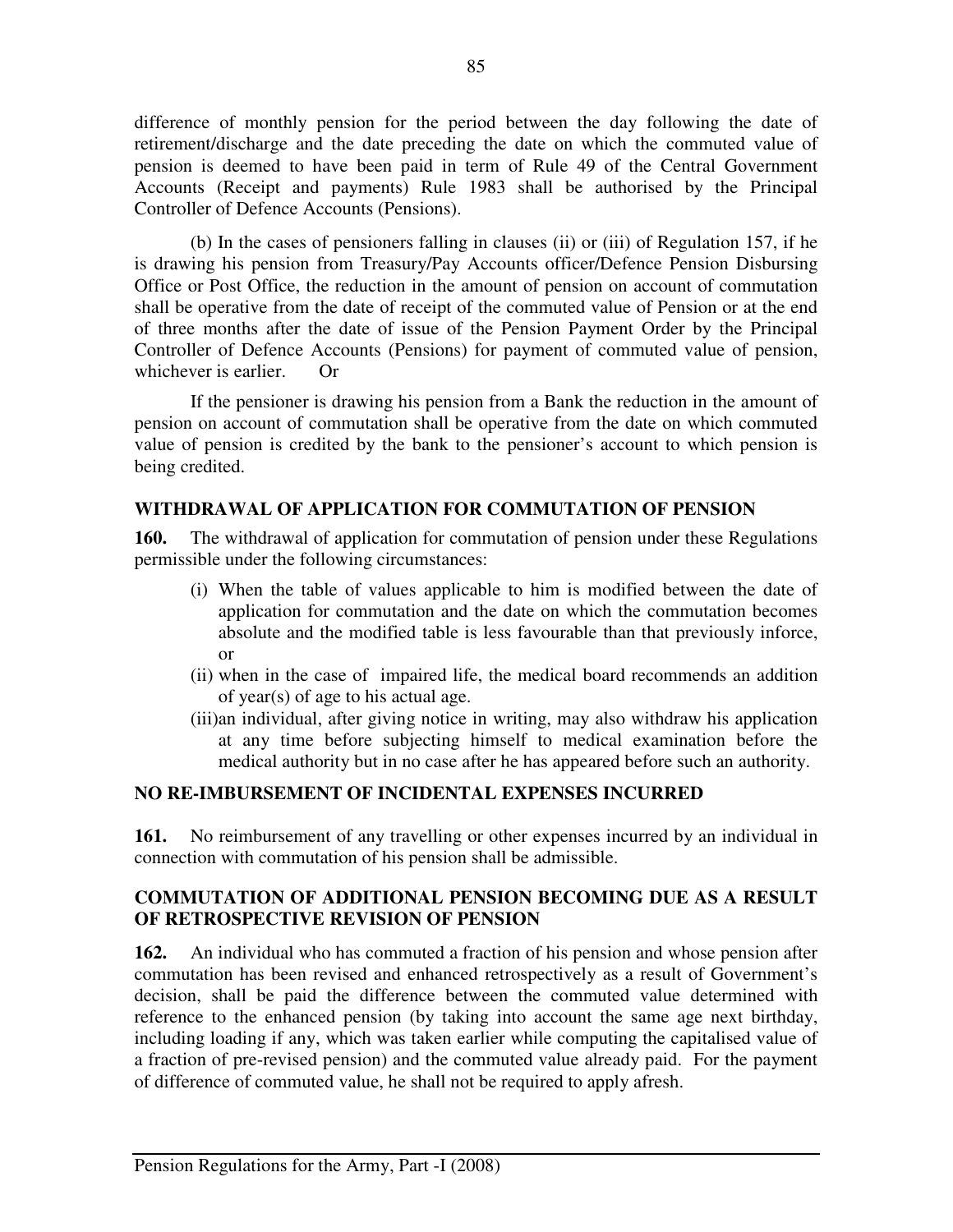#### **RESTORATION OF COMMUTED PORTION OF PENSION**

**163.** The pensioners who have commuted the admissible portion of pension are entitled to have the commuted portion of pension restored after 15 years. The restoration may be reckoned from the date of retirement/discharge itself only in cases where commutation of pension was notified simultaneously with any kind of pension. In all other cases where commutation of pension led to a reduction in second or subsequent months, 15 years will be reckoned from the date of commutation i.e. from the date on which reduction in pension on account of commutation became effective.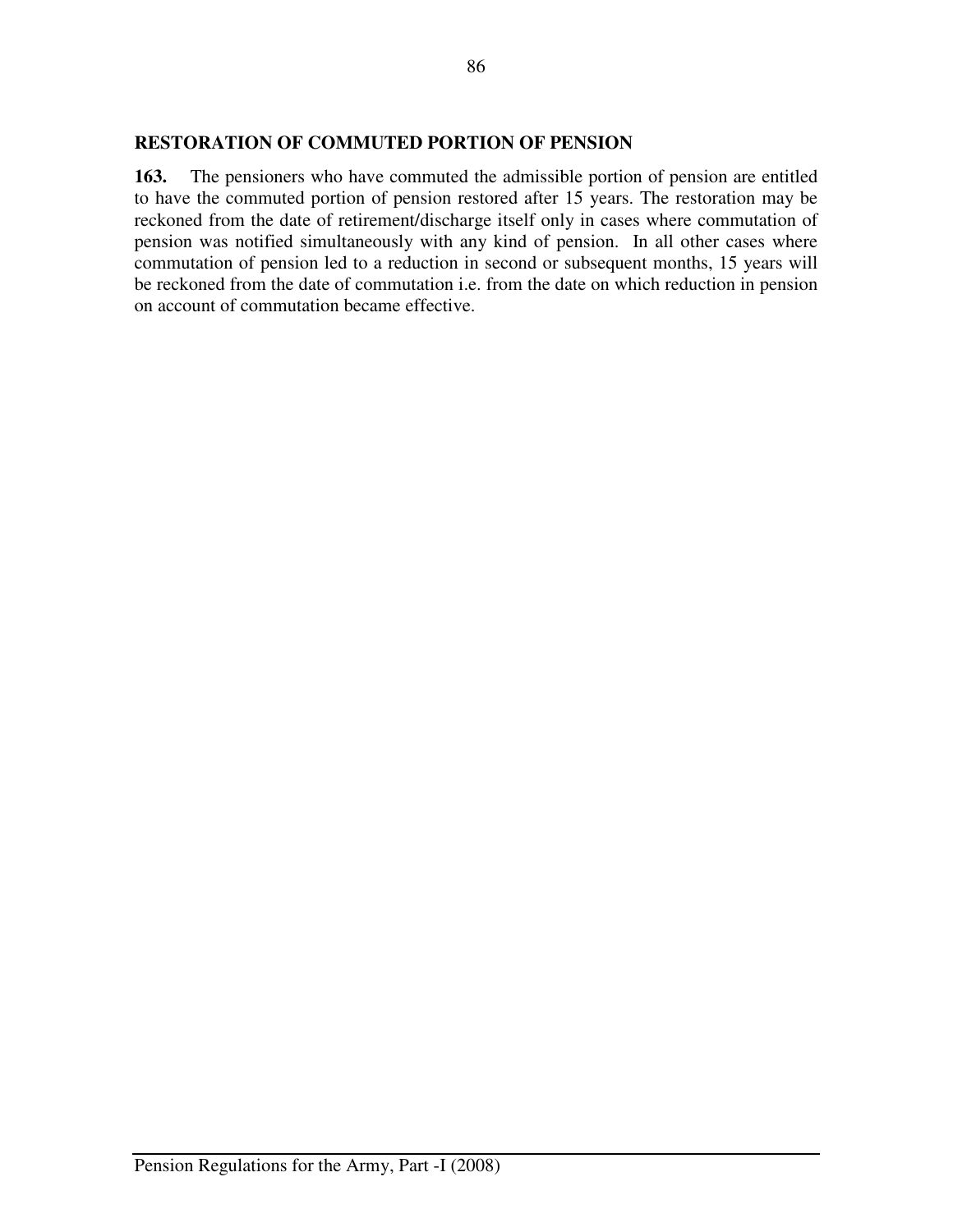## **CHAPTER - VII**

### **EMERGENCY COMMISSIONED AND SHORT SERVICE COMMISSIONED OFFICER**

## **SECTION–1: Emergeny / Short Service Commissioned Officer coming direct from civil life**

#### **RATE OF TERMINAL GRATUITY**

**164** (a). The rate of terminal gratuity to the Officer coming direct from civil life shall be half a month's reckonable emoluments for each completed 6 monthly period of qualifying service.

(b). The grant to terminal gratuity and the amount thereof to an Officer, whose commissioned service has been terminated on disciplinary grounds, shall be at the discretion of the Central Government.

# **GRANT OF TERMINAL GRATUITY TO OFFICER INVALIDED OUT OF SERVICE**

**165.** Officer whose service has been terminated on account of medical unfitness for military service due to causes beyond his control and who does not qualify for disabilit, pension shall be granted terminal gratuity as admissible under Regulation 164.

 Provided that if such an Officer is subsequently granted disability pension or in the event of his death, special family pension is granted, the terminal gratuity shall be adjusted against such an award in such manner as may be decided by the Central Government in each case.

#### **PAYMENT OF TERMINAL GRATUITY IN THE EVENT OF DEATH**

166. Terminal gratuity of an Officer, who dies after release from service but before it is paid to him, shall be paid to his legal heir.

#### **OPTION TO PERMANENT CIVILIAN GOVERNMENT SERVANT**

**167.** Permanent Civilian Government servant granted Emergency/Short Service Commission will have the option to be governed by either the civil rules or the military rules for disability and special family pensionary awards. The option may be exercised at any time during service or when the claim to disability or special family pension is considered. If the Officer is fit for civil service on invalidment from the Armed Forces, he shall be allowed only the disability element in addition to civil pay. If the Civilian Government Servant dies without making an option, the family shall be given the more favourable award.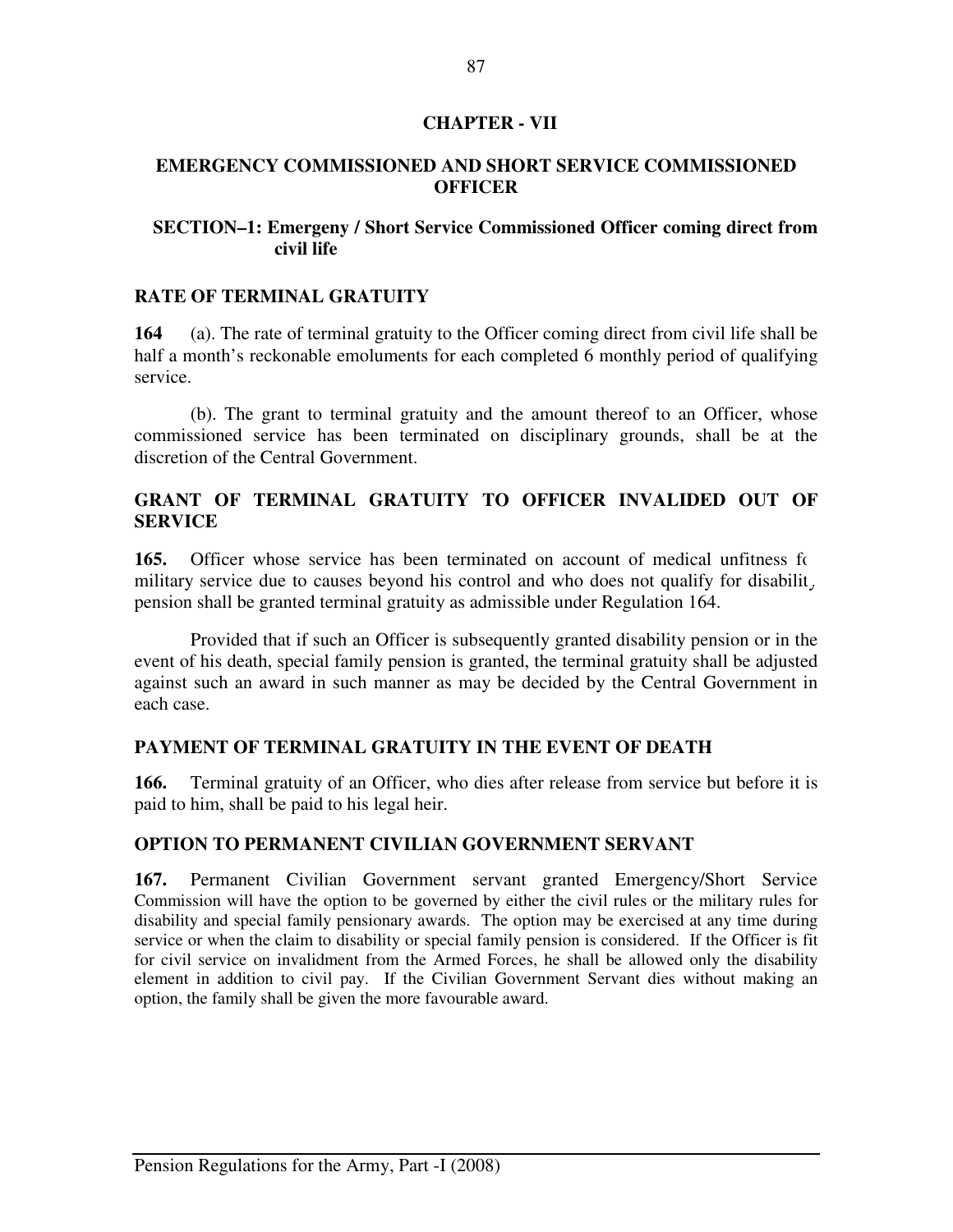# **SECTION-2: Personnel Below Officer Rank granted Emergency/ Short Service Commission**

### **MINIMUM SERVICE FOR RETIRING PENSION**

**168** (a). The minimum period of qualifying service actually rendered and required for earning retiring pension by Officer shall be 12 years. In case where actual qualifying service is less than 12 years, terminal gratuity shall be admissible.

(b) Officer retiring after rendering actual qualifying service of 12 years or more but less than 20 years will be granted uniform weightage of 5 years.

(c) Officer retiring after rendering qualifying service of 20 years and more will be granted rank-wise weightage as for Regular Officer.

#### **RATE OF RETIRING PENSION**

**169.** (a) The retiring pension to Officer shall be computed under Regulation 36 as in the case of Regular Officer.

 (b**)** The grant of retiring pension and amount thereof to an Officer whose commissioned service has been terminated on disciplinary ground, shall be at the discretion of the Central Government.

# **RETIREMENT GRATUITY**

**170.** (a) Emergency Commissioned and Short Service Commissioned Officer granted commission from ranks shall be eligible for retirement gratuity as admissible under Chapter V to these Regulations.

 (b) The amount of retirement gratuity shall be calculated based on actual qualifying service without weightage.

#### **INVALID PENSION/INVALID GRATUITY OR ORDINARY FAMILY PENSION**

**171.** Officer who is invalided from service or died on account of causes neither attributable to nor aggravated by military service, shall be entitled to invalid pension/invalid gratuity or ordinary family pension as applicable to Regular Officer under Chapter III of these Regulations.

# **DISABILITY PENSION/WAR-INJURY PENSION OR SPECIAL FAMILY PENSION/LIBERALISED FAMILY PENSION**

**172.** (a). Entitlement to disability pension or war-injury pension or liberalised disability pension, constant attendance allowance and special family pension or liberalised family pension shall be regulated under the same conditions and at the same rate as applicable to Regular Officer under chapter IV of these Regulations. The service element of disability pension shall however be computed for actual qualifying service under Regulation 36.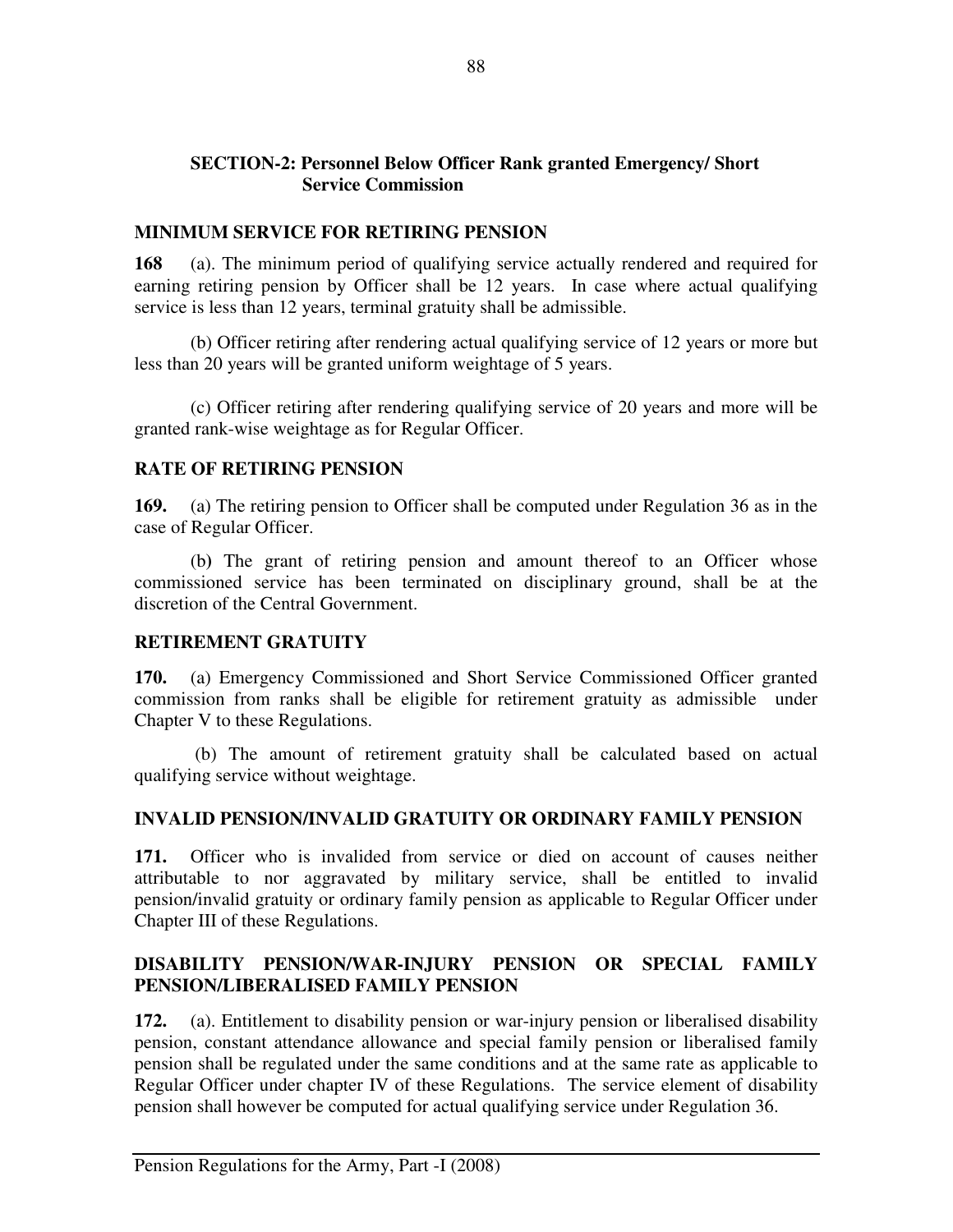(b).The Officer who are found in low medical category at the time of release than the one in which they were recruited and where disability is accepted as attributable to or aggravated by military service shall be granted disability pension as for regular Commissioned Officer as admissible to them at the time of sustaining disability, even though they are retained in service and are subsequently released under phased release programme.

 Provided that the disability pension or disability element shall be payable from the date from which the Officer is released from service.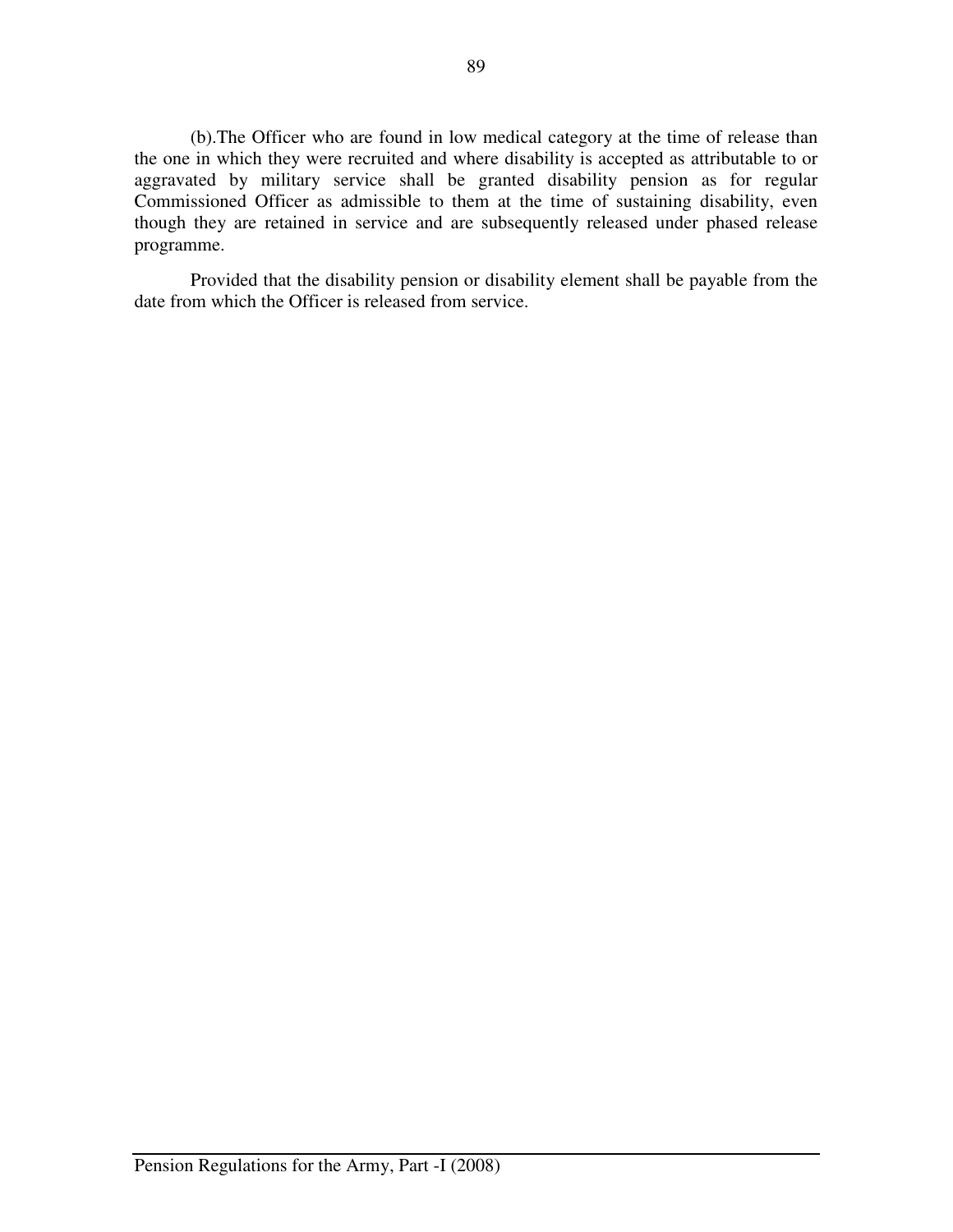#### **CHAPTER-VIII**

#### **DEFENCE SECURITY CORPS**

#### **GENERAL PROVISION**

**173.** The grant of pensionary awards to personnel of the Defence Security Corps shall be governed by the same Regulations as are applicable to Personnel Below Officer Rank of the Army, except where they are inconsistent with the provisions of the Regulations in this chapter.

#### **COUNTING OF FORMER SERVICE**

**174.** (a) An individual who has rendered previous service in the Armed Forces is eligible to count such former service for pension/gratuity to the extent and subject to the conditions laid down in Regulation 45.

 (b) An individual who is in receipt of pension in respect of his former Armed Forces service on accepting re-employment/re-enrolment in the Defence Security Corps shall opt within 6 months either:

- (i) to continue to draw Military Pension and retain retirement gratuity including service gratuity, if any and in which case his former service shall not count for pension/retirement gratuity of re-employed/re-enrolled service in Defence Security Corps; or
- (ii) to cease to draw his pension and refund the pension already drawn with effect from the date of employment/re-employment and the value received for the commutation of a part of Military pension and the amount of retirement gratuity including service gratuity, if any, with interest and count previous service as qualifying service towards current engagement in Defence Security Corps.

(c) The option once exercised shall be final. If no option is exercised, within the stipulated time, the individual shall be deemed to have exercised the option as at clause (i) above.

(d) The right to count previous service as qualifying service shall not revive until the whole amount has been refunded.

 (e) On release from the Defence Security Corps either the service pension or service gratuity and retirement gratuity as admissible under Regulation 176 or any higher pension and retirement gratuity earned under Regulations 177 shall be payable.

**Note:-** The pension drawn till the date of re-employment/re-enrolment shall not be required to be refunded.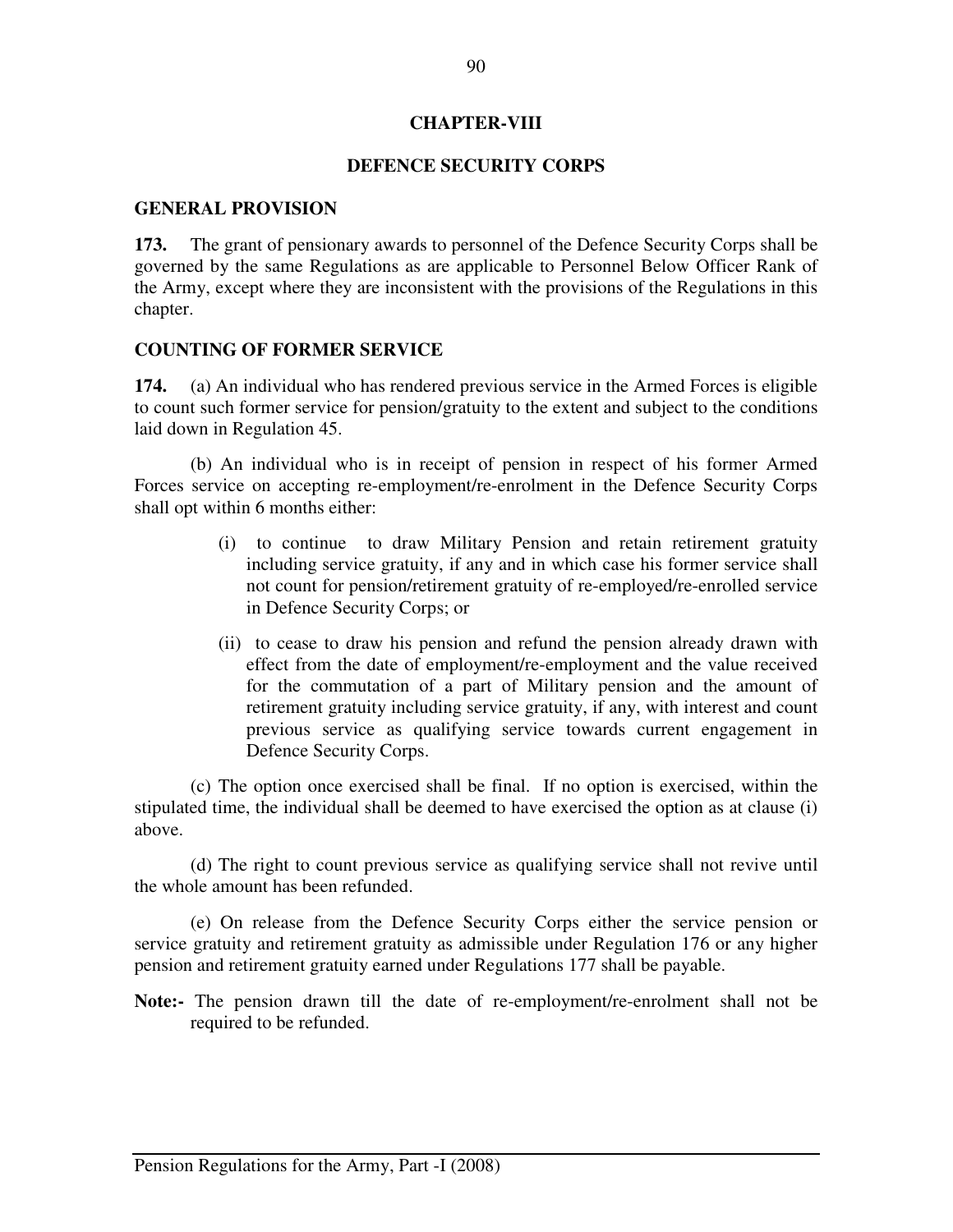# **OPTION TO CONTINUE TO DRAW MILITARY PENSION**

**175.** (a) The retired Armed Forces personnel re-employed in Defence Security Corps and who opted under Regulation 174(b)(i) to continue to draw pension and retain retirement gratuity including service gratuity, if any, for former service in the Armed Forces, shall for his service with Defence Security Corps, be entitled to the following:

- (i) **Service Pension** In case his service in Defence Security Corps is 15 years or more, service pension shall be calculated as per Regulation 50 for actual qualifying service rendered in the Defence Security Corps without the element of weightage.
- (ii) **Service gratuity** An individual who is discharged with less than 15 years of qualifying service but 5 years or more, will be eligible for service gratuity at the rate of half a month's reckonable emoluments last drawn for each completed six monthly period of qualifying service. There shall be no reduction in quantum of service gratuity so arrived at, in respect of one who is permitted to be discharged prematurely on compassionate grounds/personnel reasons.

(b) Special pension/special gratuity shall be granted under the same condition and at the same rate as for regular personnel.

# **OPTION TO CEASE TO DRAW MILITARY PENSION OR TO REFUND GRATUITY**

**176.** An individual who is re-employed/re-enrolled in the Defence Security Corps and had opted to cease to draw his service pension and had refunded the service pension and retirement gratuity together with service gratuity, if any, already drawn with interest and counts previous service as qualifying service for current engagement in Defence Security Corps as per Regulations 174(b) (iii), on discharge from re-enrolled/re-employed service in Defence Security Corps, shall be entitled to enhanced pension and retirement gratuity taking into account his total qualifying service i.e. previous Armed Forces service plus current qualifying service in Defence Security Corps with admissible weightage.

# **RETIREMENT / DEATH GRATUITY**

**177.** (a) Retirement/Death gratuity shall be admissible as applicable to regular Army personnel under Chapter VII for actual qualifying service rendered.

 (b) Individual who has previous service, the retirement gratuity shall be admissible for service rendered in Defence Security Corps including previous service, if any, subject to maximum of 16 ½ months emoluments.

# **COMMUTATION OF PENSION**

**178.** Defence Security Corps personnel shall be entitled to commute a portion of his pension in accordance with the Regulation under Chapter VI. applicable to the regular Army.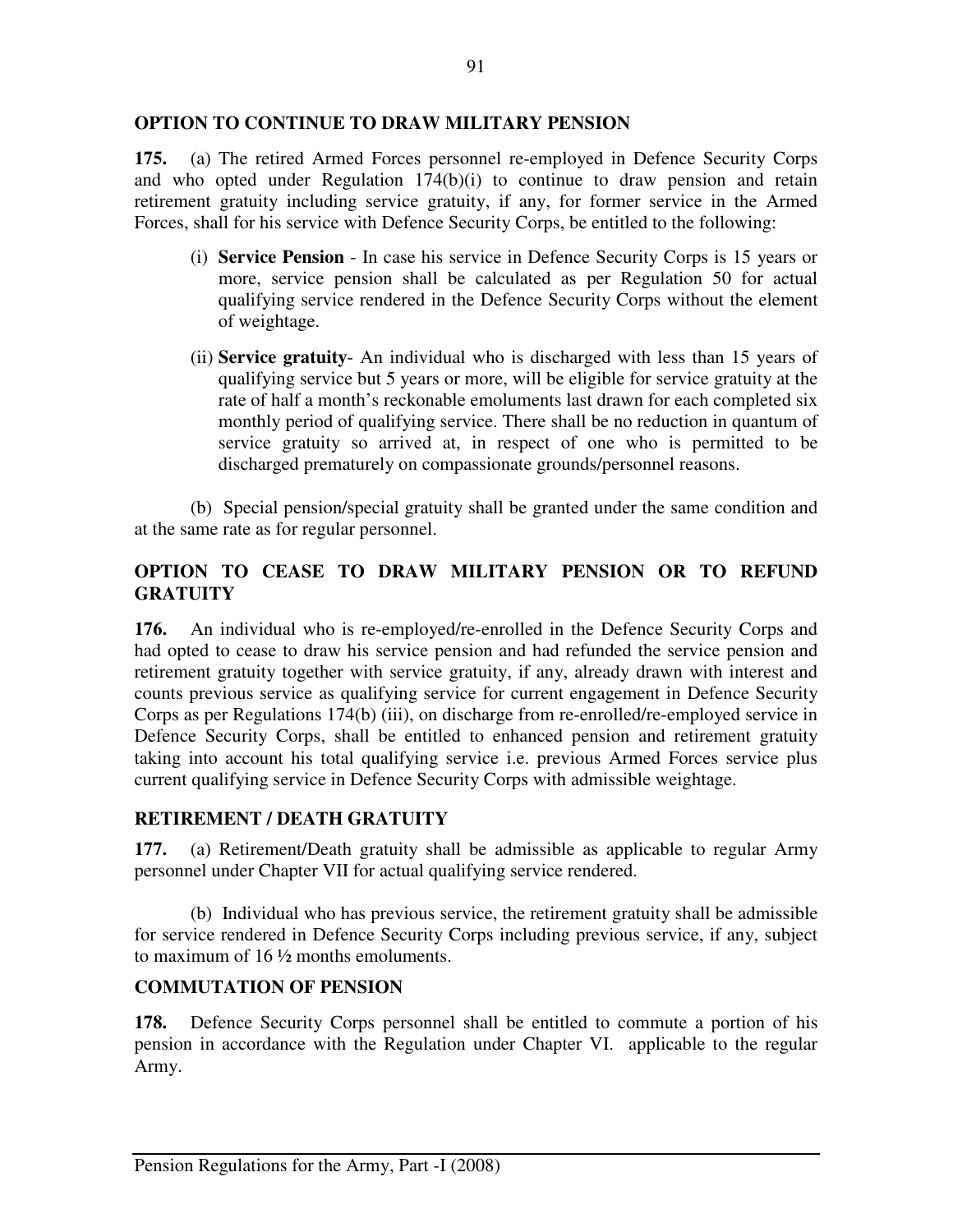#### **DISABILITY/ LIBERALISED DISABILITY/WAR-INJURY PENSION**

**179.** The disability/liberalised disability/war injury pension and contant attendence allowance on invalidment and low medical category personnel discharge before the prescribed age shall be admissible under the same conditions and at the same rates as applicable to regular personnel under Chapter IV of these Regulations.

# **INVALID PENSION AND ORDINARY FAMILY PENSION**

**180.** When cause of invalidment from service or death of Defence Security Corps personnel is neither attributable to nor aggravated by Military Service, the invalid pension and ordinary family pension to his family shall be admissible under the same conditions and at the same rates as applicable to regular Army personnel under Chapter III of these Regulations.

# **SPECIAL FAMILY PENSION / LIBERALISED FAMILY PENSION FAMILY GRATUITY AND EX-GRATIA LUMP-SUM COMPENSATION**

**181.** (a) The special family pension/liberalised family pension and ex-gratia lump-sum compensation is admissible to the families under the same conditions and at the same rates as applicable to regular Army personnel under Chapter IV of these Regulations.

(b) Family gratuity shall be paid under the same conditions as in Section VI of Chapter IV of these Regulations at the following rates.

|                     | <b>Rates of Family Gratuity</b>                                     |                                         |  |
|---------------------|---------------------------------------------------------------------|-----------------------------------------|--|
| Rank                | Where ex-gratia is<br>paid under<br><b>Regulation 146.</b><br>(Rs.) | Where ex-gratia is not<br>paid<br>(Rs.) |  |
| Honorary Captain    |                                                                     |                                         |  |
| Honorary Lieutenant |                                                                     |                                         |  |
| Subedar Major       |                                                                     | 1275                                    |  |
| Subedar             | 1100                                                                | 1200                                    |  |
| Naib Subedar        | 525                                                                 | 875                                     |  |
| Havildar            | 325                                                                 | 525                                     |  |
| Naik                | 250                                                                 | 450                                     |  |
| Sepoy               | 225                                                                 | 400                                     |  |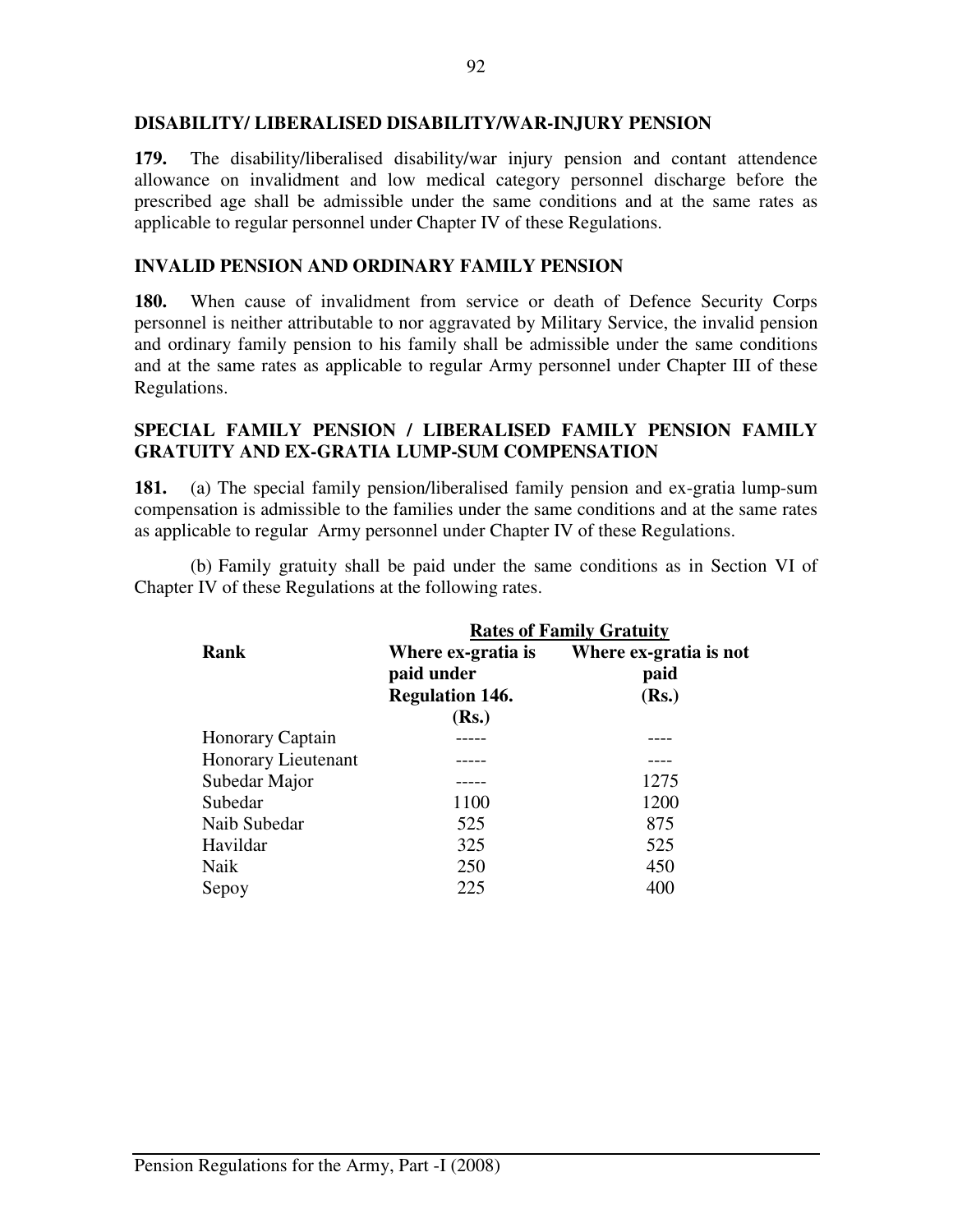### **CHAPTER-IX**

# **TERRITORIAL ARMY**

### **SECTION-1**

#### **EXTENT OF APPLICATION**

**182.** The grant of pensionary awards to the serive personnel shall be governed by the same general Regulations as are applicable to the corresponding personnel of the Army except where they are inconsistent with the provisions of Regulations in this chapter. These Regulations shall not apply to those who are –

- (i) Civil Government servants holding permanent appointments and
- (ii) Retired Civil Government servant.

#### **DEFINITION OF MILITARY SERVICE**

**183.** Military Service for the purpose of this Chapter shall mean service as defined in Sub Section (3) of Section 7 of the Territorial Army Act, 1948, and training as defined in Rule 18 of the Territorial Army Rules, 1948.

## **QUALIFYING SERVICE FOR PENSION AND GRATUITY**

**184.** (a) Subject to following provisions, the service qualifying for pension and reckonable emoluments in case of Territorial Army personnel shall be as specified in Section-2 of Chapter-I:

- (i) Aggregate of qualifying embodied service whether continuous or broken shall count for service pension and gratuity. For calculating the total embodied service the break in embodied service due to disembodiment shall be treated as condoned but the period of breaks itself shall not be treated as qualifying service for pension. Where qualifying embodied service has been rendered in broken spells, 5 percent cut shall be imposed on the pension of the Personnel Below Officer Rank who have completed 15 years or more of aggregate embodied service, but have not completed 20 years of aggregate embodied service.
- (ii) Former qualifying regular service in Army, Navy and Air Force in any rank irrespective of regular, short service or emergency commission shall be counted as qualifying service to the same extent as admissible to the regular Armed Forces personnel where one has opted for counting of the former service for pensionary benefits.
- (iii) Former service in Civil Department of Central Government.
- (iv) Service in Central Government Civil Department during disembodied period while in Territorial Army Service.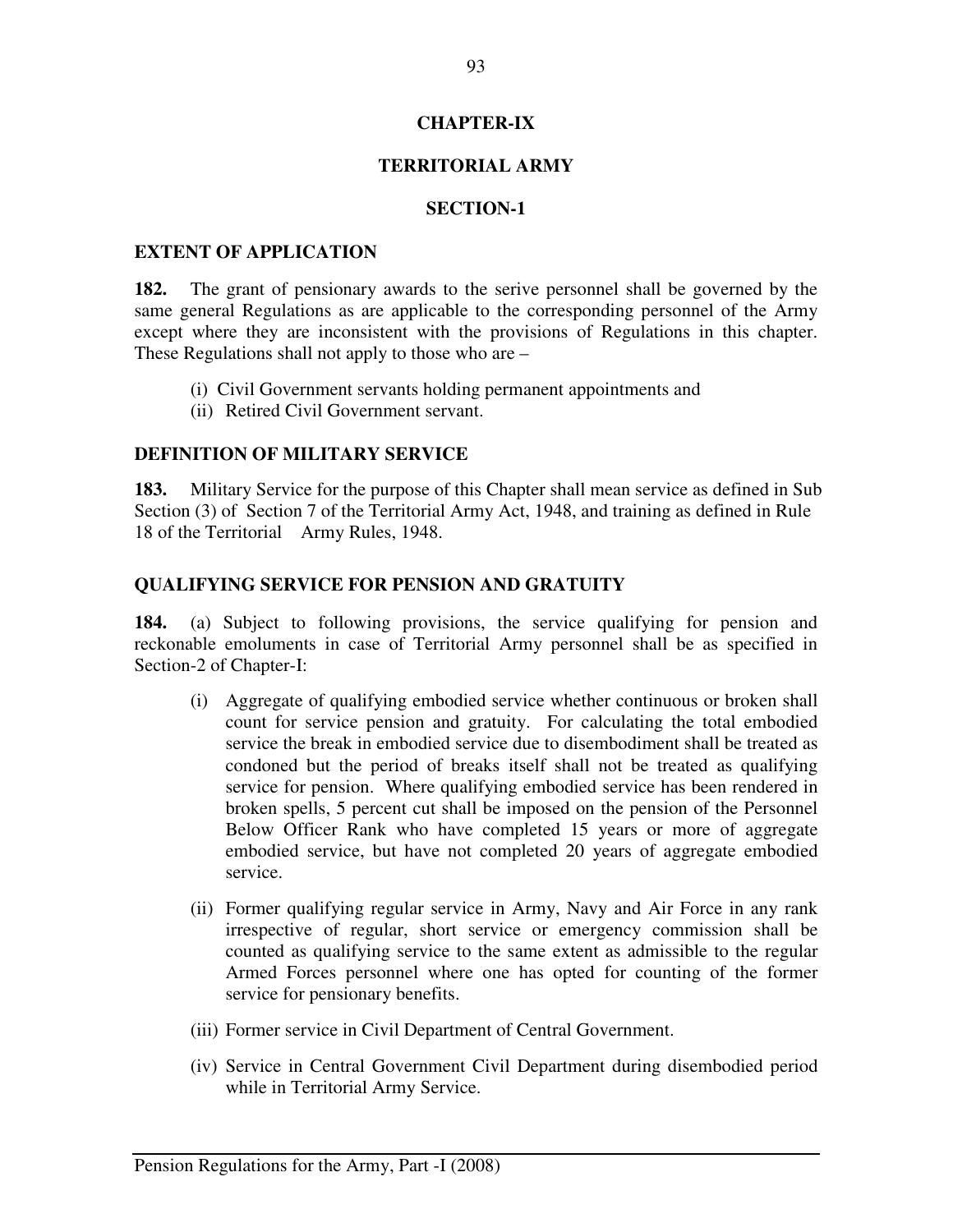(b) Weightage added to the qualifying service of Regular Armed Forces shall not be allowed in the case of Territorial Army Personnel.

# **OPTION TO COUNT FORMER SERVICE**

**185.** (a)The service personnel who had formerly served in the regular Army, Navy or Air Force and is now serving in the Territorial Army shall have the option either:

- (i) to continue to draw military pension and retain gratuity received on discharge from military service in which case his former military service shall not count as qualifying service for pension under these Regulations,
- or (ii) to cease to draw pension henceforth and refund the gratuity, including retirement gratuity, if any, already drawn along with interest for the previous military service and count the previous military service as qualifying service for grant of pension etc. under these Regulations.

 (b)The above option shall be exercised within 12 months of enrolment in Territorial Army.

 (c) The option once exercised shall be final. If no option is exercised, within the stipulated time, the individual shall be deemed to have exercised the option at clause (i) above.

 (d) The right to count previous service as qualifying service shall not revive until the whole amount has been refunded.

 (e) On release from the Territorial Army either the service pension or service gratuity and retirement gratuity as admissible under Regulation 184 or any higher pension and retirement gratuity earned under Regulations 185 shall be payable.

**NOTE:-** The pension drawn till the date of enrolment in Territorial Army shall not be required to be refunded.

# **MINIMUM QUALIFYING SERVICE FOR PENSION**

**186.** All Territorial Army personnel (other than civil Government servants and civil pensioners), who have a minimum qualifying aggregate embodied service of 20 years in the case of Officer and 15 years in the case of Personnel Below Officer Rank, shall be eligible for service pension.

# **RATE OF RETIRING/SERVICE PENSION**

**187.** (a)**Officer** -Retiring pension shall be calculated for actual qualifying service in same manner as prescribed for regular Officer as in Regulation 36.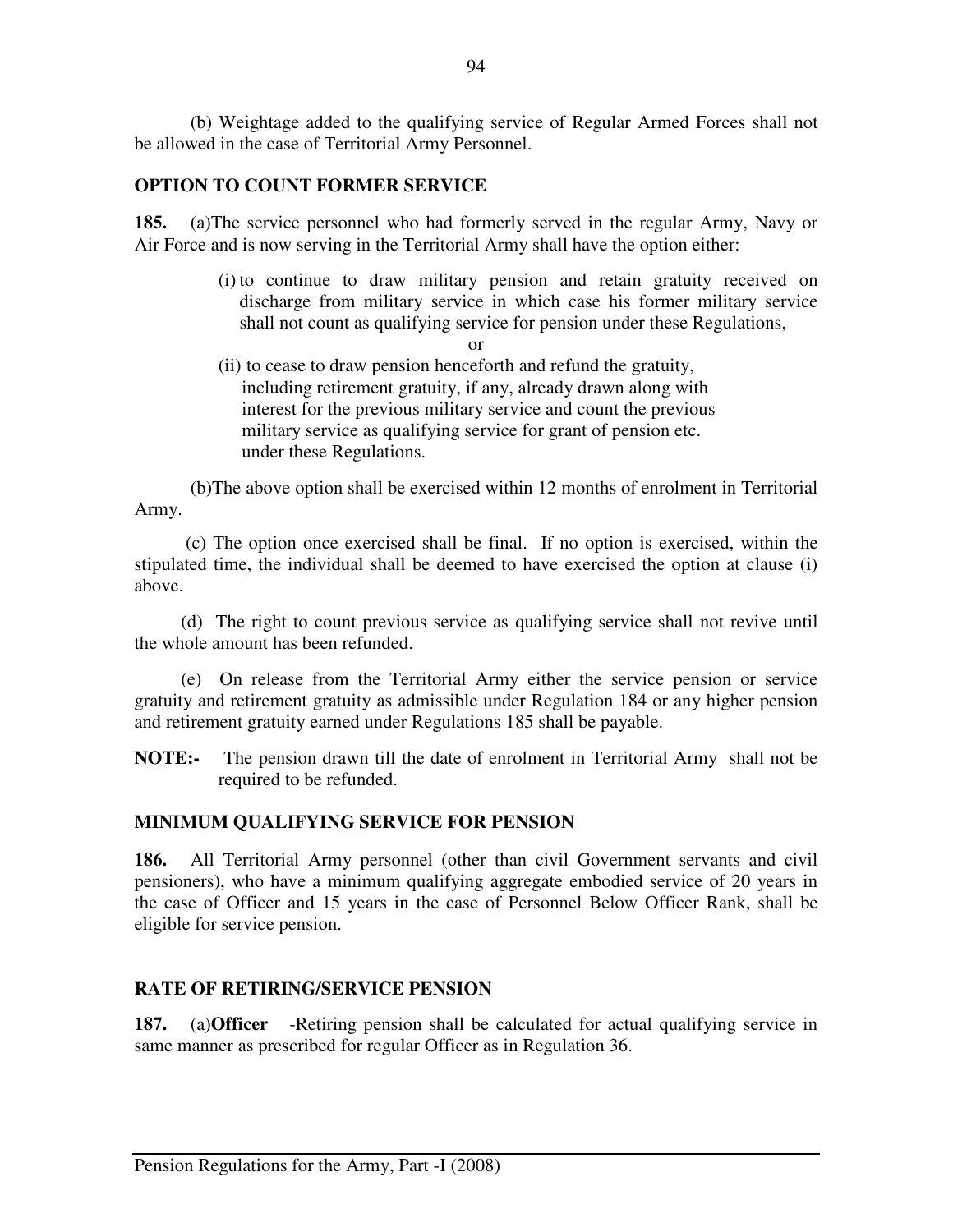(b)**Personnel Below Officer Rank** -Service pension shall be calculated for actual qualifying service in the same manner as in Regulation 50 for regular Personnel Below Officer Rank of Army.

# **RETIRING/SERVICE PENSION WHO OPT TO COUNT FORMER MILITARY SERVICE**

**188.** Individual who is re-employed/re-enrolled in the Territorial Army and had opted to cease to draw his service pension and had refunded the service pension and retirement gratuity together with service gratuity, if any, already drawn with interest and counts previous service as qualifying service for current engagement in Territorial Army as per Regulations 185(a) (ii), on discharge from Territorial Army, shall be entitled to enhanced pension and retirement gratuity taking into account his total qualifying service i.e. previous Armed Forces service plus current qualifying service in Territorial Army.

# **TERMINAL GRATUITY**

**189.** (a) **Conditions for grant of Terminal Gratuity: -** Terminal gratuity shall be granted to an individual who has completed a minimum of 5 years of aggregate embodied service in Territorial Army or 10 years engagement in Territorial Army (combined embodied and non-embodied) and who dies during the period of disembodiment or who retires in the following circumstances:

## **(i) In the case of Officer or Junior Commissioned Officer:**

 (1) On disbandment/re-organisation /inter-zonal transfer of Units, provided there is no other Unit to which the individual can be transferred, or his consent to a transfer is necessary under the rules and he refuses to consent thereto;

(2) On reaching the prescribed retiring age;

 (3) On being declared medically unfit for further service due to causes neither attributable to nor aggravated by military service;

(4) On completion of tenure of appointment or service limits; or

 (5) When services are no longer required otherwise than on disciplinary grounds;

#### **(ii) In the case of Other Ranks;**

(1) On becoming entitled to receive his discharge under the Territorial Army Act/ Rules;

(2) On being declared medically unfit for further service due to causes neither attributable to nor aggravated by military service,

or

(3) When services are no longer required otherwise than on disciplinary grounds.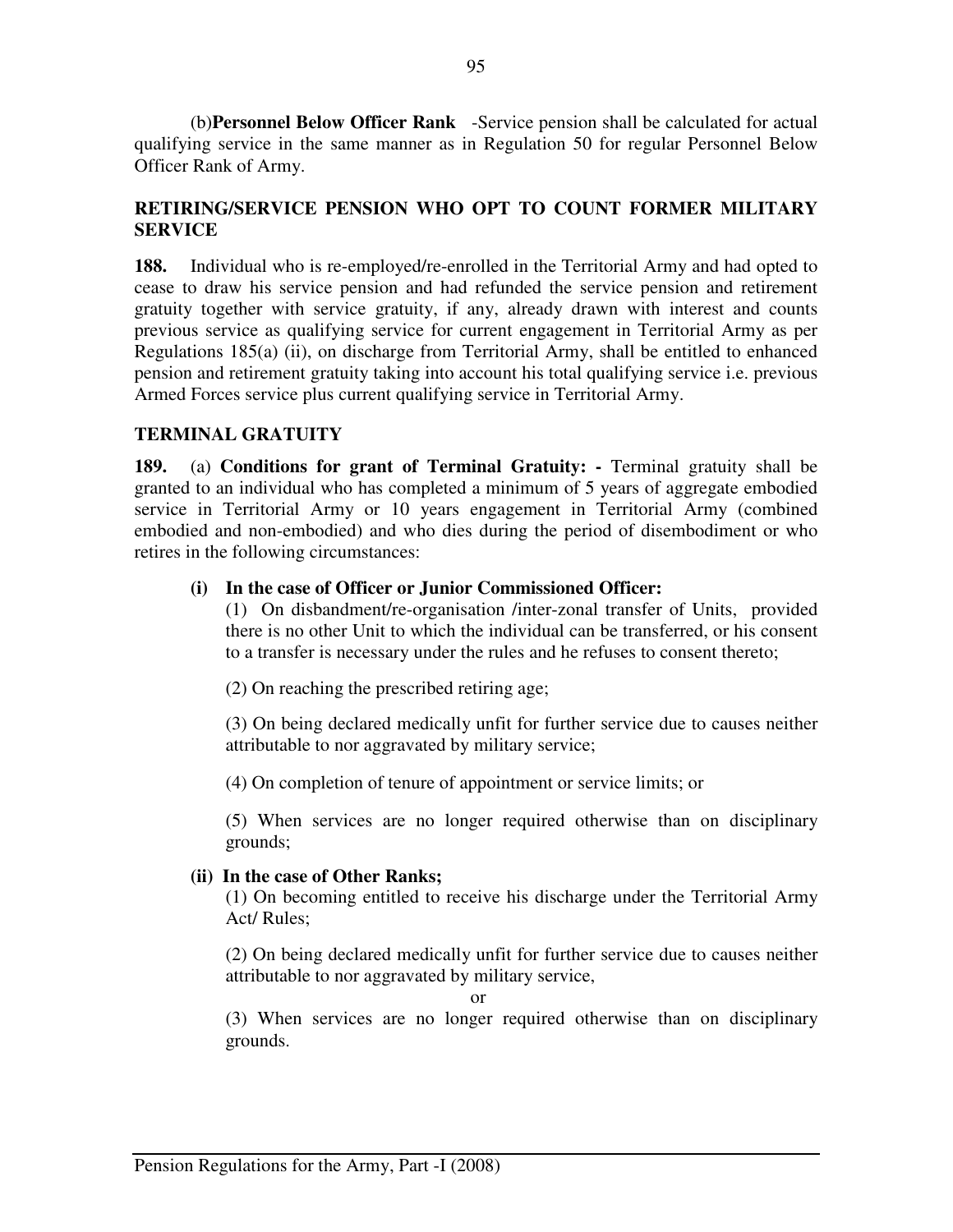(b) The terminal gratuity shall be admissible only when the individual has not rendered the minimum qualifying service (including former military service) required for earning retiring/service pension.

Note: - Terminal gratuity shall not be paid for the embodied service in addition to service pension/retiring pension and retirement gratuity.

(c)In cases of termination of service on account of medical unfitness, the terminal gratuity is payable only if the individuals not entitled to disability pension/war-injury pension.

(d) In case of death of an individual during the period of disembodiment, the Terminal Gratuity shall be paid to his legal heir provided the family is not eligible for any family pensionary awards from the Central/State Governments.

 (e) The scale of terminal gratuity shall be a half a month's reckonable emolument, for each completed six monthly period of aggregate embodied service.

## **RETIREMENT GRATUITY/DEATH GRATUITY**

**190** (a) Retirement gratuity or Death gratuity shall be admissible as applicable to regular Army personnel under Chapter V for actual qualifying service rendered.

(b) Individual who has previous service, the retirement gratuity shall be admissible for service rendered in Territorial Army subject to maximum of 16 ½ months including previous service, if any.

#### **COMMUTATION OF PENSION**

**191.** Territorial army personnel shall be entitled to commute a portion of his pension in accordance with the Regulations, applicable to the corresponding ranks in the regular Army under Chapter VI.

#### **ORDINARY FAMILY PENSION**

**192.** The ordinary family pension shall be admissible to the families of Officer and Personnel Below Officer Rank as applicable to regular Army personnel under Chapter III . Ordinary family pension shall be subject to limitations as specified in Regulation 62(ii) of these Regulations.

# **DISABILITY PENSION OR WAR-INJURY PENSION OR LIBERALISED DISABILITY PENSION AND CONSTANT ATTENDANCE ALLOWANCE**

**193.** (a) Disability/war-injury/liberalised disability pension and constant attendance allowance may be granted to an individual if he is invalided from the Territorial Army on account of disability attributable to or aggravated by Military service under the same conditions and at the same rates as applicable to regular Army personnel under Chapter IV to these Regulations.

 Provided that no disability pension shall be admitted on the basis of aggravation of any minor physical defect which was noticed at the time of joining the Territorial Army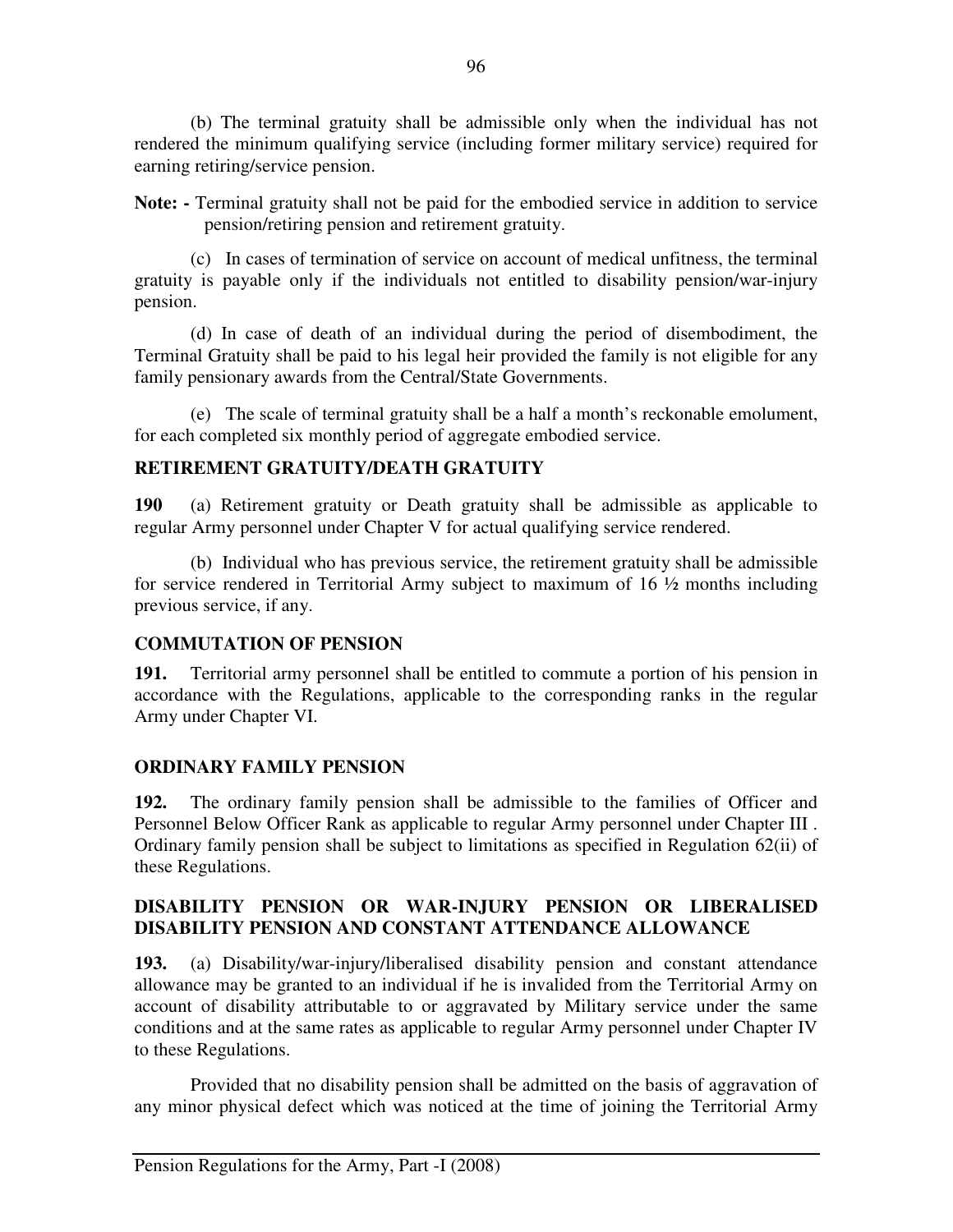but was condoned under the relevant rules, or if the disability can be attributed to, or considered as aggravated by, any minor defect.

(b) Service element of disability pension shall be computed as per Regulation 94 (a) and Regulation 98 (a) as the case may be without adding any weightage to qualifying service actually rendered.

 (c) Personnel of Territorial Army who are placed permanently in a low medical category other than 'A' and for whom no suitable employment compatible to his medical category can be found will be discharged from service and will be deemed to have been invalided out of service for the purpose of Entitlement Rules for Casualty Pensionary Award, 1982 and his disability pension shall be dealt with under normal rules.

(d) Individual who are found to be ineligible for the grant of disability pension will be paid terminal gratuity for his qualifying service under Regulation 189.

# **SPECIAL FAMILY PENSION OR LIBERALISED FAMILY PENSION**

**194.** (a) Special family pension/liberalised family pension may be granted under the same conditions and at the same rates as admissible to regular Army personnel under Chapter IV of these Regulations.

 (b) The award of special/liberalised family pension shall not be admissible if the death was due to or hastened by any minor physical defect, which was noticed at the time of joining the Territorial Army but was condoned under the relevant rules. This provision shall not, however, apply in respect of death by accident while Territorial Army personnel are on embodied duty.

(c) Family gratuity may, in addition to special family pension or liberalised family pension be granted to the widow, if the death of the Territorial Army personnel occurs in the circumstances mentioned in Regulation 137 of these Regulation.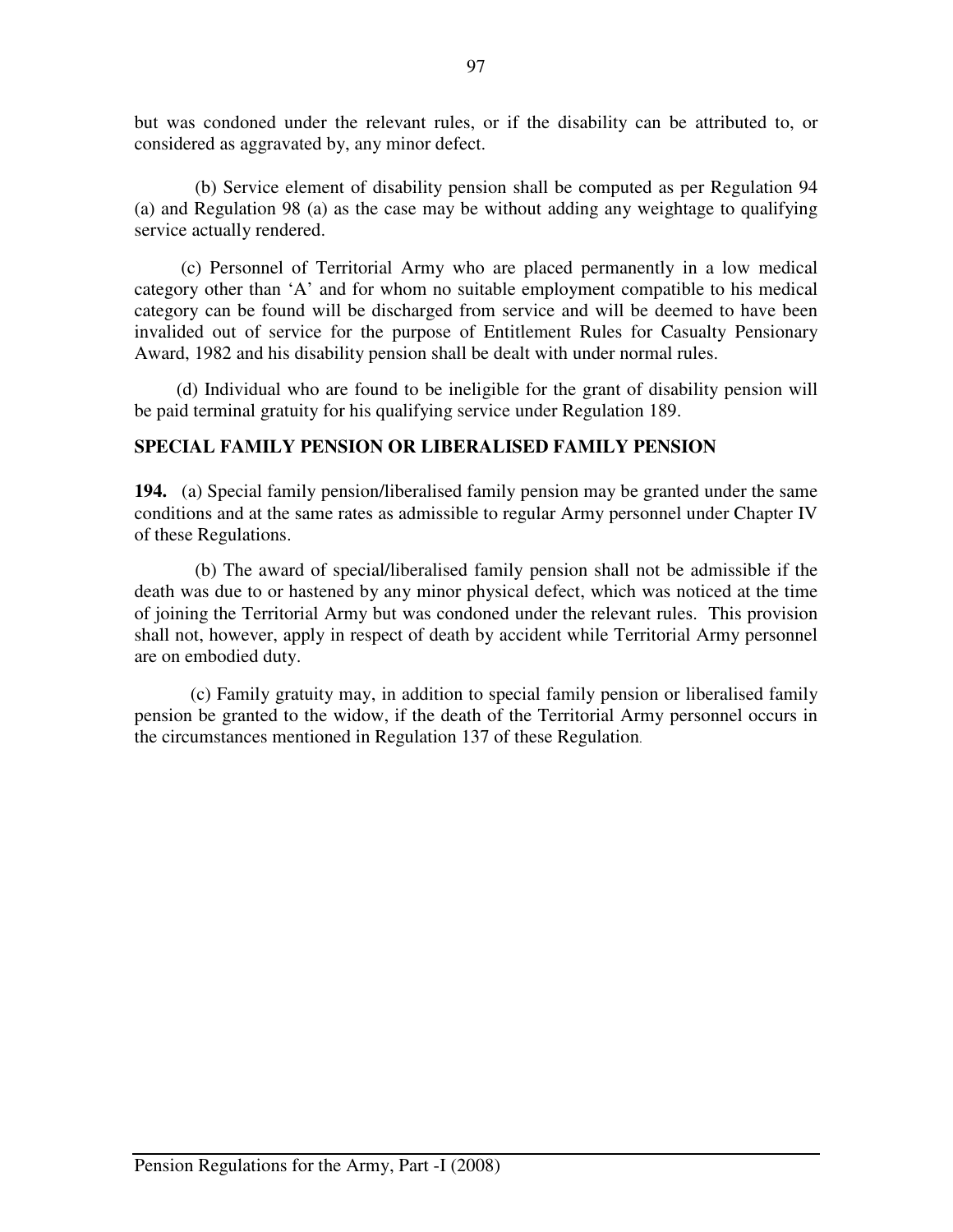# **SECTION –2:Extent of application to Civil Government Servant.**

# **SPECIAL FAMILY PENSION /LIBERALISED FAMILY PENSION -**

**195.** (a) Officer and Personnel Below Officer Rank of Territorial Army who are Civil Government servants and who, while holding his civil posts, are subject to Central Civil Service (Extra Ordinary Pension), Rules or the analogous rules framed by the State Governments, shall be eligible to opt to be governed by the provisions of these Regulations or by the Central Civil Services (Extra Ordinary Pension) Rules applicable to them. The option may be made at any time during his service in the Territorial Army or after it, but before retirement from civil service. Option once exercised shall be final. In case such an individual dies while serving in the Territorial Army without making an option, his family shall be eligible to receive pensionary awards under these Regulations or the appropriate civil rules, whichever are more favourable.

 (b) The award of special/liberalised family pension shall not be admissible if the death was due to or hastened by any minor physical defect which was noticed at the time of joining the Territorial Army but was condoned under the relevant rules. This provision shall not, however, apply in respect of death by accident while TA personnel are on embodied duty.

# **DISABILITTY ELEMENT TO CIVIL GOVERNMENT SERVANT HOLDING LIEN ON CIVIL APPOINTMENT**

**196.** On reversion to the civil appointment on which he holds a lien, disability element of pension as admissible to regular Army personnel shall be paid in addition to civil pay and allowances.

 In case an individual becomes eligible for pension under relevant civil rule, the disability element as calculated above remain admissible.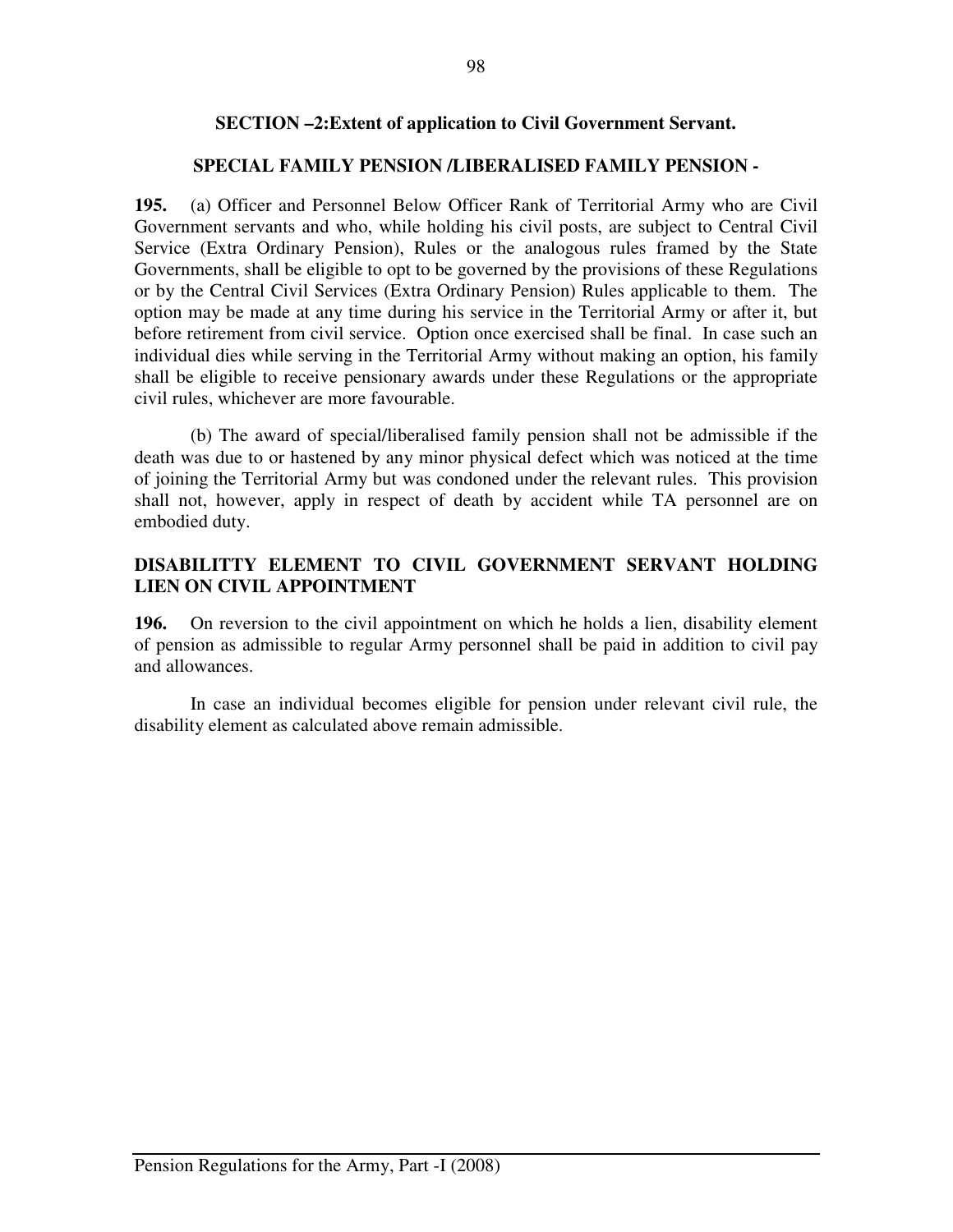# **APPENDIX –I**

(Referred to in Regulation 13 (c))

# **GRANT OF FIXED MEDICAL ALLOWANCE TO ARMED FORCES PENSIONERS AND THEIR FAMILIES**

1. (a) Fixed medical allowance @ Rs. 100/- per month shall be granted to pensioners/family pensioners given below for meeting expenditure on day-to-day medical expenses that do not require hospitalization, if and only if, the individuals is not covered under Ex-Servicemen Contributory Health Scheme (ECHS).

- (i) Gorkha pensioners of Nepal domicile.
- (ii) Defence Security Corps pensioners except those who join as second career.
- (iii) Pensioners of Territorial Army except
	- 1) Pension holders for continuous embodied Service.
	- 2) Persons with disability attributable to Military Service.
	- 3) Gallantry award winners.

 (b) If any pensioner or family pensioner is in receipt of two pensions, medical allowance would be admissible on only one pension, if he does not avail of the medical facilities provided by the respective organizations.

 (c) Re-employed pensioners/employed family pensioners are not entitled to medical allowance as medical facilities are provided by his/her organisation.

 (d) The beneficiaries of the ex-gratia and compassionate allowance are not entitled to medical allowance, as they are not treated as Defence pensioners/family pensioners

2. Pensioner/Family pensioner whom Ex-Servicemen Contributory Health Scheme does not apply shall submit an application as in **Annexure I** to this Appendix for payment of medical allowance along with pension. Next of kin of Ex-serviceman shall apply on the prescribed form as per **ANNEXURE II** of this **APPENDIX.**

3. Specific entry to this effect shall be made in the Pension Payment Order as well as in the Pension Certificate by the Principal Controller of Defence Accounts (Pensions). The Station Headquarters while issuing Identity Card to the pensioner shall check the position in this regard from Pension Payment Order /Pension Certificate and restrict the facilities to indoor patient treatment only requiring hospitalisation where pensioner is in receipt of fixed medical allowance of Rs.100/- per month

4. The payment shall be made to the pensioners by the Pension Disbursing Authority along with pension/family pension on monthly basis.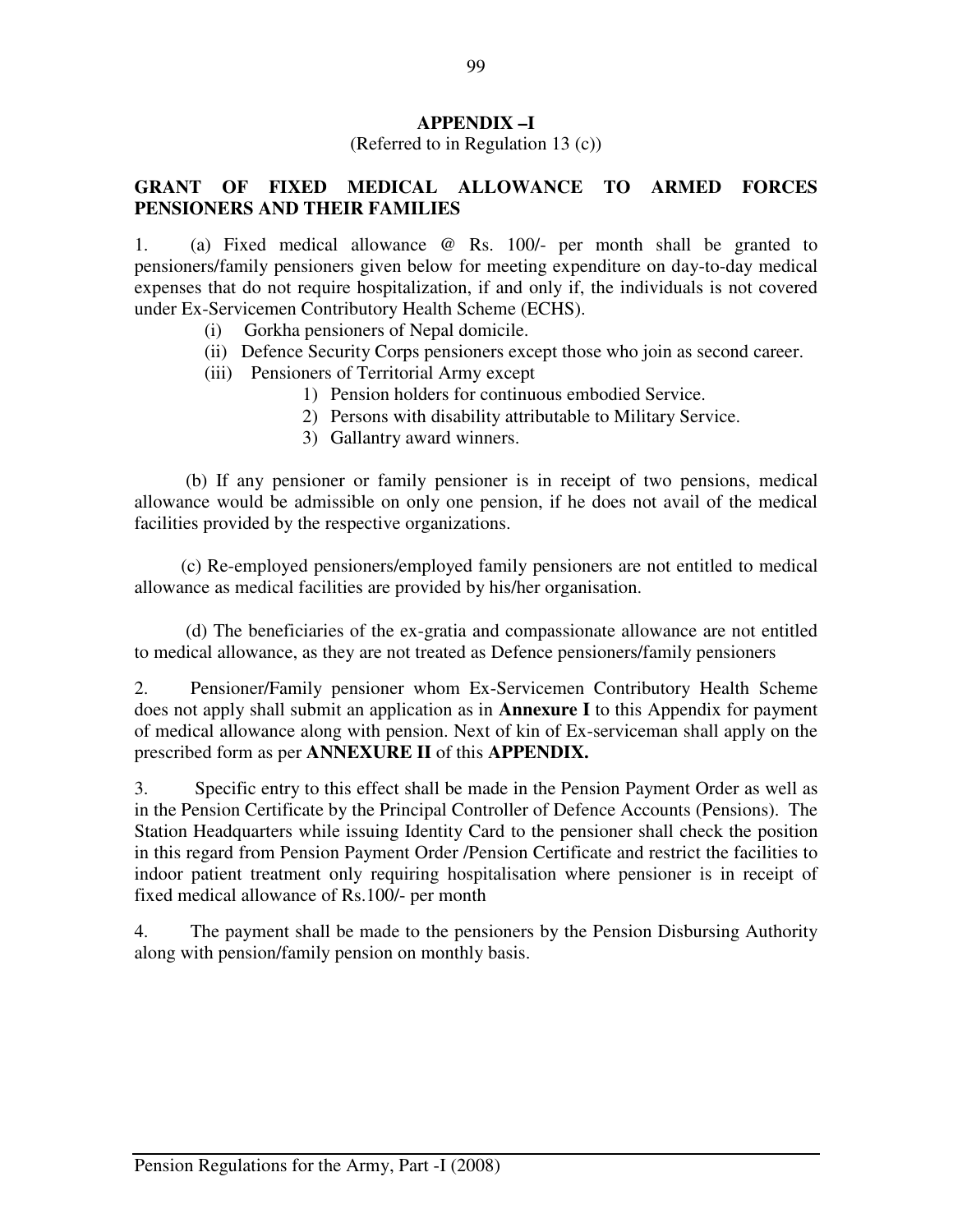### **ANNEXURE-I to APPENDIX-I**

 *(To be submitted by service personnel who is being brought on pension establishment)*  To

The Principal Controller of Defence Accounts (Pensions) Allahabad.

 I………………………………………….No……………………Rank ………………….of Unit/Corps ………………………..request for payment of medical allowance on my release/retirement /discharge or invalidment of service with effect from …………………………….. for meeting expenditure on day to day medical expenses in out patient department of a hospital , that do not require hospitalization in Military Hospitals

Station. ………………… Date……

| Date |                         |
|------|-------------------------|
|      |                         |
|      |                         |
|      | Personal No./ Regtl. No |
|      | Unit/Formation          |
|      |                         |
|      |                         |

#### **ANNEXURE-II to APPENDIX-I**

 *(To be submitted by next of kin of Ex-service personnel)* 

To

The Principal Controller of Defence Accounts (Pensions) Allahabad.

| expenses in out patient department of a hospital, that do not require hospitalization in |  |  |  |  |  |
|------------------------------------------------------------------------------------------|--|--|--|--|--|
| <b>Military Hospitals</b>                                                                |  |  |  |  |  |
| Station. $\dots \dots \dots \dots \dots$                                                 |  |  |  |  |  |
|                                                                                          |  |  |  |  |  |

| Date | Signature               |
|------|-------------------------|
|      |                         |
|      |                         |
|      | Personal No./ Regtl. No |
|      | Unit/Formation          |
|      |                         |
|      |                         |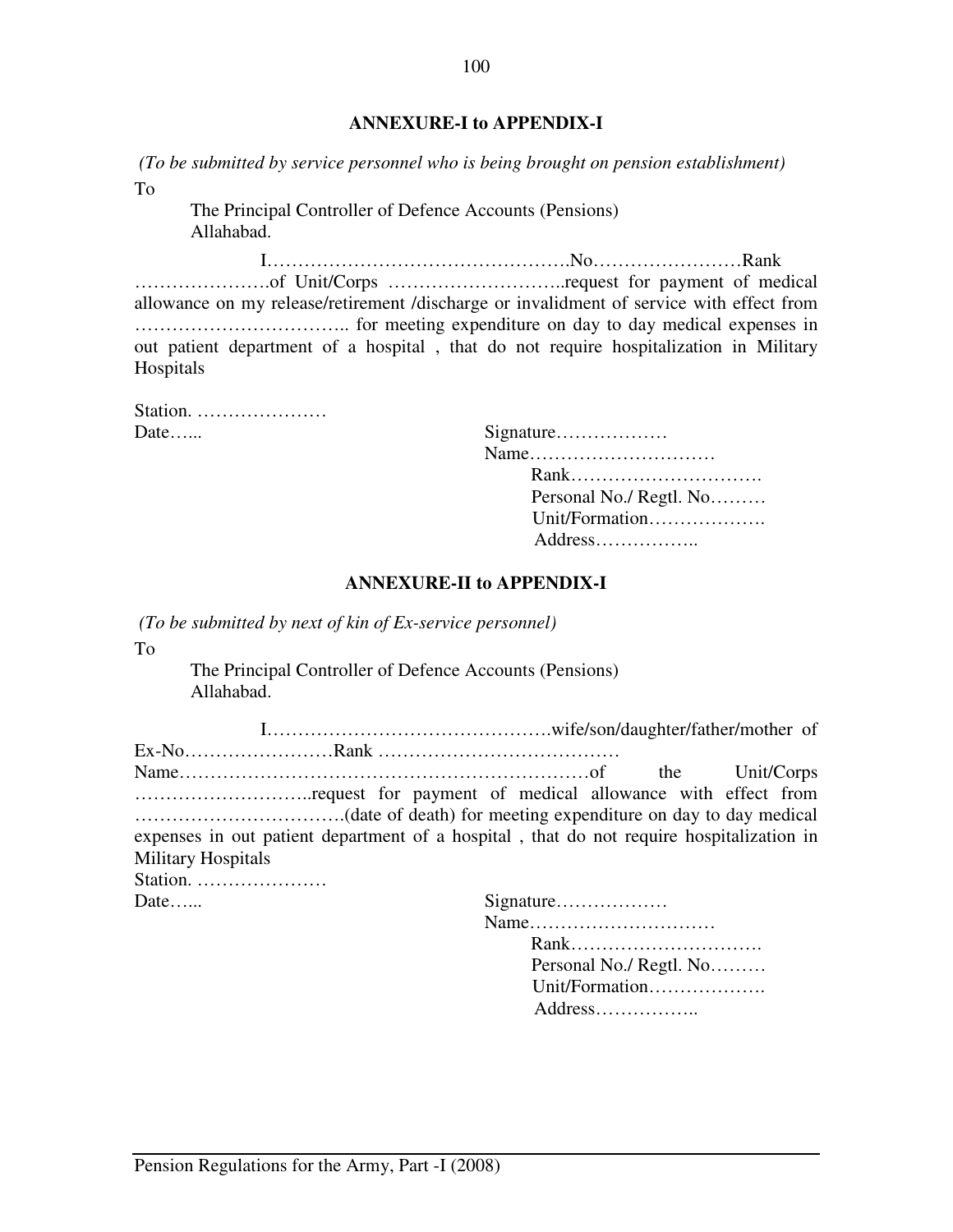## **APPENDIX-II**

(Referred to in Regulations 14)

## **MONETARY ALLOWANCES ATTACHED TO GALLANTARY DECORATIONS**

 Monetary allowance at the following rates shall be payable to each recipient for bravery, irrespective of rank and income:-

| <b>Gallantry Awards</b>   | R <sub>s.</sub> per month |
|---------------------------|---------------------------|
| Param Vir Chakra          | $3000/-$                  |
| Ashok Chakra              | $2800/-$                  |
| Maha Vir Chakra           | $2400/-$                  |
| Kirti Chakra              | $2100/-$                  |
| Vir Chakra                | $1700/-$                  |
| Shaurya Chakra            | $1500/-$                  |
| Sena Medal/Nausena Medal/ | $500/-$                   |
| Vayusena Medal            |                           |

**2.** Each bar to the above decorations shall carry the same amount of monetary allowance as admissible for the original award.

**3.** The allowance shall be admissible to the recipient of the award and on his death to his widow lawfully married by a valid ceremony. The widow shall continue to receive the allowance until her re-marriage or death. The payment of the allowance shall, however, be continued to a widow who remarries to the late husband's brother and lives a communal life with the living heirs eligible for family pension. Ordinarily the widow who was first married shall receive the allowance but with the special sanction of the Government the allowance may be divided equally between the lawful widows of recipients. Payments to all widows shall cease when the allowance to the first widow terminates.

**4.** When the award is made posthumously to a bachelor, the monetary allowance shall be paid to his father or mother and in case the posthumous awardee is a widower, the allowance shall be paid to his son below 18 years or unmarried daughter as the case may be.

**5.** Allowance for one decoration (and a Bar or Bars thereto) only can be drawn at a time. The less favourable allowance shall be relinquished from the date of the grant of the more favourable one.

# **LUMP SUM AWARD FOR GORKHA**

6. In case of Nepalese Gorkha recipients of Gallantry Awards, following Lump-sum monetary amounts are payable:-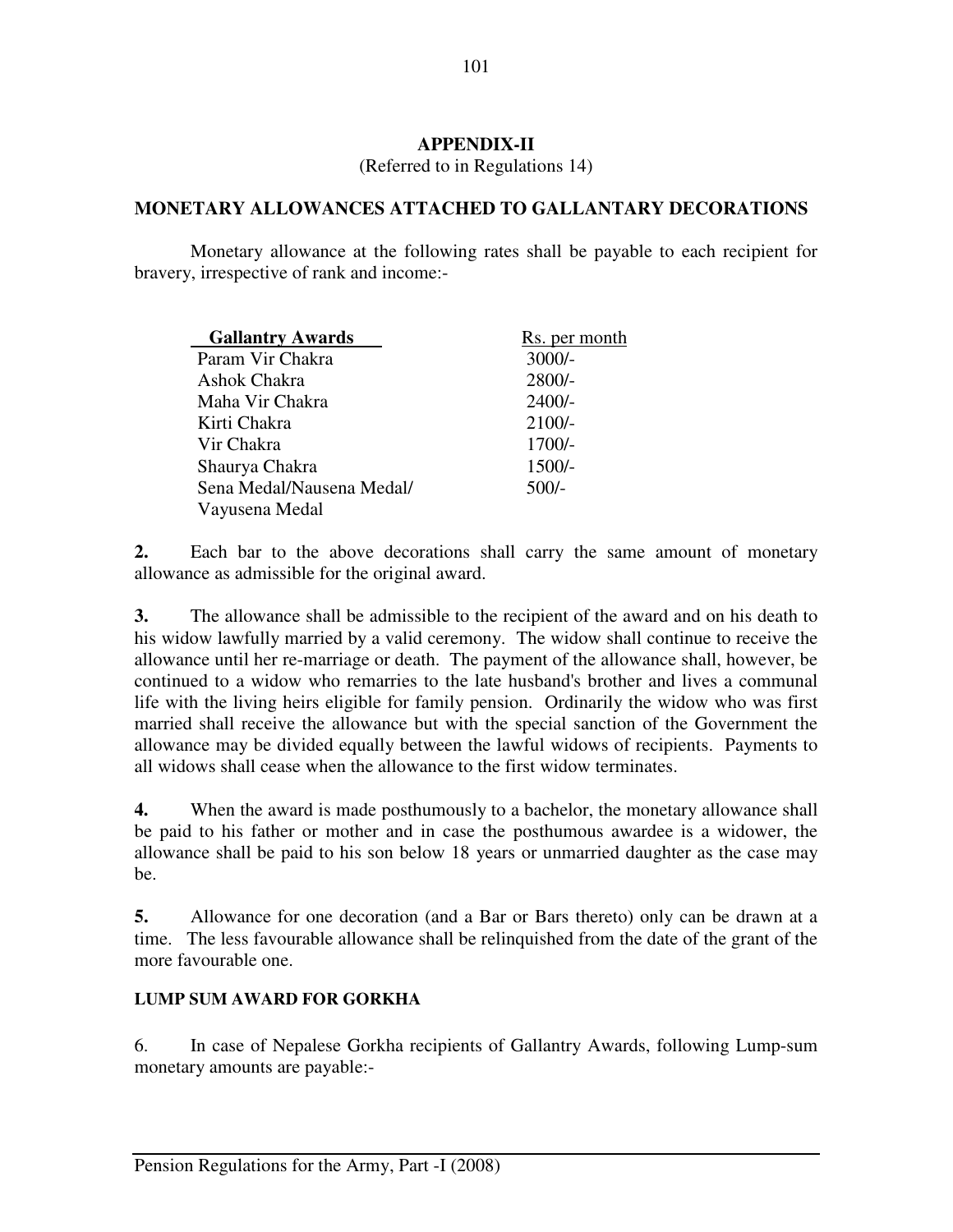| <b>Gallantry Awards</b> | (in Rs.)  |
|-------------------------|-----------|
| Param Vir Chakra(PVC)   | 150000/-  |
| Ashok Chakra(AC)        | 125000/-  |
| Maha Vir Chakra(MVC)    | 100000/-  |
| Kirti Chakra(KC)        | 75000/-   |
| Vir Chakra(VC)          | 50000/-   |
| Shaurya Chakra(SC)      | 40000/-   |
| Sena Medal              | $20000/-$ |

- **Note: 1** In the case of posthumous awardees and awardees who died before the receipt of the reward, the lump-sum monetary rewards will be paid to the heirs in the order mentioned below:-
	- (a) The widow of the deceased {in case the recipient leaves two or more widows, the amount will be paid in the manner prescribed in the Rule 240(b) of Pay and Allowance Regulations (Revised Edition)}.
	- (b) The male lineal descendents of the deceased in the male line of the descent.
	- (c) The unmarried daughters of the deceased.
	- (d) The parents of the deceased.
	- **2** The award of Bar to the medal will not entitle any additional monetary award.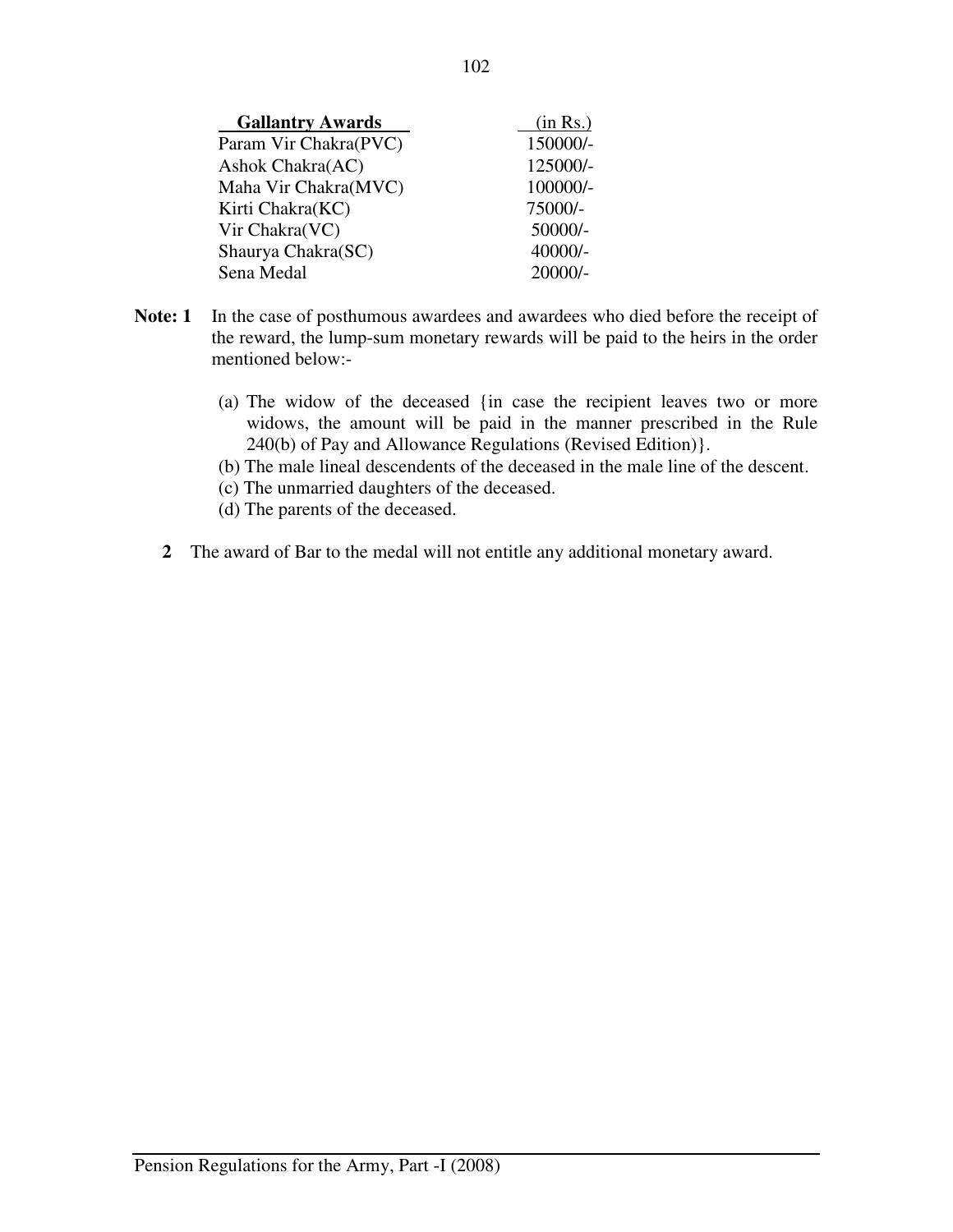# **APPENDIX-III**

## (Referred to in Regulations 26)

# **AUTHORITY COMPETENT TO SANCTION VARIOUS KINDS OF PENSIONARY AWARDS**

| Item                    | Reference to                | Nature of Award              |                        | Authority Competent to<br>sanction |
|-------------------------|-----------------------------|------------------------------|------------------------|------------------------------------|
| No.                     | Regulation in               |                              | Award in case of       |                                    |
|                         | Army (pension)              |                              |                        |                                    |
|                         | Regulations<br>Part-I, 2008 |                              | Officers               | Personnel Below                    |
|                         |                             |                              |                        | <b>Officer Rank</b>                |
| $\mathbf{1}$            | $8(b) \& (d)$               | To with hold or withdraw     | Min. of                | Area or Independent                |
|                         |                             | pension or part there of     | Defence                | Area Commander in                  |
|                         |                             |                              |                        | whose jurisdiction the             |
|                         |                             |                              |                        | individuals<br>Record              |
|                         |                             |                              |                        | Office falls.                      |
| $\overline{2}$          | 9(a)                        | Payment of part or whole     | Min. of                | Area or Independent                |
|                         |                             | of the pension allowance     | Defence                | Area Commander in                  |
|                         |                             | or gratuity to the wife or   |                        | whose jurisdiction the             |
|                         |                             | other dependants of the      |                        | individual's Record                |
|                         |                             | pensioner.                   |                        | office falls.                      |
| $\mathbf{3}$            | 29(a)                       | pension/<br>To<br>sanction   |                        |                                    |
|                         |                             | gratuity or both on appeal   |                        |                                    |
|                         |                             | made by officer on           |                        |                                    |
|                         |                             | i) dismissal                 | Adjutant               |                                    |
|                         |                             |                              | General,<br>Integrated |                                    |
|                         |                             |                              | Headquart              |                                    |
|                         |                             |                              | ers,                   |                                    |
|                         |                             |                              | Ministry               |                                    |
|                         |                             |                              | of                     |                                    |
|                         |                             |                              | Defence                |                                    |
|                         |                             | ii) Cashering                | (Army)                 |                                    |
|                         |                             |                              | Ministry               |                                    |
|                         |                             |                              | of                     |                                    |
|                         |                             |                              | Defence                |                                    |
|                         | 29(b)                       | Pensionary<br>award<br>to    | Adjutant               |                                    |
|                         |                             | officers<br>who<br>are       | General,               |                                    |
|                         |                             | discharged, called upon to   | <b>AHQ</b>             |                                    |
|                         |                             | resign or retired            |                        |                                    |
| $\overline{\mathbf{4}}$ | 41(a)                       | To<br>pension/<br>sanction   |                        | Adjutant General,                  |
|                         |                             | gratuity or both on appeal   |                        | Integrated                         |
|                         |                             | made by personnel below      |                        | Headquarters, Ministry             |
|                         |                             | officer rank on dismissal.   |                        | of Defence (Army)                  |
| $5\phantom{.0}$         | 42(b)                       | To<br>allow<br>receive<br>to |                        | Min of Defence                     |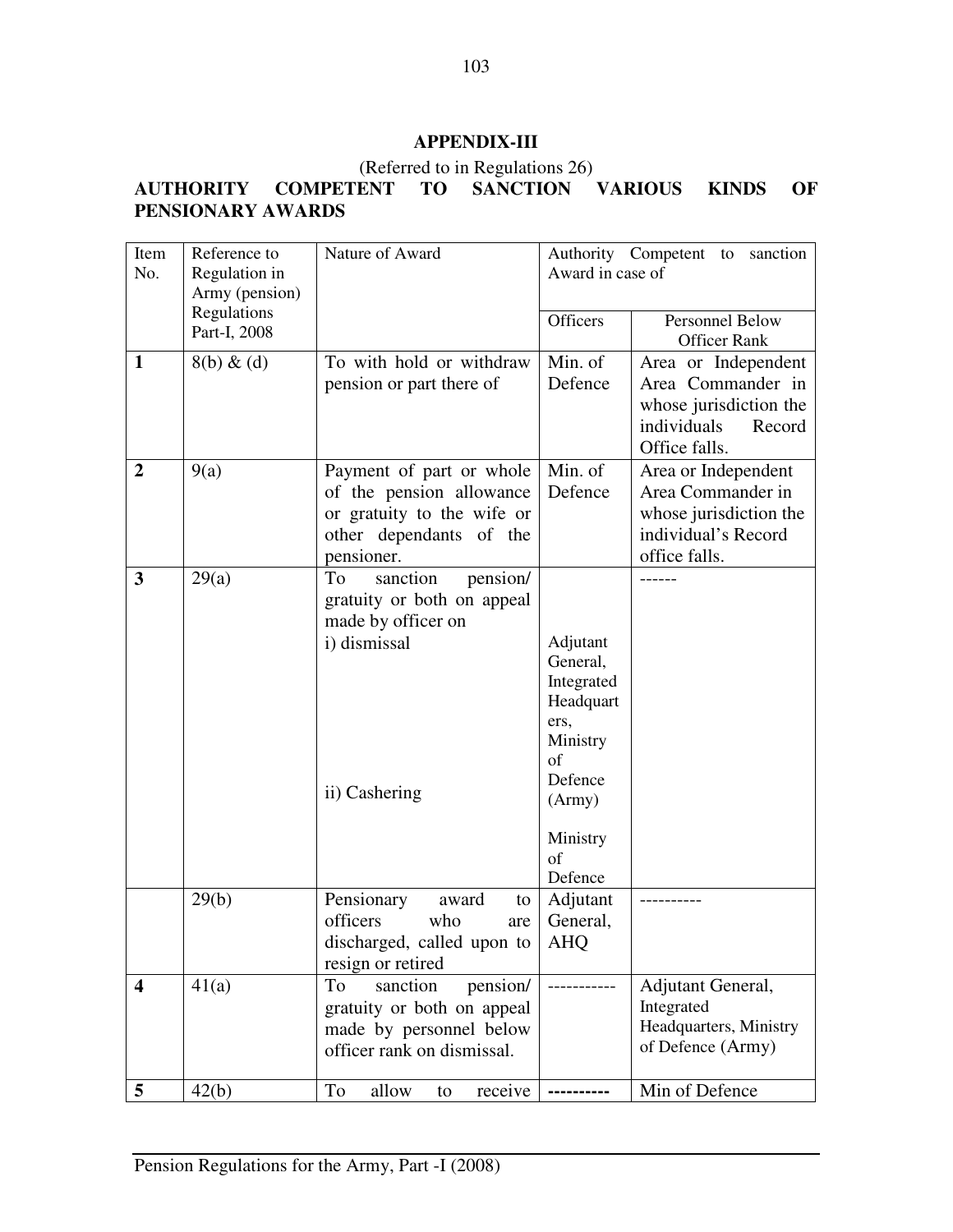|                  |    | pension in addition to pay                                                                                                         |         |                                                                                                                                                                                                                                                                                                                  |
|------------------|----|------------------------------------------------------------------------------------------------------------------------------------|---------|------------------------------------------------------------------------------------------------------------------------------------------------------------------------------------------------------------------------------------------------------------------------------------------------------------------|
|                  |    | to re-employed pensioners                                                                                                          |         |                                                                                                                                                                                                                                                                                                                  |
|                  |    | Military<br>Civil<br><b>or</b><br>in                                                                                               |         |                                                                                                                                                                                                                                                                                                                  |
|                  |    | Defence<br>capacity<br>in                                                                                                          |         |                                                                                                                                                                                                                                                                                                                  |
|                  |    | services in emergencies                                                                                                            |         |                                                                                                                                                                                                                                                                                                                  |
| 6                | 44 | Condonation of deficiency<br>in service for eligibility to<br>service pension/gratuity to<br>personnel<br>below<br>officer<br>rank |         | (i) Officer In Charge<br>Records<br>concerned<br>Addl<br>Director<br>and<br>General in Territorial<br>Army Directorate in<br>respect of Territorial<br>Army personnel upto<br>6 months<br>(ii) AG's Branch<br>Integrated<br>Headquarters, Ministry<br>of Defence (Army)<br>beyond 6 months and<br>upto 12 months |
| $\overline{7}$   | 49 | Condonation of deficiency                                                                                                          |         | Officer In-Charge                                                                                                                                                                                                                                                                                                |
|                  |    | in service in a particular                                                                                                         |         | <b>Record Office</b>                                                                                                                                                                                                                                                                                             |
|                  |    | rank<br>in<br>respect<br>of                                                                                                        |         | concerned                                                                                                                                                                                                                                                                                                        |
|                  |    | below officer<br>personnel                                                                                                         |         |                                                                                                                                                                                                                                                                                                                  |
|                  |    | rank                                                                                                                               |         |                                                                                                                                                                                                                                                                                                                  |
| 8                | 84 | Reduction<br>in<br>disability                                                                                                      |         |                                                                                                                                                                                                                                                                                                                  |
|                  |    | pension or gratuity wholly                                                                                                         | Min of  | Min of Defence                                                                                                                                                                                                                                                                                                   |
|                  |    | or partly when disability of                                                                                                       | Defence |                                                                                                                                                                                                                                                                                                                  |
|                  |    | Service personnel is due to                                                                                                        |         |                                                                                                                                                                                                                                                                                                                  |
|                  |    | his serious negligence or                                                                                                          |         |                                                                                                                                                                                                                                                                                                                  |
|                  |    | misconduct                                                                                                                         |         |                                                                                                                                                                                                                                                                                                                  |
| $\boldsymbol{9}$ | 85 | Withholding or grant at a                                                                                                          | Min. of | Min. of Defence                                                                                                                                                                                                                                                                                                  |
|                  |    | reduced rate of disability                                                                                                         | Defence |                                                                                                                                                                                                                                                                                                                  |
|                  |    | element of pension where                                                                                                           |         |                                                                                                                                                                                                                                                                                                                  |
|                  |    | individual<br>unreasonably                                                                                                         |         |                                                                                                                                                                                                                                                                                                                  |
|                  |    | refuses<br>to<br>under-go                                                                                                          |         |                                                                                                                                                                                                                                                                                                                  |
|                  |    | operation or other medical                                                                                                         |         |                                                                                                                                                                                                                                                                                                                  |
|                  |    | treatment                                                                                                                          |         |                                                                                                                                                                                                                                                                                                                  |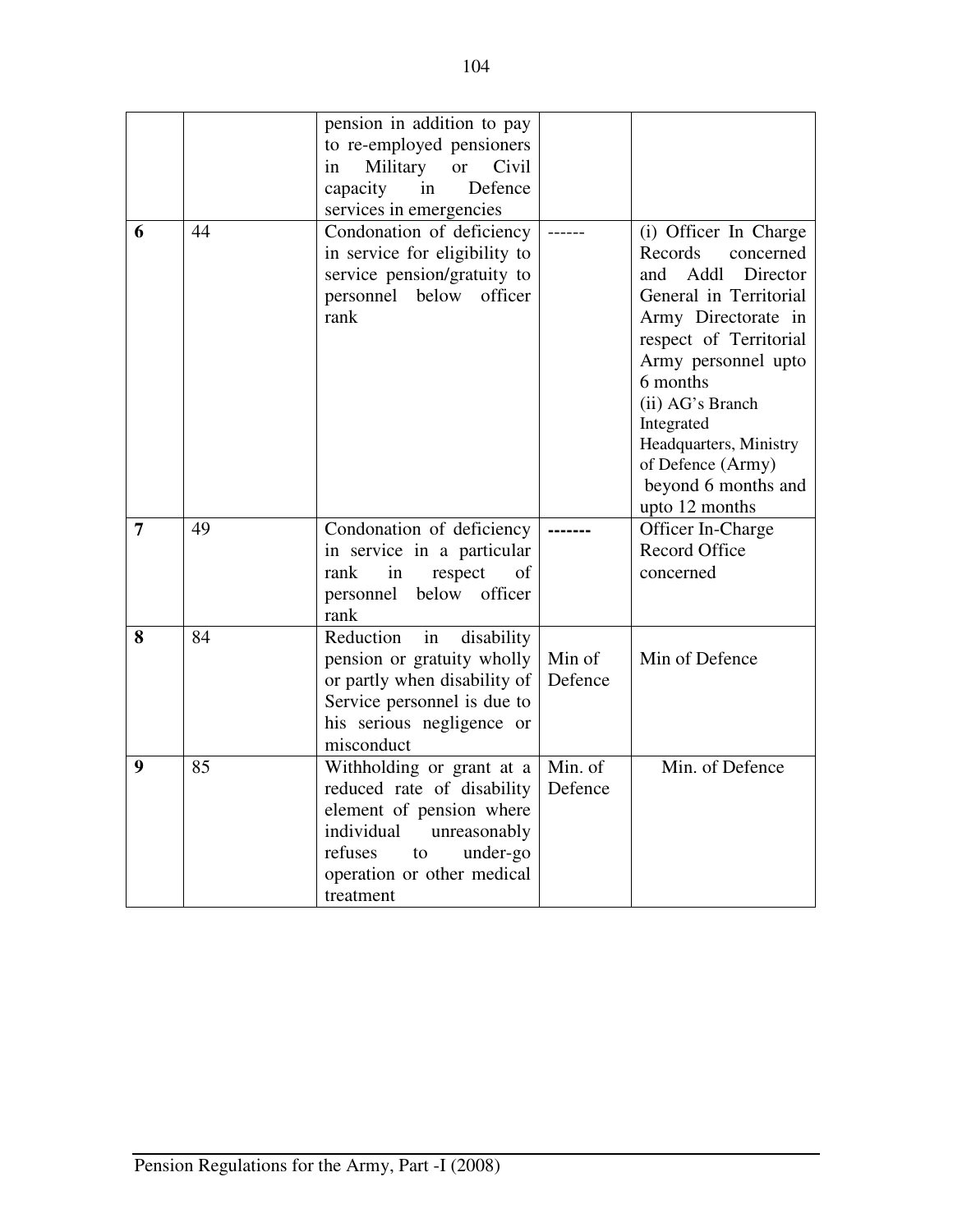# **APPENDIX-IV**

(Referred to in Regulations 81, Note below Regn 82, 95& 105)

# **ENTITLEMENT RULES FOR CASULTY PENSIONARY AWARDS**

**(Entitlement Rules For Casualty Pensionary Awards, 1982 is under revision, hence not published.**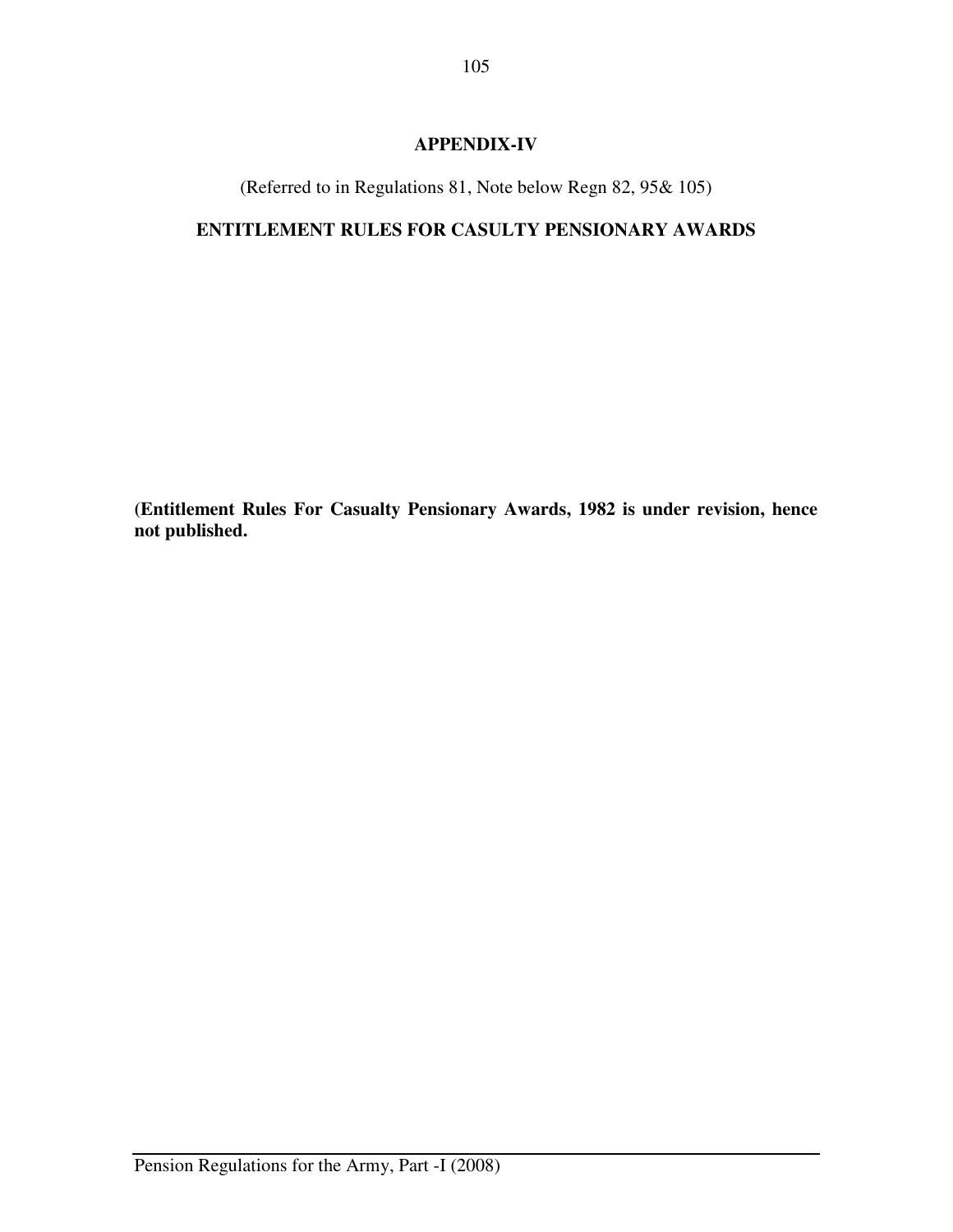## **APPENDIX-V**

### (Referred to in Regulation 85(c))

# **CRITERIA FOR DECIDING WHETHER AN INDIVIDUAL'S REFUSAL TO UNDERGO MEDICAL TREATMENT OR AN OPERATION FOR HIS DISABILITY ATTRIBUTABLE TO OR AGGRAVATED BY MILITARY SERVICE, IS OR IS NOT REASONABLE**

1. Refusal to undergo medical treatment or an operation may be held to be reasonable

 (a) When, in the opinion of the medical authorities it is improbable that such treatment or operation would cure the disability or reduce its percentage or where such treatment or operation may be severe and dangerous to life;

or

 (b) Where, in the opinion of the Officer Commanding Unit, to undergo the operation or the treatment prescribed, is opposed to religious or caste prejudices of a valid nature and the refusal is the bonafide outcome of such prejudices.

2. Refusal to undergo medical treatment or an operation shall be treated as unreasonable –

(a) When, in the opinion of the medical authorities, it is due to malingering;

or

(b) When, in the opinion of the Officer Commanding Unit, it is due to desire to avoid further service or to obtain or retain a pension or to receive an enhanced pension.

3. If in the opinion of the Officer Commanding Unit, the individual has grounds not covered above for refusing medical or operative treatment, the case shall be referred to the Area/Independent Sub-Area commander for a decision as to whether the objection is reasonable or not and his decision shall be final.

-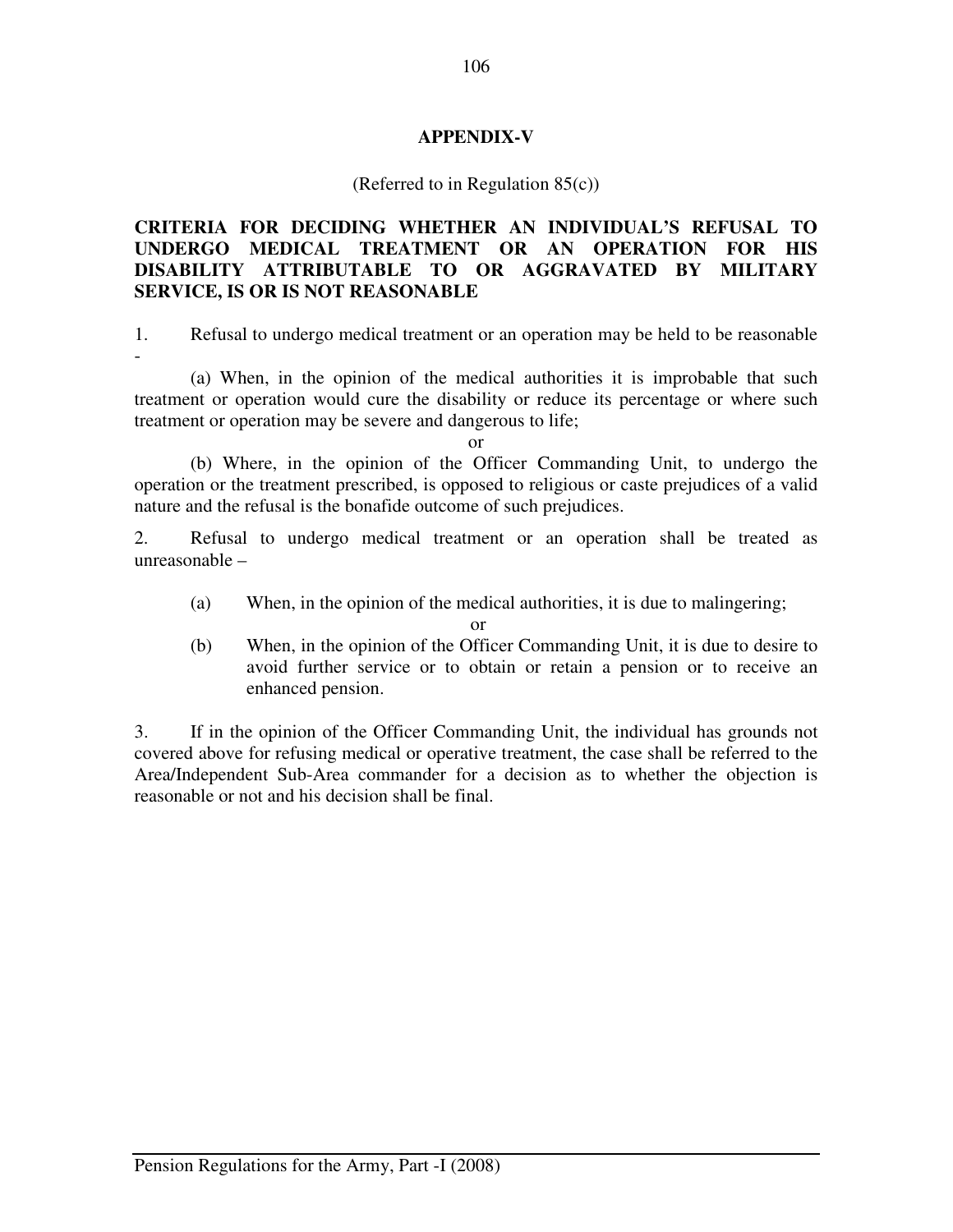# **APPENDIX-VI**

(Referred to in Regulation 89 (e))

|                                       |                                    |                                                             | Declaration for drawl of Constant Attendance Allowance by service personnel along    |  |  |  |  |
|---------------------------------------|------------------------------------|-------------------------------------------------------------|--------------------------------------------------------------------------------------|--|--|--|--|
|                                       |                                    | with their disability pension/war injury pension.           |                                                                                      |  |  |  |  |
| (i)                                   |                                    |                                                             |                                                                                      |  |  |  |  |
| (ii)                                  |                                    |                                                             |                                                                                      |  |  |  |  |
| (iii)                                 |                                    |                                                             |                                                                                      |  |  |  |  |
| (iv)                                  |                                    |                                                             |                                                                                      |  |  |  |  |
| (v)                                   |                                    |                                                             |                                                                                      |  |  |  |  |
| (vi)                                  |                                    |                                                             |                                                                                      |  |  |  |  |
|                                       |                                    |                                                             |                                                                                      |  |  |  |  |
| (vii)                                 | <b>Rate of Constant Attendance</b> |                                                             |                                                                                      |  |  |  |  |
|                                       |                                    |                                                             |                                                                                      |  |  |  |  |
| (viii)                                |                                    |                                                             | Particulars of any period spent as an inmate or an inpatient of a Government         |  |  |  |  |
|                                       |                                    | hospital or institution since the allowance was last drawn: |                                                                                      |  |  |  |  |
|                                       |                                    | (a) Date of admission to the hospital/institution           |                                                                                      |  |  |  |  |
|                                       |                                    | (b) Date of discharge from hospital/Institution             |                                                                                      |  |  |  |  |
|                                       |                                    |                                                             | I hereby declare that I am the pensioner described above, that the particulars given |  |  |  |  |
|                                       |                                    |                                                             |                                                                                      |  |  |  |  |
|                                       |                                    | claim Constant Attendance Allowance.                        |                                                                                      |  |  |  |  |
| (a)                                   |                                    |                                                             | I was not an inmate or an inpatient of a Government hospital/institution.            |  |  |  |  |
|                                       | (b)                                |                                                             |                                                                                      |  |  |  |  |
|                                       |                                    |                                                             |                                                                                      |  |  |  |  |
|                                       |                                    |                                                             | as a paid attendant to look after me, such attendance having been                    |  |  |  |  |
|                                       |                                    |                                                             | necessitated by the disability/disabilities for which I am drawing the               |  |  |  |  |
|                                       |                                    | disability pension/war injury pension.                      |                                                                                      |  |  |  |  |
|                                       |                                    | (c) I was not gainfully employed.                           |                                                                                      |  |  |  |  |
| Place                                 |                                    |                                                             |                                                                                      |  |  |  |  |
|                                       |                                    |                                                             | (Pensioner's signature)                                                              |  |  |  |  |
| Date $\dots\dots\dots\dots\dots\dots$ |                                    |                                                             | Full Address                                                                         |  |  |  |  |
|                                       |                                    |                                                             |                                                                                      |  |  |  |  |
|                                       |                                    |                                                             | I certify to the best of my knowledge and belief that the above declaration is       |  |  |  |  |
| correct.                              |                                    |                                                             |                                                                                      |  |  |  |  |
|                                       |                                    |                                                             |                                                                                      |  |  |  |  |
| Place                                 |                                    |                                                             |                                                                                      |  |  |  |  |
|                                       |                                    |                                                             | (Signature of<br>a                                                                   |  |  |  |  |
| Date $\dots\dots\dots\dots\dots$      |                                    |                                                             | responsible officer or                                                               |  |  |  |  |
|                                       |                                    |                                                             | well known person)                                                                   |  |  |  |  |
|                                       |                                    |                                                             | Full name & Designation                                                              |  |  |  |  |
|                                       |                                    |                                                             |                                                                                      |  |  |  |  |
|                                       |                                    |                                                             |                                                                                      |  |  |  |  |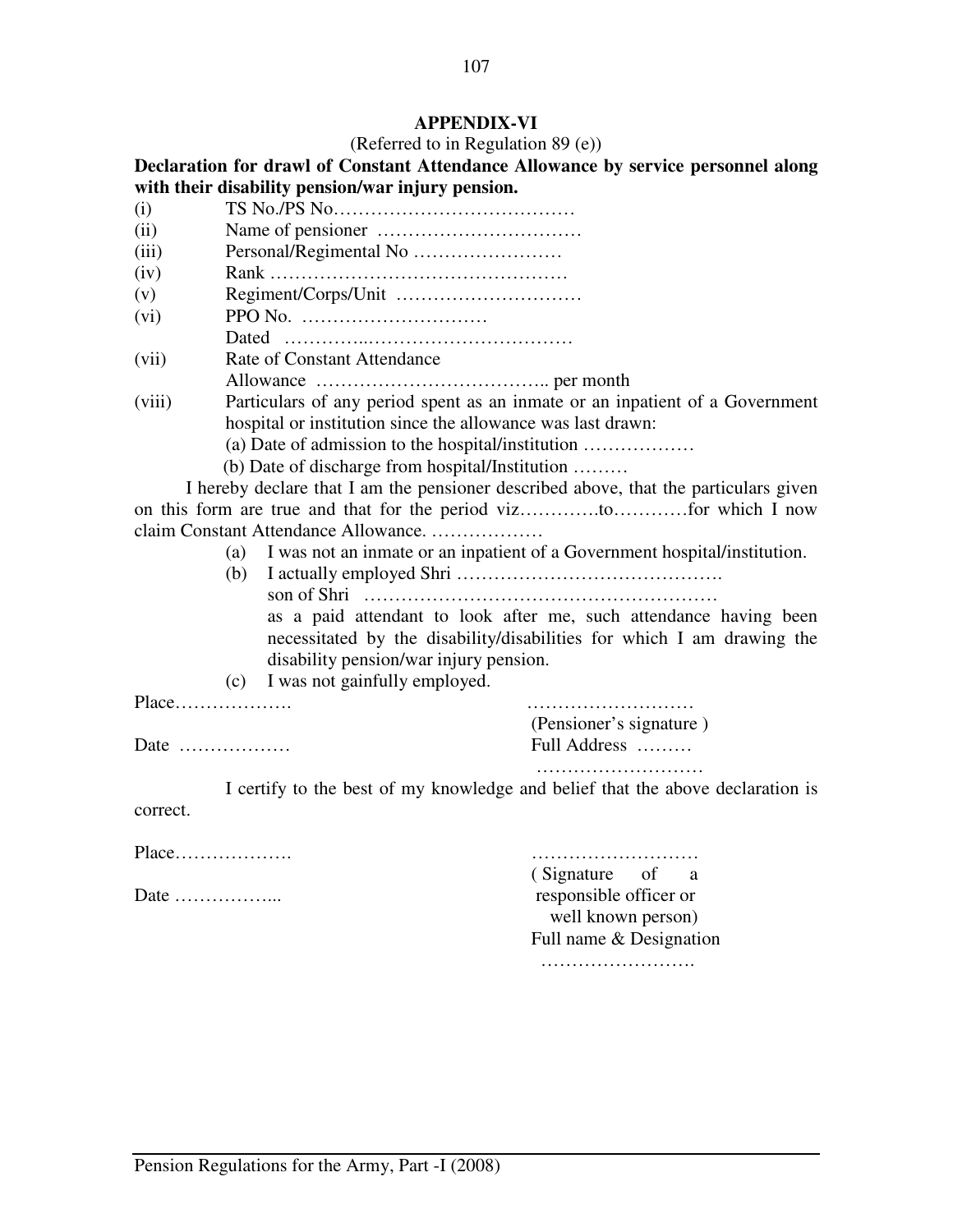## **APPENDIX-VII**

(Referred to in Regulation. 115(b) and 131(a))

# **DECLARATION FROM PARENTS/ ELIGIBLE BROTHERS/ SISTERS FOR DEPENDENT PENSION**

 I……………………………………………………… (Name of applicant), Father/Mother/Brother/Sister of Ex. No. ……………………… Rank …………………… Name Unit ……………………….aged………….……years………………….,resident of …..………………………………………………… do hereby solemnly affirm and declare as under:-

 The deceased ……………………………………………(Name of the deceased service personnel) was my son/daughter/brother/sister.

 I was dependent upon my late son/daughter/brother/sister mentioned above, for pecuniary needs.

#### DEPONENT

#### VERIFICATION

 I, the above said……………………………………………(Name of applicant), do hereby solemnly affirm and declare that the facts mentioned above are true to the best of my knowledge and belief and nothing has been concealed thereof.

### DEPONENT

PLACE:

DATE: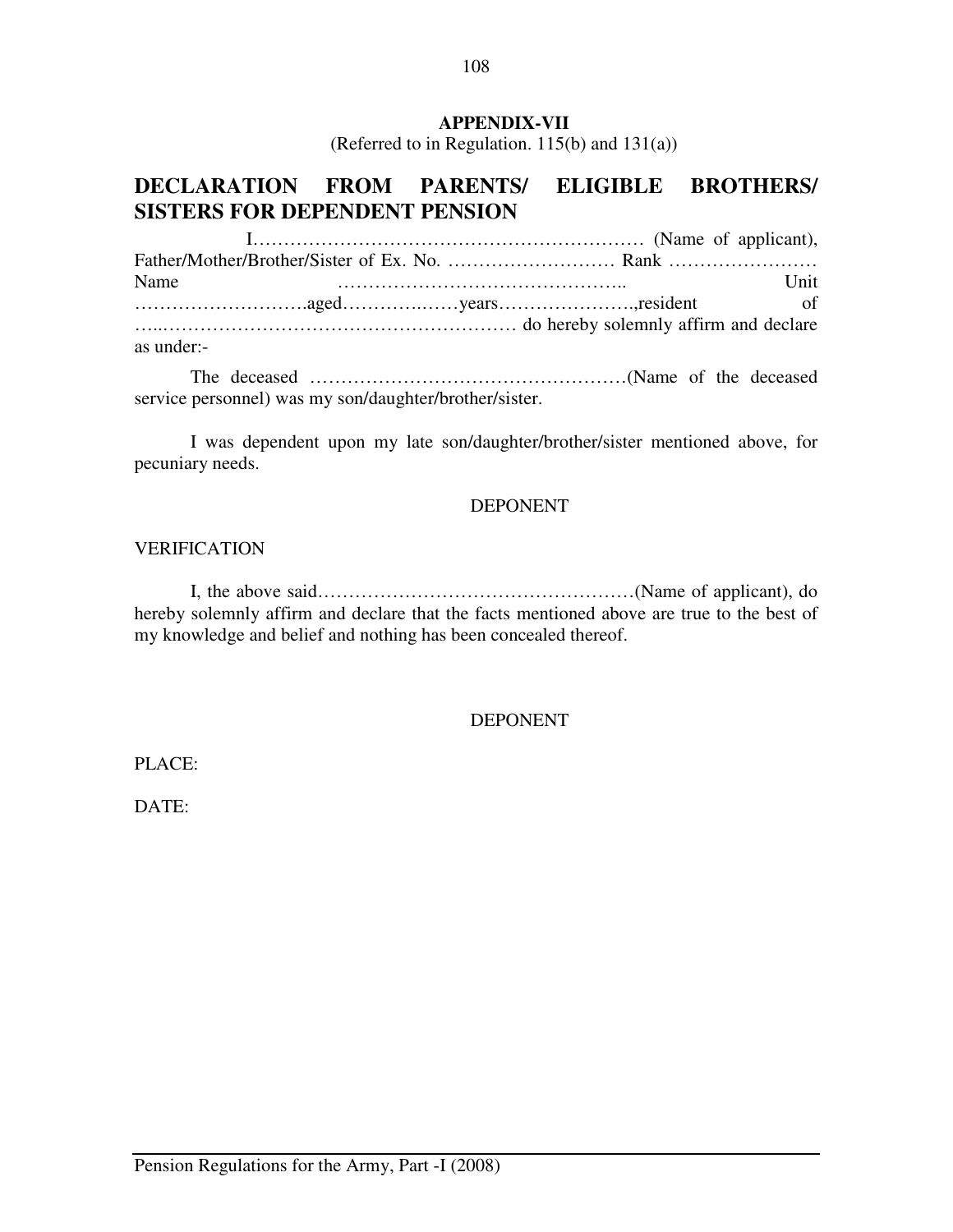# **APPENDIX-VIII**

(Referred to in Note 4 of Regulation 141)

### **STATEMENT OF ILLUSTRATIVE EXAMPLES OF CASES**

#### **Cases covered under clause (a)(i) of Regulation 141: Death Attributable to accidents while on duty :**

1. Death, as a result of an accident while travelling in a public, private or official vehicle or otherwise, of a Group 'D' employee, Dispatch Rider, Messenger, Postman, Notice server etc. deputed to distribute dak notices, etc., or of personnel on field duties.

2. Death occurring due to an accident while travelling on bonafide official duties in a service aircraft.

3. Accidents during test flights of aircraft and non-scheduled flight of chartered aircraft resulting in death of service personnel travelling on duty in public interest in such flights.

4. Death, in train accidents, of personnel undertaking official journeys on duty.

5. Accidents to ships, river steamers, etc. resulting in death of service personnel undertaking journeys on duty by these modes of travel.

6. Death, as a result of accidents, of service personnel while proceeding on raids against antisocial elements, etc.

7. Death, due to contact with live electric/power lines, of personnel deployed on flood/cyclone relief activities.

8. Death, due to electrocution, of service personnel engaged in rectification of defects in generation and distribution of electricity.

9. Accidents while engaged in rectification of defects in machinery and equiper monthent.

10. Death due to accidental explosion of boilers, storage tanks of inflammable materials, chemicals etc.

11. Death due to fire accidents while on duty.

12. Death of fire fighting staff engaged in fire-fighting operations.

#### **Cases covered under clause (a)(ii) of Regulation 141: Death Attributable to acts of violence by terrorists & anti-social elements etc.**

1. Death resulting from acts of violence or assault by terrorists, smugglers, dacoits, anti-social elements etc. against an individual service personnel:-

- (a) With the intention of deterring of preventing him from performing his duties; or
- (b) Because of any act done or attempted to be done in the lawful discharge of his duties; or
- (c) Because of his official position.

2. Service personnel killed in the course of performance of their duties as a result of violence or attack by armed hostile, extremists, terrorists, anti-social elements, etc.

3. Service personnel on duty, killed in incident of terrorists violence in Jammu & Kashmir, the North Eastern Region, Punjab, etc. other than in actual operations and encounters.

4. Death, due to stone-throwing, use of weapons and other violent acts by demonstrators, anti-social elements, etc; service personnel while employed in aid of the civil administration in quelling agitations, protest demonstrations, riots, etc.

5. Death of service personnel while proceeding on raids against anti-social elements, etc; attributable to attacks by the parties so raided, including anti-social elements.

6. Death, while on duty, as unwitting victims of bomb blast in public places or vehicles, indiscriminate-shooting incidents in public, etc. often resorted to by terrorists, anti-social elements, etc.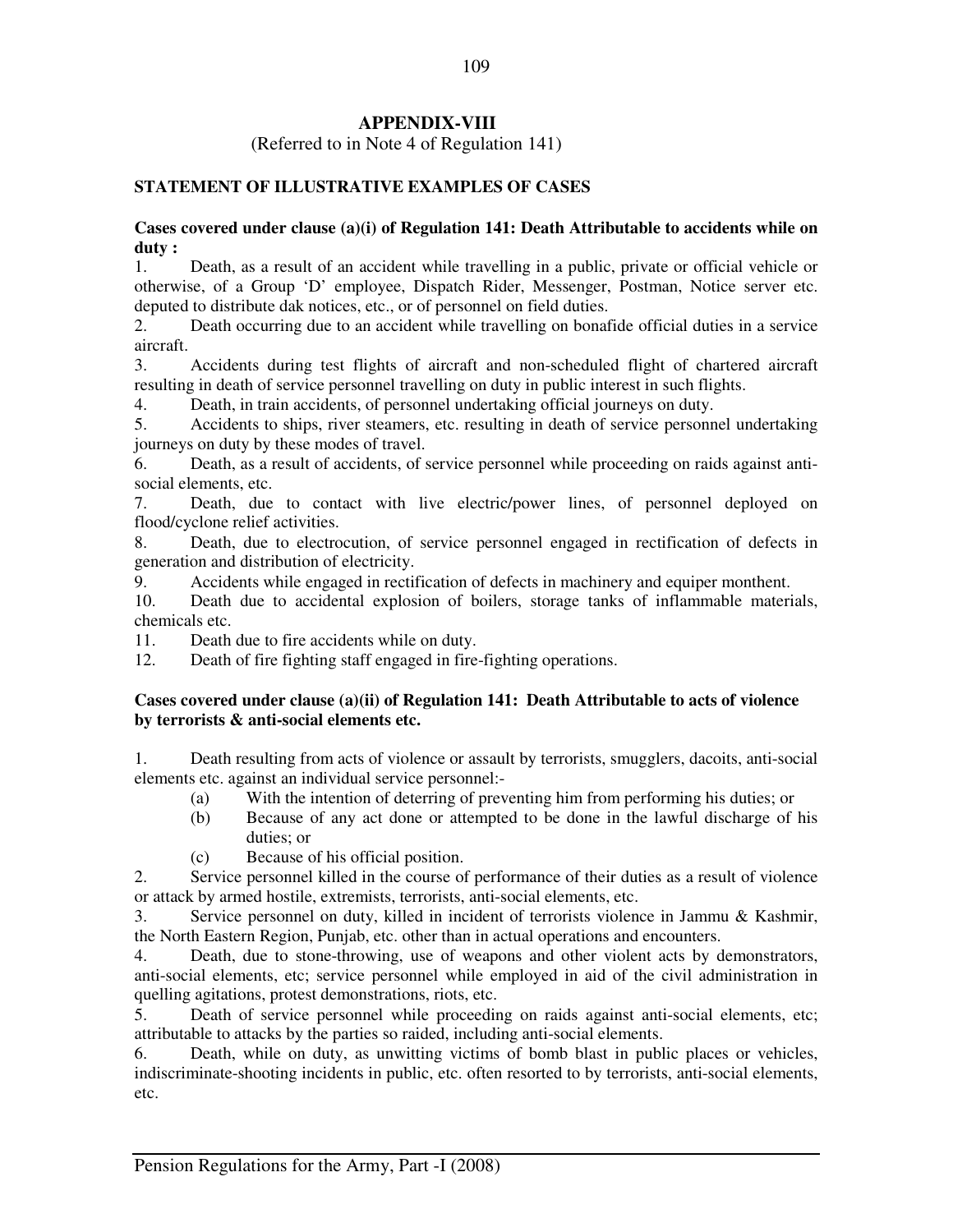#### **Cases covered under clause(a)(iii) of Regulation 141: Death occurring during wars or border skirmishes and action against militants, terrorists and extremists.**

 The ex-gratia compensation under clause a(iii) of Regulation 146 will be restricted only to those cases where service personnel are killed in actual field operations. A higher rate of compensation has been prescribed in these cases having regard to the magnitude of the hardships and risks involved in field operations including combing operations against terrorists, militants, etc. This will generally be applicable only to the service personnel deployed along the borders, line of control etc. as well as those engaged in combing terrorism. The condition of being actually involved in field operations will therefore, have to be satisfied before the higher ex-gratia compensation of Rs.7.50 Lakhs is sanctioned.

#### **Cases covered under clause(a)(iv) of Regulation 141: Compensation under this clause will be admissible to families of service personnel killed: -**

- (i) In action in international wars;
- (ii) While fighting in war-like situations or border skirmishers with any country;
- (iii) In action against armed hostile, militants, terrorists and extremists;
- (iv) During laying or clearance of miles, including those laid by enemies, militants, terrorists, etc., as well as in the course of minesweeping operations;
- (v) As a result of exploding mines on route to an operational area;
- (vi) During battle inoculation as part of prescribed training exercises involving the use of live ammunition.

 In addition families of service personnel killed after being kidnapped by militants, terrorists, extremists, etc. because of their official position or with a view to spreading terror will also be entitled to the compensation under this clause.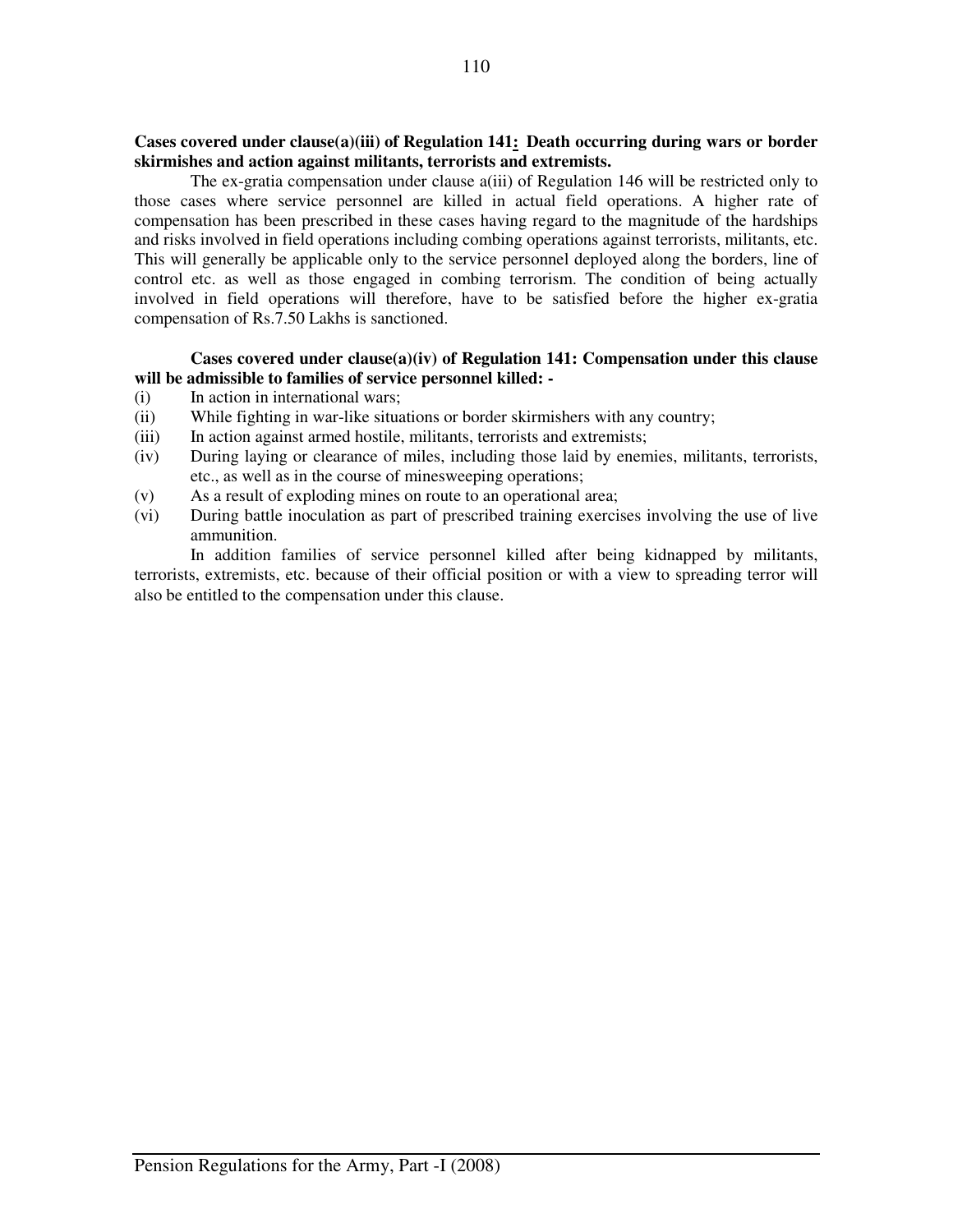### **APPENDIX -IX**

(Referred to in Regulation  $-145(a)(1)$ )

# **FORM 'A'**

#### **Nomination for Retirement Gratuity/Death Gratuity**

When the individual has a family and wishes to nominate one member or more than one member, thereof.

I, No. Rank Name hereby nominate the person/persons mentioned below who is/are member(s) of my family, and confer on him/them the right to receive, to the extent specified below, any gratuity the payment of which may be authorised by the Government in the event of my death while in service and the right to receive on my death, to the extent specified below, any gratuity, which having become admissible to me on retirement may remain unpaid at my death.

|                                      | Original nominee(s)                     |     |                                      | <b>Alternate nominee(s)</b>                                                                                                                                             |                                                       |
|--------------------------------------|-----------------------------------------|-----|--------------------------------------|-------------------------------------------------------------------------------------------------------------------------------------------------------------------------|-------------------------------------------------------|
| &<br>Name<br>Address of<br>nominee/n | Relationshi<br>p with the<br>individual | Age | Amount or<br>share<br>of<br>gratuity | Name, Address, Relationship & Age of<br>the person or persons, if any, to whom the<br>right conferred on the nominee shall pass                                         | Amount or share of<br>gratuity payable to<br>$each**$ |
| ominees                              |                                         |     | payable to<br>each*                  | in the event of the nominee, pre-<br>deceasing the individual or the nominee<br>dying after the death of the individual but<br>before receiving payment of the gratuity |                                                       |
|                                      | $\left( 2\right)$                       | (3) | (4)                                  | $\mathfrak{Z}$                                                                                                                                                          | (6)                                                   |
|                                      |                                         |     |                                      |                                                                                                                                                                         |                                                       |

This nomination supersedes the nomination made by me earlier on \_\_\_\_\_\_\_\_\_\_\_\_\_\_\_\_\_\_\_\_\_\_\_\_\_\_\_\_\_\_\_\_\_\_which stands cancelled.

**Note:1**.The individual shall draw lines across the blank space below the last entry to prevent the insertion of any name after he has signed.

**2**. Strike out which is not applicable.

<sup>\*</sup> This column should be filled in so as to cover the whole amount of the gratuity.<br>
<sup>\*\*</sup> The amount/share of the gratuity shown in this column should cover the w

The amount/share of the gratuity shown in this column should cover the whole amount/share payable to the original nominee(s).

Dated This day of 20 at

Witnesses to signature  $1.$ 

2. \_\_\_\_\_\_\_\_\_\_\_\_\_\_\_\_\_\_\_\_\_

Signature of individual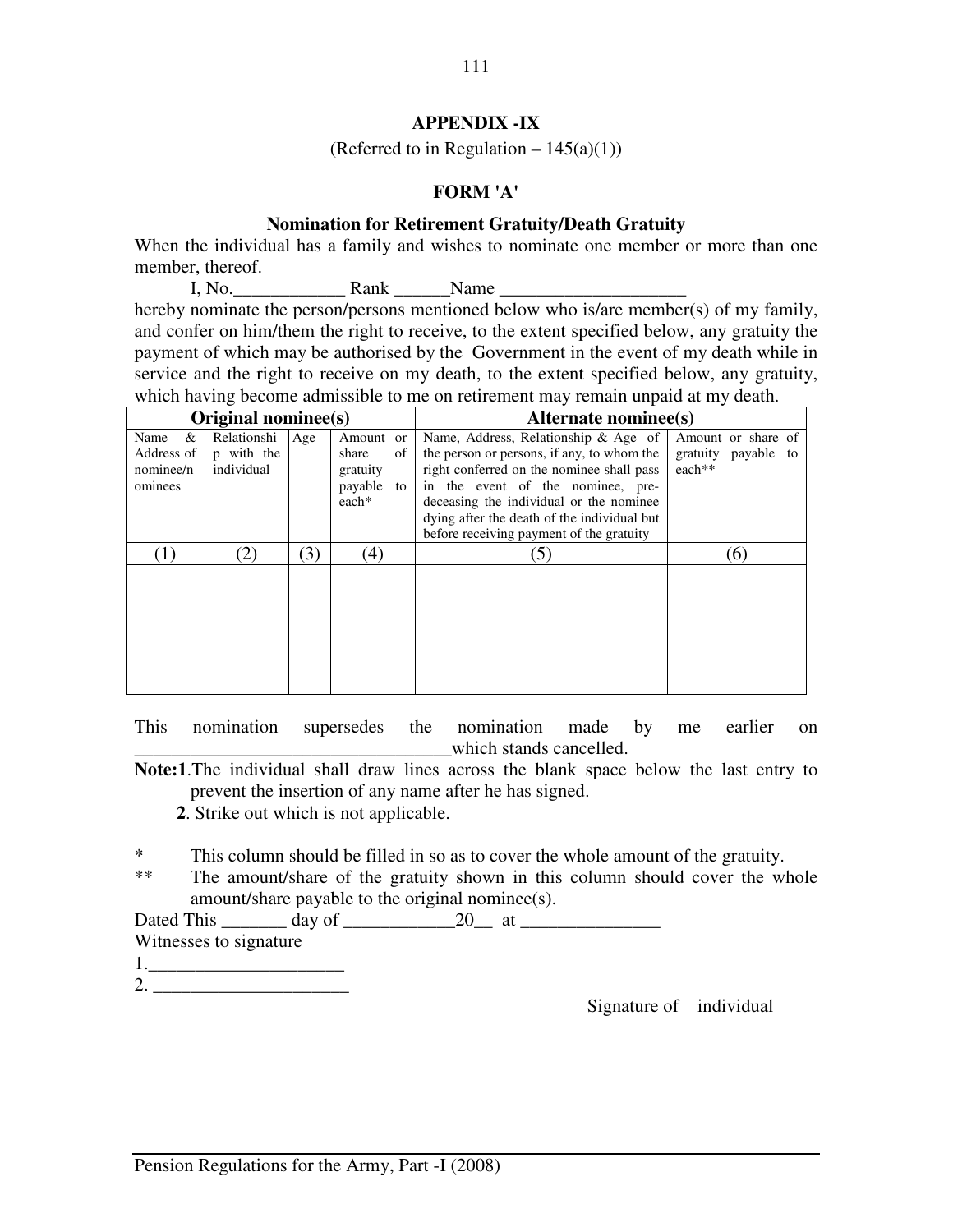**II**  (To be filled by the Commanding Officer in the case of PBOR) Nomination by:\_\_\_\_\_\_\_\_\_\_\_\_\_\_\_\_\_\_\_\_ Designation:\_\_\_\_\_\_\_\_\_\_\_\_\_\_\_\_\_\_ Office: \_\_\_\_\_\_\_\_\_\_\_\_\_\_\_\_\_\_\_\_\_\_

Signature of Commanding Officer

 Name: Designation: Date:

### **Proforma for acknowledging the receipt of the nomination from**

To.

 $\frac{1}{\sqrt{2}}$  ,  $\frac{1}{\sqrt{2}}$  ,  $\frac{1}{\sqrt{2}}$  ,  $\frac{1}{\sqrt{2}}$  ,  $\frac{1}{\sqrt{2}}$  ,  $\frac{1}{\sqrt{2}}$  ,  $\frac{1}{\sqrt{2}}$  ,  $\frac{1}{\sqrt{2}}$  ,  $\frac{1}{\sqrt{2}}$  ,  $\frac{1}{\sqrt{2}}$  ,  $\frac{1}{\sqrt{2}}$  ,  $\frac{1}{\sqrt{2}}$  ,  $\frac{1}{\sqrt{2}}$  ,  $\frac{1}{\sqrt{2}}$  ,  $\frac{1}{\sqrt{2}}$ 

Sir,

 In acknowledging the receipt of your nomination/cancellation, dated the\_\_\_\_\_\_\_\_\_\_\_\_\_\_\_\_\_ of the nomination made earlier, in respect of gratuity in Form 'A', I am to state that it has been duly placed on record.

Place:\_\_\_\_\_\_\_\_\_\_\_\_\_\_\_\_ Dated the:\_\_\_\_\_\_\_\_\_\_\_\_\_\_

Signature

Designation

Note: The individual is advised that it would be in the interest of his nominees if copies of the nominations and the related notices and acknowledgements are kept in safe custody so that they may come into the possession of the beneficiaries in the event of his death.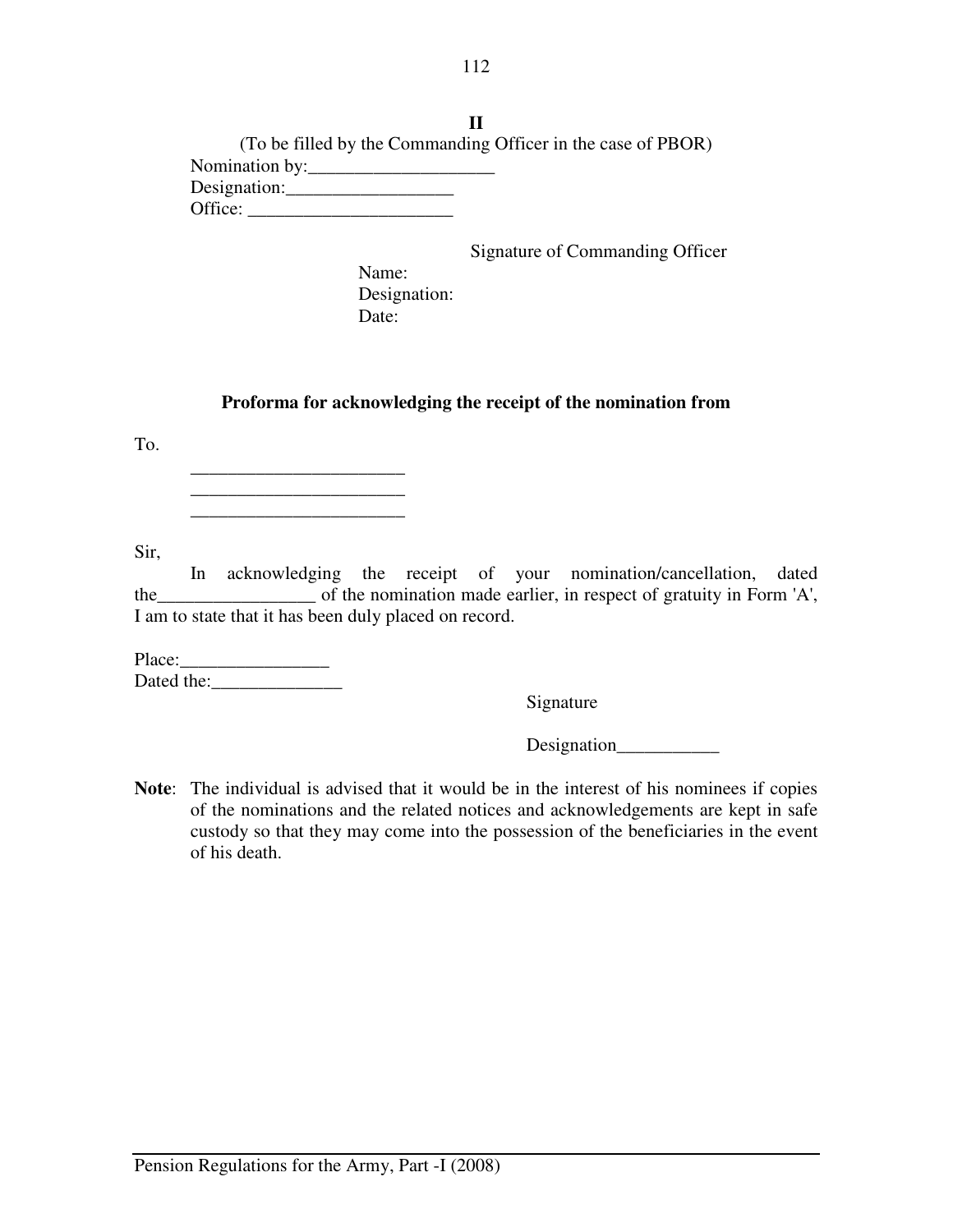## **Appendix IX (Referred to in Regulation 145(a)(2))**

#### **FORM 'B'**

#### **Nomination for Retirement Gratuity/Death Gratuity**

When the individual has no family and wishes to nominate one person or more than one person

 I, No.\_\_\_\_\_\_\_\_\_\_\_\_\_\_\_\_ Rank \_\_\_\_\_\_Name \_\_\_\_\_\_\_\_\_\_\_\_\_\_, having no family, hereby nominate the person/persons mentioned below, and confer on him/them the right to receive, to the extent specified below, any gratuity the payment of which may be authorised by the Government in the event of my death while in service and the right to receive on my death, to the extent specified below, any gratuity, which having become admissible to me on retirement may remain unpaid at my death:

|                                                 | Original nominee $(s)$                 |     | Alternate nominee(s)                               |                                                                                                                                                                                                                                                                    |                                                           |
|-------------------------------------------------|----------------------------------------|-----|----------------------------------------------------|--------------------------------------------------------------------------------------------------------------------------------------------------------------------------------------------------------------------------------------------------------------------|-----------------------------------------------------------|
| Name $\&$<br>Address of<br>nominee/nomi<br>nees | Relationship<br>with the<br>individual | Age | Amount or share<br>of gratuity payable<br>to each* | Name, Address, Relationship & Age<br>of the person or persons, if any, to<br>whom the right conferred on the<br>nominee, pre-deceasing the individual<br>or the nominee dying after the death of<br>the individual but before receiving<br>payment of the gratuity | Amount or<br>share of<br>gratuity<br>payable to<br>each** |
| (1)                                             | $\mathbf{2)}$                          | (3) | (4)                                                | (5)                                                                                                                                                                                                                                                                | (6)                                                       |

This nomination supersedes the nomination made by me earlier on which stands cancelled.

**Note:**(i) The individual should draw lines across the blank space below the last entry to prevent the insertion of any name after he has signed.

(ii) Strike out which is not applicable.

Dated This \_\_\_\_\_day of \_\_\_\_\_\_\_\_\_\_\_\_\_20\_\_ at \_\_\_\_\_\_\_\_\_\_\_\_\_\_\_

Witnesses to signature1.\_\_\_\_\_\_\_\_\_\_\_\_\_\_\_\_\_\_\_\_\_

2. \_\_\_\_\_\_\_\_\_\_\_\_\_\_\_\_\_\_\_\_\_

Signature of individual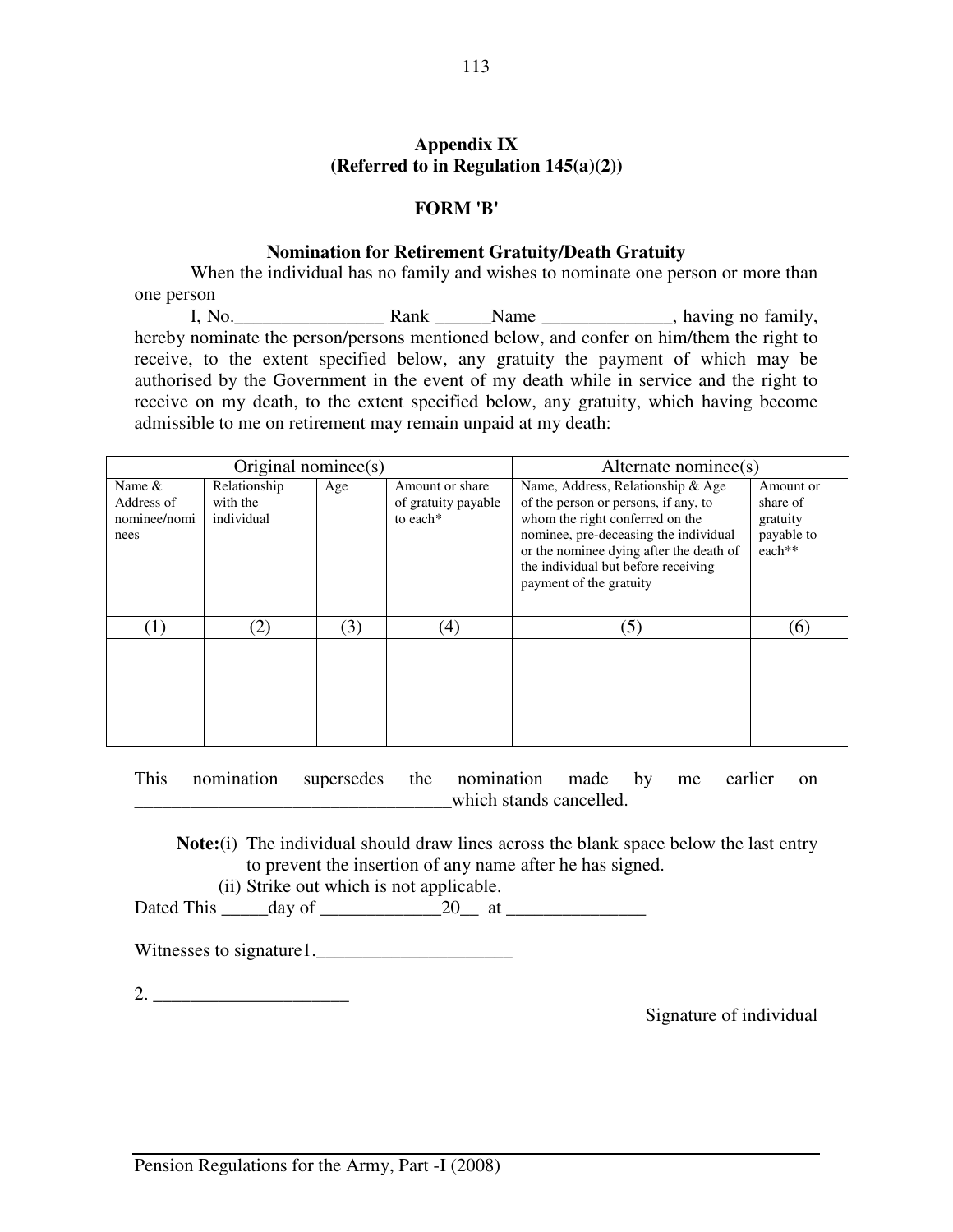114

# **II**

(To be filled by the Commanding Officer in the case of PBOR)

 Nomination by:\_\_\_\_\_\_\_\_\_\_\_\_\_\_\_\_\_\_\_\_\_\_\_ Designation:\_\_\_\_\_\_\_\_\_\_\_\_\_\_\_\_\_\_ Office: \_\_\_\_\_\_\_\_\_\_\_\_\_\_\_\_\_\_\_\_\_\_

Signature of Commanding Officer

 Name: Designation: Date:

\* This column should be filled in so as to cover the whole amount of the gratuity.

\*\* The amount/share of the gratuity shown in this column should cover the whole amount/share payable to the original nominee(s).

# **Proforma for acknowledging the receipt of the nomination form**

To.

 \_\_\_\_\_\_\_\_\_\_\_\_\_\_\_\_\_\_\_\_\_\_\_  $\frac{1}{\sqrt{2}}$  ,  $\frac{1}{\sqrt{2}}$  ,  $\frac{1}{\sqrt{2}}$  ,  $\frac{1}{\sqrt{2}}$  ,  $\frac{1}{\sqrt{2}}$  ,  $\frac{1}{\sqrt{2}}$  ,  $\frac{1}{\sqrt{2}}$  ,  $\frac{1}{\sqrt{2}}$  ,  $\frac{1}{\sqrt{2}}$  ,  $\frac{1}{\sqrt{2}}$  ,  $\frac{1}{\sqrt{2}}$  ,  $\frac{1}{\sqrt{2}}$  ,  $\frac{1}{\sqrt{2}}$  ,  $\frac{1}{\sqrt{2}}$  ,  $\frac{1}{\sqrt{2}}$ 

Sir,

 In acknowledging the receipt of your nomination/cancellation, dated the\_\_\_\_\_\_\_\_\_\_\_\_\_\_\_\_\_ of the nomination made earlier, in respect of gratuity in Form I am to state that it has been duly placed on record.

Place:

Dated the:

Signature Designation \_\_\_\_\_\_\_\_\_\_\_\_\_

Note: The individual is advised that it would be in the interest of his nominees if copies of the nominations and the related notices and acknowledgements are kept in safe custody so that they may come into the possession of the beneficiaries in the event of his death.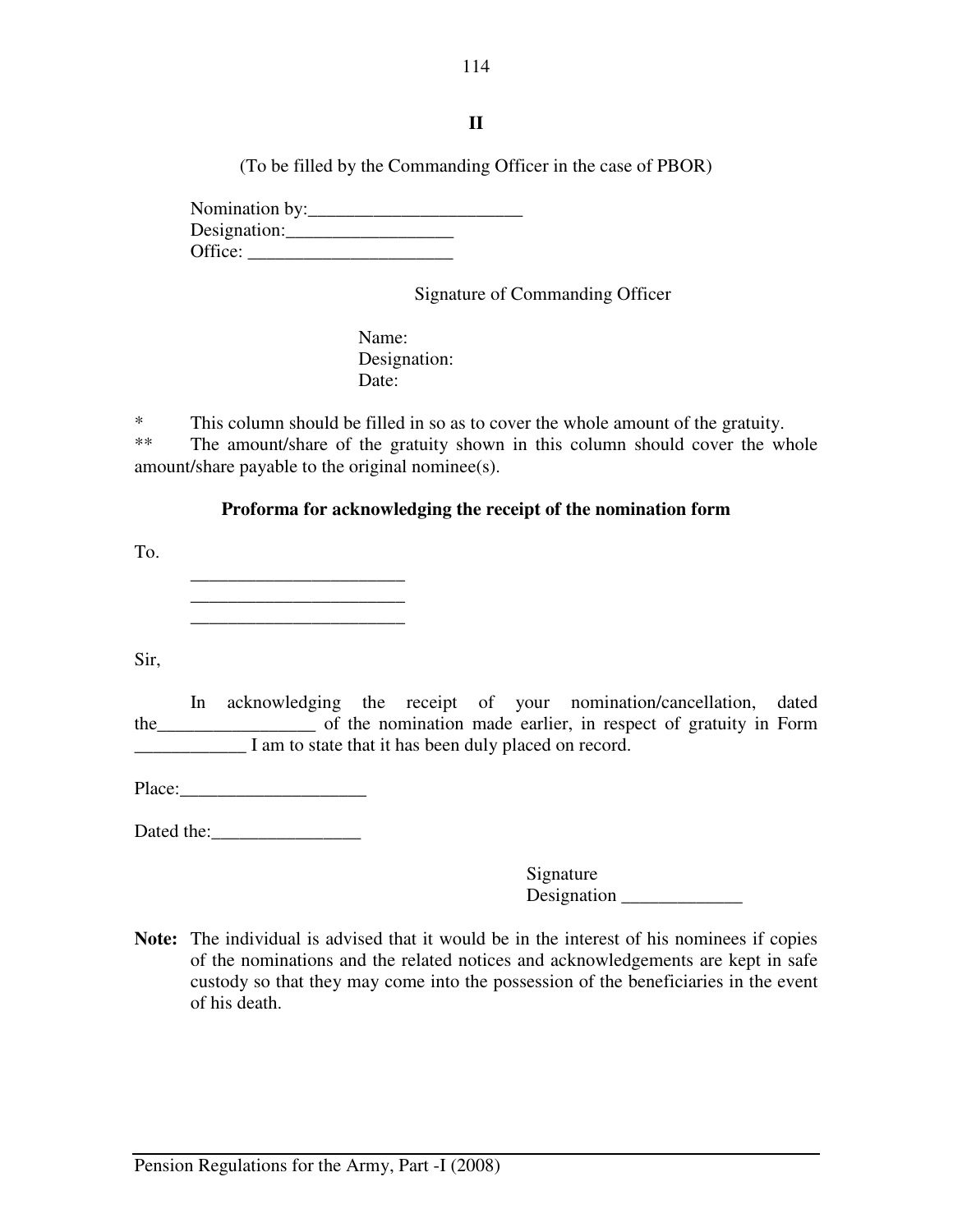# **APPENDIX-X**

(Referred to in Regulation 158 (a))

## TABLE

# **COMMUTATION VALUES FOR A PENSION OF Re. 1, PER ANNUM**  (Effective from 1st March, 1971)

| Age<br>next<br>birt<br>h-<br>day | Commutation<br>value<br>expressed<br>as<br>number<br>of<br>year's<br>purchase | Age<br>next<br>birth<br>-day | Commutation<br>value<br>expressed<br>as<br>number<br>of<br>year's<br>purchase | Age<br>next<br>birth-day | Commutat<br>value<br>ion<br>expressed<br>as number<br>of<br>year's<br>purchase |
|----------------------------------|-------------------------------------------------------------------------------|------------------------------|-------------------------------------------------------------------------------|--------------------------|--------------------------------------------------------------------------------|
| 17                               | 19.28                                                                         | 40                           | 15.87                                                                         | 63                       | 9.15                                                                           |
| 18                               | 19.20                                                                         | 41                           | 15.64                                                                         | 64                       | 8.82                                                                           |
| 19                               | 19.11                                                                         | 42                           | 15.40                                                                         | 65                       | 8.50                                                                           |
| 20                               | 19.01                                                                         | 43                           | 15.15                                                                         | 66                       | 8.17                                                                           |
| 21                               | 18.91                                                                         | 44                           | 14.90                                                                         | 67                       | 7.85                                                                           |
| 22                               | 18.81                                                                         | 45                           | 14.64                                                                         | 68                       | 7.53                                                                           |
| 23                               | 18.70                                                                         | 46                           | 14.37                                                                         | 69                       | 7.22                                                                           |
| 24                               | 18.59                                                                         | 47                           | 14.10                                                                         | 70                       | 6.91                                                                           |
| 25                               | 18.47                                                                         | 48                           | 13.82                                                                         | 71                       | 6.60                                                                           |
| 26                               | 18.34                                                                         | 49                           | 13.54                                                                         | 72                       | 6.30                                                                           |
| 27                               | 18.21                                                                         | 50                           | 13.25                                                                         | 73                       | 6.01                                                                           |
| 28                               | 18.07                                                                         | 51                           | 12.95                                                                         | 74                       | 5.72                                                                           |
| 29                               | 17.93                                                                         | 52                           | 12.66                                                                         | 75                       | 5.44                                                                           |
| 30                               | 17.78                                                                         | 53                           | 12.35                                                                         | 76                       | 5.17                                                                           |
| 31                               | 17.62                                                                         | 54                           | 12.05                                                                         | 77                       | 4.90                                                                           |
| 32                               | 17.46                                                                         | 55                           | 11.73                                                                         | 78                       | 4.65                                                                           |
| 33                               | 17.29                                                                         | 56                           | 11.42                                                                         | 79                       | 4.40                                                                           |
| 34                               | 17.11                                                                         | 57                           | 11.10                                                                         | 80                       | 4.17                                                                           |
| 35                               | 16.92                                                                         | 58                           | 10.78                                                                         | 81                       | 3.94                                                                           |
| 36                               | 16.72                                                                         | 59                           | 10.46                                                                         | 82                       | 3.72                                                                           |
| 37                               | 16.52                                                                         | 60                           | 10.13                                                                         | 83                       | 3.52                                                                           |
| 38                               | 16.31                                                                         | 61                           | 9.81                                                                          | 84                       | 3.32                                                                           |
| 39                               | 16.09                                                                         | 62                           | 9.48                                                                          | 85                       | 3.13                                                                           |

**Note: -** This table is based on a rate of interest of 4.75% per annum.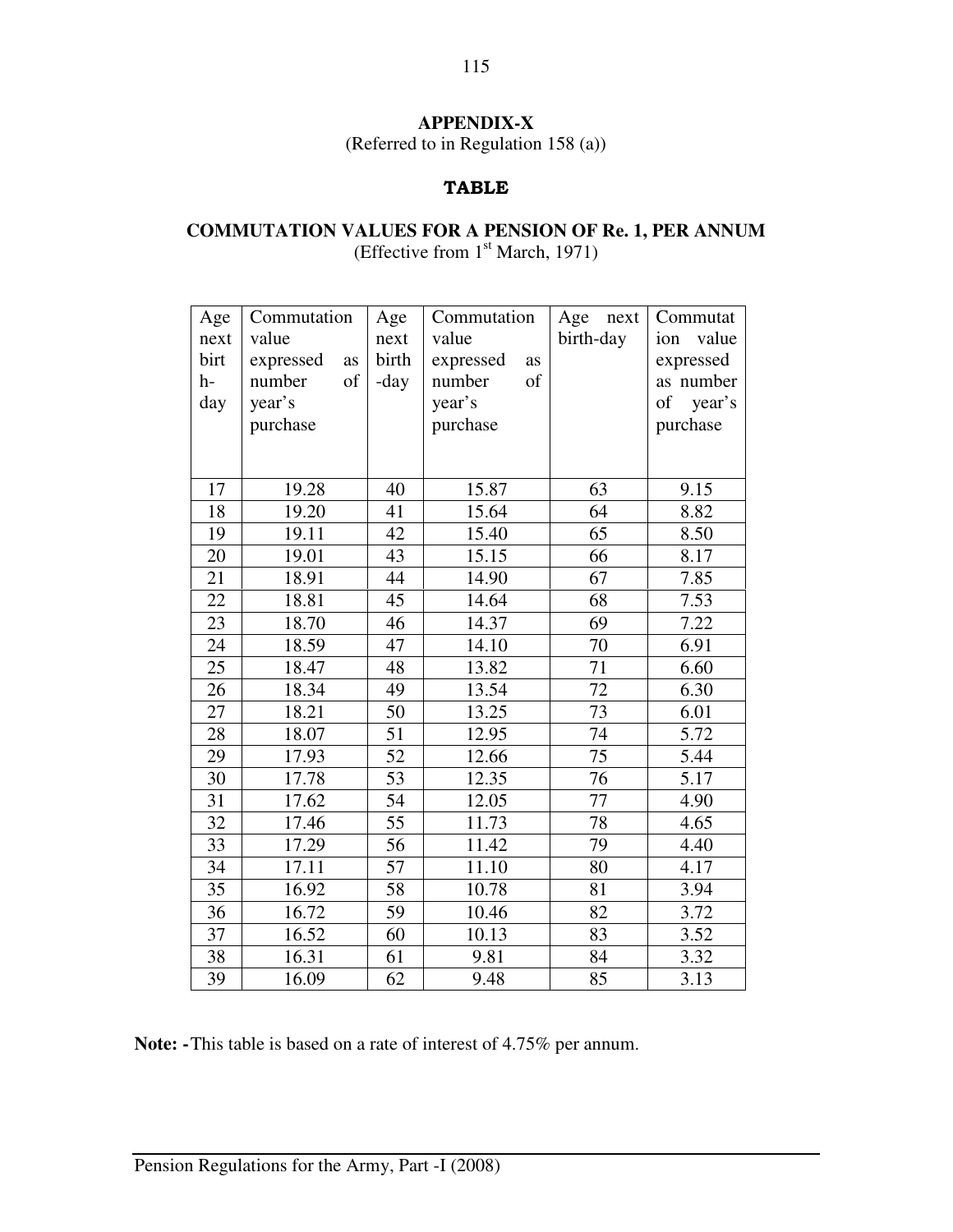# **MEMO EXPLANATORY OF EACH REGULATION OF THE PENSION REGULATIONS FOR THE ARMY, PART-I (2008)**

| No. of Regulation  | No. of Regulation in;               |                                                                                                          |
|--------------------|-------------------------------------|----------------------------------------------------------------------------------------------------------|
| as in the Pension  | the existing Pension                | <b>Explanatory remarks</b>                                                                               |
| Regulations<br>For | Regulations. For the                |                                                                                                          |
| The Army,          | Army Part-I (1961)                  |                                                                                                          |
| Part-I (2008)      |                                     |                                                                                                          |
| 1                  | $\boldsymbol{2}$                    | 3                                                                                                        |
| 1                  | $-$                                 | New Regulation                                                                                           |
| $\overline{2}$     | --                                  | Clause (a) is new Regulation and clauses (b) $\&$ (c) are based on                                       |
|                    |                                     | Rules $5(1)$ & $5(2)$ of CCS (Pension) Rules, 1972.                                                      |
| 3                  | $\sqrt{2}$                          | Clause (b) is based on Regulation 4 of PRA Pt-II (1961).                                                 |
| $\overline{4}$     | $2-A$                               | Revised and enlarged.<br>(i)                                                                             |
|                    |                                     | Clause (iv) is based on Rules 3(h)(ii) and 71(3) of CCS<br>(ii)                                          |
|                    |                                     | (Pension) Rules, 1972.                                                                                   |
|                    |                                     | Clause (viii) is based on Rule $3(0)$ of CCS (Pension)<br>(iii)                                          |
|                    |                                     | <b>Rules</b> , 1972                                                                                      |
|                    |                                     | Based on Rule 3(f) of CCS (Pension) Rules, 1972.                                                         |
| 5                  |                                     | New Regulation based on the Regulation 3 of Navy (Pension)                                               |
|                    |                                     | Regulations, (1964).                                                                                     |
| 6                  | 115                                 | Modified on the lines of Rule 7 of CCS (Pension) Rules, 1972;                                            |
| $\overline{7}$     | $3-B$                               | Modified based on MOD No. F 12(I)/73/556/S/D(Pen/Ser) dt.                                                |
|                    |                                     | 20.07.74 and No. 12(1)/78/D(Pen/ser) dt. 24.04.79 & No.                                                  |
|                    |                                     | 40410/AG/PS-4(c)/3212/B/D(Pen/Ser) dt. 28.9.83 and Corr.                                                 |
|                    |                                     | Dated 21.06.85                                                                                           |
| 8                  | $\overline{4}$                      | Modified based on Rules 8 of CCS (Pension) Rules, 1972.                                                  |
| 9                  | 5 as amended by CS<br>No. 166/IV/79 | Modified based on Rules 9 of CCS (Pension) Rules.                                                        |
| 10                 | 6 as amended by CS<br>No. 104/X/69  |                                                                                                          |
| 11                 | $-$                                 | New Regulation based on Section-IX of the Pension Army Act,                                              |
|                    |                                     | 1871, and Regulation 59 of PRA Pt.II (1961).                                                             |
| 12                 | $-$                                 | New Regulation based on Rule 55-A of CCS (Pension) Rules,                                                |
|                    |                                     | 1972 and Deptt.of P&PW OM No. 45/73/97-P&PW(G) dt.                                                       |
|                    |                                     | 02.07.99 & MOD No 7(1)/95/D(Pen/Sers)99 dt. 06.10.1999.&                                                 |
|                    |                                     | No. 7(1)/95/D(Pen/Ser) dt. 28.08.2000                                                                    |
| 13                 | $-$                                 | New Regulation MOD No.1(1)/98/D(Pen/Ser) dt 15.6.98 MOD                                                  |
|                    |                                     | No. B/38207/7/AG/PS4(b) /193/A/D(Pen/Ser) dt. 7.3.2001 and                                               |
|                    |                                     | 22(1)/01/US(WE)/D(Res)<br>dt $1.4.03$<br>and<br>NO.                                                      |
|                    |                                     | B/49764/?AG/ECHS dt10.10.2003 & No.22(i)/us(WE)/D(Res)                                                   |
|                    |                                     | and<br>AHQ<br>No.B/49784/AG/ECHS<br>dt.08.03.04<br>dt.                                                   |
|                    |                                     | 15.1.05,.AHQNo.B/49787/AG/ECHS dt12.7.2005<br>New Regulation MOD letter No. 3(5)/98/D(Cer) dt 5.9.03 and |
| 14                 |                                     | MOD ID No. 6020/D(Pen-C)/2001 dt. 10.08.2004and No.                                                      |
|                    |                                     | 7(32)2007/D(Cer) dt. 14.05.2008                                                                          |
| 15                 | $-$                                 | New Regulation based on Regulation 11 of PRA Pt-II (1961)                                                |
|                    |                                     | and MOD No. 5(5)/85/272/86/A/D(Pen/Ser) dt. 22.1.86 as                                                   |
|                    |                                     | amended by Corr No. 5(5)/85/1481/87/A/D(Pay/Sers) dt.                                                    |
|                    |                                     | 13.7.87 & MOD No. 1(6)/98/D (Pen/Sers) dt. 3.2.98 and                                                    |
|                    |                                     | 1(2)/97/D (Pen-C) dt. 31.1.2001                                                                          |
| 16                 | --                                  | New Regulation based on Para 15 of MOD letter No.1                                                       |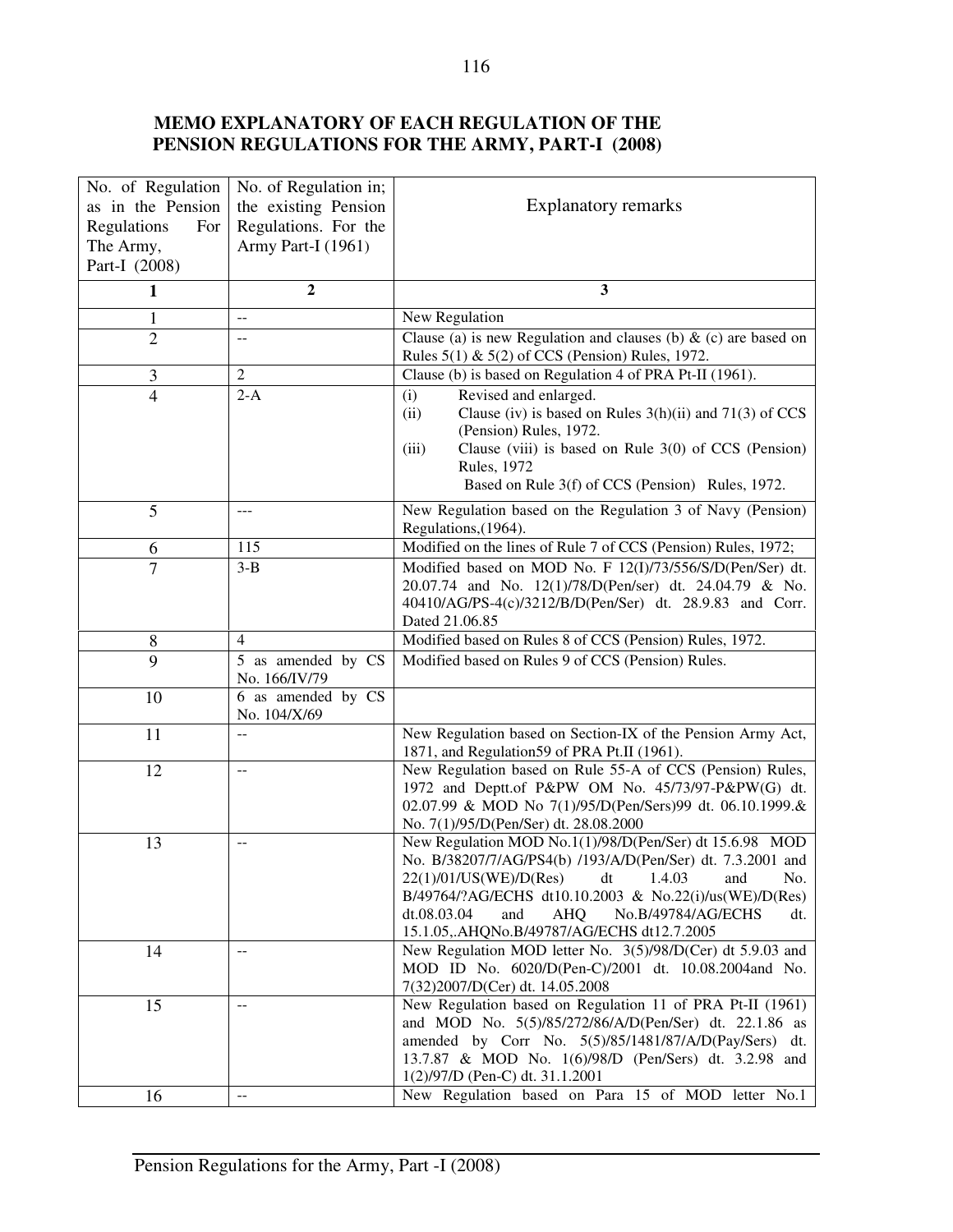|    |                                               | (6)/95/D(Pen/Sers) dated 3-2-98.                                                                                          |
|----|-----------------------------------------------|---------------------------------------------------------------------------------------------------------------------------|
| 17 |                                               | New Regulation based on Para 5 and Notes (1) to (5) of MOD                                                                |
|    |                                               | Letter No. A/06393/AG/PS4 (a )/903/D (Pen/Sers)<br>dated                                                                  |
|    |                                               | 6.11.69<br>$\&$<br>MOD No. 1 (6)/95/D(Pen/Sers) dated 3-2-98,                                                             |
|    |                                               | and No. 14(3)/2004/D(Pen/Sers)-III dated 01.02.06 & No.                                                                   |
|    |                                               | C/7051/1/C/PC/C/T&C/Vol-II/B/D(Pen/Sers) dated 26.05.2006                                                                 |
| 18 | 9                                             | is<br>based<br>Clause<br>(a)<br><b>MOD</b><br>on<br>No.                                                                   |
|    |                                               | B/38076/AG/PS4(a)/2190/A/D(Pen/Ser) dt. 6.8.84<br>and $(b)$ is                                                            |
|    |                                               | based on Regulation 9 as modified.                                                                                        |
| 19 | 26 & 37                                       | CGDA's letter No. 6428/AT-P dated 20.10.62 MOD letter No.<br>9(5)/64/11813-D (Pen/Sers) dated 8.12.65. and MOD Letter No. |
|    |                                               | $B/40392/AG/PS4$ (C )/420/C/D (Pen/Sers)<br>dated 24.2.81,                                                                |
|    |                                               | MOD Letter No. 1 (5)/87 /D (Pen/Sers) dated 30.10.87.                                                                     |
| 20 | 27                                            | Read with Rule 28, 29, 30, 31-A of Leave Rules for Services                                                               |
|    |                                               | Vol- I - Army.                                                                                                            |
| 21 | 122                                           | Modified based on CGDA No. 6428/AT-P dt. 20.10.62 MOD                                                                     |
|    |                                               | No. B/39022/AG/PS-4 (a&c)/589/C/D(Pen/Sers) dt 27.03.02                                                                   |
| 22 |                                               | New Regulation based on Section 71(h) of Army Act, 1950.                                                                  |
| 23 | 124                                           | <b>MOD</b><br>Modified<br>based<br>No<br>on                                                                               |
|    |                                               | A/49606/7/AG/PS4(a)/2855/c/d(pen/ser)<br>dt<br>31.10.79<br>and                                                            |
|    |                                               | No.A/49606/7/AG/PS4(a)/825/c/d(pen/ser) dt 29.3.85                                                                        |
| 24 | 58(b), 84, 174 & 214                          | $\frac{1}{2}$                                                                                                             |
| 25 |                                               | New Regulation. MOD No. 76642/AG/PS2(c)/676/8/D(AG-II) dt.                                                                |
|    |                                               | 16.04.64 And No.76642/AG/PS-2(c)/669-S/D(AG-II) dt 16.04.64                                                               |
|    |                                               | AI 71/58 and AI 72/58, A.I. 2/69 (Corr. 2/69), A.I. 61/70 (Corr                                                           |
|    |                                               | 42/70), A.I. 52/70 (Corr 36/70).                                                                                          |
| 26 | Table 3&6 as referred                         |                                                                                                                           |
|    | to in Regulation 18 $&$                       |                                                                                                                           |
| 27 | 22 of PRA pt-II (1961)<br>$-$                 | New Regulation based on Para 3.1 of MOD letter NO.                                                                        |
|    |                                               | $1(6)/99/D$ (Pen/Sers) dated 3.2.98. NOTE 4 is based on Note 4                                                            |
|    |                                               | below Rule 33 of CCS (Pension) Rules and Note 1 is based on                                                               |
|    |                                               | proviso to Rule $50(5)$ and Rule $54(14)$ (c) (ii) of CCS (Pension)                                                       |
|    |                                               | Rules.                                                                                                                    |
| 28 | 14                                            |                                                                                                                           |
| 29 | 16                                            | Modified based on MOD Letter No. 12(6)/95/D (Pen/Sers) dt.                                                                |
|    |                                               | 9.6.99 & MOD No. Air Hq/24229/Regulation/6 & 102/PP&R-                                                                    |
|    |                                               | 3/326/A/D(Pen/Sers) dt 25.4.01, No. 4684/DIR (Pen)/2001 dt.                                                               |
|    |                                               | 14.08.2001.                                                                                                               |
| 30 | 17                                            |                                                                                                                           |
| 31 | 18 as amended by CS                           | Read with Deptt of P & PW Notification No. 27012/1/2006- Est                                                              |
|    | No. 10/IV/67                                  | (A) dt. 23.11.2006 amending Rule 18 of CCS (Pension) Rules,                                                               |
|    |                                               | 1972.<br>Clause $(d)$ is based on AI 10/S/63 as amended vide amendment                                                    |
| 32 | 19 as amended by CS<br>No. 66/IV/79           | No. 11 dated 7.3.70.                                                                                                      |
| 33 | 22                                            | Reconstructed based on Regulation 18 of Navy (Pension)                                                                    |
|    |                                               | Regulations, 1964.                                                                                                        |
| 34 | $25(a) \& 36(a)$                              | Revised vide Para 5 of MOD letter No. 1(6)/98/D(pen/Sers)                                                                 |
|    |                                               | dated 3.2.98.                                                                                                             |
| 35 | Proviso to 22                                 | New Regulation based on Para 4 of MOD letter No.                                                                          |
|    |                                               | $1(6)/98/D(pen/Sers)$ dated 3.2.98 and proviso of Note 1 and                                                              |
|    |                                               | Note 3 below Rule 34 of CCS (Pension) Rules.                                                                              |
| 36 | $\mathord{\hspace{1pt}\text{--}\hspace{1pt}}$ | New Regulation based on Para 6.1(a) and (c) of MOD letter No.                                                             |
|    |                                               | 1(6)/98/D(pen/Sers) dated 3.2.98 & No.B/41002/T/AG/PS-                                                                    |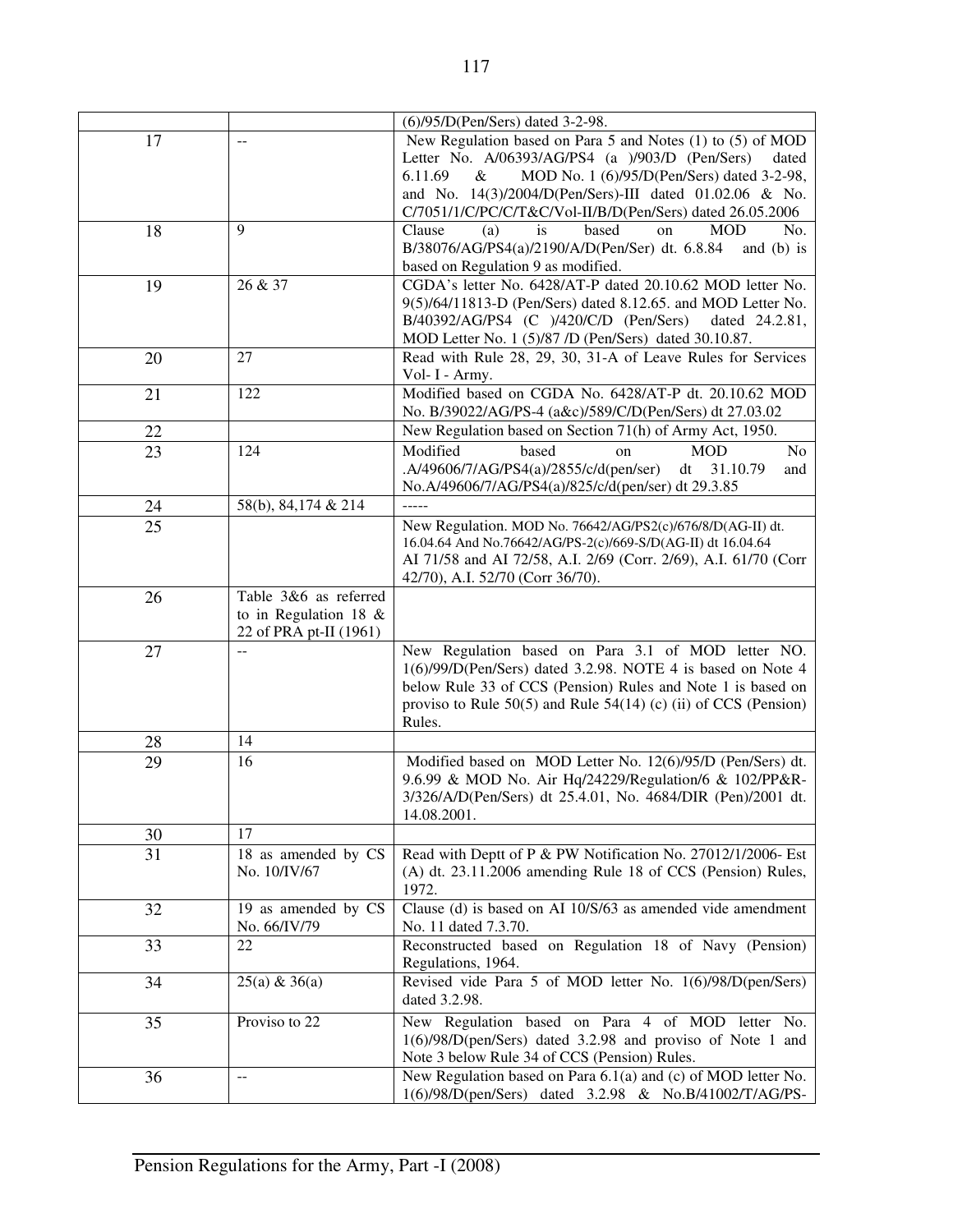|                 |                   | 5/1368/2007/D(Pen/Policy) dt. 27.04.2007                             |
|-----------------|-------------------|----------------------------------------------------------------------|
| 37              | 53                | Reconstructed based on para 8<br>of<br><b>MOD</b><br>No.<br>letter   |
|                 |                   | $1(2)/97/D(Pen/C)$ dated $31.1.01$ read<br>with<br><b>MOD</b><br>No. |
|                 |                   | 220576/77/Pen-C dt. 1.10.1977.                                       |
| 38              | $\mathbf{u}$      | New Regn based on Regulation 25 of Navy(Pension)                     |
|                 |                   | Regulations, 1964.                                                   |
|                 |                   |                                                                      |
| 39              | $25(b)$ & 36(b)   | $\overline{a}$                                                       |
| 40              | $\cdots$          | Based on para 8 of MOD letter No. 1(6)/98/D(Pen/Sers) dated          |
|                 |                   | 3.2.98 read with Para 7.2 of MOD letter No. 1(5)/87/D                |
|                 |                   | (Pen/Sers) dt. 30.10.1987.                                           |
|                 | 113               | Modified based on MOD letter No. 12(6)/D(Pen/Sers) dated             |
| 41              |                   |                                                                      |
|                 |                   | 09.06.1999, and MOD letter No. 4684/DIR/(Pen)/2001 dated             |
|                 |                   | 14.08.01.                                                            |
| 42              | 120               | $- -$                                                                |
| 43              | 123               | $---$                                                                |
| 44              | 125               | Modified based on MOD letter No. 4684/DIR/(Pen)/2001 dated           |
|                 |                   | 14.08.01.                                                            |
| 45              | 126               | Modified<br><b>MOD</b><br>based<br>letter<br>No.<br>on               |
|                 |                   | A/19008/AG/PS4(a)/5357/D(Pen/Sers) Dated 7.7.69 and MOD              |
|                 |                   | letter NO.B/40392/ AG/PS4(c)/ 420 /C/D(Pen/Sers) dt. 24.2.81         |
|                 |                   | MOD Letter No. A/48977/AG/PS4-(B)/891/C/D(Pen/Ser) dt                |
|                 |                   | 04.10.95                                                             |
| 46              | $\overline{a}$    | New Regulation                                                       |
|                 |                   |                                                                      |
| 47              | 132               | $-$                                                                  |
| 48              | $133-A$           | Clause (a) is based on Note below Para 6 of MOD letter No.           |
|                 | 135               | 1(6)/98/D(Pen/Sers) dated 3.2.98, clause (b) is based on MOD         |
|                 |                   | Corr No. B/39022/AG/PS-5 (Policy)/29/A/D (Pen/Sers)/06 dt.           |
|                 |                   | 10.1.06 and Note below clause (b) is based on Note below Para        |
|                 |                   | 6.2 (b), clause (c) is based on Regn 133 A as inserted vide CS       |
|                 |                   | No. 150/IV/76.                                                       |
| 49              | 134               |                                                                      |
| $\overline{50}$ | $136-(a)$         | Re-constructed based on Para 6(c) of MOD letter No.                  |
|                 |                   | 1(6)/98/D(Pen/Sers) dated 3.2.98.                                    |
|                 |                   |                                                                      |
| 51              | $-$               | New Regulation                                                       |
|                 |                   | AHQ letter No. 14(1)/79/D(AG) dated 17.7.1979 AHQ letter             |
|                 |                   | No. 82412/ Naik/ GW-2(b)/5350/D(AG) dated 9.12.1981 MOD              |
|                 |                   | letter No. 15(1)/83/D(AG) dated 28.7.1984.                           |
|                 |                   |                                                                      |
| 52              | 137               | Modified vide MOD No. 1(1)/88/D(Pen/Sers) dated 06.11.91             |
|                 |                   |                                                                      |
| 53              | 179               | Reconstructed based on para 8 of MOD<br>letter<br>No.                |
|                 |                   | 1(2)/97/D(Pen/C) dated 31.1.01 and AI 184/69.                        |
|                 |                   |                                                                      |
| 54              | 139, 142          | Modified vide based on para 8<br>of MOD<br>No.<br>letter             |
|                 |                   | 1(6)/98/D(Pen/Sers) dated 3.2.98.                                    |
| 55              | 140               | Modified vide based on Para 8.2 of MOD letter No.                    |
|                 |                   | 1(6)/98/D(Pen/Sers) dated 3.2.98.                                    |
| 56              | 164 167           | Modified vide based on Para 11 of MOD letter No.                     |
|                 |                   | 1(6)/98/D(Pen/Sers) dated 3.2.98.                                    |
| 57              | 165               | $-$                                                                  |
|                 |                   |                                                                      |
|                 |                   |                                                                      |
|                 |                   | <b>MOD</b>                                                           |
| 58              | 70, 71 & 196, 197 | based<br>No.<br>A/15774/AG/PS-<br>Clause<br>(b)<br>on<br>is          |
|                 |                   | 4(a)/493/D(Pen/Ser) dt. 18.4.1967 & No. A/05210/AG/PS-4 (d)          |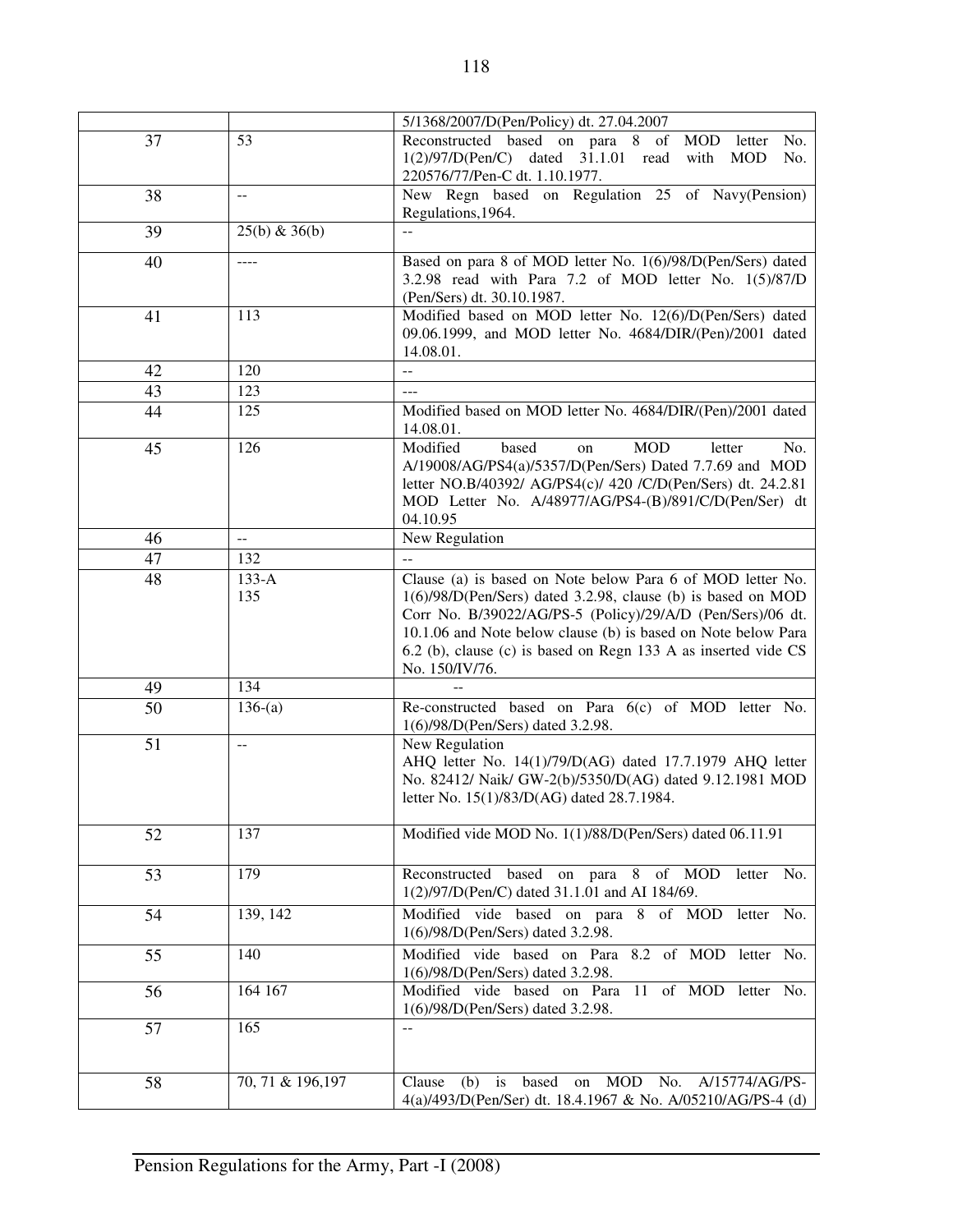|    |                          | dt. 14.12.72                                                                                                                                                                                                                                                                                                                                                                                                                                   |
|----|--------------------------|------------------------------------------------------------------------------------------------------------------------------------------------------------------------------------------------------------------------------------------------------------------------------------------------------------------------------------------------------------------------------------------------------------------------------------------------|
| 59 | 72 & 198                 |                                                                                                                                                                                                                                                                                                                                                                                                                                                |
| 60 | 75,77 & 200,201          | Modified vide based on Para 9 of MOD letter No.<br>1(6)/98/D(Pen/Sers) dated 3.2.98.                                                                                                                                                                                                                                                                                                                                                           |
| 61 | $---$                    | New Regulation vide CGDA No. 6518/AT-P dt. 16.10.65.                                                                                                                                                                                                                                                                                                                                                                                           |
| 62 | ---                      | New Regulation based on para 1 of AI 51/80                                                                                                                                                                                                                                                                                                                                                                                                     |
| 63 | --                       | New Regulation based on Note below para 1 of AI 51/80 and<br>modified vide MOD No. A/06724/AG/PS-4(a)/39/B/D9Pen/Ser)<br>dt. 23.01.82 & No. 1(6)/98/D(Pen/Sers) dt. 3.2.98                                                                                                                                                                                                                                                                     |
| 64 |                          | New Regulation based on para 13 of MOD letter No.<br>1(6)/98/D(Pen/Sers) dated 3.2.98, MOD No. F. 14(3)/98/D(AG)<br>dt. 3.9.1998 and Note-2 is based on Regn 135 PR-I.                                                                                                                                                                                                                                                                         |
| 65 | $ -$                     | New Regulation clause (a) is based on MOD No.<br>220574/77/Pen-C dt. 31.7.78 Clause (b) is based on Note-2<br>below para 2 of AI 51/80 and clause (c) is based on MOD<br>No.196313/pen-C dt 7.4.70                                                                                                                                                                                                                                             |
| 66 | $\overline{\phantom{a}}$ | New Regulation based on Para 6 of AI 51/80 read with MOD<br>letter No. 1 (6)/98/D (Pen/Sers) dt.3.2.98. MOD letter NO<br>6(7)/87/D(Pen/Ser) dated 5.4.1991. &AI 3/95                                                                                                                                                                                                                                                                           |
| 67 |                          | New Regulation based on para 7 of AI 51/80 & AHQ NO<br>A/44151/M/AG/PS-4(e)/381/B/D/(Pen/ Ser) dated 11.6.1993and<br>Para 13.2 of MOD No. 1 (6)/98/D (Pen/Sers) dt.3.2.98.MOD<br>No. 1(3)/2007/d(Pen/Ser) (E) dt 25.10.07                                                                                                                                                                                                                      |
| 68 |                          | New Regulation based on para 8 of AI 51/80 and MOD No.<br>A/49601/AG/PS-4(a)/1120/B/D(Pen/Ser) dt 25.9.91& MOD ID<br>No. 878/A/D/(Pen/Ser)/04 dt. 21.09.2004 and No.<br>1(3)/2007/D(Pen/Policy) dt 25.10.07                                                                                                                                                                                                                                    |
| 69 | $-$                      | Regulation<br><b>MOD</b><br>No.<br>A/49601/AG/PS-<br>letter<br>New<br>4(e)/3363/B/D<br>(Pen/Sers)<br>27.8.1987<br>DOP&PW<br>dated<br>Notification 1/9/96-P&PW(E) dt 21.1.99 DP&PW Notification<br>No. 1/47/87-P&PW/C dated 13.3.90, MOD letter NO.<br>A/49601/AG/PS 4(e) 1372/B/D (Pen/Sers) dated 20.12.91,<br>PCMF-Air HQ/24229/788/FPHC/PP&R-3(i)/582/A/ D(Pen/Ser)<br>dated 29.11.2005 Deptt of P&PW OM No. 1(4)/06-P&PW(E) dt<br>31.7.06. |
| 70 | ----                     | New Regulation based on Para 13.2 (b) MOD<br>No.<br>1(6)/98/D(Pen/Ser)<br>3.2.1998<br>dated<br>with<br>read<br>no.B/38207/AG/PS4(B) /D (Pen/ser) Dt 26.8.1998 & No.<br>1(3)/99/D (Pen/sers) dt. 24.11.1999.                                                                                                                                                                                                                                    |
| 71 | -----                    | New Regulation based on Para 9 of AI 51/80. MOD letter No.<br>A/06320/Div/AG/PS-4 (e)/395 /B /D(Pen/Sers) dated 25.5.1992                                                                                                                                                                                                                                                                                                                      |
| 72 | ---                      | New Regulation based on Para 10 of AI 51/80 & MOD NO.<br>B/38278/FPS/AG/PS-5/815/A/(Pen/sers)/2005 dt. 07.03.2006                                                                                                                                                                                                                                                                                                                              |
| 73 | ---                      | New Regulation based on Rule 54 (11-A) of CCS(Pension)<br>Rules, 1972.                                                                                                                                                                                                                                                                                                                                                                         |
| 74 | ---                      | New Regulation based on Rule 54 (11-B) of CCS (Pension)<br>Rules, 1972. MOD No. 1(4)/99/D(Pen/Sers) dt 5.9.2000.                                                                                                                                                                                                                                                                                                                               |
| 75 | $- - - -$                | New Regulation based on Rule 54 (11-C) of CCS (Pension)<br>Rules, 1972.                                                                                                                                                                                                                                                                                                                                                                        |
| 76 | ----                     | New Regulation based on para 13 of AI 51/80.                                                                                                                                                                                                                                                                                                                                                                                                   |
| 77 | ----                     | Regulation<br>based<br><b>MOD</b><br><b>New</b><br>No.<br>on<br>letters<br>12(16)/86/D(Pen/Sers) dt.3.6.88;<br>No 12(16)/86/D(Pen/Sers) dt.20.3.90 23.3.92,26.8.93 and No.<br>12(15)86/D(Pen/Sers) dt. 15.9.99.                                                                                                                                                                                                                                |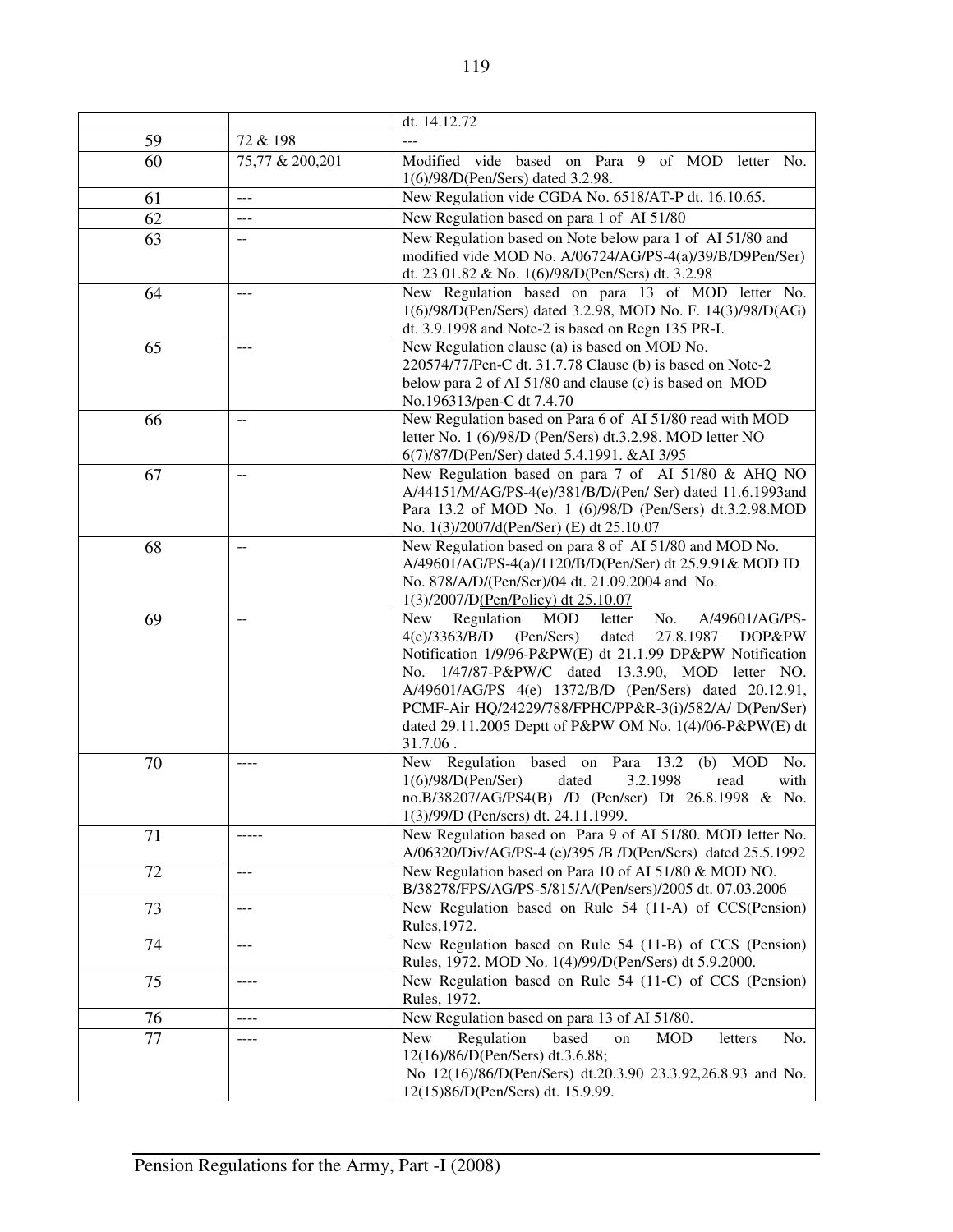| 78  | $---$                        | New Regulation based on Rule 54(13-B) of CCS (Pension)                                                                                                                                           |
|-----|------------------------------|--------------------------------------------------------------------------------------------------------------------------------------------------------------------------------------------------|
|     |                              | Rules, 1972.                                                                                                                                                                                     |
|     |                              | MOD letter No. 2/CC/B/D/(Pen/Sers) 2001 dt. 28.8.2001.<br>New Regulation based on Rule 13 A of CCS (Pension) Rules,                                                                              |
| 79  | $---$                        | 1972                                                                                                                                                                                             |
| 80  | ---                          | New Regulation based on Rule54 (12) of CCS (Pension) Rules,<br>1972.                                                                                                                             |
| 81  | 48 & 173                     | The explanation below clause (a) is based on Para 7.1 (i) (i) of<br>MOD letter No. 1(2)/97/D (Pen-C) dt. 31.1.2001.                                                                              |
| 82  | $-$                          | New Regulation based on Para 4.1 and Para 4.2 of MOD letter<br>No. 1(2)/97/D(Pen-C) dt 31.01.2001                                                                                                |
| 83  | 50                           | Modified based on Note below para 8.3 of MOD letter No.<br>1(2)/97/D(Pen-C) dt. 31.1.2001and MOD No. 220576/77/Pen-C<br>dt. 1.10.77.                                                             |
| 84  | 51 & 175                     |                                                                                                                                                                                                  |
| 85  | $\sqrt{52 \& 177}$           | $- - - -$                                                                                                                                                                                        |
| 86  | 54 & 178                     | $---$                                                                                                                                                                                            |
| 87  | 56 & 177                     | $---$                                                                                                                                                                                            |
| 88  | 57                           | of<br><b>MOD</b><br>5<br>6<br>N <sub>0</sub><br>22679/DGAFMS/DG<br>and<br>Para<br>3A/2721/D(Med) dated 18.7.74                                                                                   |
| 89  | 63 & 189 and<br>Appendix III | Para 13 of MOD letter No.1(2)/97/D(Pen-C) dt. 31.01.2001, No<br>99765/AG/PS-4(g)/10925/Pen-C dt 24.12.63                                                                                         |
| 90  | ---                          | New Regulation Para 9 of MOD letter No. 1(2)97/D(Pen-C)<br>dt.31.1.2001. AHQ No. 20035/Org-8(1 of (a) dt. 20.4.93                                                                                |
| 91  | 64 & 190                     | $- - - -$                                                                                                                                                                                        |
| 92  | 187                          | ---                                                                                                                                                                                              |
| 93  | 114                          |                                                                                                                                                                                                  |
| 94  | 60                           | Modified based on Para 7.1 of MOD letter No. 1(2)/97/D(Pen-<br>C) dt. 31.01.2001                                                                                                                 |
| 95  | $173-A$                      | $\overline{a}$                                                                                                                                                                                   |
| 96  | 181                          | $---$                                                                                                                                                                                            |
| 97  | 182                          | $ -$                                                                                                                                                                                             |
| 98  | 183                          | Modified based on Para 7.1 of Modified vide MOD letter No.<br>1(2)/97/D(Pen-C) dt. 31.01.2001                                                                                                    |
| 99  | ---                          | New Regulation based on para 10 of MOD letter No.<br>1(2)/97/D(Pen-C) dt. 31.01.2001                                                                                                             |
| 100 | ---                          | New Regulation based on para 10.1 of MOD letter No.<br>1(2)/97/D(Pen-C) dt. 31.01.2001                                                                                                           |
| 101 | $---$                        | New Regulation based on para Para 11.1 of MOD letter No.<br>1(2)/97/D(Pen-C) dt.31.1.2001.                                                                                                       |
| 102 | $---$                        | New Regulation based on Para 11.2 of MOD letter No.<br>1(2)/97/D(Pen-C) dt.31.1.2001.                                                                                                            |
| 103 | ---                          | New Regulation based on Para 11.4 of MOD letter No.<br>1(2)/97/D(Pen-C) dt.31.1.2001.                                                                                                            |
| 104 | $---$                        | New Regulation based on Para 12 of MOD letter No. 1(2)/97/D<br>(Pen-C) dt.31.1.2001.                                                                                                             |
| 105 | 85 & 213                     | Modified based on MOD letter No. 1(2)/97/D (Pen-C) dt.<br>31.01.2001                                                                                                                             |
| 106 | 87&207                       |                                                                                                                                                                                                  |
| 107 | 216                          | Modified<br>A/25002/PS-<br>based<br><b>MOD</b><br>No.<br>letter<br>on<br>4(b)/5018/D(Pen-C)<br>dt<br>14.6.74<br>and<br>No.<br>PC<br>to<br>F/B/39974/53/AG/ PS-4(e)/875/93/D(Pen-C) dt.25.2.1993. |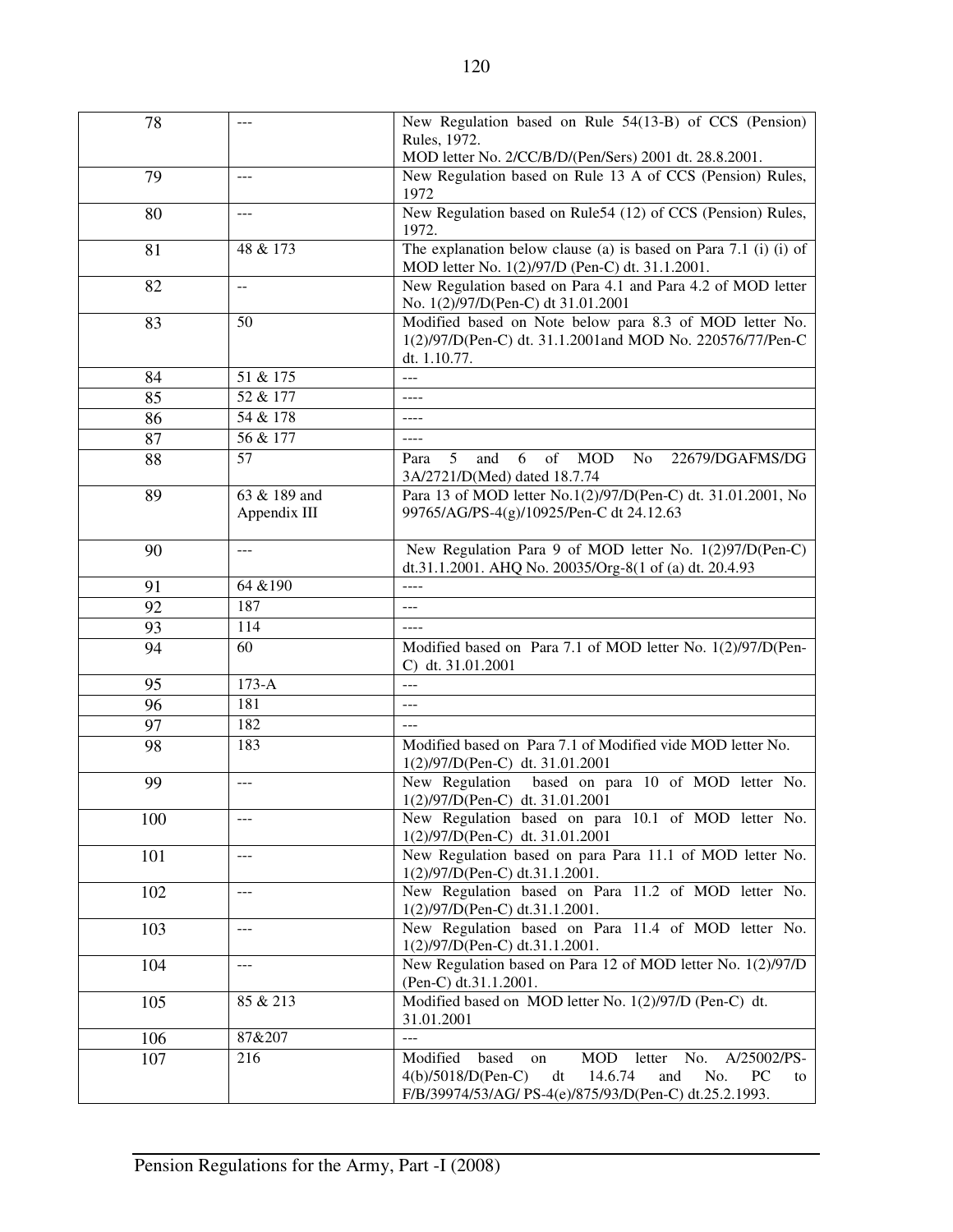| 108     | $---$                                         | New Regulation based on Note 2 below Para 5.3 of MOD letter<br>No. 1(2)97/D(Pen-C) dt.31.1.2001.                                                                                                  |
|---------|-----------------------------------------------|---------------------------------------------------------------------------------------------------------------------------------------------------------------------------------------------------|
| 109     | 85                                            | Modified vide MOD letter No. 1(2)/97/D(Pen-C) dt. 31.01.2001                                                                                                                                      |
| 110     | 85                                            | Modified based on MOD letter No. 1(2)97/D(Pen-C)<br>dt.31.1.2001.                                                                                                                                 |
| 111     | 92                                            | $---$                                                                                                                                                                                             |
| 112     | 100,101                                       | $---$                                                                                                                                                                                             |
| 113     | 95                                            | Modified vide MOD letter No. 1(2)/97/D(Pen-C) dt. 31.01.2001                                                                                                                                      |
| 114     | $\sim$ $\sim$ $\sim$                          | New Regulation based on Para 5.8 of MOD letter No.<br>1(2)97/D(Pen-C) dt.31.1.2001.                                                                                                               |
| 115     | 95                                            | Modified based on MOD no. $1(2)/97/D$ (Pen-C) dt 31.1.2001,<br>Para 16 of MOD No. 1(5)/87/D(Pen/Sers) dt. 30.10.1987, No<br>1(7)/89/D(Pen-C) dt 21.1.2004, No. 1(7)/89/D (Pen-C) dt.<br>24.1.2005 |
| 116     | 97                                            | $\overline{a}$                                                                                                                                                                                    |
| 117     | 218                                           | --                                                                                                                                                                                                |
| 118     | 220                                           | $\sim$                                                                                                                                                                                            |
| 119     | 219                                           | Modified vide MOD letter No. 1(2)/97/D(Pen-C) dt. 31.01.2001                                                                                                                                      |
| 120     | 227                                           | Modified vide MOD letter No. 1(2)/97/D(Pen-C) dt. 31.01.2001                                                                                                                                      |
| 121     | $\overline{a}$                                | New Regulation Modified vide Para 5.8 of MOD letter No.<br>1(2)/97/D(Pen-C) dt. 31.01.2001                                                                                                        |
| 122     | 221                                           | $\overline{\phantom{a}}$                                                                                                                                                                          |
| 123     | 231                                           | $-$                                                                                                                                                                                               |
| 124     | 224                                           | --                                                                                                                                                                                                |
| 125     | 225                                           | $-$                                                                                                                                                                                               |
| 126     | 229                                           | $-$                                                                                                                                                                                               |
| 127     | 230                                           | Modified vide MOD letter No. 1(2)/97/D(Pen-C) dt. 31.01.2001                                                                                                                                      |
| 128     | $\overline{a}$                                | New Regulation vide Para 5.7 & 5.6 of MOD letter No.<br>dt.31.1.2008.                                                                                                                             |
| 129     | 215                                           | $\frac{1}{2}$                                                                                                                                                                                     |
| 130     | 228                                           | Modified vide MOD No. 200068/70/Pen-C dt 30.5.75 &<br>20068/70/Pen-C dt. 07.05.76                                                                                                                 |
| 131     | 217                                           | Modified vide MOD letter No. 1(2)/97/D(Pen-C) dt. 31.01.2001                                                                                                                                      |
| 132     | 213(a)                                        | New Regulation Para 6.1 of MOD letter No. 1(2)97/D(Pen-C)<br>dt.31.1.2001, NOTE 2 below Para A (b) (ii) of Annexure I to<br>MOD No. 200847/Pen-C/71 dt. 24.2.72                                   |
| 133     | --                                            | New Regulation Para 6.1, 6.6, 6.2, 6.4 of MOD letter No.<br>1(2)97/D(Pen-C) dt.31.1.2001 & No. 200847/Pen-C/71 dt.<br>24.2.72.                                                                    |
| $133-A$ | New Regulation                                | Based on MOD letter No. 200847/Pen-C/71 dt. 24.2.72 &<br>11.10.72.                                                                                                                                |
| 134     | $\mathord{\hspace{1pt}\text{--}\hspace{1pt}}$ | New Regulation Para 6 of MOD letter No. 1(2)97/D(Pen-C)<br>dt.31.1.2001.                                                                                                                          |
| 135     | $\sim$ $-$                                    | New Regulation Para 6 of MOD letter No. 1(2)97/D(Pen-C)<br>dt.31.1.2001.                                                                                                                          |
| 136     | $\mathord{\hspace{1pt}\text{--}\hspace{1pt}}$ | New Regulation Para 6 of MOD letter No. 1(2)97/D(Pen-C)<br>dt.31.1.2001.                                                                                                                          |
| 137     | 104 & 232                                     | MOD letter No. 94846/AG/PS-4 (C)/47 (S)/ Pen-C dated<br>13.3.70.                                                                                                                                  |
| 138     | 104& 232                                      |                                                                                                                                                                                                   |
| 139     | 104& 232                                      | Modified vide MOD letter No197829/68/ Pen-C/III dated<br>30.10.1968                                                                                                                               |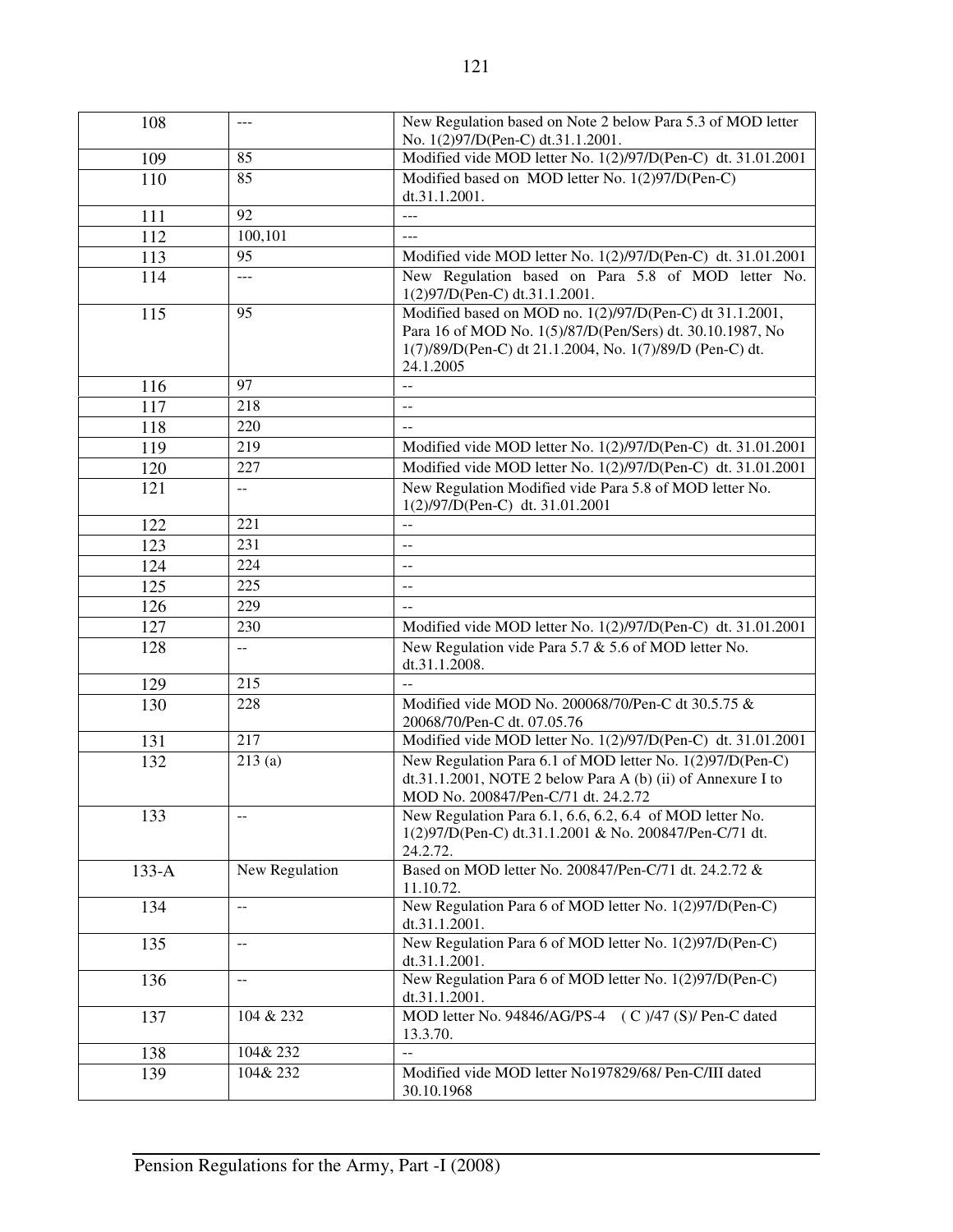| 140 | $-$               | New Regulation Min.of Defence letter No.20(1)/98<br>/D(Pay/Sers)dated 22.9.98. as amended vide No.20(1)/98/D<br>(Pay/Sers)dated 12.4.99, No.20(1) /98 /D(Pay/Sers) dated 3.8.99                                                                                                                                                                                                                         |
|-----|-------------------|---------------------------------------------------------------------------------------------------------------------------------------------------------------------------------------------------------------------------------------------------------------------------------------------------------------------------------------------------------------------------------------------------------|
| 141 | --                | New Regulation Min. of Defence letter No.20(1)/98<br>/D(Pay/Sers)dated 22.9.98. as amended vide No.20(1)/98/D<br>(Pay/Sers)dated 12.4.99,                                                                                                                                                                                                                                                               |
| 142 | $\overline{a}$    | New Regulation based on Para 2(a) & (b) of AI 8/S/70.                                                                                                                                                                                                                                                                                                                                                   |
| 143 | --                | New Regulation based on Para 2(c) of AI 8/S/70.                                                                                                                                                                                                                                                                                                                                                         |
| 144 | --                | New Regulation based on Para 2(c) of AI 8/S/70                                                                                                                                                                                                                                                                                                                                                          |
| 145 | $-$               | New Regulation based on Para 4 of AI 8/S/70.                                                                                                                                                                                                                                                                                                                                                            |
| 146 | --                | New Regulation based on Para 5(a) ,5(b),5(c),5(d) of AI 8/S/70.                                                                                                                                                                                                                                                                                                                                         |
| 147 | --                | New Regulation based on Para 7 of AI 8/S/70.                                                                                                                                                                                                                                                                                                                                                            |
| 148 | --                | Based on Rule 51(A) of CCS (Pension) Rules, 1972.                                                                                                                                                                                                                                                                                                                                                       |
| 149 | $- -$             | New Regulation based on Para 8 of AI 8/S/70                                                                                                                                                                                                                                                                                                                                                             |
| 150 | --                | New Regulation based on Rule 71 of CCS (Pension) Rules,<br>1972.                                                                                                                                                                                                                                                                                                                                        |
| 151 | 341               | Reconstructed.                                                                                                                                                                                                                                                                                                                                                                                          |
| 152 | Note below<br>341 | Reconstructed. Based on Rule 4 of CCS (Commutation of<br>Pension) Rules, 1981.                                                                                                                                                                                                                                                                                                                          |
| 153 | --                | New Regulation based on AI 8/S/70 & Rule 5 of CCS<br>(Commutation of Pension) Rules, 1981. MOD No<br>A/10112/AG/PS4(c)/7495/D/Pen/Sers) dt. 5.10.67                                                                                                                                                                                                                                                     |
| 154 | 343               | Modified based on MOD letters No. B/40323/AG/PS4(c)/31<br>4/D/Pen/Sers) dt. 24.7.79 and Corr No. B/40323/AG/PS<br>4(c)/782/A/D (Pen/Sers) dt. 26.3.1984& Rule 13(3) of CCS<br>(Commutation of Pension) Rules, 1981                                                                                                                                                                                      |
| 155 | $\sim$            | New Regulation based on MOD letter No.B/40323/AG/PS49C)<br>374 / US/D (Pen/Sers) dt.10.5.78. & Rule 13(3) of CCS<br>(Commutation of Pension) Rules, 1981.,<br>No.B/<br>40323/AG/PS4(c)/1750/AD (Pen/Sers) dt.26.10.81.                                                                                                                                                                                  |
| 156 | $\overline{a}$    | New Regulation based on MOD letter No.B/40323/AG/PS49C)<br>374<br>dt.10.5.78.<br>No.<br>/US/D<br>(Pen/Sers)<br>1/40323/AG<br>Sers) dt.<br>24.7.79.,<br>$/PS4(c)/1314/AD$ (Pen/<br>No.B/<br>40323/AG/PS4(c)/1750/AD (Pen/Sers) dt.26.10.81 and Rule 13<br>of CCS (Commutation of Pension) Rules, 1981.                                                                                                   |
| 157 | 345 & 354         | <b>Based</b><br>Reconstructed.<br><b>MOD</b><br>No.<br>on<br>letters<br>(c)/01701/AG/PS4(c)<br>4407/D/Pen/Sers)<br>7.6.77,<br>dt.<br>No.B/40323/AG/PS-4(C)/374/US/D (Pen/Sers) dt.10.5.78 its<br>Corr. No.B/40323/AG/PS4(C)1858/A/D(Pen/Sers) dt.18.10.78,<br>No.1/40323/AG/PS-4(c)/1314/A/ D(Pen/Sers) dt. 24.7.79 and<br>Rules $6(c)$ and $13(3)$ (d) of CCS (Commutation of Pension)<br>Rules, 1981. |
| 158 | 344 & 353         | Read with AI 85/71.                                                                                                                                                                                                                                                                                                                                                                                     |
| 159 | --                | New Regulation Based on proviso (a), (b) $\&$ (c) below Rule 6<br>(i) (ii) of CCS (Commutation of Pension) Rules MOD No<br>01701/AG/PS4(c)/4407/D/Pen/Sers) dt. 7.6.77 and No.<br>4(1)/89/D(Pen/ser) dt. 10.11.1995                                                                                                                                                                                     |
| 160 | 346 & 355         | Reconstructed. Clause (ii) based on Rule 28(1) of CCS<br>(Commutation of Pension) rules, 1981.                                                                                                                                                                                                                                                                                                          |
| 161 | 347 & 356         | $\overline{a}$                                                                                                                                                                                                                                                                                                                                                                                          |
| 162 | --                | New Regulation based on Rule 10 of CCS (Commutation of                                                                                                                                                                                                                                                                                                                                                  |
|     |                   | Pension) Rules, 1981 and MOD letter No. 1(6)/98/D (Pen/Sers)<br>dt. 3.2.98.                                                                                                                                                                                                                                                                                                                             |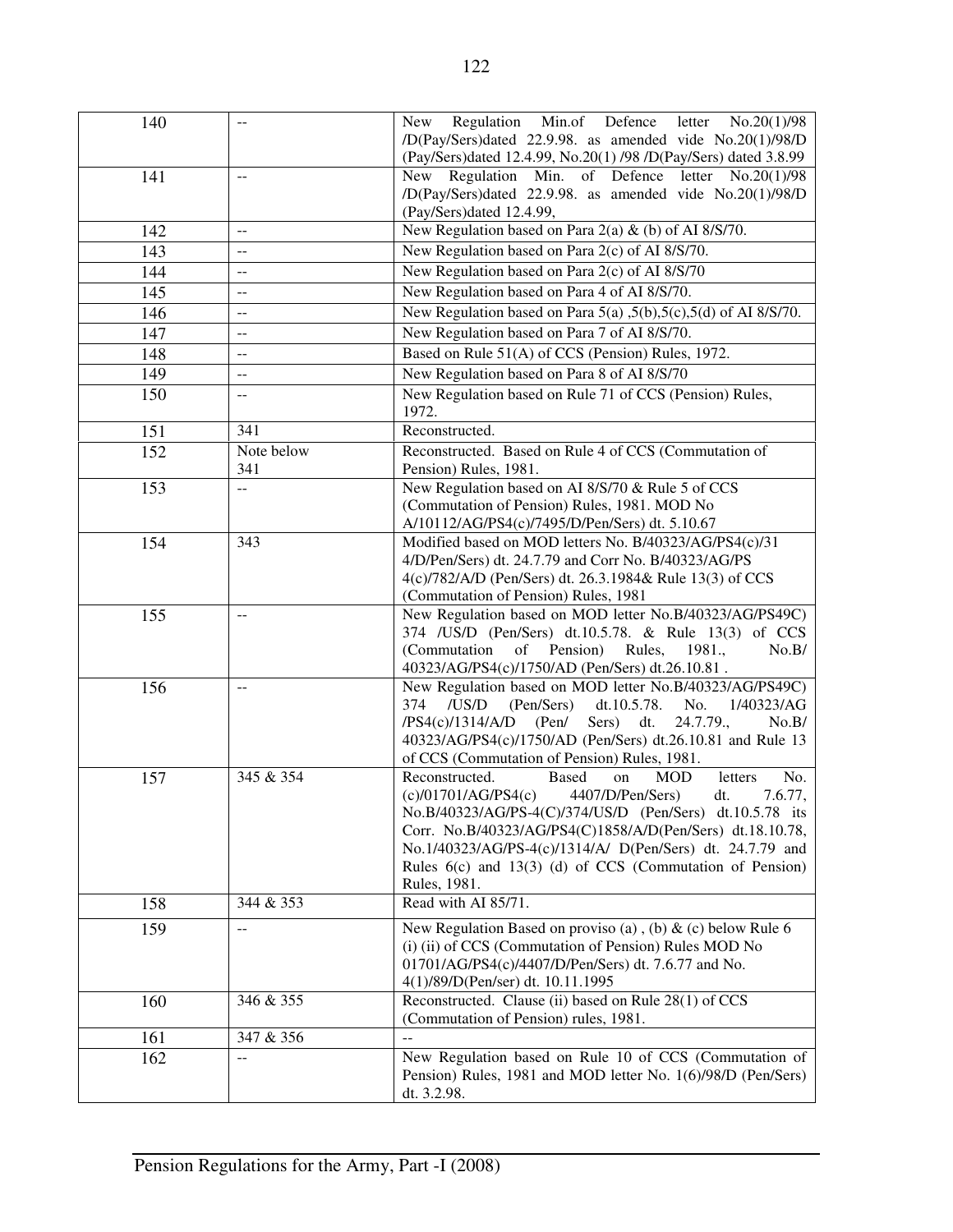| 163 |                  | New Regulation based on DP&PW OM No.34/2/86-P&PW                                                                |
|-----|------------------|-----------------------------------------------------------------------------------------------------------------|
|     |                  | dt.5.3.87 and No. 34/2/86-P&PW (G) dt.22.8.90; which applied                                                    |
|     |                  | to Armed Forces pensioners also.                                                                                |
| 164 | $\sim$           | New Regulation Para 3 of AI 6/S/65 and AI/85/66                                                                 |
| 165 | $-$              | New Regulation Para 3 of AI 6/S/65 and AI/85/66                                                                 |
| 166 | --               | New Regulation Para 5 of AI 6/S/65.                                                                             |
| 167 | --               | New Regulation Para 15 of AI 6/S/65.                                                                            |
| 168 | $\overline{a}$   | New Regulation Para 6 of AI 6/S/65 and MOD No                                                                   |
|     |                  | PCB/39028/AG/PS4 (a & c)/863/B/D/Pen/Sers) dt. 28.11.2000                                                       |
| 169 | $\overline{a}$   | New Regulation MOD letter No. 1(6)/98/D (Pen/Sers) dt.<br>3.2.98.                                               |
| 170 | $\overline{a}$   | New Regulation MOD Letter No. B/42116/AG/PS-4(C)<br>/351/B/D/(Pen/Ser) dated 3.6.93                             |
| 171 | $\overline{a}$   | New Regulation Para 9 of AI 6/S/65.                                                                             |
| 172 | $\overline{a}$   | New Regulation Para 10 of AI 6/S/65 and MOD No                                                                  |
|     |                  | 1(9)/2006/D(Pen-C) dt 30.8.2006. & No.                                                                          |
|     |                  | 858/2001/D(Pen/Policy) dt. 21.2.2008                                                                            |
| 173 | 266              | Reconstructed read with MOD letterNo.1 (6)/98/D (Pen/Sers)                                                      |
|     |                  | dt.3.2.98 and No. 1(2)/ 97/D(Pen-C) dt.31.1.2001.                                                               |
| 174 | $\overline{267}$ | Modified based on MOD letter No. PC-III to MF No.                                                               |
|     |                  | A/00592/DSC-2/54-C/D (GS-IV) dt.3.3.83.                                                                         |
| 175 |                  | New Regulation based on MOD letter No.A/00592/DSC-                                                              |
|     | --               | 2/54-C/D(GS-IV dated 3.3.83 quoted above and MOD letters                                                        |
|     |                  | No 1(6)/98/D (Pen/Ser) dt.3.2.98 and even no dt. 9.1.2001                                                       |
| 176 | 267(d)           | Modified based on MOD letters. No. A/00592/DSC-2/54-C/D<br>(GS-IV) dt.3.3.83.                                   |
| 177 | $\overline{a}$   | AI 8/S/70                                                                                                       |
| 178 | $\overline{a}$   | 7/S/1961                                                                                                        |
| 179 | 280 & 281        | <b>MOD</b><br>letter<br>No.<br>A/02361/AG/PS-<br>Reconstructed                                                  |
|     |                  | 4(a)/887/(Pen/C) dt. 07.02.64, MOD No. 1(2)/84/D (Pen-C) dt.                                                    |
|     |                  | 29.5.1986 and No. 1(2) 97/D (Pen-C) dt.31.1.2001,                                                               |
| 180 | 293              | AI 2/S/64 and AI/12/S/64                                                                                        |
| 181 | 282              | MOD letter No. 1(2) 97/D (Pen-C) dt.31.1.2001& No.                                                              |
|     |                  | A/28436/AG/PS4(d)/5397/Pen-C dt. 6.8.70                                                                         |
| 182 | 292,295 & 317    | Reconstructed MOD letter No. 1(6)/98 /D(Pen/Ser) dated. 3.2.98                                                  |
|     |                  | and MOD letter No.1(2) /97/D(Pen-C) dated 31.1.2001.                                                            |
| 183 | 293              |                                                                                                                 |
| 184 | $-$              | New Regulation based on MOD letters No. 68699/221/GS/TA-                                                        |
|     |                  | (A)/1181/B/D(GS-VI) dt.11.6.85 & No. 68699/GS/ TA-<br>3(a)/1068/B/D(GS-V) dt. 1.7.86 & No. 1(6)/98/D (Pen/Sers) |
|     |                  | dt.3.2.98 & No 46347/Pen/TA/4/342/us (D) (CS-III)/2008 & dt.                                                    |
|     |                  | 23.5.2008                                                                                                       |
| 185 | $-$              | New Regulation reconstructed based on Para $2(a)$ & (b) of MOD                                                  |
|     |                  | letter dated 11.6.85, No. 68699/221/GS/TA-3(a)/884/B/D(GS-                                                      |
|     |                  | VI) dt. 29.5.86 and ID No. 20(i)/2007/D(GS-III) dt. 5.2.08                                                      |
| 186 | $-$              | New Regulations based on Para 6.1 & 6.2(b) of MOD letter                                                        |
|     |                  | No.1(6)/98 /D(Pen/Ser) dated 3.2.1998.                                                                          |
| 187 | --               | New Regulation based on MOD letter dated 11.6.85, MOD                                                           |
|     |                  | letter No.1(6)/98 /D(Pen/Ser) dated 3.2.1998.                                                                   |
| 188 | $-$              | New Regulation based on MOD letter dated 11.6.85.                                                               |
| 189 | 297, 317, 318    |                                                                                                                 |
| 190 | 44               | New Regulation MOD letter dated 11.6.85,<br>MOD<br>letter                                                       |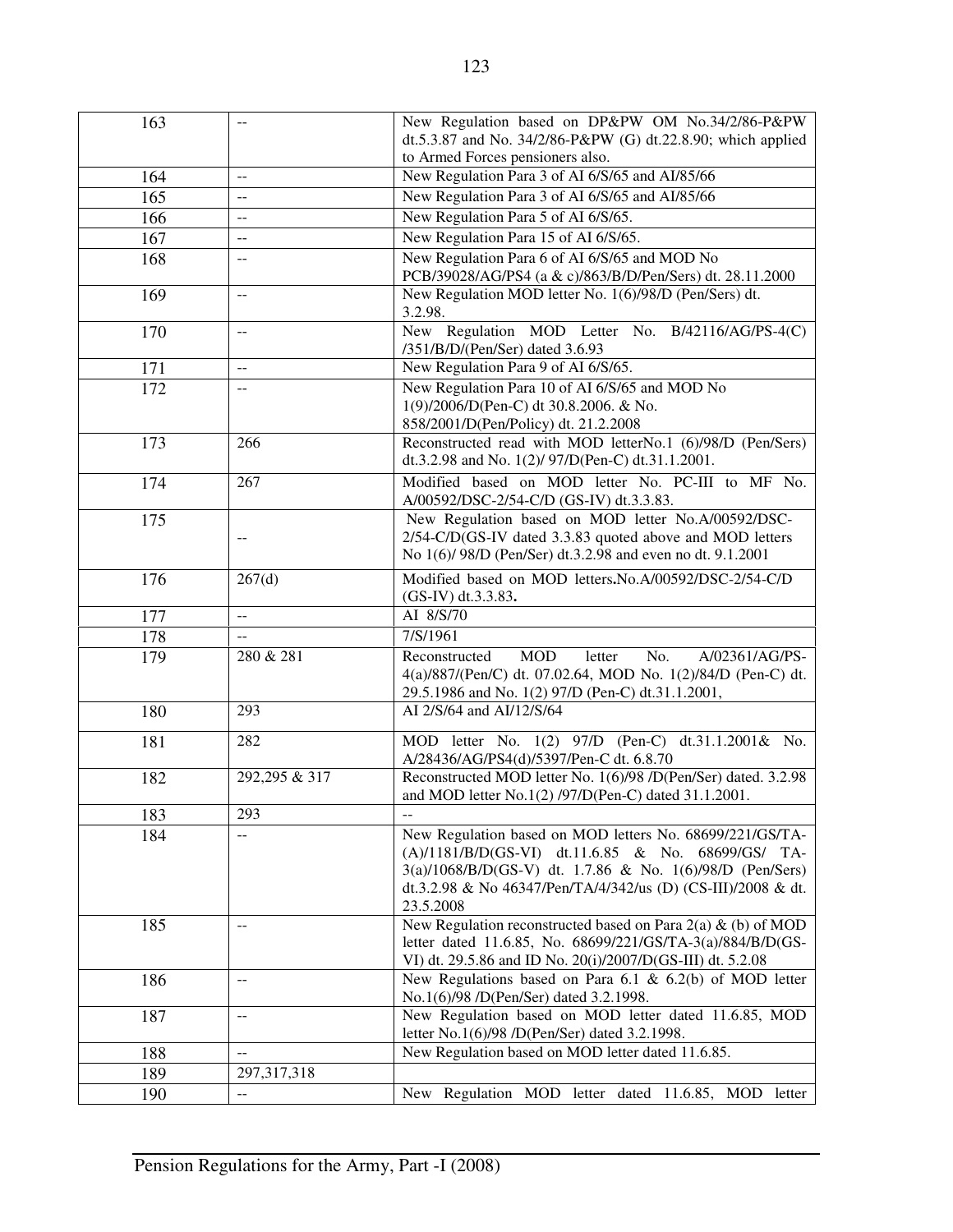|     |                        | No.1(6)/98 /D(Pen/Ser) dated 3.2.1998.                   |
|-----|------------------------|----------------------------------------------------------|
| 191 |                        | New Regulation MOD letter dated 11.6.85, MOD letter      |
|     |                        | No.1(6)/98 /D(Pen/Ser) dated 3.2.1998.                   |
| 192 |                        | New Regulation based on MOD letter dated 11.6.85, MOD    |
|     |                        | letter No. 1(6)/98 /D(Pen/Ser) dated. 3.2.98.            |
| 193 | 302 to 309, 324,325 to | Revised vide MOD letter No. 1(2) /97/D(Pen-C)<br>dated   |
|     | 331                    | 31.1.2001.                                               |
| 194 | 302,310 to 312,324     | Revised vide MOD letter No. $1(2)$ /97/D(Pen-C)<br>dated |
|     | &332 to 334            | 31.1.2001.                                               |
| 195 | 302,310,311,312,324,   | Revised vide MOD letter No. $1(2)$ /97/D(Pen-C)<br>dated |
|     | 325 to 332             | 31.1.2001.                                               |
| 196 | 127(b)                 |                                                          |
|     |                        |                                                          |

| No. of Appendix | No. of Appendix in<br>PRA Part - I (1961) | <b>Explanatory remarks</b>                                                                                                                                                                                                                                                                                                                                |
|-----------------|-------------------------------------------|-----------------------------------------------------------------------------------------------------------------------------------------------------------------------------------------------------------------------------------------------------------------------------------------------------------------------------------------------------------|
| I               |                                           | New Appendix based on MOD letter No. 1(1)/98/D(Pen/Sers)<br>dated 15.06.98, No. B/38207/7/AG/PS-49b)/193/A/D(Pen/Ser)<br>dt. 7.3.2001.                                                                                                                                                                                                                    |
| $\mathbf{I}$    |                                           | New Appendix based on MOD No. F3/29/59/D(Cer) dt.<br>19.01.62 No. F. 3(32)/72/D(Cer) dt 30.10.72. No.<br>3(32)/72/D(Cer) dt 13.11.72 No. F.3(32)/42/D(Cer) dt. 30.9.75&<br>Corr No. F. 3(32)/72/D(Cer) dt. 8.6.98, & No. F. 3(8)/98/D(Cer)<br>dt. 18.3.99 revised and modified. and $3(5)/98/D(Cer)$ dt $5.9.2003$<br>& No. 7(32)/2007/D(AG) dt. 14.05.08 |
| Ш               | --                                        | Based on MOD letter No. 1(2)/97/D(Pen-C) dt 31.1.2001 and<br>7.2.2001 and No.4684/DIR(PEN)/2001 dated 14.08.2001 and<br>Corr dt 07.11.2001                                                                                                                                                                                                                |
| IV              | --                                        |                                                                                                                                                                                                                                                                                                                                                           |
| V               | V                                         |                                                                                                                                                                                                                                                                                                                                                           |
| VI              | $\rm II$                                  |                                                                                                                                                                                                                                                                                                                                                           |
| VШ              | --                                        | MOD No. 1(7)/89/D(Pen-C) dt. 24.01.05                                                                                                                                                                                                                                                                                                                     |
| VIII            | $\mathbf{V}$                              | New Appendix based on MOD No. 20(1)/98/D(Pay/Ser) dt.<br>22.9.98 as amended vide even No. dt. 12.4.99, No. 20(1)<br>98/D(Pay/Ser) dt. 3.8.99.                                                                                                                                                                                                             |
| IX              | --                                        | AI 8/S/1970                                                                                                                                                                                                                                                                                                                                               |
| X               | --                                        | New Appendix based on A1 85/71                                                                                                                                                                                                                                                                                                                            |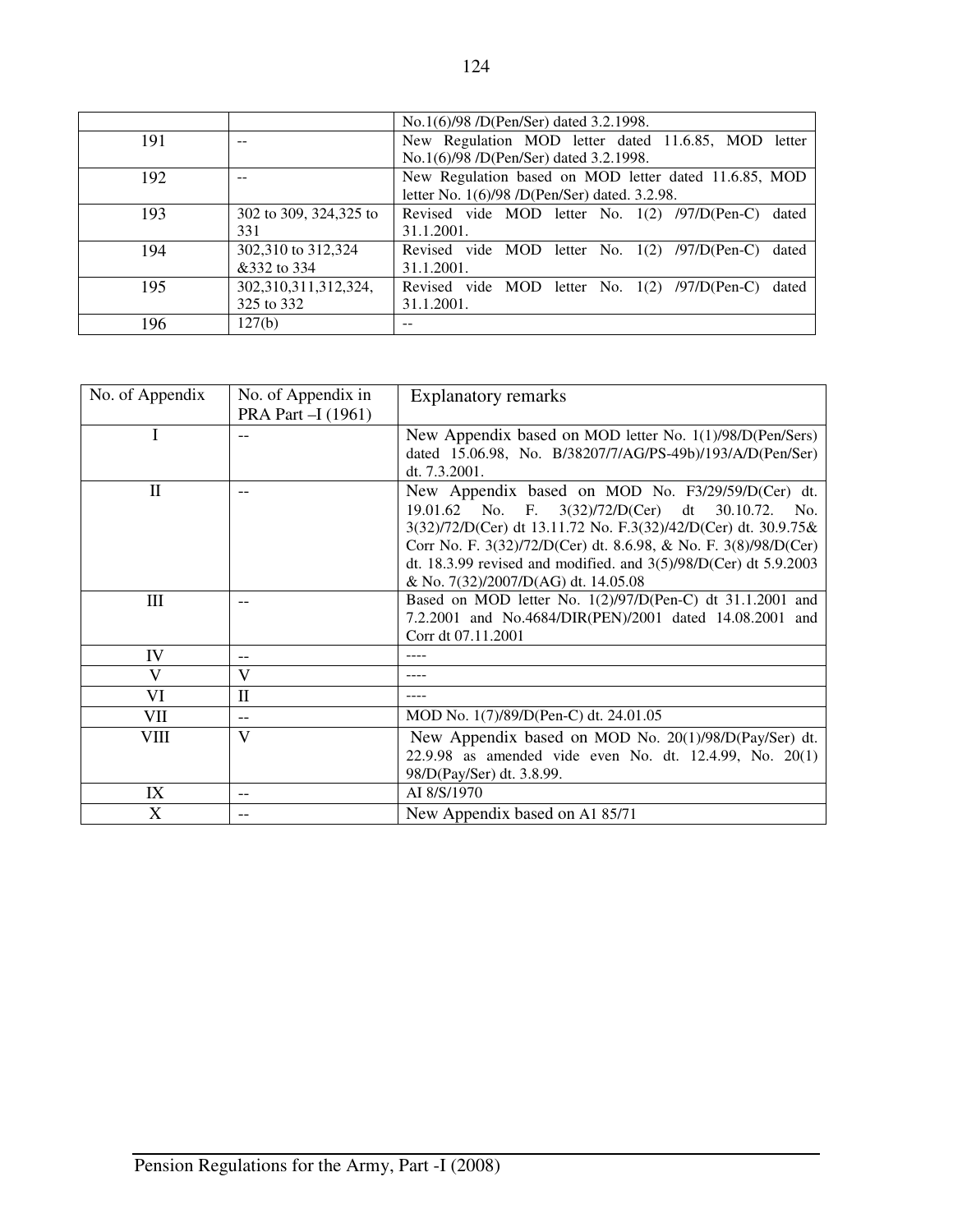**Memo explanatory of the treatment accorded in the Pension Regulations for the Army, Part-I (2008) to each regulation number of Pension Regulations for the Army, Part-I (1961).** 

| No. of Regulation ii No.  | of                         |                                    |
|---------------------------|----------------------------|------------------------------------|
| Pension                   | Regulation corresponding   | <b>Explanatory remarks</b>         |
| for the Army Part Pension |                            |                                    |
| $I(1961)$ .               | Regulations<br>for         |                                    |
|                           | the Army, Part-I<br>(2008) |                                    |
|                           |                            |                                    |
|                           |                            | 3                                  |
| 1                         | $\overline{2}$             |                                    |
| $\mathbf{1}$              | $\overline{2}$             | Revised and enlarged               |
| $\overline{2}$            | 3(a)                       |                                    |
| $2-A$                     | 4                          | Revised and enlarged.              |
| 3                         | $\overline{a}$             | Obsolete.                          |
| $3-A$                     | $-$                        | Taken to Part-II.as Regulation 108 |
| $3-B$                     | 6                          | Clause (c) of Reg 3B omitted being |
|                           |                            | obsolete.                          |
| $\overline{4}$            | 8                          | Revised and enlarged.              |
| 5                         | 9                          | Reconstructed.                     |
| $\overline{6}$            | 10                         | Modified.                          |
| $\overline{7}$            | $-$                        | Omitted.                           |
| 8                         | $-$                        | Taken to Part-II. as Regulation 84 |
| 9                         | 18                         | Modified.                          |
| 10 Blank                  | --                         |                                    |
| 11                        | $-$                        | Omitted.                           |
| 12 Blank                  | $-$                        | --                                 |
| 13 Blank                  | $-$                        |                                    |
| 14                        | 27                         | Modified.                          |
| 15                        | Explanation                |                                    |
|                           | below 34                   |                                    |
| 16                        | 28                         | $-$                                |
| 17                        | 29                         | Reconstructed.                     |
| 18                        | 30                         | $-$                                |
| 19                        | 31                         | $-$                                |
| 20 Blank                  |                            |                                    |
| 21 Blank                  | $-$                        |                                    |
| 22                        | 33                         |                                    |
| 23 Blank                  | $-$                        |                                    |
| 24 Blank                  | --                         | $-$                                |
| 25(a)                     | 34                         | $-$                                |
| 25(b)                     | 39                         | --                                 |
| 26                        | 19                         | Revised and enlarged.              |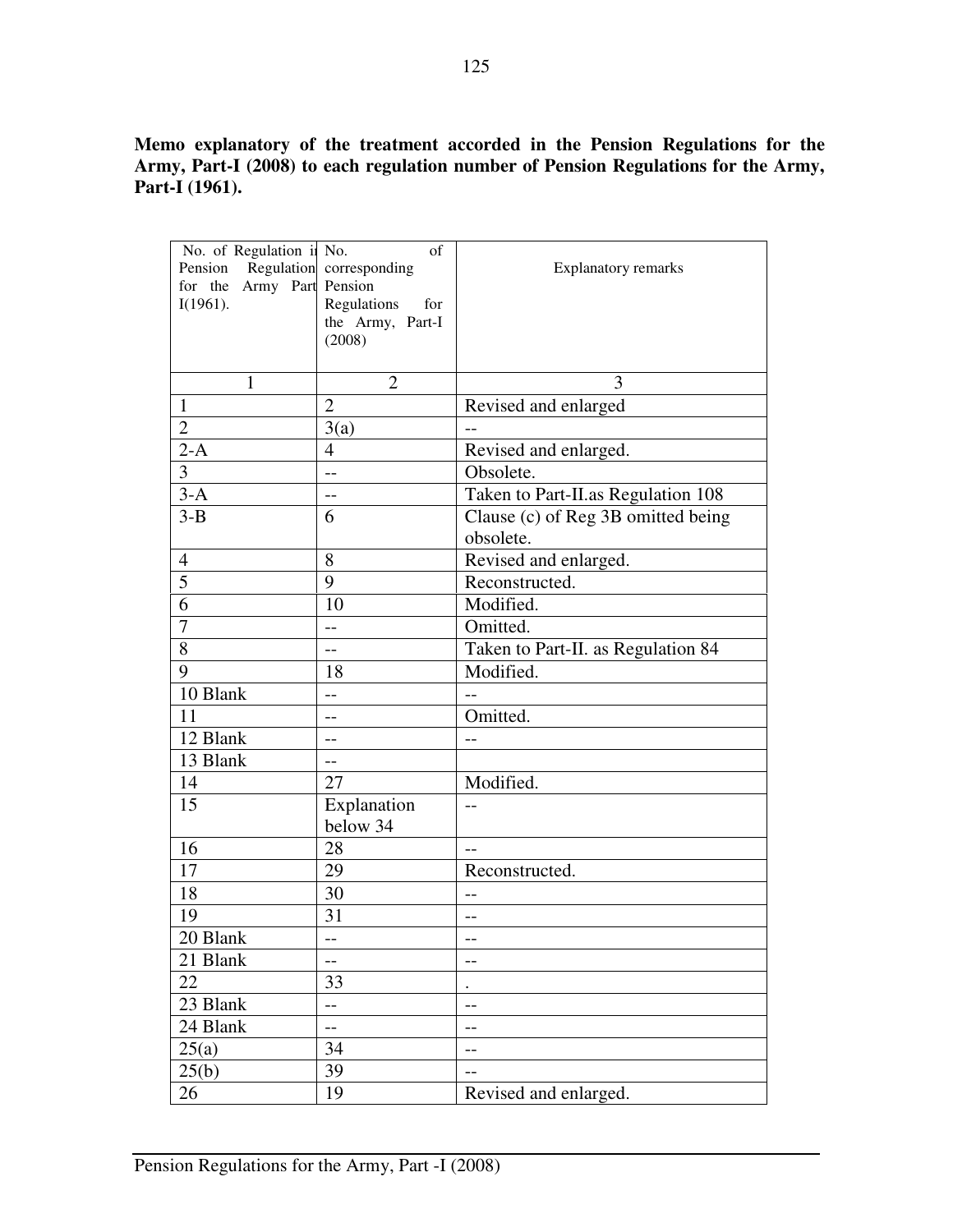| 27              | 20                       | $-$                                   |
|-----------------|--------------------------|---------------------------------------|
| 28              | $\overline{a}$           | Obsolete.                             |
| 29              | 36                       | Modified.                             |
| 30              | $-$                      | Obsolete.                             |
| 31              | --                       | Obsolete.                             |
| 32              | 40                       | $-$                                   |
| 33 Blank        | $-$                      | $-$                                   |
| 34 Blank        | --                       | $-$                                   |
| 35 Blank        | --                       | $-$                                   |
| 36(a)           | 33                       |                                       |
| 36(b)           | 39                       | Redundant. See revised Regulation.36. |
| 37              | 19                       | Revised Regulation.17.                |
| 38              | 20                       | $-$                                   |
| 39              | $-$                      | Obsolete.                             |
| 40              | $-$                      | Obsolete.                             |
| 41              | $-$                      | Obsolete.                             |
| 42              | $-$                      | Obsolete.                             |
| 43              | 40                       |                                       |
| 44 Blank        | --                       | $-$                                   |
| 45 Blank        | --                       | $-$                                   |
| 46 Blank        | --                       |                                       |
| 47              | $-$                      | Obsolete.                             |
| 48              | 81                       | $-$                                   |
| $48-A$          | 92                       | $-$                                   |
| 49              | $-$                      | Redundant                             |
| $\overline{50}$ | 83                       |                                       |
| 51              | 84                       | $-$                                   |
| $\overline{52}$ | 85                       | $-$                                   |
| $\overline{53}$ | 37                       | Modified                              |
| 54              | 86 & 142                 | $-$                                   |
| 55 Blank        | --                       | --                                    |
| $\overline{56}$ | 88                       | $\qquad \qquad -$                     |
| 57              | 87                       | Modified.                             |
| 58(a)           | $-$                      | Obsolete.                             |
| 58(b)           | 24                       | $\qquad \qquad -$                     |
| 59              | $\overline{\phantom{a}}$ | Omitted.                              |
| 60              | 94                       | $-$                                   |
| $60-A$          |                          | Obsolete                              |
| $60 - B$        | $-$                      | Obsolete                              |
| 61              | --                       | Obsolete                              |
| 62              | $-$                      | Obsolete.                             |
| 63              | 89                       | $-$                                   |
| 64              | 91                       | $\qquad \qquad -$                     |
| 65 Blank        | $-$                      | --                                    |
| 66 Blank        | $-$                      | $-$                                   |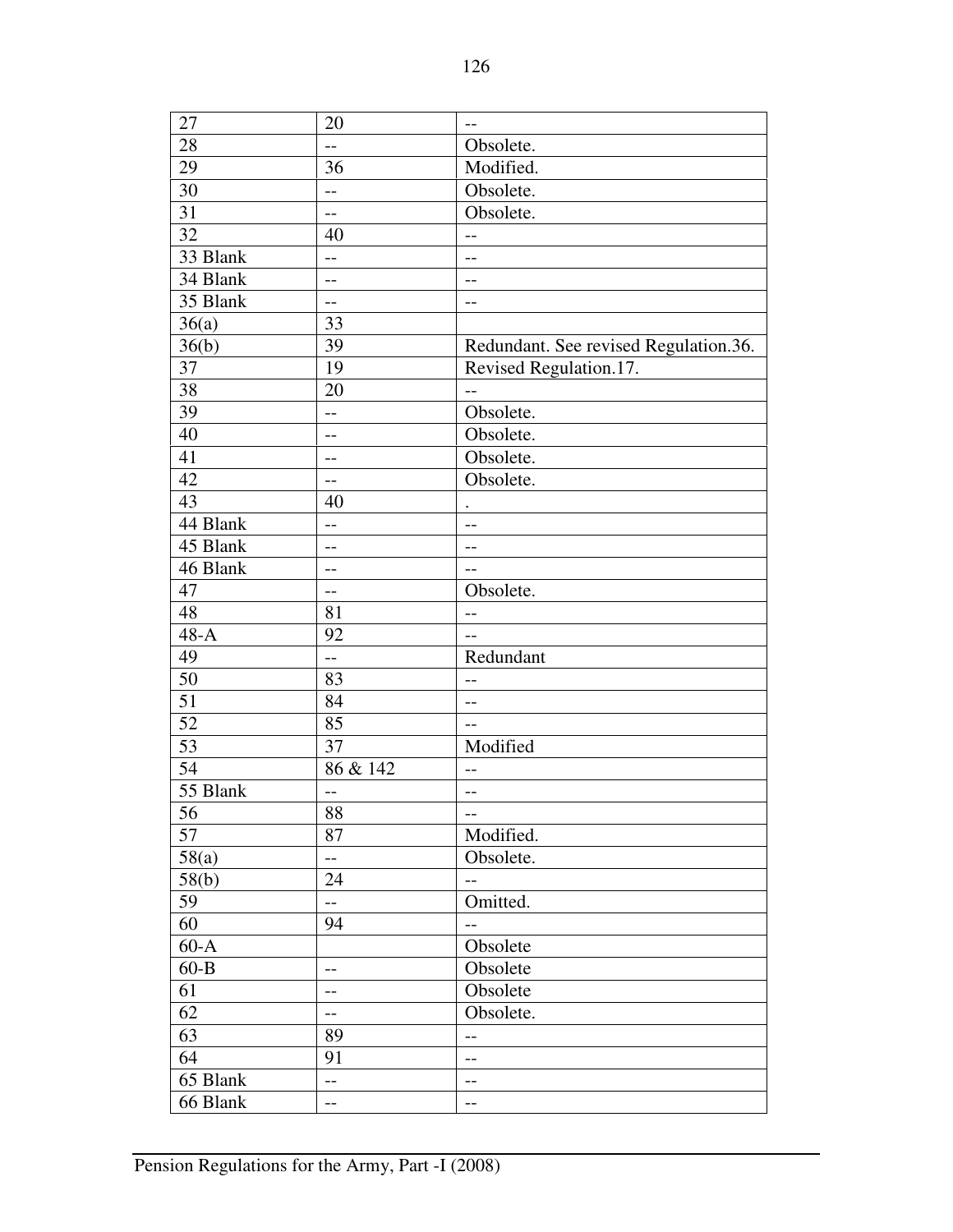| 67 Blank        | $-$                      | $-$                                           |
|-----------------|--------------------------|-----------------------------------------------|
| 68 Blank        | $-$                      | $-$                                           |
| 69 Blank        | $-$                      | $-$                                           |
| 70              | $-$                      | Obsolete.                                     |
| 71              | 58                       | $-$                                           |
| 72              | 59                       | $-$                                           |
| 73              | $\overline{\phantom{a}}$ | Redundant. See Regulation. 34.                |
| 74              | $\overline{a}$           | Obsolete.                                     |
| $\overline{75}$ | 60(a)                    | $-$                                           |
| 76              | 60(a)                    | $-$                                           |
| 77              | 60(b)                    | $-$                                           |
| 78 Blank        | $\qquad \qquad -$        | $-$                                           |
| 79 Blank        | $-$                      | $-$                                           |
| 80 Blank        | $-$                      |                                               |
| 81              | $-$                      | Obsolete.                                     |
| 82              |                          | Obsolete.                                     |
| 83              | 106                      | Modified.                                     |
| 84              | 24                       | $-$                                           |
| 85              | 105                      | Reconstructed.                                |
| 86              | $-$                      | Obsolete.                                     |
| 87              | $-$                      | Redundant                                     |
| 88 Blank        | $-$                      | $-$                                           |
| 89              | --                       | Super fluous.                                 |
| 90              | $-$                      | Super fluous.                                 |
| 91              | $-$                      | Super fluous.                                 |
| 92              | 111                      | $\overline{a}$                                |
| 93              | --                       | Obsolete.                                     |
| 94              | $-$                      | Obsolete                                      |
| 95              | 113                      | $-$                                           |
|                 |                          |                                               |
|                 |                          |                                               |
| 96              | --                       | Obsolete.                                     |
| 97              | 116                      | $-$                                           |
| 98              | 112                      | $-$                                           |
| 99              | $\overline{a}$           | Obsolete                                      |
| 100             | 112                      | $-$                                           |
| 101             | 112                      | $-$                                           |
| 102             | $-$                      | Obsolete.                                     |
| 103             | $-$                      | Obsolete.                                     |
| 104             | 137,138 & 139            | $-$                                           |
| $104-A$         |                          | Obsolete.                                     |
| 105             | $\qquad \qquad -$<br>$-$ | Obsolete.                                     |
| 106             | $-$                      | Super fluous.                                 |
| 107 Blank       |                          |                                               |
|                 | $\qquad \qquad -$        | $\mathord{\hspace{1pt}\text{--}\hspace{1pt}}$ |
| 108 Blank       | --                       | $-$                                           |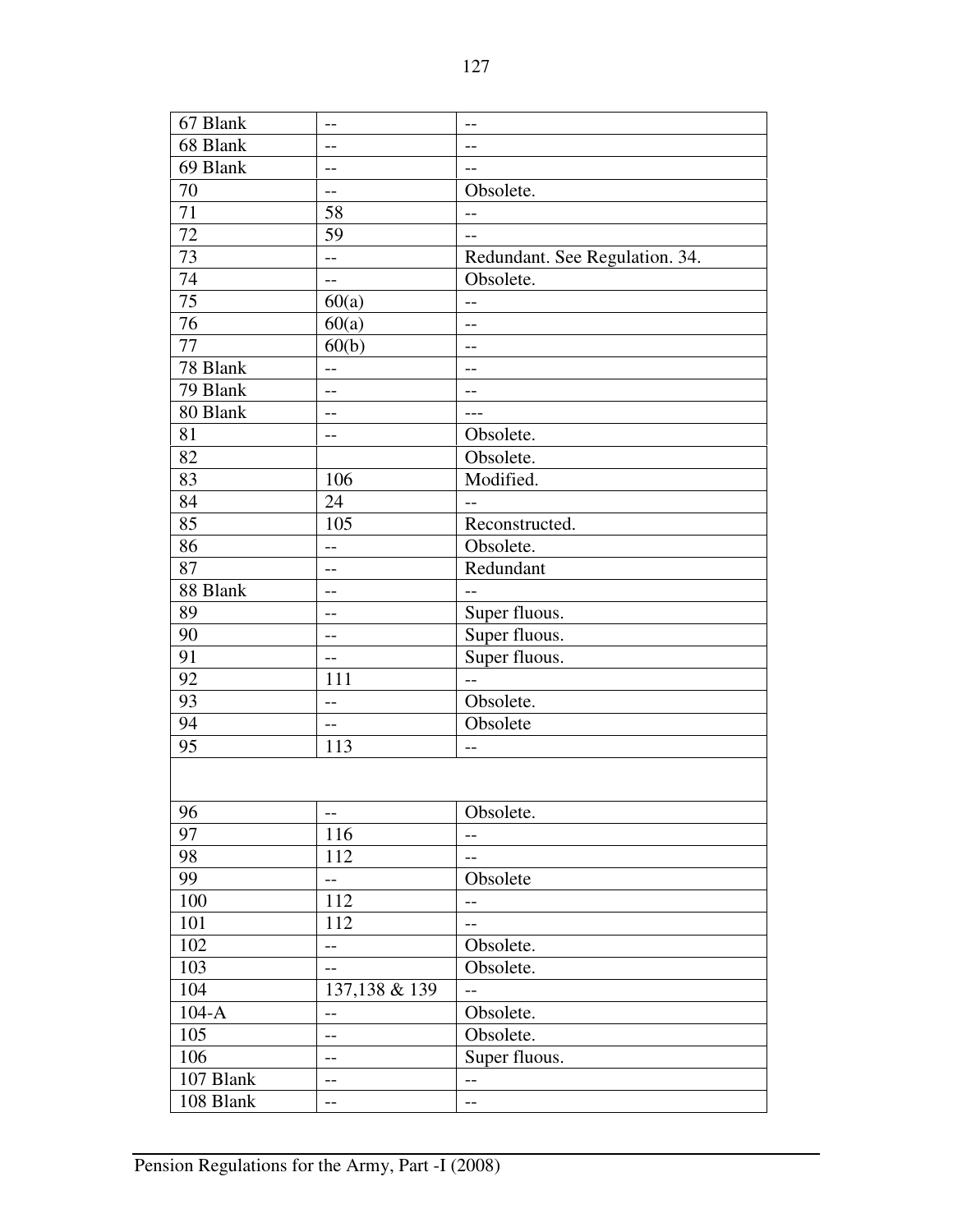| 109 Blank | --                | $-$            |  |  |
|-----------|-------------------|----------------|--|--|
| 110 Blank | --                | $-$            |  |  |
| 111 Blank | --                | $-$            |  |  |
| 112       |                   | Obsolete.      |  |  |
| 113       | 41                | $-$            |  |  |
| 114       | 93                | $-$            |  |  |
| 115       | 6                 | $-$            |  |  |
| 116       | $-$               | Obsolete.      |  |  |
| 117       | $-$               | Super fluous.  |  |  |
| 118       | $-$               | Super fluous.  |  |  |
| 119 Blank | $-$               | $-$            |  |  |
| 120       | 42                | $-$            |  |  |
| 121       | $-$               | Obsolete.      |  |  |
| 122       | 21                | $-$            |  |  |
| 123       | 43                | $-$            |  |  |
| 124       | 23                |                |  |  |
| 125       | 49                | Modified.      |  |  |
| 126       | 45                | Reconstructed. |  |  |
| 127       | $\overline{a}$    | Super fluous.  |  |  |
| 128 Blank | $-$               | $-$            |  |  |
| 129 Blank | --                | --             |  |  |
| 130 Blank | --                | --             |  |  |
| 131 Blank | $-$               | $- -$          |  |  |
| 132       | 47                | $\mathbf{L}$   |  |  |
| 133       | 48                | $-$            |  |  |
| $133-A$   | Note 2 below 48   | Super fluous.  |  |  |
| 134       | 49                | $-$            |  |  |
| 135       | 48 <sub>(d)</sub> |                |  |  |
| 136       | 50                | $-$            |  |  |
| 137       | 52                | $-$            |  |  |
| 138       | $-$               | Super fluous.  |  |  |
| 139       | 54                | --             |  |  |
| 140       | 55                | $-$            |  |  |
| 141       | <u></u>           | Super fluous.  |  |  |
| 142       |                   |                |  |  |
| 143 Blank | $-$               | $-$            |  |  |
| 144 Blank | --                | $-$            |  |  |
| 145       | $--$              | Redundant.     |  |  |
| 146       | $-$               | Redundant.     |  |  |
| 147       |                   | Redundant      |  |  |
| 148       | --                | Redundant.     |  |  |
| 149       | --                | Redundant.     |  |  |
|           | --                |                |  |  |
| 150 Blank | $-$               | $-$            |  |  |
| 151 Blank | --                | $-$            |  |  |
| 152 Blank | --                | --             |  |  |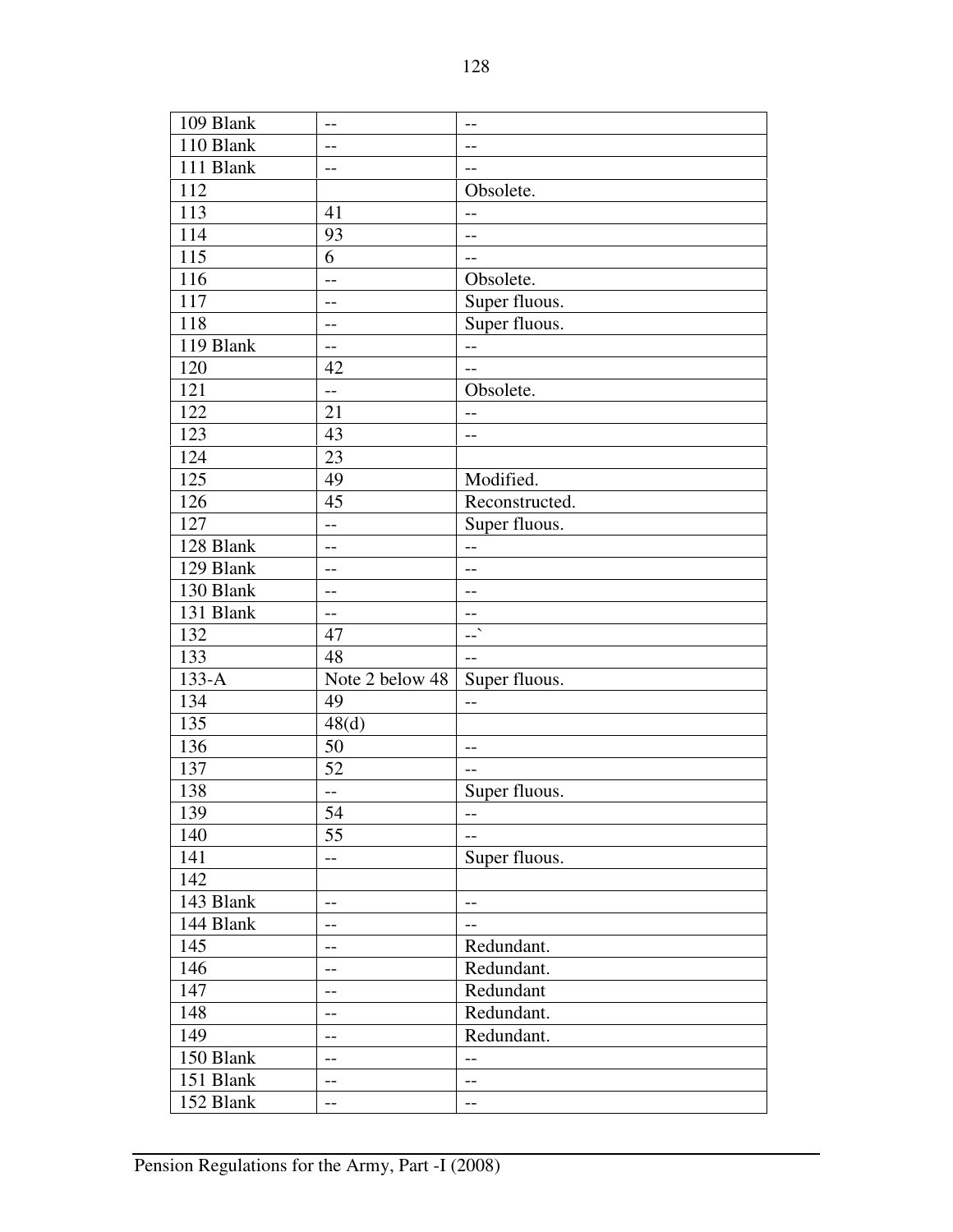| 153       | $-$                      | Redundant                                              |  |  |
|-----------|--------------------------|--------------------------------------------------------|--|--|
| 154       | $-$                      | Redundant                                              |  |  |
| 155       | $-$                      | Redundant                                              |  |  |
| 156       | $-$                      | Redundant.                                             |  |  |
| 157       | $-$                      | Redundant.                                             |  |  |
| 158       | $-$                      | Redundant                                              |  |  |
| 159 Blank | $-$                      | $-$                                                    |  |  |
| 160 Blank | $-$                      | $-$                                                    |  |  |
| 161 Blank | $-$                      | $-$                                                    |  |  |
| 162 Blank | $-$                      | $-$                                                    |  |  |
| 163 Blank | $- -$                    | $-$                                                    |  |  |
| 164       | 56                       | $--$                                                   |  |  |
| 165       | 57                       | $\overline{a}$                                         |  |  |
| 166       |                          | Obsolete                                               |  |  |
| 167       | 56                       | $-$                                                    |  |  |
| 168       | $-$                      | Obsolete                                               |  |  |
| 169 Blank | $-$                      | $-$                                                    |  |  |
| 170 Blank | $-$                      | $-$                                                    |  |  |
| 171 Blank | $-$                      | $-$                                                    |  |  |
| 172       | $-$                      | Obsolete.                                              |  |  |
| 173       | 81                       | $-$                                                    |  |  |
| $173-A$   | 95                       | $-$                                                    |  |  |
| $173 - B$ | $-$                      | Redundant.                                             |  |  |
| 174       | 24                       | $-$                                                    |  |  |
| 175       | 84                       | $-$                                                    |  |  |
| 176       | $\overline{\phantom{a}}$ | Super fluous.                                          |  |  |
| 177       | 85                       | $-$                                                    |  |  |
| 178       | 86                       | $-$                                                    |  |  |
| $178-A$   | $\overline{a}$           | Super fluous.                                          |  |  |
| 179       | 53                       | $-$                                                    |  |  |
| 180       |                          | Super fluous.                                          |  |  |
| 181       | 96                       | $\qquad \qquad -$                                      |  |  |
| 182       | 97                       | $-$                                                    |  |  |
| 183       | 98                       | Modified vide MOD No. 1(2)/97/D(Pen/C) dt.<br>31.01.01 |  |  |
| $183-A$   | $-$                      | Redundant                                              |  |  |
| 184       | --                       | Obsolete.                                              |  |  |
| 185       | --                       | Redundant                                              |  |  |
| $185-A$   |                          | Obsolete                                               |  |  |
| 186       | --                       | Super fluous.                                          |  |  |
| 187       | 92                       | $-$                                                    |  |  |
| 188       | 87                       | $\overline{a}$                                         |  |  |
| 189       | 89                       | $-$                                                    |  |  |
| 190       | 91                       | $\qquad \qquad -$                                      |  |  |
| 191 Blank | $-$                      | $-$                                                    |  |  |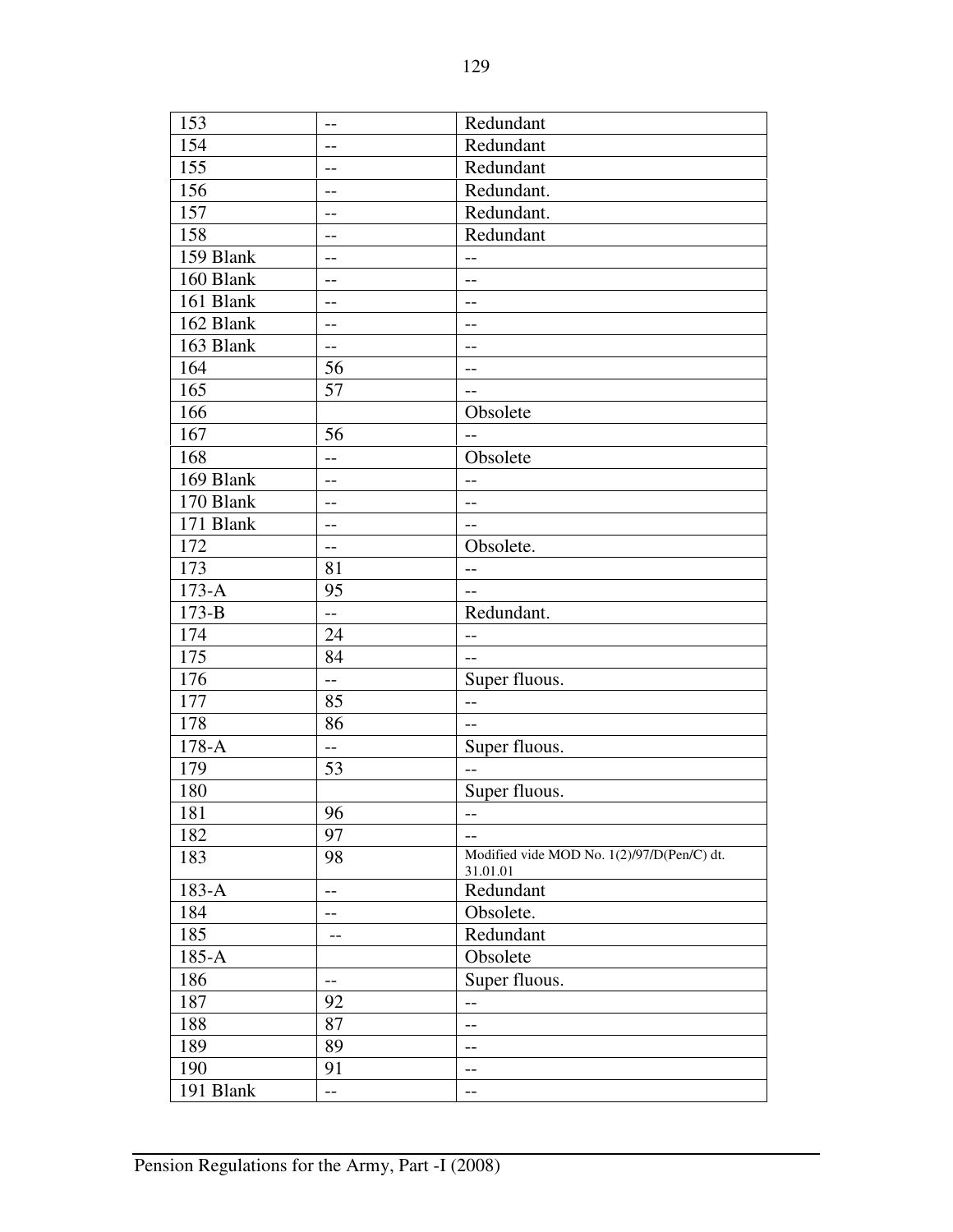| 192 Blank | $-$                      | $- -$                    |
|-----------|--------------------------|--------------------------|
| 193 Blank | --                       | $-$                      |
| 194 Blank | --                       | $-$                      |
| 195 Blank | $-$                      | $-$                      |
| 196       | $\overline{a}$           | Super fluous.            |
| 197       | 58                       | $-$                      |
| 198       | 59                       |                          |
| 199       | $\overline{a}$           | Super fluous.            |
| 200       | 60(a)                    |                          |
| 201       | 60(b)                    |                          |
| 202 Blank | $-$                      | $-$                      |
| 203 Blank | $\overline{\phantom{m}}$ | $\qquad \qquad -$        |
| 204 Blank | $-$                      | $-$                      |
| 205 Blank | $-$                      | $-$                      |
| 206       | $-$                      | Obsolete.                |
| 207       | 106                      | $-$                      |
| 208 Blank | $-$                      | $-$                      |
| 209 Blank | $-$                      | $-$                      |
| 210 Blank | --                       | $-$                      |
| 211 Blank | $-$                      | $-$                      |
| 212       | $-$                      | Redundant.               |
| 213       | 105                      | $\overline{\phantom{m}}$ |
| 214       | 24                       | $-$                      |
| 215       | 129                      | $\overline{a}$           |
| 216       | 107                      | Reconstructed.           |
| 217       | 131                      | $-$                      |
| 218       | 117                      | $-$                      |
| 219       | 119                      | $-$                      |
| 220       | 118                      | --.                      |
| 221       | 122                      | $-$                      |
| 222       | $-$                      | Super fluous.            |
| 223       | $--$                     | Obsolete.                |
| 224       | 124                      | $-\,-$                   |
| 225       | 125                      | $-$                      |
| 226       | $\overline{\phantom{a}}$ | Redundant.               |
| 227       | 120                      | $\overline{\phantom{a}}$ |
| 228       | 130                      | --.                      |
| 229       | 126                      | --.                      |
| 230       | 127                      | ÷÷.                      |
| 231       | 123                      | $-$                      |
| $231-A$   | $\overline{a}$           | Super fluous.            |
| 232       | 137                      | $-$                      |
| 233 Blank | $\overline{\phantom{a}}$ |                          |
| 234 Blank | $-$                      | $-$                      |
| 235 Blank | $-$                      | $--$                     |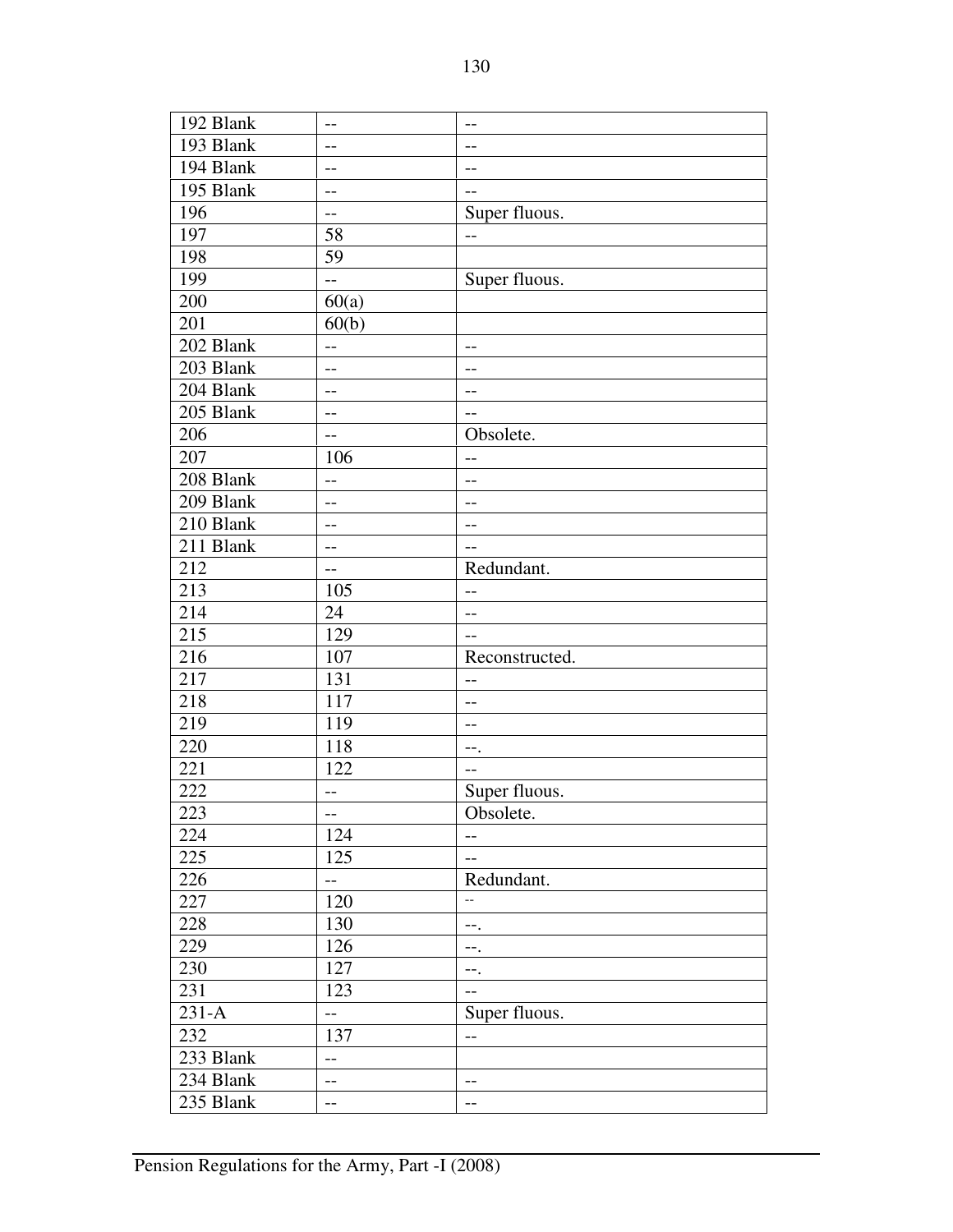| 236       | --                       | Obsolete.         |
|-----------|--------------------------|-------------------|
| 237       | --                       | Obsolete.         |
| 238       | $-1$                     | Obsolete.         |
| 239       | --                       | Obsolete.         |
| 240       |                          | Obsolete.         |
| 241       | --                       | Obsolete.         |
| 242       | $-1$                     | Obsolete.         |
| 243 Blank | $-$                      | $-$               |
| 244 Blank | --                       | $-$               |
| 245 Blank | $-1$                     | $-$               |
| 246       | --                       | Obsolete.         |
| $246-A$   | $-$                      | Obsolete.         |
| 247       | --                       | Obsolete.         |
| $247-A$   | --                       | Obsolete.         |
| 248       | $-1$                     | Obsolete.         |
| 249       | $-$                      | Obsolete.         |
| 250       | $-$                      | Obsolete.         |
| 251 Blank | $-1$                     | $-$               |
| 252 Blank | --                       | $-$               |
| 253       |                          | Obsolete.         |
| 254       | $-$                      | Obsolete.         |
| 255       | --                       | Obsolete.         |
| 256       | --                       | Obsolete.         |
| 257       |                          | Obsolete.         |
| 258       | --                       | Obsolete.         |
| 259       |                          | Obsolete.         |
| 260 Blank | $-1$                     | $-$               |
| 261 Blank | --                       | $-$               |
| 262 Blank | $-$                      | $-$               |
| 263 Blank | $-$                      | $- -$             |
| 264 Blank | --                       | $-$               |
| 265       | $\overline{\phantom{a}}$ | Redundant.        |
| 266       | 173                      | $-$               |
| 267       | 174                      | Reconstructed.    |
| 268       | $-$                      | Redundant.        |
| 269 Blank | $-$                      | $-$               |
| 270 Blank | $-$                      | $-$               |
| 271       | 175(a)                   | $\qquad \qquad -$ |
| 272       | 175(a)                   | $-$               |
| 273       | $-$                      | $-$               |
| 274       | --                       | Redundant.        |
| 275 Blank | --                       | $-$               |
| 276 Blank |                          |                   |
| 277 Blank | $\qquad \qquad -$        | $\qquad \qquad -$ |
|           | --                       | $-$               |
| 278 Blank | --                       | $-$               |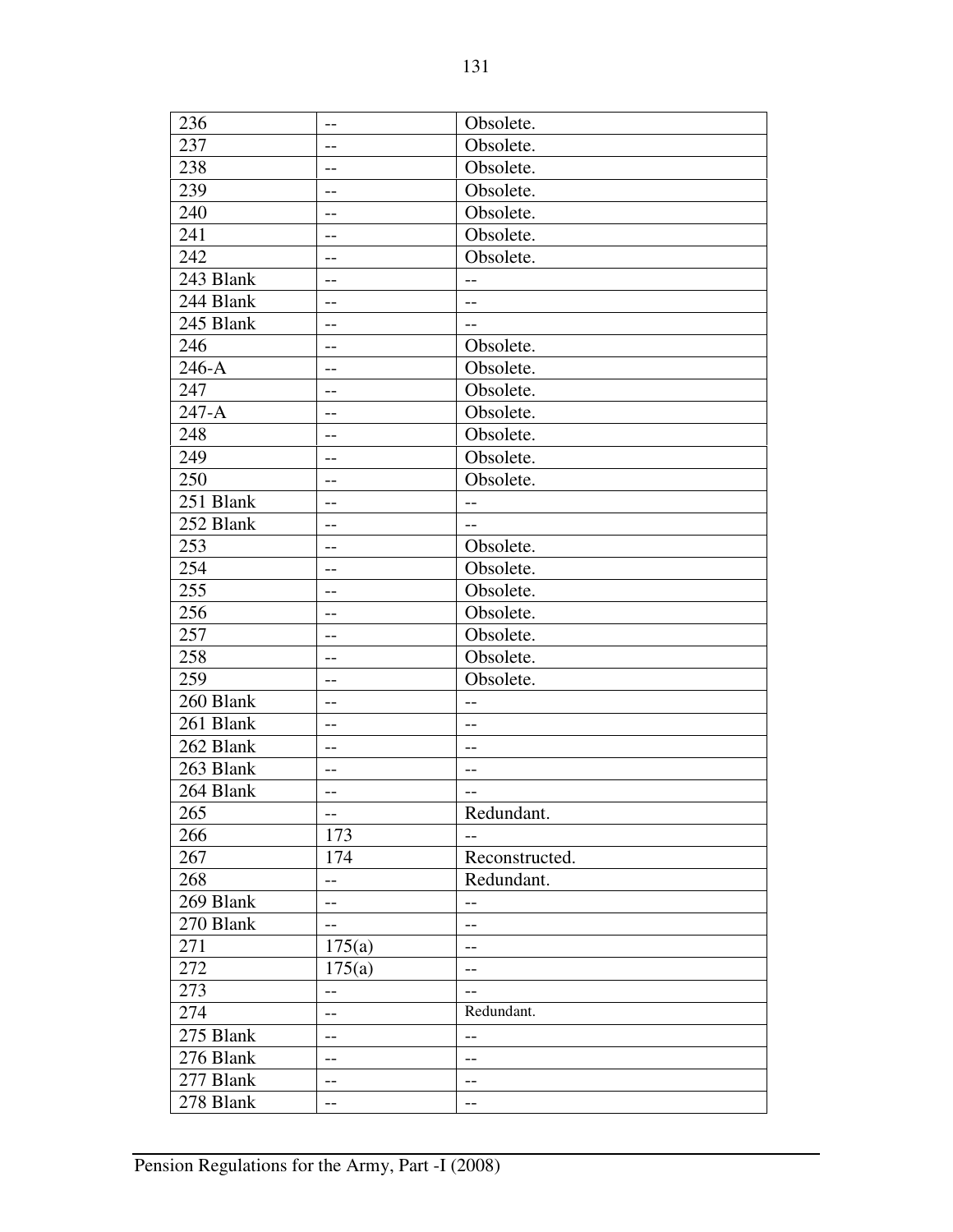| 279                    | $-$               | $-$           |
|------------------------|-------------------|---------------|
| 280                    | 179               | --            |
| 281                    | 179               | $-$           |
| 282                    | 181               | --            |
| $282-A$                | 181(b)            | --            |
| 283                    | --                | Obsolete.     |
| 284                    | 180               |               |
| 285                    | 180               |               |
| 286                    |                   |               |
| 287                    |                   |               |
| 288                    | 179               |               |
| 289                    |                   |               |
| 290                    |                   |               |
| 291 Blank              | $-$               | $-$           |
| 292                    | 182               | --            |
| 293                    | 183               | --            |
| 294 Blank              | $-$               | $-$           |
| 295                    | 195, 196          |               |
| 296                    | 211               | $-$           |
| 297                    | 212               | $- -$         |
| 298 Blank              | --                | --            |
| 299 Blank              | $-$               | --            |
| 300 Blank              | $-$               | --            |
| $\overline{30}1$ Blank | 189               | --            |
| 302                    | --                | $-$           |
| 303                    |                   |               |
| 304                    |                   |               |
| 305                    |                   |               |
| 306                    | 193               |               |
| 307                    |                   |               |
| 308                    |                   |               |
| ╱<br>309               |                   |               |
| 310                    | 194.              |               |
| $\overline{3}11$       | $-$               |               |
| 312                    | $-$               | Obsolete.     |
| 313 Blank              | --                | --            |
| 314 Blank              | --                | $-$           |
| 315 Blank              | $\qquad \qquad -$ | $-$           |
| 316 Blank              | $-$               | $-$           |
| 317                    | $-$               | Super fluous. |
| 318                    | 189               | $-$           |
| 319                    | 189(c)            |               |
| 320 Blank              |                   | $-$           |
| 321 Blank              | $-$               | $-$           |
|                        | $-$               | --            |
| 322 Blank              | --                | $-$           |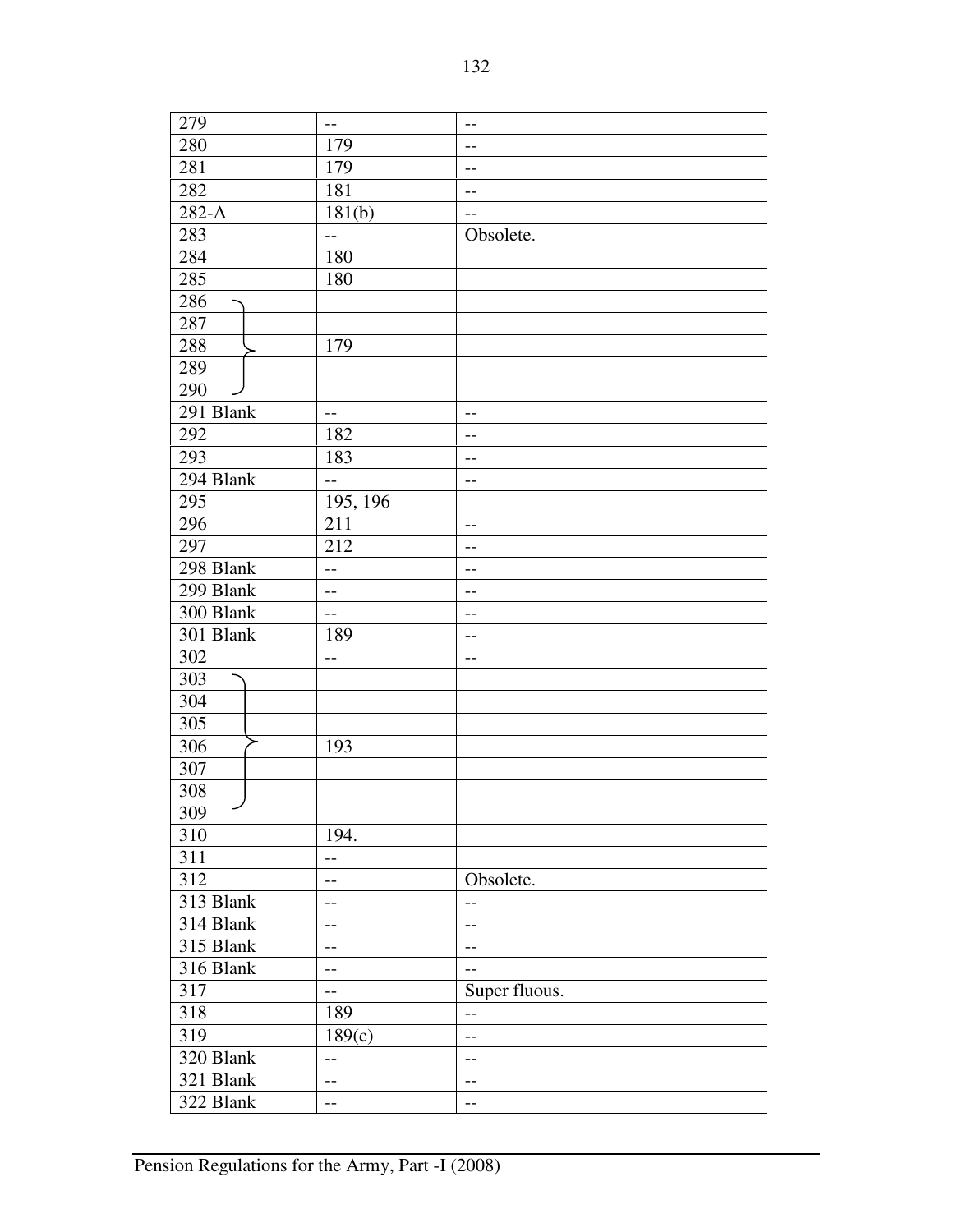| 323 Blank    | $-$                      | $-$                      |
|--------------|--------------------------|--------------------------|
| 324          | 196                      | --                       |
| 325          |                          | $-$                      |
| 326          |                          | --                       |
| 327          |                          | $, --$                   |
| 328          | 193.                     |                          |
| 329          |                          | $-$                      |
| 330          |                          | $-$                      |
| 331          |                          | $-$                      |
| 332          |                          | --                       |
| 333          | 194                      |                          |
| 334          | $-$                      | Obsolete.                |
| 335 Blank    | $-$                      | --                       |
| 336 Blank    | $-$                      | --                       |
| 337 Blank    | $-$                      | $-$                      |
| 338 Blank    | $-$                      | $-1$                     |
| 339 Blank    | --                       | --                       |
| 340Blank     | $-$                      | $-$                      |
| 341          | $-$                      | Obsolete                 |
| 342          | 153                      | $-$                      |
| 343          | 152                      |                          |
| 344          | 158                      | $-$                      |
| 345          | 157                      | --                       |
| 346          | 160                      | $-$                      |
| 347          | 161                      | $-$                      |
| 348          | $-$                      | Super fluous.            |
| 349          | $-$                      | Super fluous.            |
| 350          | 153                      | $-$                      |
| 351          | 151                      | $-$                      |
| 352          | 152                      | $-$                      |
| 353          | 158                      | $-$                      |
| 354          | 157                      | $- -$                    |
| 355          | 160                      | $\overline{\phantom{m}}$ |
| 356          | 161                      | $-$                      |
| 357          | $\overline{\phantom{a}}$ | Super fluous.            |
| Appendix-I   | $-$                      | Obsolete.                |
| Appendix-II  | IV                       | Revised                  |
| Appendix-III | VII                      | Revised                  |
| Appendix-IV  | $\overline{a}$           | Super fluous.            |
| Appendix-V   | $\mathbf V$              | $-$                      |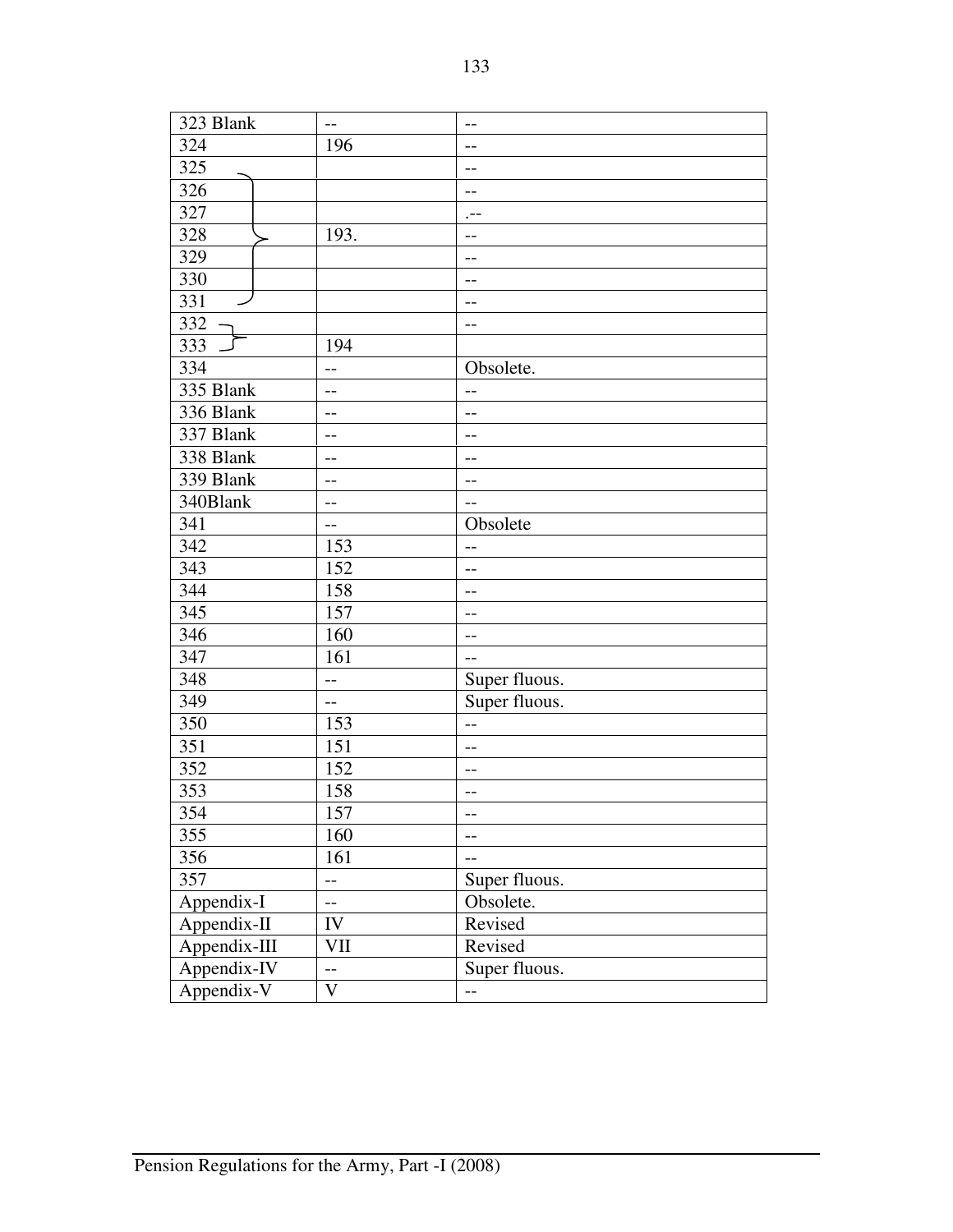# **REGISTER OF CORRECTION**

| Number of<br>correction<br>slip | Regulation/<br>Regulations<br>affected | Dated initial<br>of person by<br>whom<br>pasted | Number of<br>correction<br>slip | Regulation/<br>Regulations<br>affected | Dated initial<br>of person by<br>whom<br>pasted |
|---------------------------------|----------------------------------------|-------------------------------------------------|---------------------------------|----------------------------------------|-------------------------------------------------|
|                                 |                                        |                                                 |                                 |                                        |                                                 |
|                                 |                                        |                                                 |                                 |                                        |                                                 |
|                                 |                                        |                                                 |                                 |                                        |                                                 |
|                                 |                                        |                                                 |                                 |                                        |                                                 |
|                                 |                                        |                                                 |                                 |                                        |                                                 |
|                                 |                                        |                                                 |                                 |                                        |                                                 |